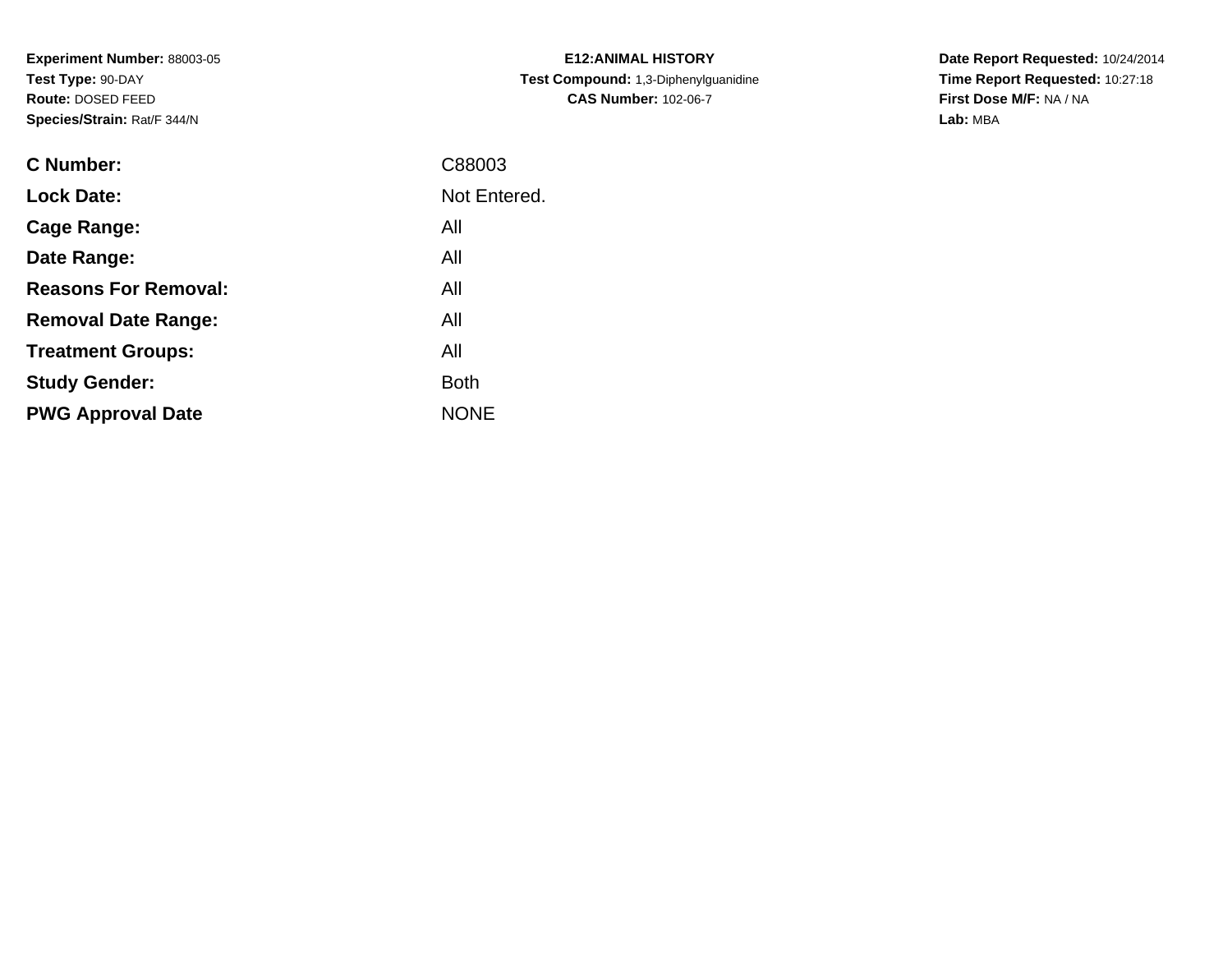| <b>Experiment Number: 88003-05</b><br>Test Type: 90-DAY<br>Route: DOSED FEED<br>Species/Strain: Rat/F 344/N |             |       |                  |                    |                | <b>E12: ANIMAL HISTORY</b><br>Test Compound: 1,3-Diphenylguanidine<br><b>CAS Number: 102-06-7</b> | Date Report Requested: 10/24/2014<br>Time Report Requested: 10:27:18<br>First Dose M/F: NA / NA<br>Lab: MBA<br><b>TRT: CONTROL</b> |                     |  |
|-------------------------------------------------------------------------------------------------------------|-------------|-------|------------------|--------------------|----------------|---------------------------------------------------------------------------------------------------|------------------------------------------------------------------------------------------------------------------------------------|---------------------|--|
| <b>CAGE: 27</b><br><b>SEX: Male</b><br><b>ANIMAL ID: 131</b>                                                |             |       |                  |                    | <b>TRT#: 1</b> |                                                                                                   |                                                                                                                                    |                     |  |
| <b>DAY</b>                                                                                                  | <b>DATE</b> | OP ID | <b>DOSE TIME</b> | <b>WEIGHT TIME</b> | WT ()          | <b>WEIGHT</b><br><b>STATUS</b>                                                                    | <b>OBS TIME</b>                                                                                                                    | <b>OBSERVATIONS</b> |  |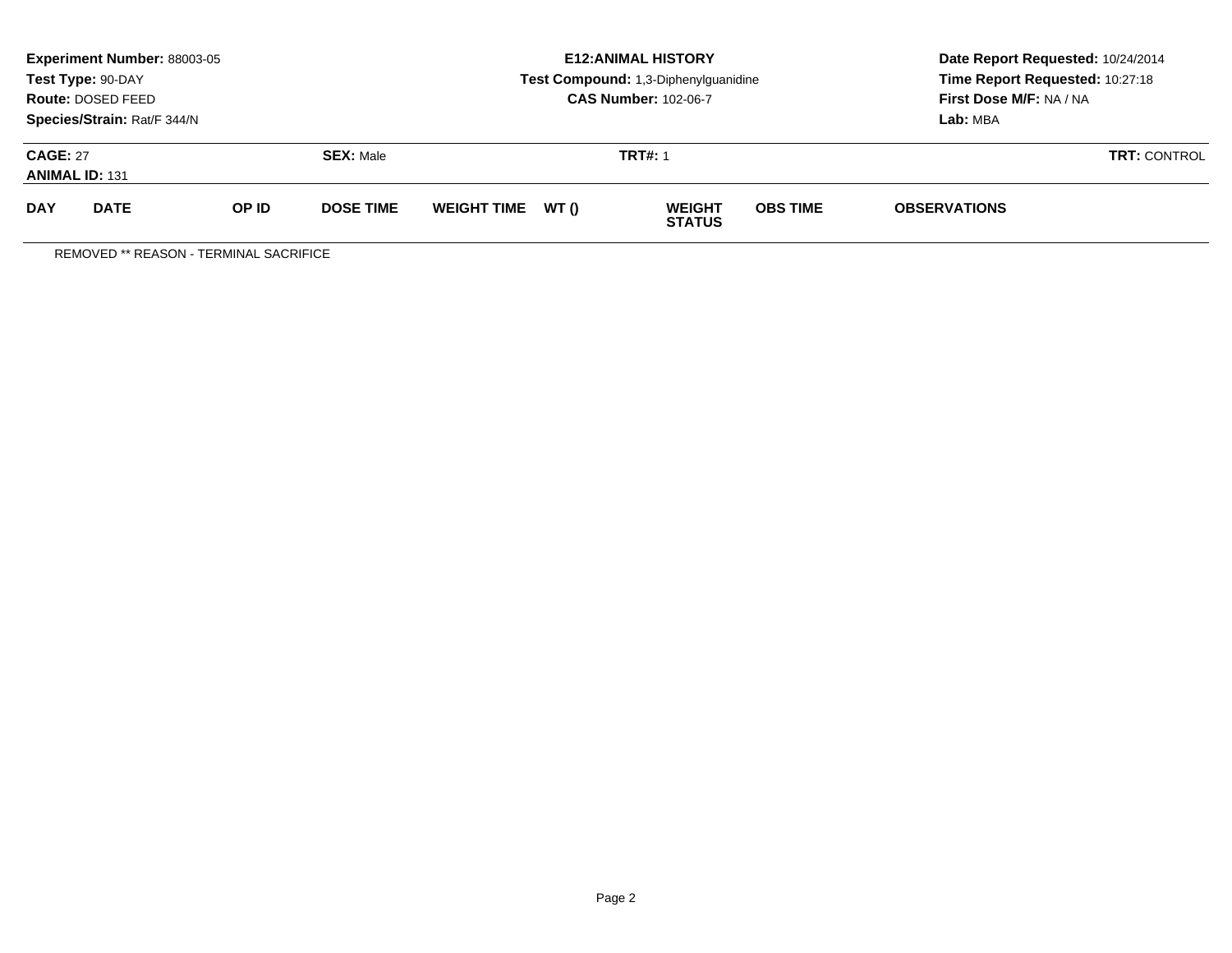| <b>Experiment Number: 88003-05</b><br>Test Type: 90-DAY<br>Route: DOSED FEED<br>Species/Strain: Rat/F 344/N |             |       |                  |                   | <b>E12: ANIMAL HISTORY</b><br>Test Compound: 1,3-Diphenylguanidine<br><b>CAS Number: 102-06-7</b> | Date Report Requested: 10/24/2014<br>Time Report Requested: 10:27:18<br>First Dose M/F: NA / NA<br>Lab: MBA |                     |  |
|-------------------------------------------------------------------------------------------------------------|-------------|-------|------------------|-------------------|---------------------------------------------------------------------------------------------------|-------------------------------------------------------------------------------------------------------------|---------------------|--|
| <b>CAGE: 27</b><br><b>SEX: Male</b><br><b>ANIMAL ID: 132</b>                                                |             |       |                  | <b>TRT#: 1</b>    | <b>TRT: CONTROL</b>                                                                               |                                                                                                             |                     |  |
| <b>DAY</b>                                                                                                  | <b>DATE</b> | OP ID | <b>DOSE TIME</b> | WEIGHT TIME WT () | <b>WEIGHT</b><br><b>STATUS</b>                                                                    | <b>OBS TIME</b>                                                                                             | <b>OBSERVATIONS</b> |  |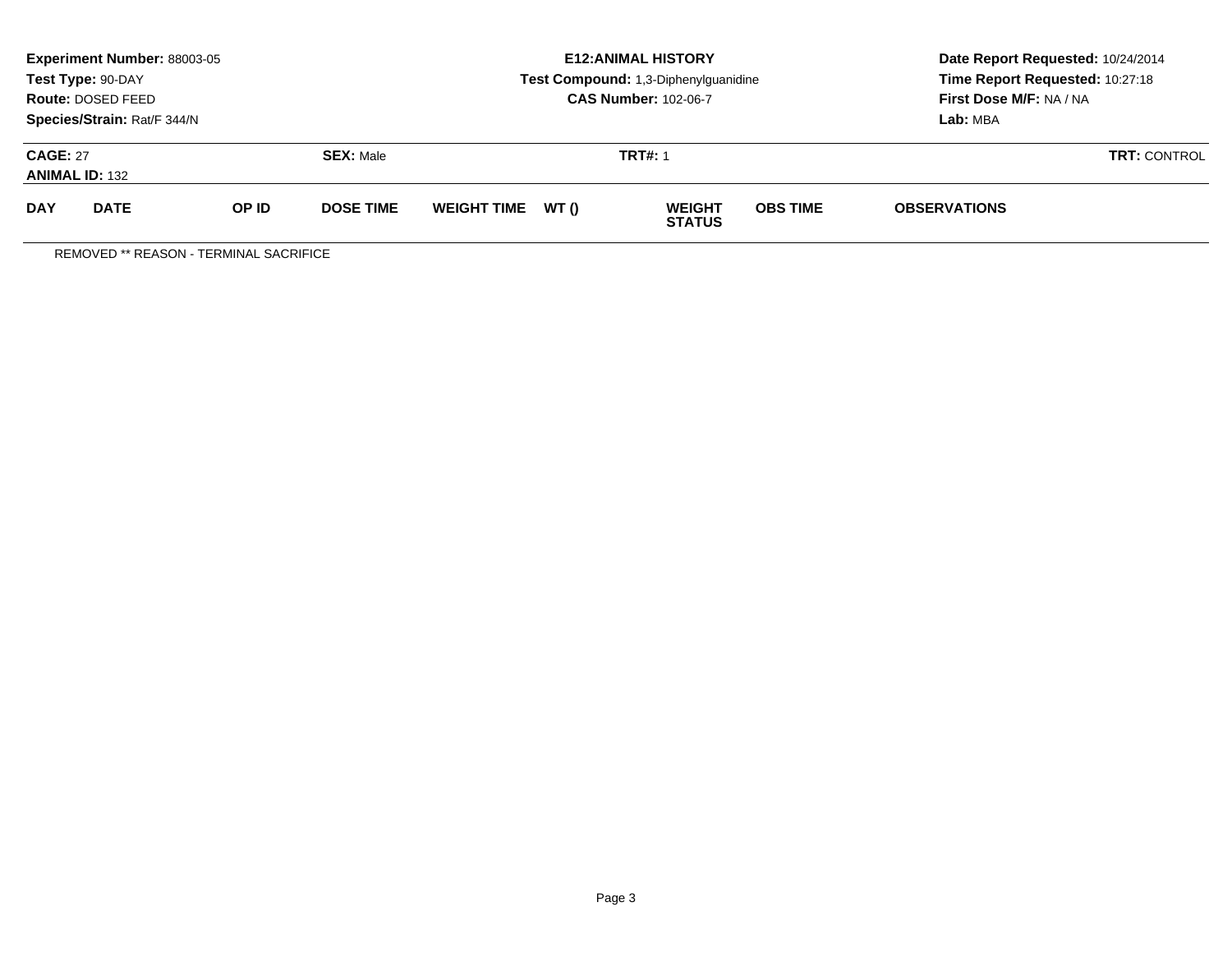| <b>Experiment Number: 88003-05</b><br>Test Type: 90-DAY<br>Route: DOSED FEED<br>Species/Strain: Rat/F 344/N |             |       |                  |                   | <b>E12: ANIMAL HISTORY</b><br>Test Compound: 1,3-Diphenylguanidine<br><b>CAS Number: 102-06-7</b> | Date Report Requested: 10/24/2014<br>Time Report Requested: 10:27:18<br>First Dose M/F: NA / NA<br>Lab: MBA |  |  |
|-------------------------------------------------------------------------------------------------------------|-------------|-------|------------------|-------------------|---------------------------------------------------------------------------------------------------|-------------------------------------------------------------------------------------------------------------|--|--|
| <b>CAGE: 27</b><br><b>SEX: Male</b><br><b>ANIMAL ID: 133</b>                                                |             |       |                  | <b>TRT#: 1</b>    | <b>TRT: CONTROL</b>                                                                               |                                                                                                             |  |  |
| <b>DAY</b>                                                                                                  | <b>DATE</b> | OP ID | <b>DOSE TIME</b> | WEIGHT TIME WT () | <b>OBS TIME</b><br><b>WEIGHT</b><br><b>STATUS</b>                                                 | <b>OBSERVATIONS</b>                                                                                         |  |  |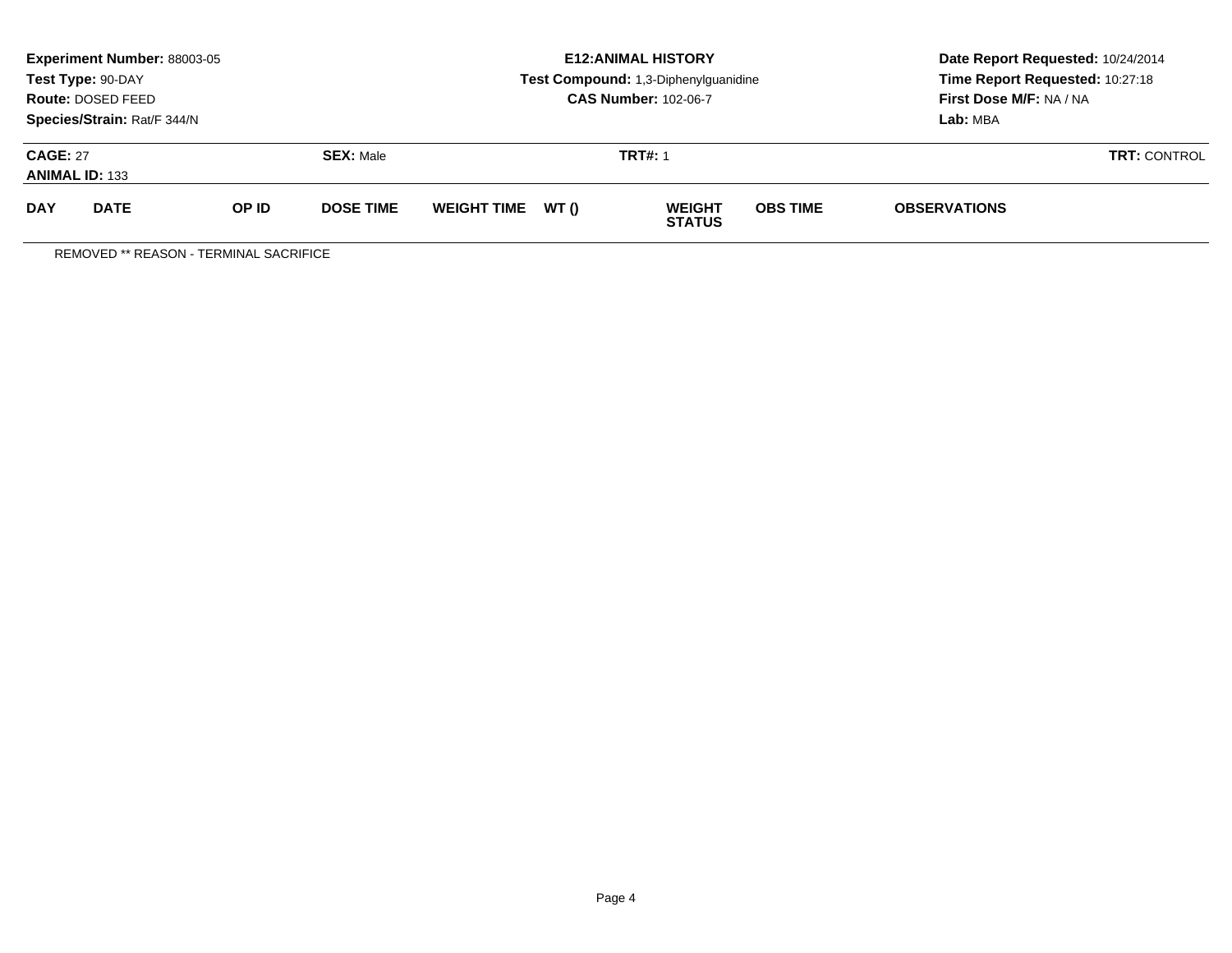| Experiment Number: 88003-05<br>Test Type: 90-DAY<br>Route: DOSED FEED<br>Species/Strain: Rat/F 344/N |             |       |                  |                   | <b>E12: ANIMAL HISTORY</b><br>Test Compound: 1,3-Diphenylguanidine<br><b>CAS Number: 102-06-7</b> | Date Report Requested: 10/24/2014<br>Time Report Requested: 10:27:18<br>First Dose M/F: NA / NA<br>Lab: MBA |  |  |
|------------------------------------------------------------------------------------------------------|-------------|-------|------------------|-------------------|---------------------------------------------------------------------------------------------------|-------------------------------------------------------------------------------------------------------------|--|--|
| <b>CAGE: 27</b><br><b>SEX: Male</b><br><b>ANIMAL ID: 134</b>                                         |             |       |                  | <b>TRT#: 1</b>    | <b>TRT: CONTROL</b>                                                                               |                                                                                                             |  |  |
| <b>DAY</b>                                                                                           | <b>DATE</b> | OP ID | <b>DOSE TIME</b> | WEIGHT TIME WT () | <b>OBS TIME</b><br><b>WEIGHT</b><br><b>STATUS</b>                                                 | <b>OBSERVATIONS</b>                                                                                         |  |  |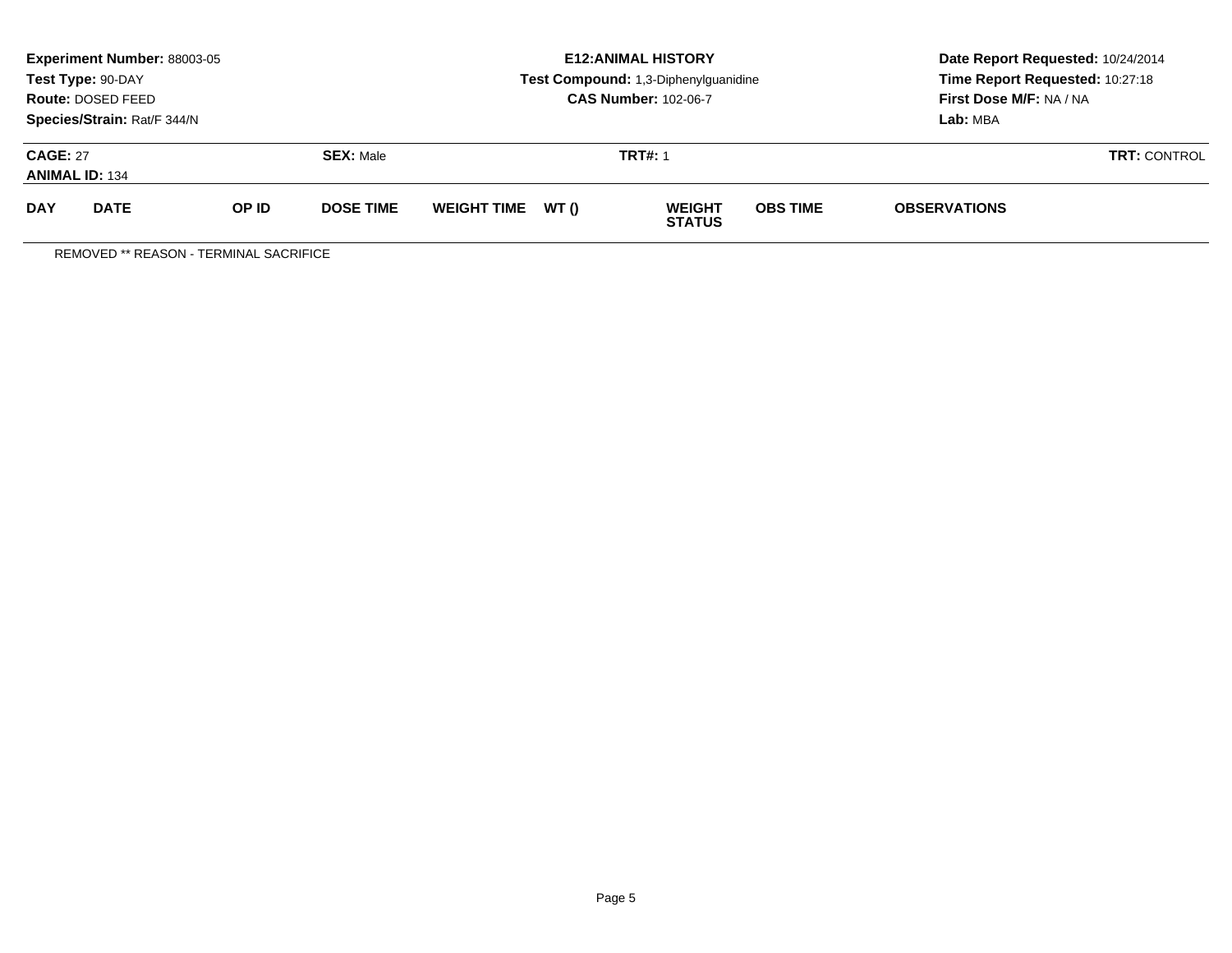| <b>Experiment Number: 88003-05</b><br>Test Type: 90-DAY<br>Route: DOSED FEED<br>Species/Strain: Rat/F 344/N |             |       |                  |                   | <b>E12: ANIMAL HISTORY</b><br>Test Compound: 1,3-Diphenylguanidine<br><b>CAS Number: 102-06-7</b> | Date Report Requested: 10/24/2014<br>Time Report Requested: 10:27:18<br>First Dose M/F: NA / NA<br>Lab: MBA |                     |  |
|-------------------------------------------------------------------------------------------------------------|-------------|-------|------------------|-------------------|---------------------------------------------------------------------------------------------------|-------------------------------------------------------------------------------------------------------------|---------------------|--|
| <b>CAGE: 27</b><br><b>SEX: Male</b><br><b>ANIMAL ID: 135</b>                                                |             |       |                  | <b>TRT#: 1</b>    | <b>TRT: CONTROL</b>                                                                               |                                                                                                             |                     |  |
| <b>DAY</b>                                                                                                  | <b>DATE</b> | OP ID | <b>DOSE TIME</b> | WEIGHT TIME WT () | <b>WEIGHT</b><br><b>STATUS</b>                                                                    | <b>OBS TIME</b>                                                                                             | <b>OBSERVATIONS</b> |  |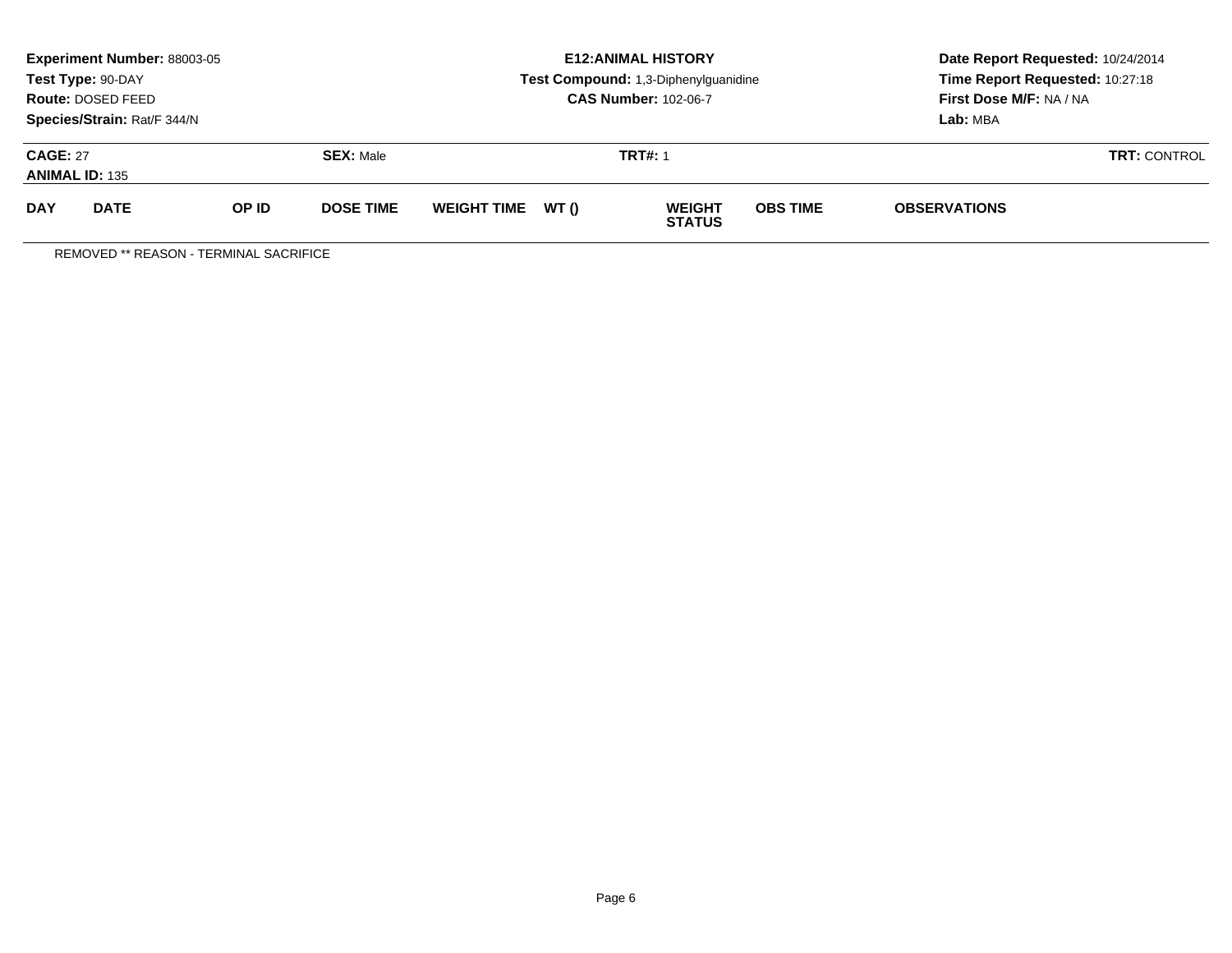| <b>Experiment Number: 88003-05</b><br>Test Type: 90-DAY<br>Route: DOSED FEED<br>Species/Strain: Rat/F 344/N |             |       |                  |                   | <b>E12: ANIMAL HISTORY</b><br>Test Compound: 1,3-Diphenylguanidine<br><b>CAS Number: 102-06-7</b> | Date Report Requested: 10/24/2014<br>Time Report Requested: 10:27:18<br>First Dose M/F: NA / NA<br>Lab: MBA |                     |  |
|-------------------------------------------------------------------------------------------------------------|-------------|-------|------------------|-------------------|---------------------------------------------------------------------------------------------------|-------------------------------------------------------------------------------------------------------------|---------------------|--|
| <b>CAGE: 28</b><br><b>SEX: Male</b><br><b>ANIMAL ID: 136</b>                                                |             |       |                  | <b>TRT#: 1</b>    | <b>TRT: CONTROL</b>                                                                               |                                                                                                             |                     |  |
| <b>DAY</b>                                                                                                  | <b>DATE</b> | OP ID | <b>DOSE TIME</b> | WEIGHT TIME WT () | <b>WEIGHT</b><br><b>STATUS</b>                                                                    | <b>OBS TIME</b>                                                                                             | <b>OBSERVATIONS</b> |  |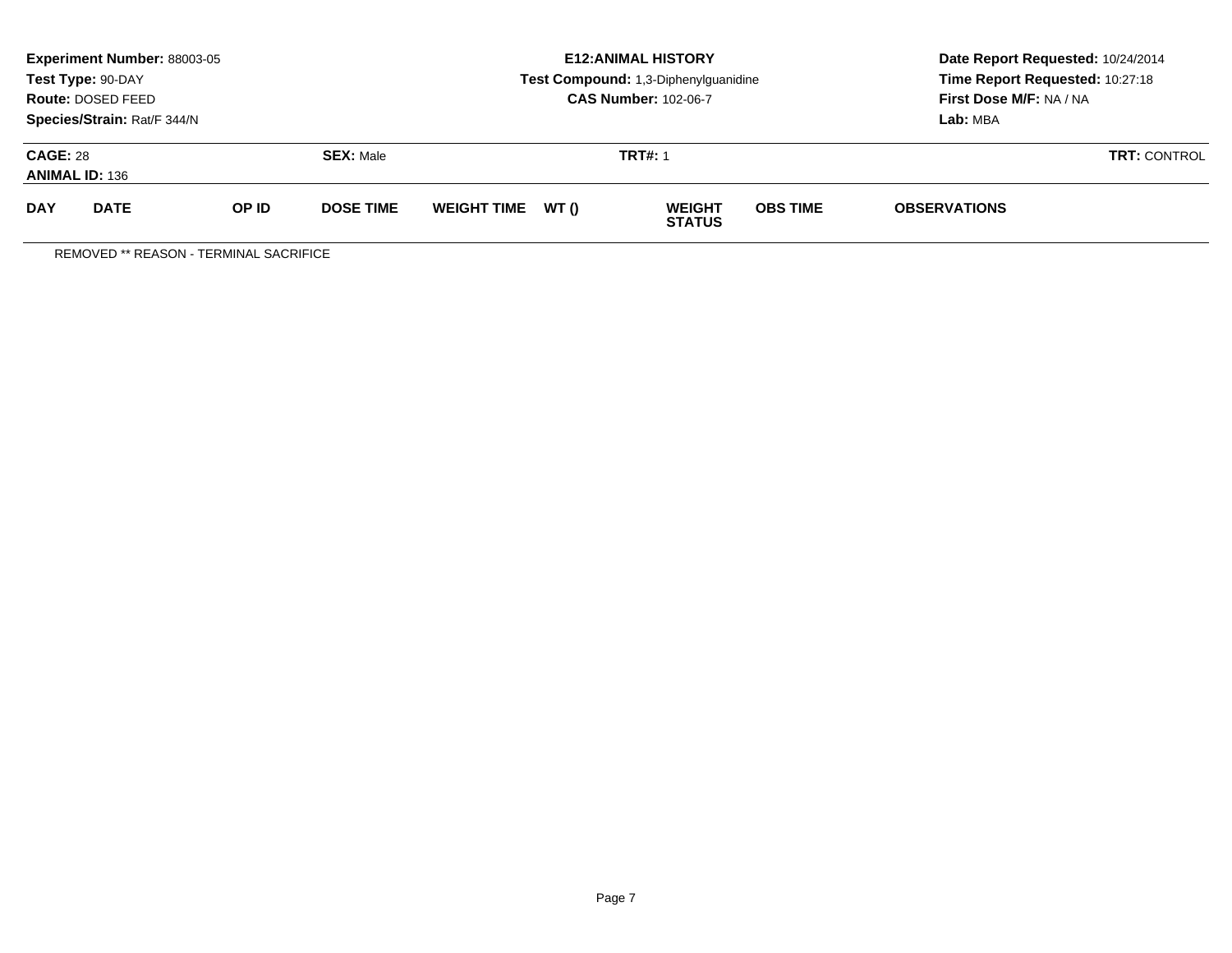| <b>Experiment Number: 88003-05</b><br>Test Type: 90-DAY<br>Route: DOSED FEED<br>Species/Strain: Rat/F 344/N |             |       |                  |                   | <b>E12: ANIMAL HISTORY</b><br>Test Compound: 1,3-Diphenylguanidine<br><b>CAS Number: 102-06-7</b> | Date Report Requested: 10/24/2014<br>Time Report Requested: 10:27:18<br>First Dose M/F: NA / NA<br>Lab: MBA |                     |  |
|-------------------------------------------------------------------------------------------------------------|-------------|-------|------------------|-------------------|---------------------------------------------------------------------------------------------------|-------------------------------------------------------------------------------------------------------------|---------------------|--|
| <b>CAGE: 28</b><br><b>SEX: Male</b><br><b>ANIMAL ID: 137</b>                                                |             |       |                  | <b>TRT#: 1</b>    | <b>TRT: CONTROL</b>                                                                               |                                                                                                             |                     |  |
| <b>DAY</b>                                                                                                  | <b>DATE</b> | OP ID | <b>DOSE TIME</b> | WEIGHT TIME WT () | <b>WEIGHT</b><br><b>STATUS</b>                                                                    | <b>OBS TIME</b>                                                                                             | <b>OBSERVATIONS</b> |  |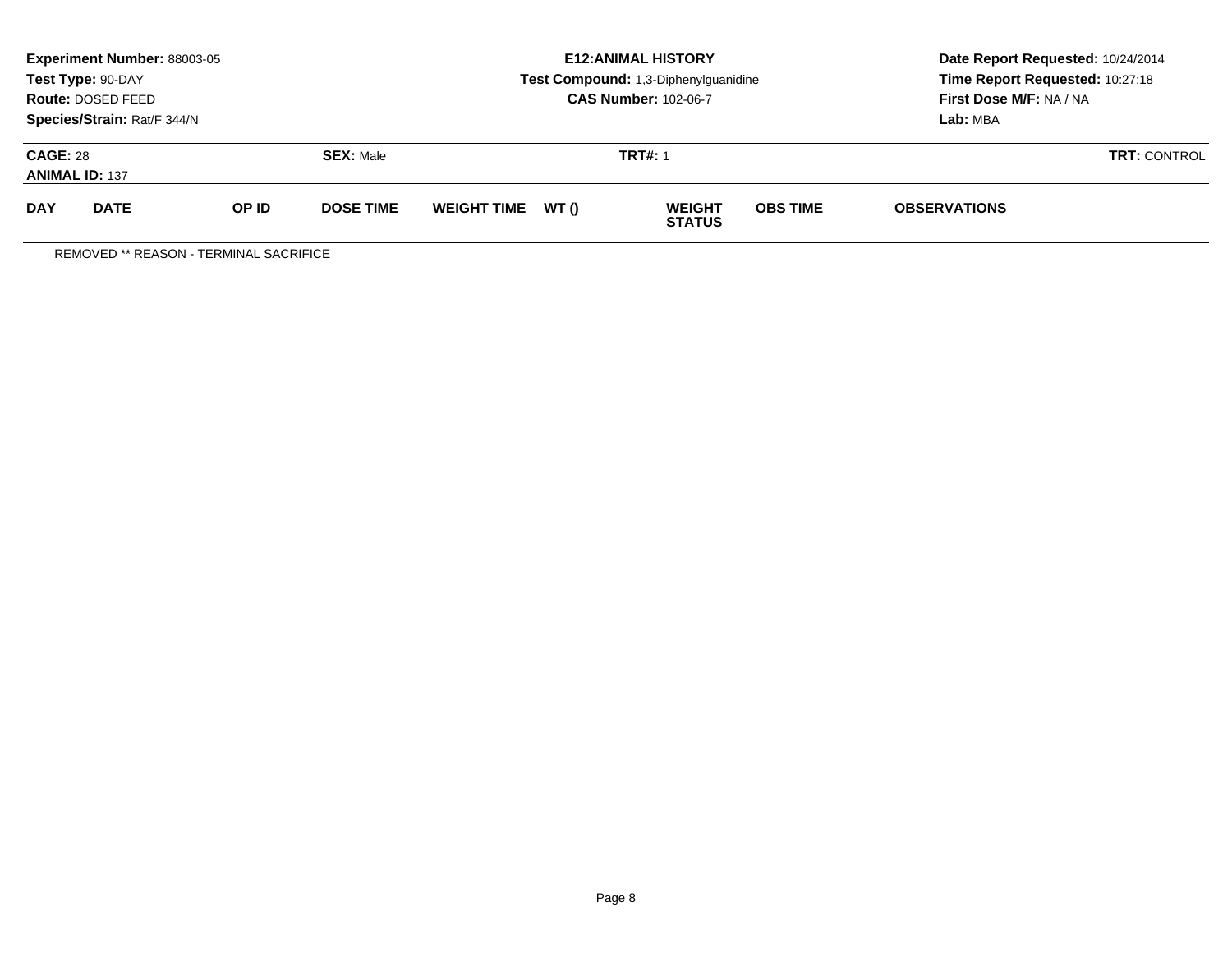| <b>Experiment Number: 88003-05</b><br>Test Type: 90-DAY<br>Route: DOSED FEED<br>Species/Strain: Rat/F 344/N |             |       |                  |                   | <b>E12: ANIMAL HISTORY</b><br>Test Compound: 1,3-Diphenylguanidine<br><b>CAS Number: 102-06-7</b> | Date Report Requested: 10/24/2014<br>Time Report Requested: 10:27:18<br>First Dose M/F: NA / NA<br>Lab: MBA |                     |  |
|-------------------------------------------------------------------------------------------------------------|-------------|-------|------------------|-------------------|---------------------------------------------------------------------------------------------------|-------------------------------------------------------------------------------------------------------------|---------------------|--|
| <b>CAGE: 28</b><br><b>SEX: Male</b><br><b>ANIMAL ID: 138</b>                                                |             |       |                  | <b>TRT#: 1</b>    | <b>TRT: CONTROL</b>                                                                               |                                                                                                             |                     |  |
| <b>DAY</b>                                                                                                  | <b>DATE</b> | OP ID | <b>DOSE TIME</b> | WEIGHT TIME WT () | <b>WEIGHT</b><br><b>STATUS</b>                                                                    | <b>OBS TIME</b>                                                                                             | <b>OBSERVATIONS</b> |  |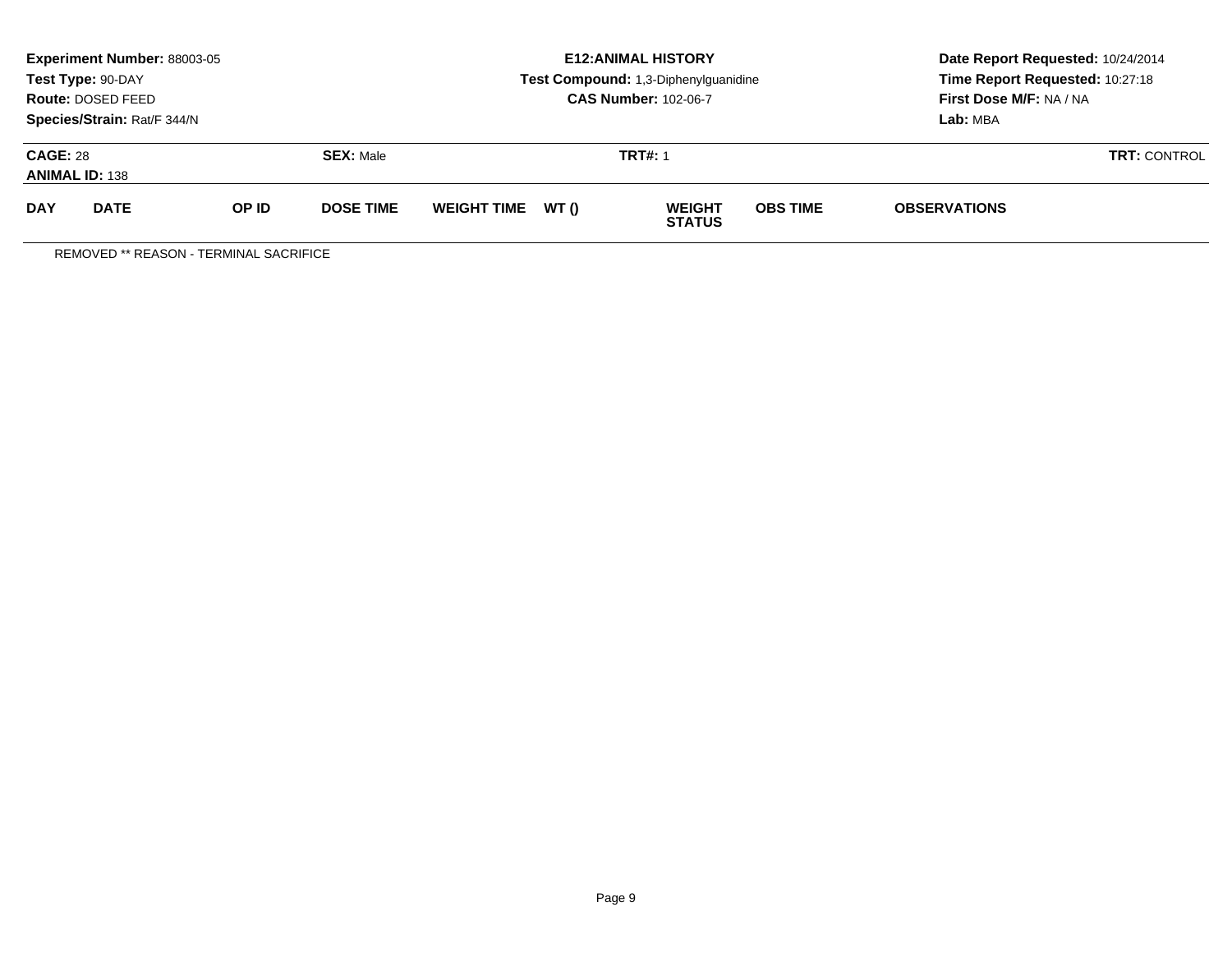| Experiment Number: 88003-05<br>Test Type: 90-DAY<br>Route: DOSED FEED<br>Species/Strain: Rat/F 344/N |             |       |                  |                   | <b>E12: ANIMAL HISTORY</b><br>Test Compound: 1,3-Diphenylguanidine<br><b>CAS Number: 102-06-7</b> | Date Report Requested: 10/24/2014<br>Time Report Requested: 10:27:18<br>First Dose M/F: NA / NA<br>Lab: MBA |  |  |
|------------------------------------------------------------------------------------------------------|-------------|-------|------------------|-------------------|---------------------------------------------------------------------------------------------------|-------------------------------------------------------------------------------------------------------------|--|--|
| <b>CAGE: 28</b><br><b>SEX: Male</b><br><b>ANIMAL ID: 139</b>                                         |             |       |                  | <b>TRT#: 1</b>    | <b>TRT: CONTROL</b>                                                                               |                                                                                                             |  |  |
| <b>DAY</b>                                                                                           | <b>DATE</b> | OP ID | <b>DOSE TIME</b> | WEIGHT TIME WT () | <b>OBS TIME</b><br><b>WEIGHT</b><br><b>STATUS</b>                                                 | <b>OBSERVATIONS</b>                                                                                         |  |  |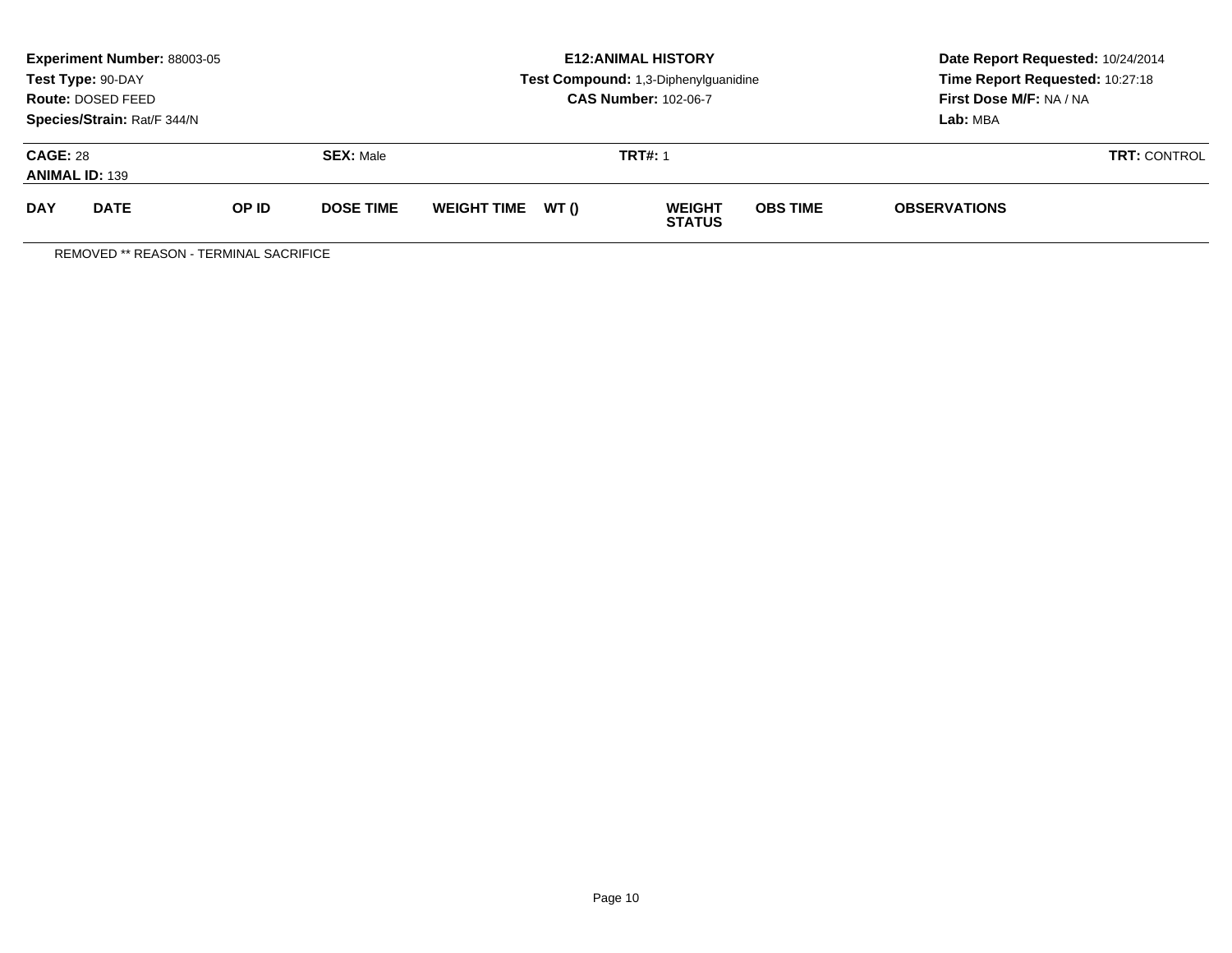| Experiment Number: 88003-05<br>Test Type: 90-DAY<br>Route: DOSED FEED<br>Species/Strain: Rat/F 344/N |             |       |                  |                   | <b>E12: ANIMAL HISTORY</b><br>Test Compound: 1,3-Diphenylguanidine<br><b>CAS Number: 102-06-7</b> | Date Report Requested: 10/24/2014<br>Time Report Requested: 10:27:18<br>First Dose M/F: NA / NA<br>Lab: MBA |  |  |
|------------------------------------------------------------------------------------------------------|-------------|-------|------------------|-------------------|---------------------------------------------------------------------------------------------------|-------------------------------------------------------------------------------------------------------------|--|--|
| <b>CAGE: 28</b><br><b>SEX: Male</b><br><b>ANIMAL ID: 140</b>                                         |             |       |                  | <b>TRT#: 1</b>    | <b>TRT: CONTROL</b>                                                                               |                                                                                                             |  |  |
| <b>DAY</b>                                                                                           | <b>DATE</b> | OP ID | <b>DOSE TIME</b> | WEIGHT TIME WT () | <b>OBS TIME</b><br><b>WEIGHT</b><br><b>STATUS</b>                                                 | <b>OBSERVATIONS</b>                                                                                         |  |  |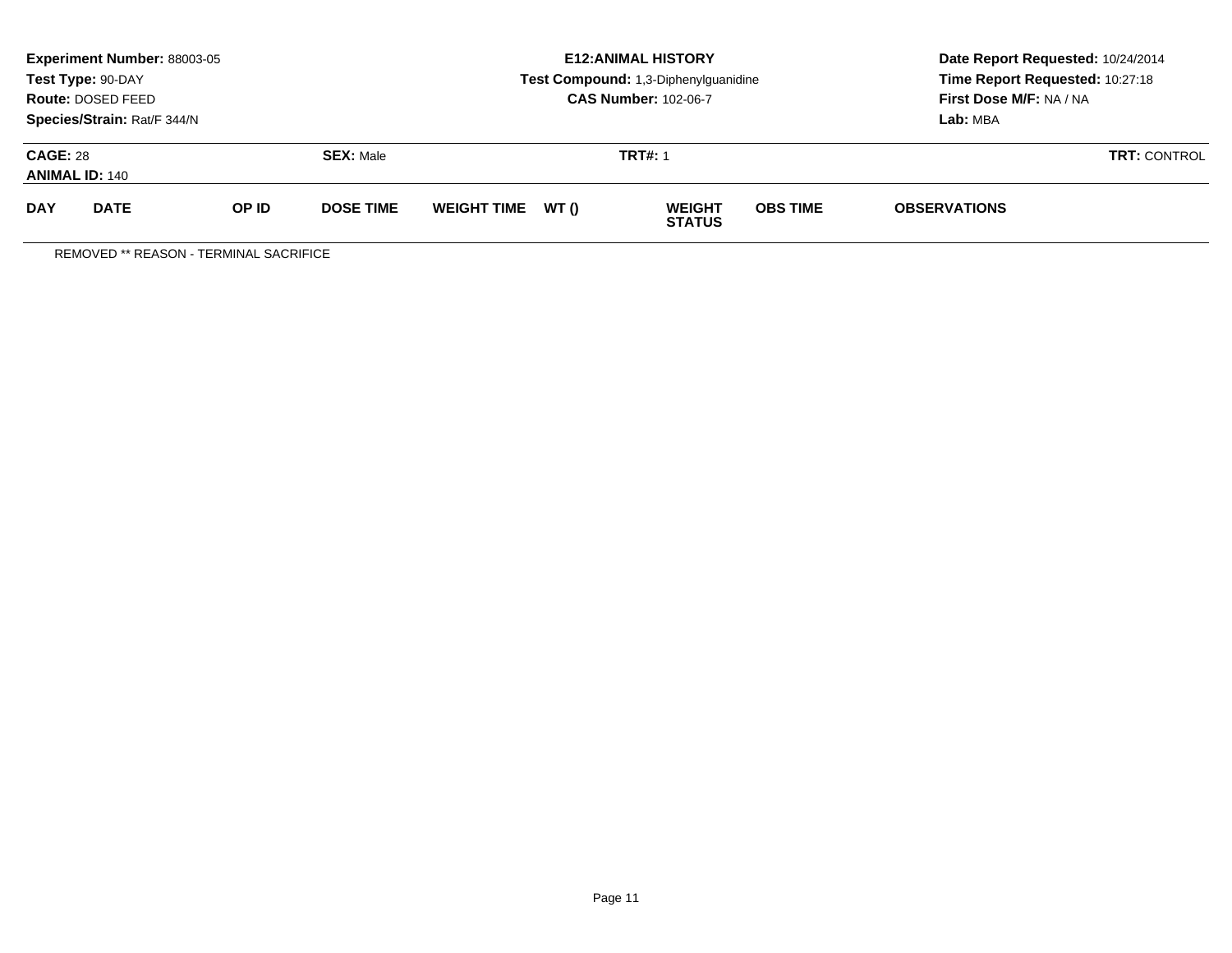|                                          | <b>Experiment Number: 88003-05</b><br>Test Type: 90-DAY<br>Route: DOSED FEED<br>Species/Strain: Rat/F 344/N |       |                  |                    |       | <b>E12:ANIMAL HISTORY</b><br>Test Compound: 1,3-Diphenylguanidine<br><b>CAS Number: 102-06-7</b> | Date Report Requested: 10/24/2014<br>Time Report Requested: 10:27:18<br>First Dose M/F: NA / NA<br>Lab: MBA |                     |  |
|------------------------------------------|-------------------------------------------------------------------------------------------------------------|-------|------------------|--------------------|-------|--------------------------------------------------------------------------------------------------|-------------------------------------------------------------------------------------------------------------|---------------------|--|
| <b>CAGE: 29</b><br><b>ANIMAL ID: 141</b> |                                                                                                             |       | <b>SEX: Male</b> |                    |       | <b>TRT#: 2</b>                                                                                   |                                                                                                             | <b>TRT: 250 PPM</b> |  |
| <b>DAY</b>                               | <b>DATE</b>                                                                                                 | OP ID | <b>DOSE TIME</b> | <b>WEIGHT TIME</b> | WT () | <b>WEIGHT</b><br><b>STATUS</b>                                                                   | <b>OBS TIME</b>                                                                                             | <b>OBSERVATIONS</b> |  |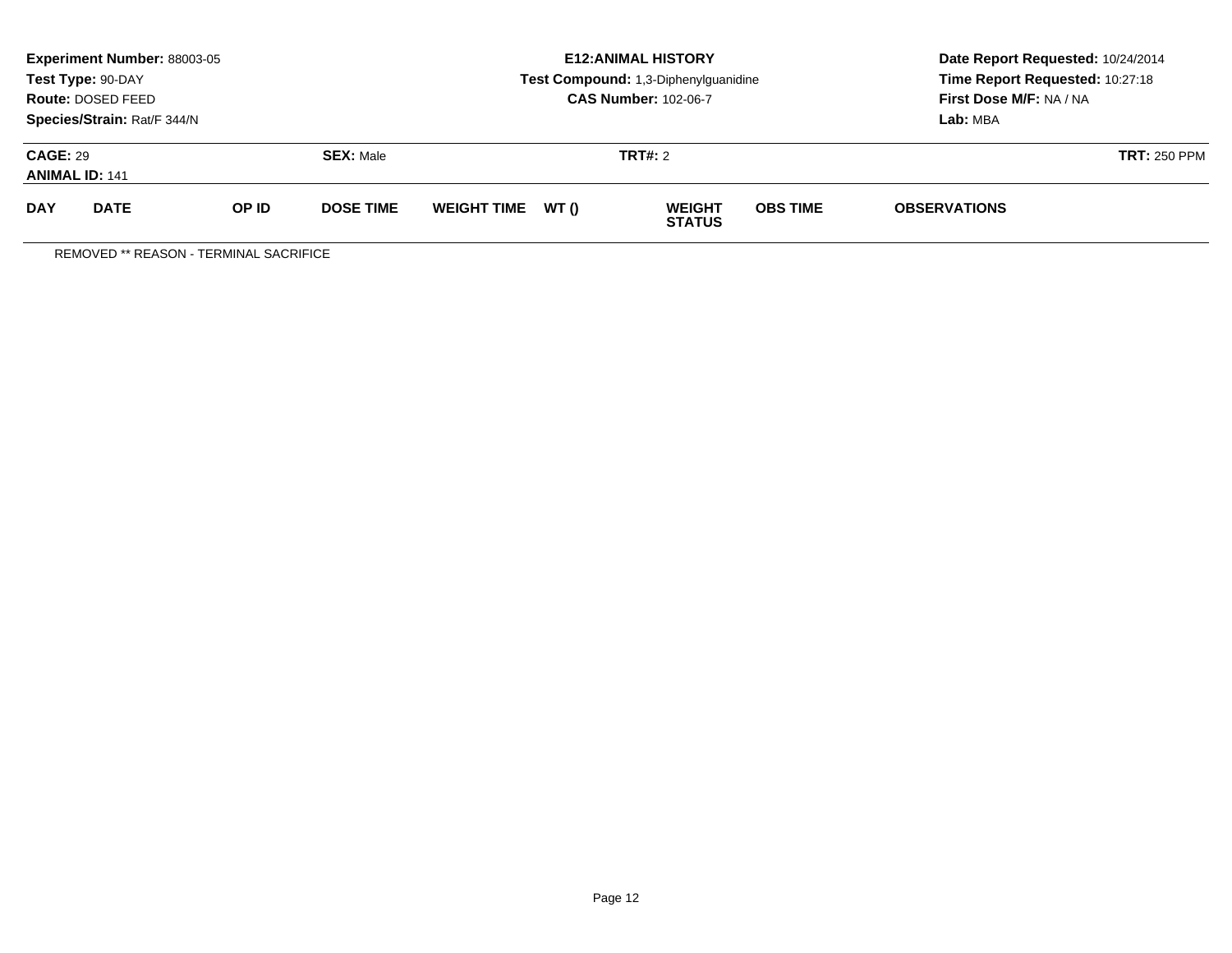|                                          | <b>Experiment Number: 88003-05</b><br>Test Type: 90-DAY<br>Route: DOSED FEED<br>Species/Strain: Rat/F 344/N |       |                  |                    |       | <b>E12:ANIMAL HISTORY</b><br>Test Compound: 1,3-Diphenylguanidine<br><b>CAS Number: 102-06-7</b> | Date Report Requested: 10/24/2014<br>Time Report Requested: 10:27:18<br>First Dose M/F: NA / NA<br>Lab: MBA |                     |  |
|------------------------------------------|-------------------------------------------------------------------------------------------------------------|-------|------------------|--------------------|-------|--------------------------------------------------------------------------------------------------|-------------------------------------------------------------------------------------------------------------|---------------------|--|
| <b>CAGE: 29</b><br><b>ANIMAL ID: 142</b> |                                                                                                             |       | <b>SEX: Male</b> |                    |       | <b>TRT#: 2</b>                                                                                   |                                                                                                             | <b>TRT: 250 PPM</b> |  |
| <b>DAY</b>                               | <b>DATE</b>                                                                                                 | OP ID | <b>DOSE TIME</b> | <b>WEIGHT TIME</b> | WT () | <b>WEIGHT</b><br><b>STATUS</b>                                                                   | <b>OBS TIME</b>                                                                                             | <b>OBSERVATIONS</b> |  |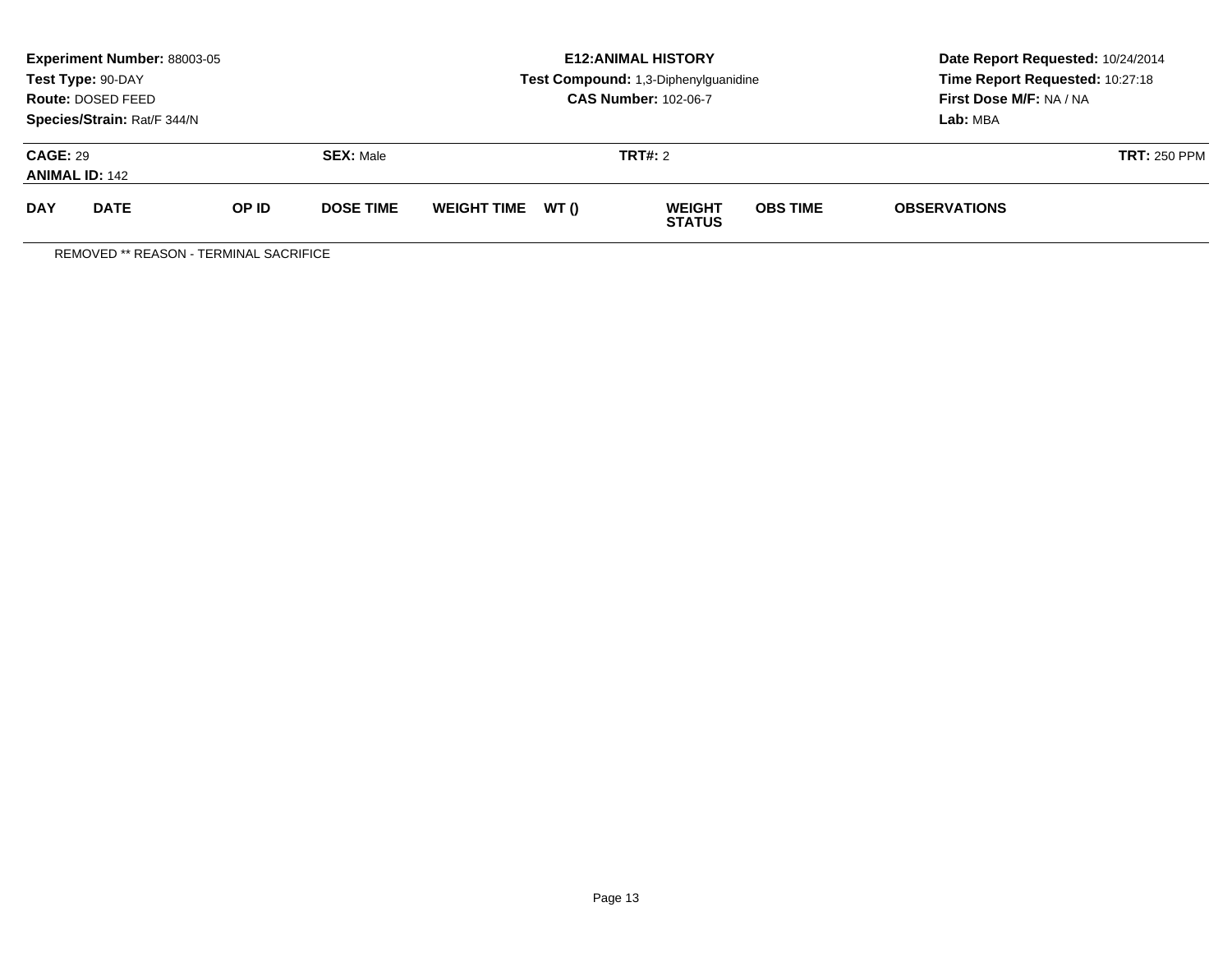|                                          | Experiment Number: 88003-05<br>Test Type: 90-DAY<br><b>Route: DOSED FEED</b><br>Species/Strain: Rat/F 344/N |       |                  |                    |       | <b>E12: ANIMAL HISTORY</b><br>Test Compound: 1,3-Diphenylguanidine<br><b>CAS Number: 102-06-7</b> | Date Report Requested: 10/24/2014<br>Time Report Requested: 10:27:18<br>First Dose M/F: NA / NA<br>Lab: MBA |                     |  |
|------------------------------------------|-------------------------------------------------------------------------------------------------------------|-------|------------------|--------------------|-------|---------------------------------------------------------------------------------------------------|-------------------------------------------------------------------------------------------------------------|---------------------|--|
| <b>CAGE: 29</b><br><b>ANIMAL ID: 143</b> |                                                                                                             |       | <b>SEX: Male</b> |                    |       | <b>TRT#: 2</b>                                                                                    |                                                                                                             | <b>TRT: 250 PPM</b> |  |
| <b>DAY</b>                               | <b>DATE</b>                                                                                                 | OP ID | <b>DOSE TIME</b> | <b>WEIGHT TIME</b> | WT () | <b>WEIGHT</b><br><b>STATUS</b>                                                                    | <b>OBS TIME</b>                                                                                             | <b>OBSERVATIONS</b> |  |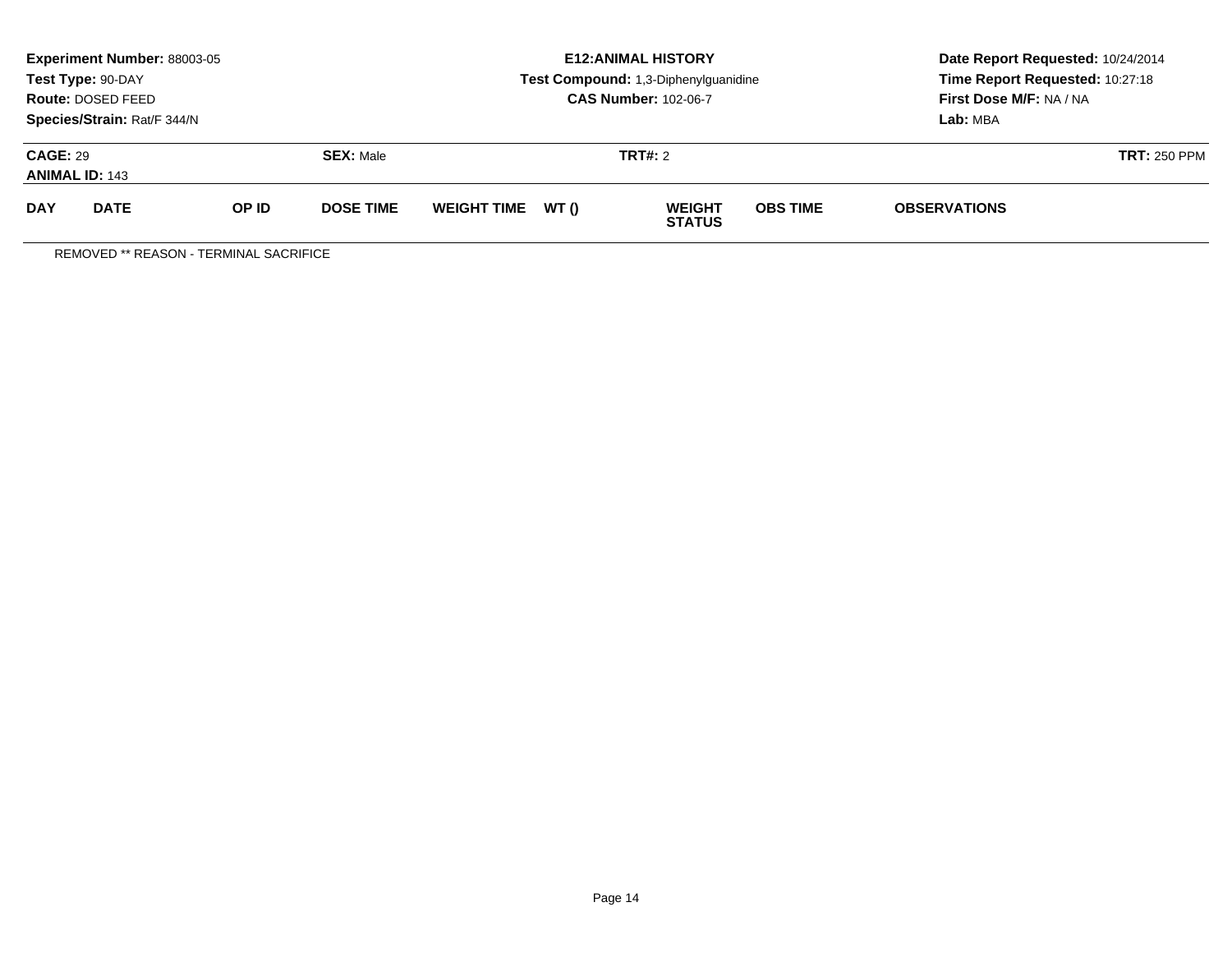|                                          | <b>Experiment Number: 88003-05</b><br>Test Type: 90-DAY<br>Route: DOSED FEED<br>Species/Strain: Rat/F 344/N |       |                  |                    |       | <b>E12:ANIMAL HISTORY</b><br>Test Compound: 1,3-Diphenylguanidine<br><b>CAS Number: 102-06-7</b> | Date Report Requested: 10/24/2014<br>Time Report Requested: 10:27:18<br>First Dose M/F: NA / NA<br>Lab: MBA |                     |  |
|------------------------------------------|-------------------------------------------------------------------------------------------------------------|-------|------------------|--------------------|-------|--------------------------------------------------------------------------------------------------|-------------------------------------------------------------------------------------------------------------|---------------------|--|
| <b>CAGE: 29</b><br><b>ANIMAL ID: 144</b> |                                                                                                             |       | <b>SEX: Male</b> |                    |       | <b>TRT#: 2</b>                                                                                   |                                                                                                             | <b>TRT: 250 PPM</b> |  |
| <b>DAY</b>                               | <b>DATE</b>                                                                                                 | OP ID | <b>DOSE TIME</b> | <b>WEIGHT TIME</b> | WT () | <b>WEIGHT</b><br><b>STATUS</b>                                                                   | <b>OBS TIME</b>                                                                                             | <b>OBSERVATIONS</b> |  |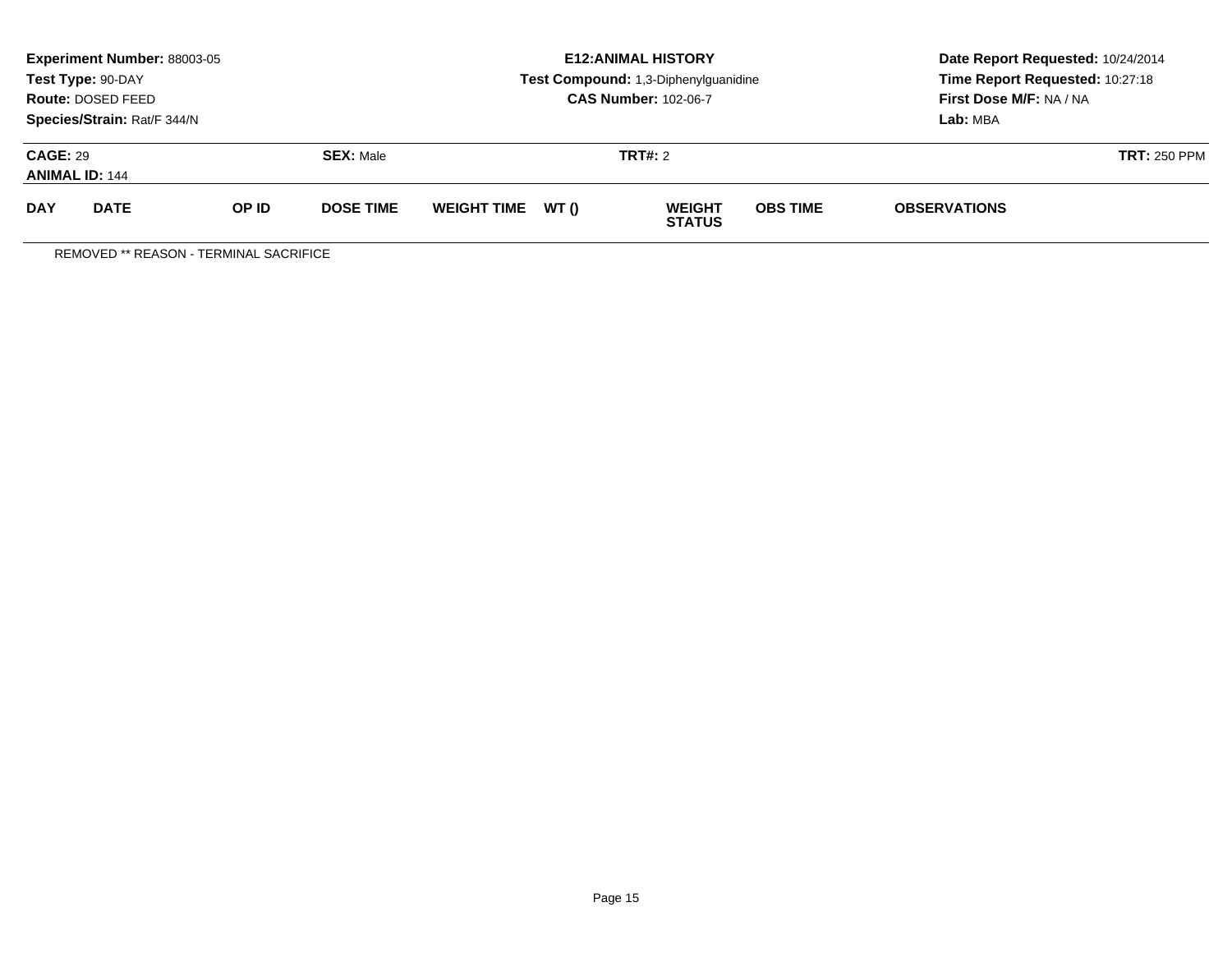|                                                                         | <b>Experiment Number: 88003-05</b><br>Test Type: 90-DAY<br>Route: DOSED FEED |       |                  |                    |       | <b>E12:ANIMAL HISTORY</b><br>Test Compound: 1,3-Diphenylguanidine<br><b>CAS Number: 102-06-7</b> | Date Report Requested: 10/24/2014<br>Time Report Requested: 10:27:18<br>First Dose M/F: NA / NA<br>Lab: MBA |                     |  |
|-------------------------------------------------------------------------|------------------------------------------------------------------------------|-------|------------------|--------------------|-------|--------------------------------------------------------------------------------------------------|-------------------------------------------------------------------------------------------------------------|---------------------|--|
| Species/Strain: Rat/F 344/N<br><b>CAGE: 29</b><br><b>ANIMAL ID: 145</b> |                                                                              |       | <b>SEX: Male</b> |                    |       | <b>TRT#: 2</b>                                                                                   |                                                                                                             | <b>TRT: 250 PPM</b> |  |
| <b>DAY</b>                                                              | <b>DATE</b>                                                                  | OP ID | <b>DOSE TIME</b> | <b>WEIGHT TIME</b> | WT () | <b>WEIGHT</b><br><b>STATUS</b>                                                                   | <b>OBS TIME</b>                                                                                             | <b>OBSERVATIONS</b> |  |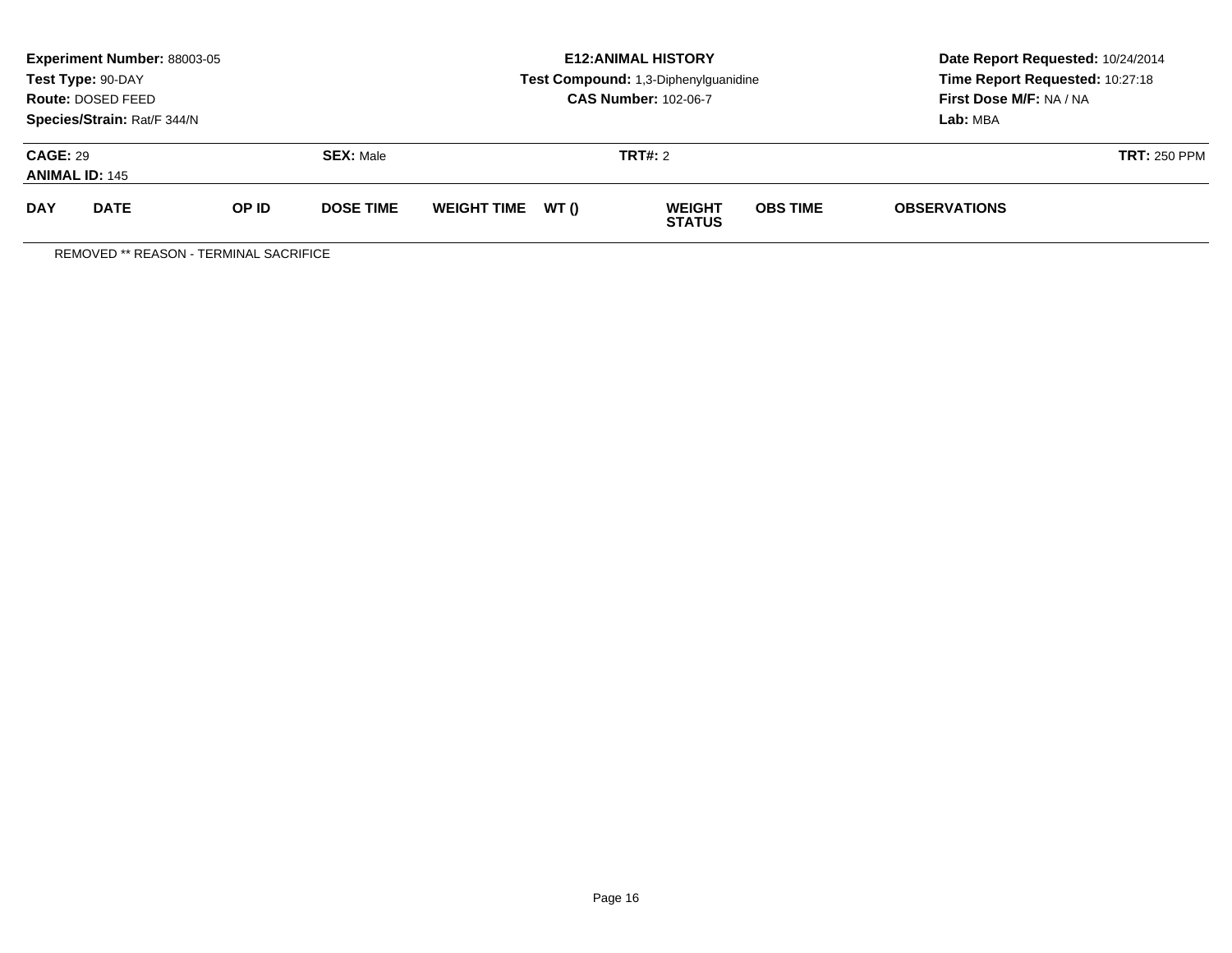|                                                                         | <b>Experiment Number: 88003-05</b><br>Test Type: 90-DAY<br>Route: DOSED FEED |       |                  |                    |       | <b>E12:ANIMAL HISTORY</b><br>Test Compound: 1,3-Diphenylguanidine<br><b>CAS Number: 102-06-7</b> | Date Report Requested: 10/24/2014<br>Time Report Requested: 10:27:18<br>First Dose M/F: NA / NA<br>Lab: MBA |                     |
|-------------------------------------------------------------------------|------------------------------------------------------------------------------|-------|------------------|--------------------|-------|--------------------------------------------------------------------------------------------------|-------------------------------------------------------------------------------------------------------------|---------------------|
| Species/Strain: Rat/F 344/N<br><b>CAGE: 30</b><br><b>ANIMAL ID: 146</b> |                                                                              |       | <b>SEX: Male</b> |                    |       | <b>TRT#: 2</b>                                                                                   |                                                                                                             | <b>TRT: 250 PPM</b> |
| <b>DAY</b>                                                              | <b>DATE</b>                                                                  | OP ID | <b>DOSE TIME</b> | <b>WEIGHT TIME</b> | WT () | <b>WEIGHT</b><br><b>STATUS</b>                                                                   | <b>OBS TIME</b>                                                                                             | <b>OBSERVATIONS</b> |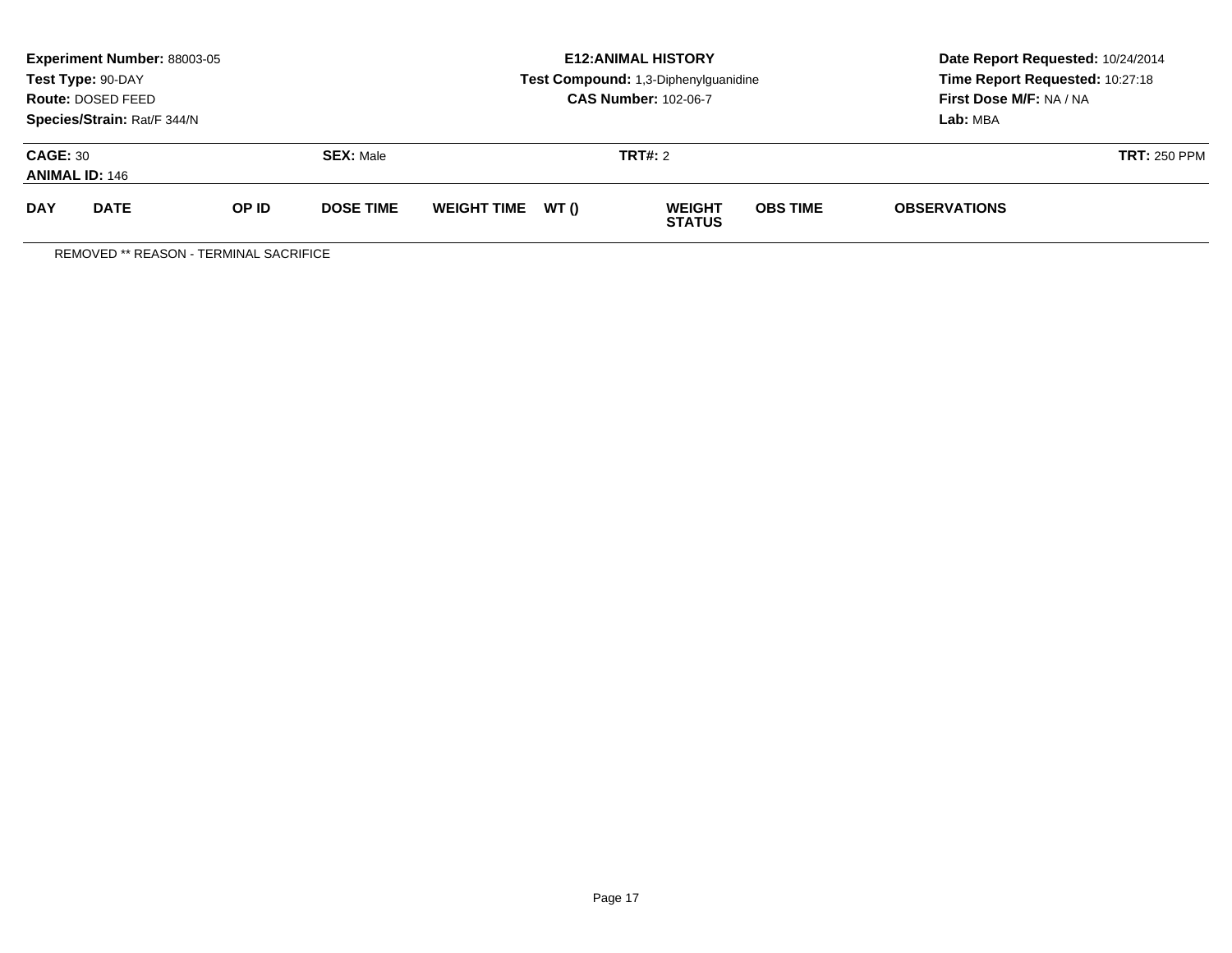|                                          | Experiment Number: 88003-05<br>Test Type: 90-DAY<br><b>Route: DOSED FEED</b><br>Species/Strain: Rat/F 344/N |       |                  |                    |       | <b>E12: ANIMAL HISTORY</b><br>Test Compound: 1,3-Diphenylguanidine<br><b>CAS Number: 102-06-7</b> | Date Report Requested: 10/24/2014<br>Time Report Requested: 10:27:18<br>First Dose M/F: NA / NA<br>Lab: MBA |                     |  |
|------------------------------------------|-------------------------------------------------------------------------------------------------------------|-------|------------------|--------------------|-------|---------------------------------------------------------------------------------------------------|-------------------------------------------------------------------------------------------------------------|---------------------|--|
| <b>CAGE: 30</b><br><b>ANIMAL ID: 147</b> |                                                                                                             |       | <b>SEX: Male</b> |                    |       | <b>TRT#: 2</b>                                                                                    |                                                                                                             | <b>TRT: 250 PPM</b> |  |
| <b>DAY</b>                               | <b>DATE</b>                                                                                                 | OP ID | <b>DOSE TIME</b> | <b>WEIGHT TIME</b> | WT () | <b>WEIGHT</b><br><b>STATUS</b>                                                                    | <b>OBS TIME</b>                                                                                             | <b>OBSERVATIONS</b> |  |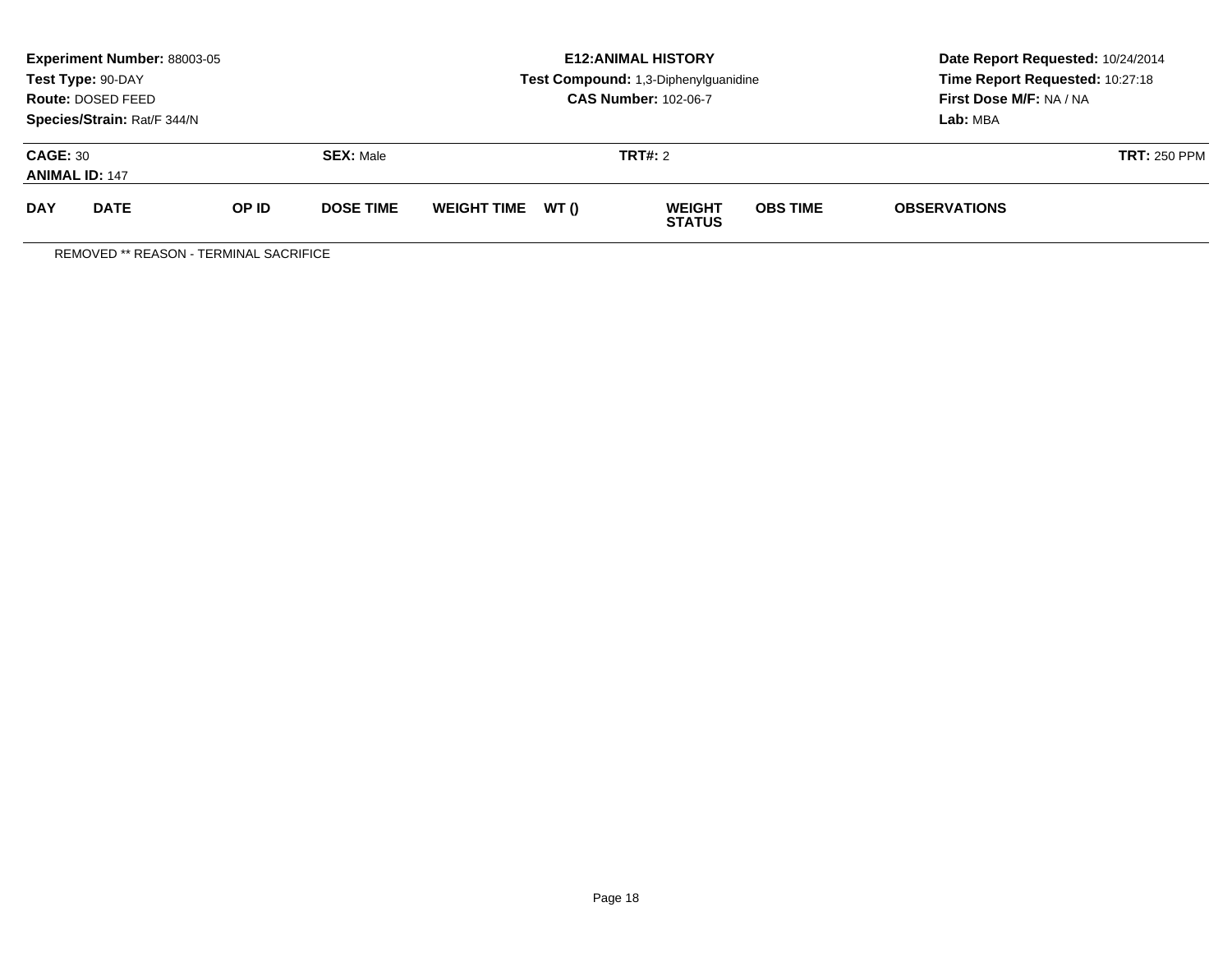|                                                                         | <b>Experiment Number: 88003-05</b><br>Test Type: 90-DAY<br>Route: DOSED FEED |       |                  |                    |       | <b>E12:ANIMAL HISTORY</b><br>Test Compound: 1,3-Diphenylguanidine<br><b>CAS Number: 102-06-7</b> | Date Report Requested: 10/24/2014<br>Time Report Requested: 10:27:18<br>First Dose M/F: NA / NA<br>Lab: MBA |                     |
|-------------------------------------------------------------------------|------------------------------------------------------------------------------|-------|------------------|--------------------|-------|--------------------------------------------------------------------------------------------------|-------------------------------------------------------------------------------------------------------------|---------------------|
| Species/Strain: Rat/F 344/N<br><b>CAGE: 30</b><br><b>ANIMAL ID: 148</b> |                                                                              |       | <b>SEX: Male</b> |                    |       | <b>TRT#: 2</b>                                                                                   |                                                                                                             | <b>TRT: 250 PPM</b> |
| <b>DAY</b>                                                              | <b>DATE</b>                                                                  | OP ID | <b>DOSE TIME</b> | <b>WEIGHT TIME</b> | WT () | <b>WEIGHT</b><br><b>STATUS</b>                                                                   | <b>OBS TIME</b>                                                                                             | <b>OBSERVATIONS</b> |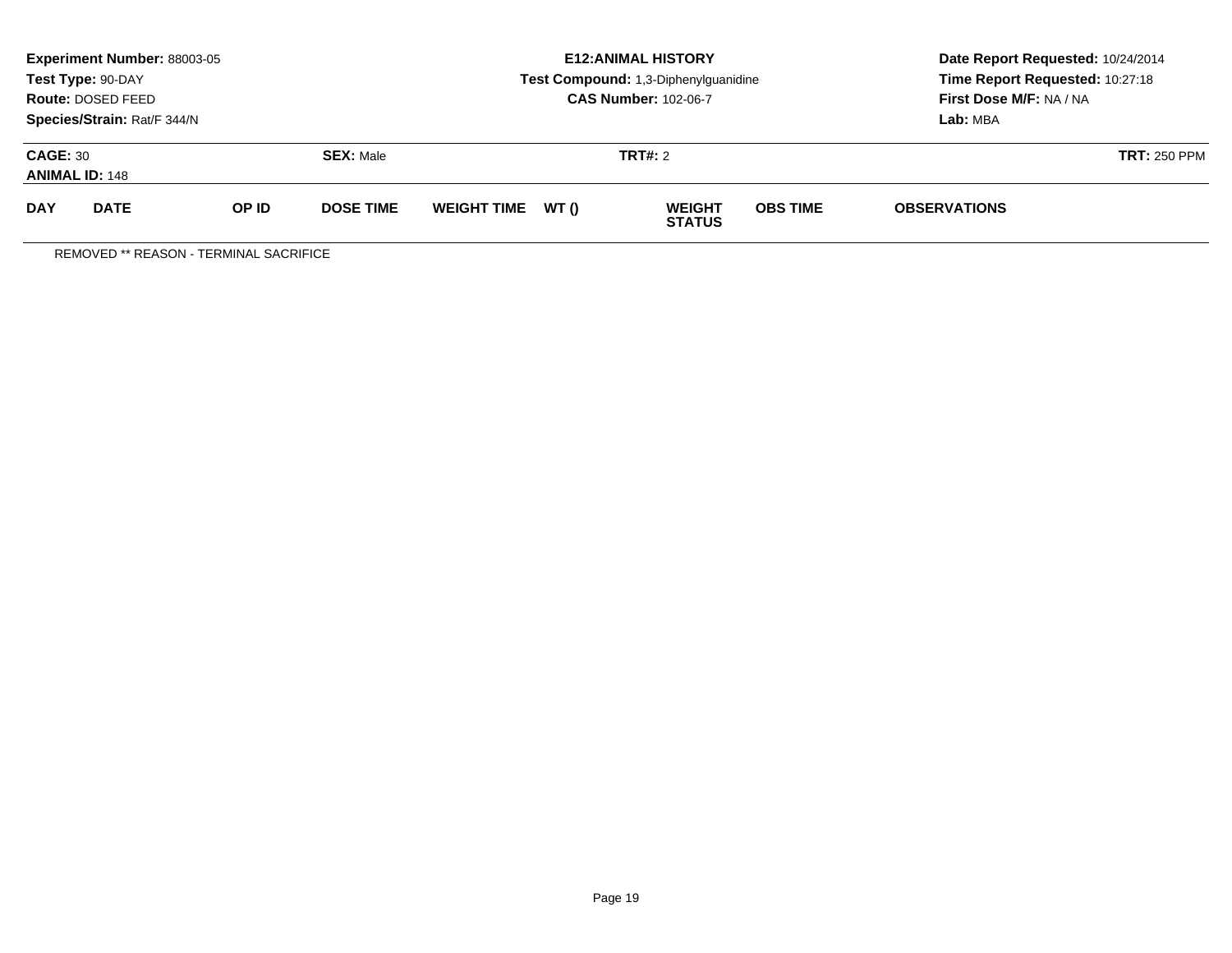|                                                                         | Experiment Number: 88003-05<br>Test Type: 90-DAY<br><b>Route: DOSED FEED</b> |       |                  |                    |       | <b>E12: ANIMAL HISTORY</b><br>Test Compound: 1,3-Diphenylguanidine<br><b>CAS Number: 102-06-7</b> | Date Report Requested: 10/24/2014<br>Time Report Requested: 10:27:18<br>First Dose M/F: NA / NA<br>Lab: MBA |                     |  |
|-------------------------------------------------------------------------|------------------------------------------------------------------------------|-------|------------------|--------------------|-------|---------------------------------------------------------------------------------------------------|-------------------------------------------------------------------------------------------------------------|---------------------|--|
| Species/Strain: Rat/F 344/N<br><b>CAGE: 30</b><br><b>ANIMAL ID: 149</b> |                                                                              |       | <b>SEX: Male</b> |                    |       | <b>TRT#: 2</b>                                                                                    |                                                                                                             | <b>TRT: 250 PPM</b> |  |
| <b>DAY</b>                                                              | <b>DATE</b>                                                                  | OP ID | <b>DOSE TIME</b> | <b>WEIGHT TIME</b> | WT () | <b>WEIGHT</b><br><b>STATUS</b>                                                                    | <b>OBS TIME</b>                                                                                             | <b>OBSERVATIONS</b> |  |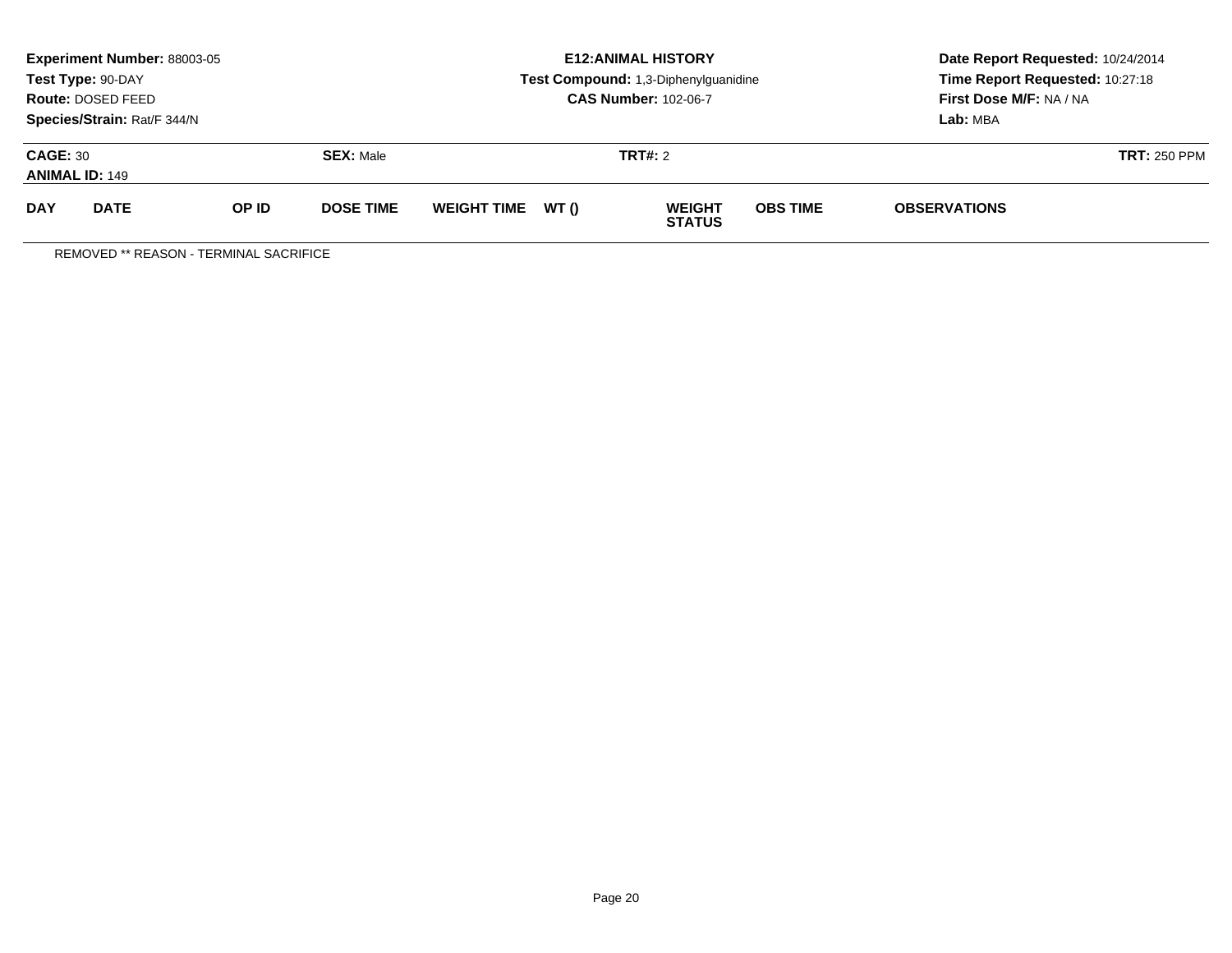|                                                                         | Experiment Number: 88003-05<br>Test Type: 90-DAY<br><b>Route: DOSED FEED</b> |       |                  |                    |       | <b>E12: ANIMAL HISTORY</b><br>Test Compound: 1,3-Diphenylguanidine<br><b>CAS Number: 102-06-7</b> | Date Report Requested: 10/24/2014<br>Time Report Requested: 10:27:18<br>First Dose M/F: NA / NA<br>Lab: MBA |                     |  |
|-------------------------------------------------------------------------|------------------------------------------------------------------------------|-------|------------------|--------------------|-------|---------------------------------------------------------------------------------------------------|-------------------------------------------------------------------------------------------------------------|---------------------|--|
| Species/Strain: Rat/F 344/N<br><b>CAGE: 30</b><br><b>ANIMAL ID: 150</b> |                                                                              |       | <b>SEX: Male</b> |                    |       | <b>TRT#: 2</b>                                                                                    |                                                                                                             | <b>TRT: 250 PPM</b> |  |
| <b>DAY</b>                                                              | <b>DATE</b>                                                                  | OP ID | <b>DOSE TIME</b> | <b>WEIGHT TIME</b> | WT () | <b>WEIGHT</b><br><b>STATUS</b>                                                                    | <b>OBS TIME</b>                                                                                             | <b>OBSERVATIONS</b> |  |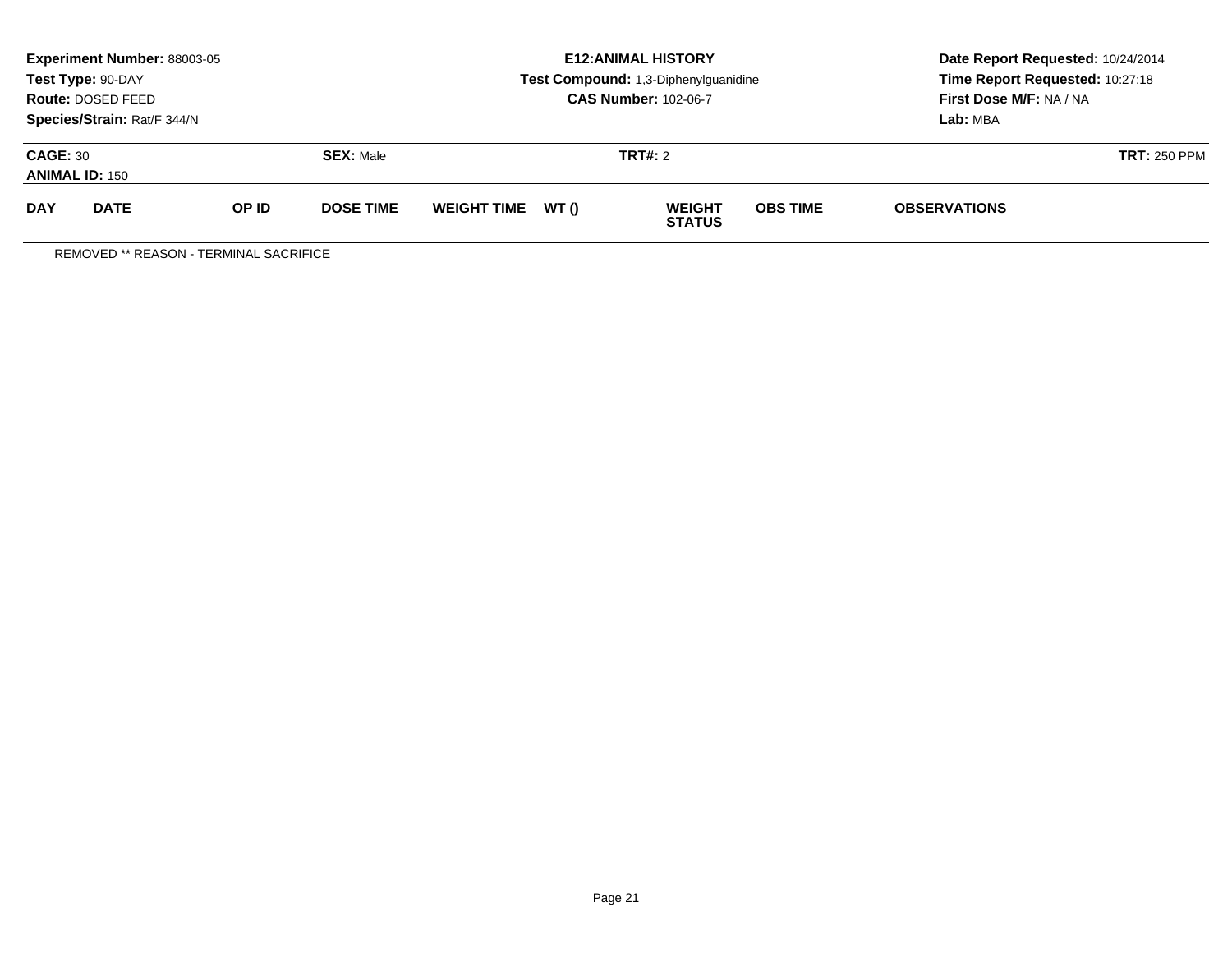|                                          | Experiment Number: 88003-05<br>Test Type: 90-DAY<br><b>Route: DOSED FEED</b><br>Species/Strain: Rat/F 344/N |       |                  | <b>E12: ANIMAL HISTORY</b><br>Test Compound: 1,3-Diphenylguanidine<br><b>CAS Number: 102-06-7</b> |       |                                |                 | Date Report Requested: 10/24/2014<br>Time Report Requested: 10:27:18<br>First Dose M/F: NA / NA<br>Lab: MBA |  |
|------------------------------------------|-------------------------------------------------------------------------------------------------------------|-------|------------------|---------------------------------------------------------------------------------------------------|-------|--------------------------------|-----------------|-------------------------------------------------------------------------------------------------------------|--|
| <b>CAGE: 31</b><br><b>ANIMAL ID: 151</b> |                                                                                                             |       | <b>SEX: Male</b> |                                                                                                   |       | TRT#: 3                        |                 | <b>TRT: 500 PPM</b>                                                                                         |  |
| <b>DAY</b>                               | <b>DATE</b>                                                                                                 | OP ID | <b>DOSE TIME</b> | <b>WEIGHT TIME</b>                                                                                | WT () | <b>WEIGHT</b><br><b>STATUS</b> | <b>OBS TIME</b> | <b>OBSERVATIONS</b>                                                                                         |  |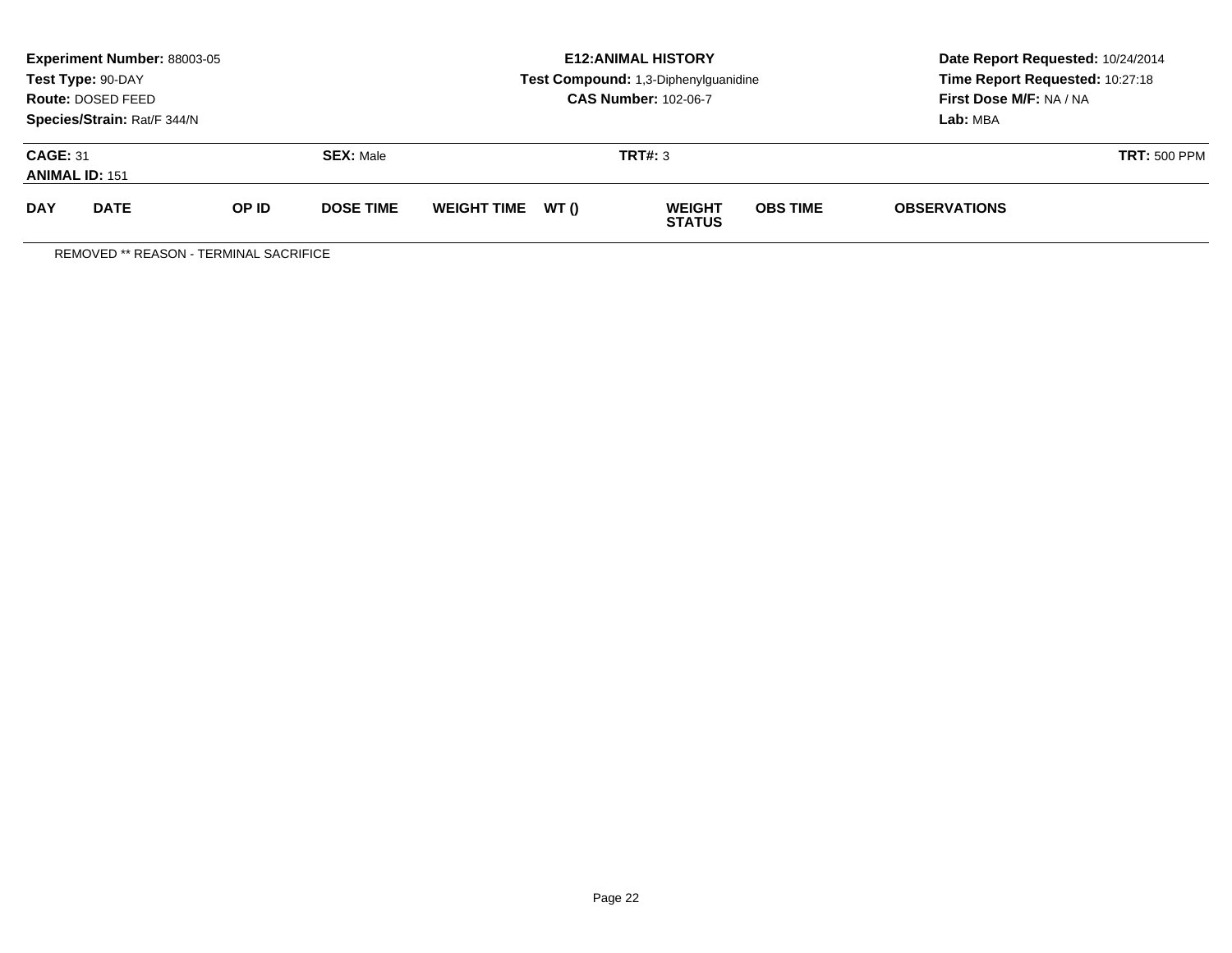|                                          | <b>Experiment Number: 88003-05</b><br>Test Type: 90-DAY<br><b>Route: DOSED FEED</b><br>Species/Strain: Rat/F 344/N |       |                  | <b>E12: ANIMAL HISTORY</b><br>Test Compound: 1,3-Diphenylguanidine<br><b>CAS Number: 102-06-7</b> |       |                                |                     | Date Report Requested: 10/24/2014<br>Time Report Requested: 10:27:18<br>First Dose M/F: NA / NA<br>Lab: MBA |  |
|------------------------------------------|--------------------------------------------------------------------------------------------------------------------|-------|------------------|---------------------------------------------------------------------------------------------------|-------|--------------------------------|---------------------|-------------------------------------------------------------------------------------------------------------|--|
| <b>CAGE: 31</b><br><b>ANIMAL ID: 152</b> |                                                                                                                    |       | <b>SEX: Male</b> |                                                                                                   |       | TRT#: 3                        | <b>TRT: 500 PPM</b> |                                                                                                             |  |
| <b>DAY</b>                               | <b>DATE</b>                                                                                                        | OP ID | <b>DOSE TIME</b> | <b>WEIGHT TIME</b>                                                                                | WT () | <b>WEIGHT</b><br><b>STATUS</b> | <b>OBS TIME</b>     | <b>OBSERVATIONS</b>                                                                                         |  |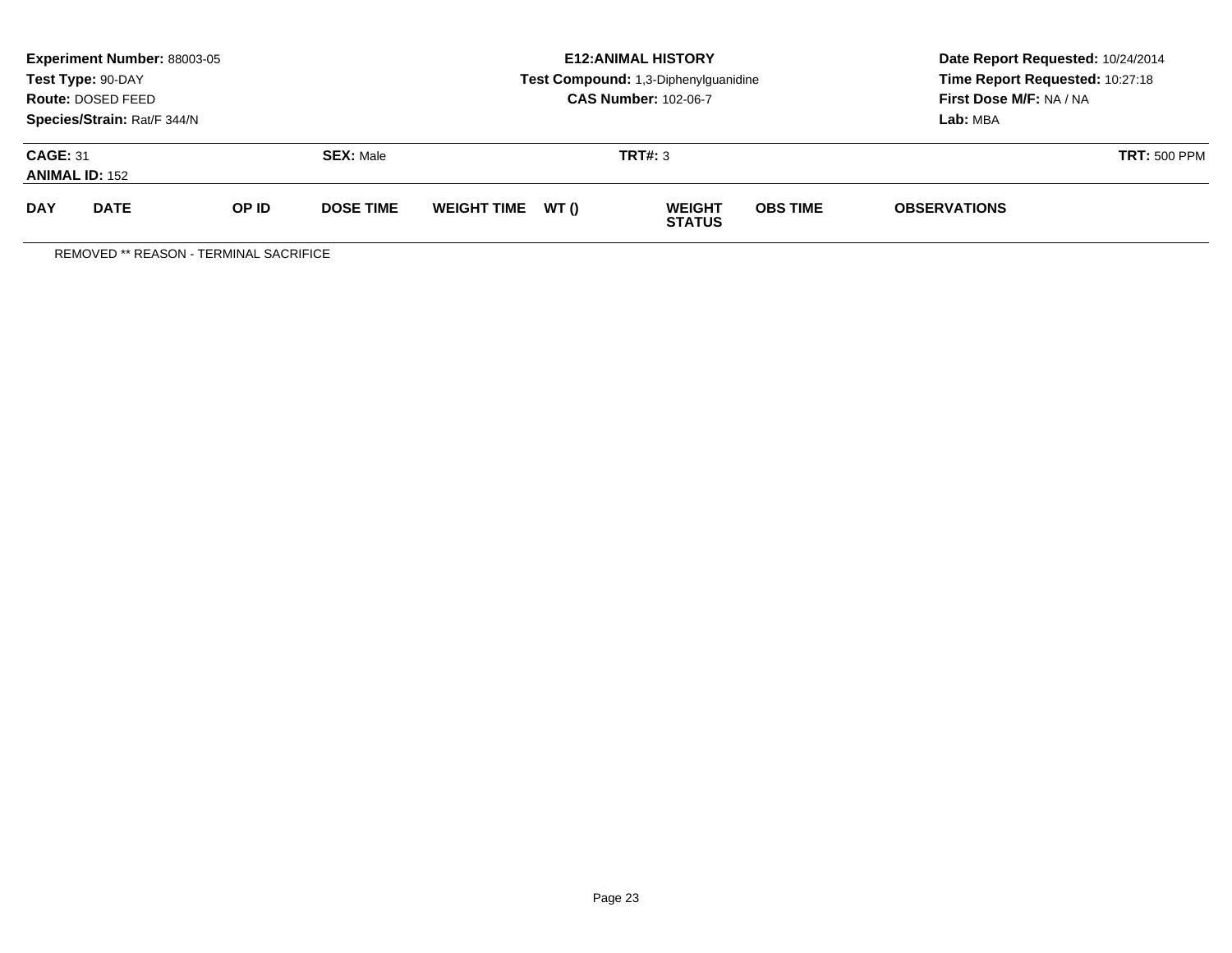|                                                              | Experiment Number: 88003-05<br>Test Type: 90-DAY<br><b>Route: DOSED FEED</b><br>Species/Strain: Rat/F 344/N |       |                  |                    |       | <b>E12: ANIMAL HISTORY</b><br>Test Compound: 1,3-Diphenylguanidine<br><b>CAS Number: 102-06-7</b> | Date Report Requested: 10/24/2014<br>Time Report Requested: 10:27:18<br>First Dose M/F: NA / NA<br>Lab: MBA |                     |                     |
|--------------------------------------------------------------|-------------------------------------------------------------------------------------------------------------|-------|------------------|--------------------|-------|---------------------------------------------------------------------------------------------------|-------------------------------------------------------------------------------------------------------------|---------------------|---------------------|
| <b>CAGE: 31</b><br><b>SEX: Male</b><br><b>ANIMAL ID: 153</b> |                                                                                                             |       |                  |                    |       | TRT#: 3                                                                                           |                                                                                                             |                     | <b>TRT: 500 PPM</b> |
| <b>DAY</b>                                                   | <b>DATE</b>                                                                                                 | OP ID | <b>DOSE TIME</b> | <b>WEIGHT TIME</b> | WT () | <b>WEIGHT</b><br><b>STATUS</b>                                                                    | <b>OBS TIME</b>                                                                                             | <b>OBSERVATIONS</b> |                     |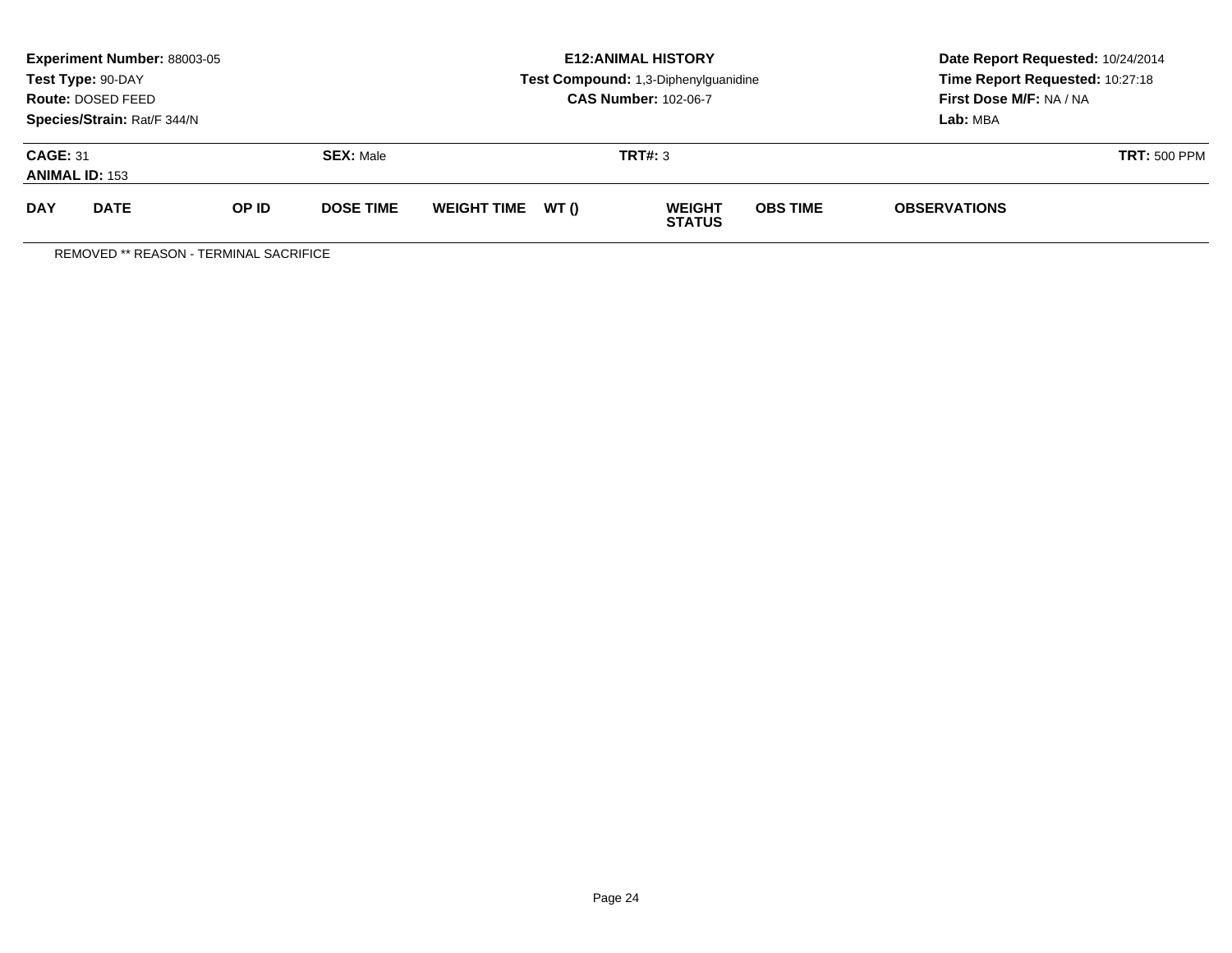|                                                              | <b>Experiment Number: 88003-05</b><br>Test Type: 90-DAY<br><b>Route: DOSED FEED</b><br>Species/Strain: Rat/F 344/N |       |                  |                    |       | <b>E12: ANIMAL HISTORY</b><br>Test Compound: 1,3-Diphenylguanidine<br><b>CAS Number: 102-06-7</b> | Date Report Requested: 10/24/2014<br>Time Report Requested: 10:27:18<br>First Dose M/F: NA / NA<br>Lab: MBA |                     |  |
|--------------------------------------------------------------|--------------------------------------------------------------------------------------------------------------------|-------|------------------|--------------------|-------|---------------------------------------------------------------------------------------------------|-------------------------------------------------------------------------------------------------------------|---------------------|--|
| <b>CAGE: 31</b><br><b>SEX: Male</b><br><b>ANIMAL ID: 154</b> |                                                                                                                    |       |                  |                    |       | TRT#: 3                                                                                           |                                                                                                             | <b>TRT: 500 PPM</b> |  |
| <b>DAY</b>                                                   | <b>DATE</b>                                                                                                        | OP ID | <b>DOSE TIME</b> | <b>WEIGHT TIME</b> | WT () | <b>WEIGHT</b><br><b>STATUS</b>                                                                    | <b>OBS TIME</b>                                                                                             | <b>OBSERVATIONS</b> |  |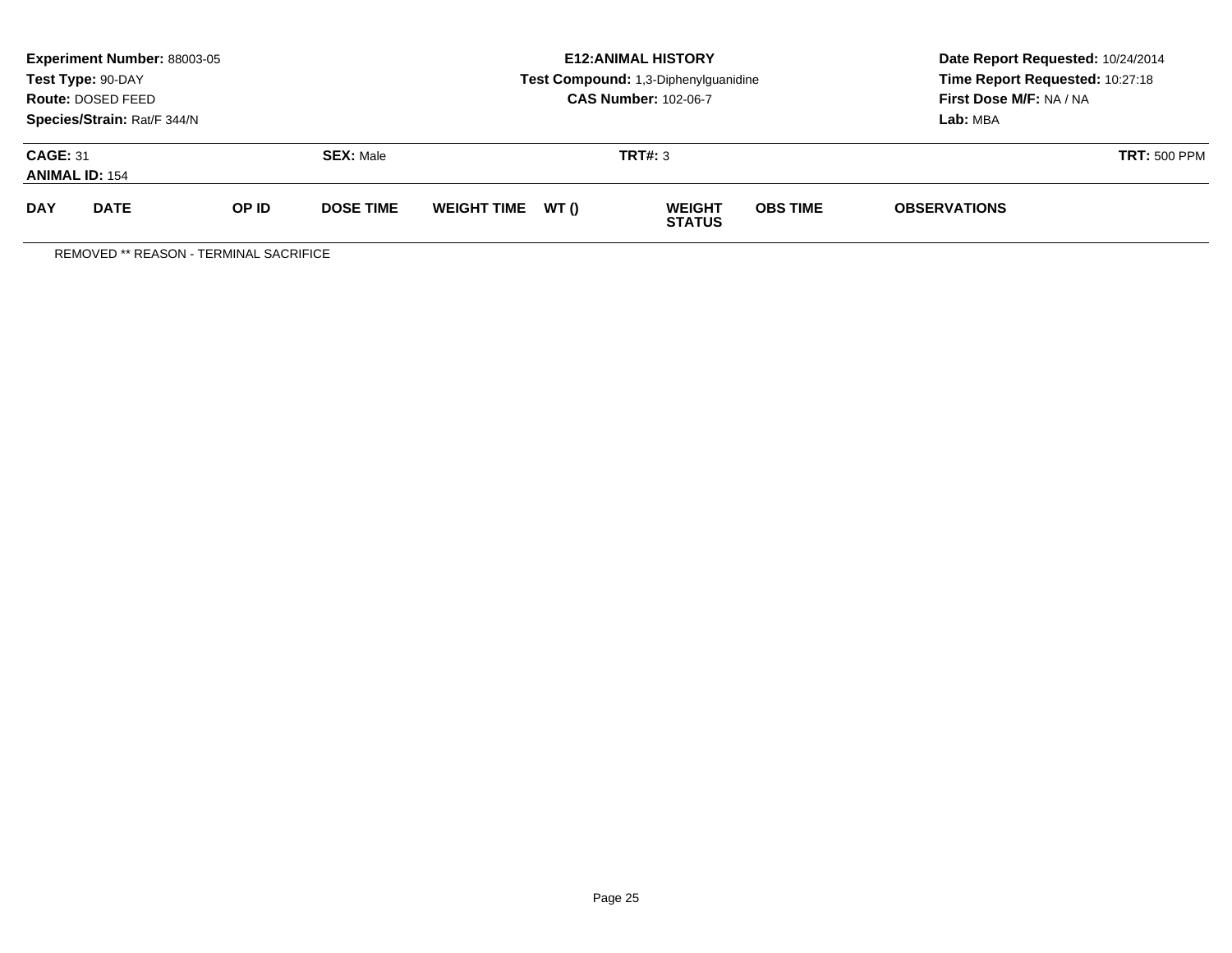|                                                              | <b>Experiment Number: 88003-05</b><br>Test Type: 90-DAY<br><b>Route: DOSED FEED</b><br>Species/Strain: Rat/F 344/N |       |                  |                    |       | <b>E12: ANIMAL HISTORY</b><br>Test Compound: 1,3-Diphenylguanidine<br><b>CAS Number: 102-06-7</b> | Date Report Requested: 10/24/2014<br>Time Report Requested: 10:27:18<br>First Dose M/F: NA / NA<br>Lab: MBA |                     |  |
|--------------------------------------------------------------|--------------------------------------------------------------------------------------------------------------------|-------|------------------|--------------------|-------|---------------------------------------------------------------------------------------------------|-------------------------------------------------------------------------------------------------------------|---------------------|--|
| <b>CAGE: 31</b><br><b>SEX: Male</b><br><b>ANIMAL ID: 155</b> |                                                                                                                    |       |                  |                    |       | TRT#: 3                                                                                           | <b>TRT: 500 PPM</b>                                                                                         |                     |  |
| <b>DAY</b>                                                   | <b>DATE</b>                                                                                                        | OP ID | <b>DOSE TIME</b> | <b>WEIGHT TIME</b> | WT () | <b>WEIGHT</b><br><b>STATUS</b>                                                                    | <b>OBS TIME</b>                                                                                             | <b>OBSERVATIONS</b> |  |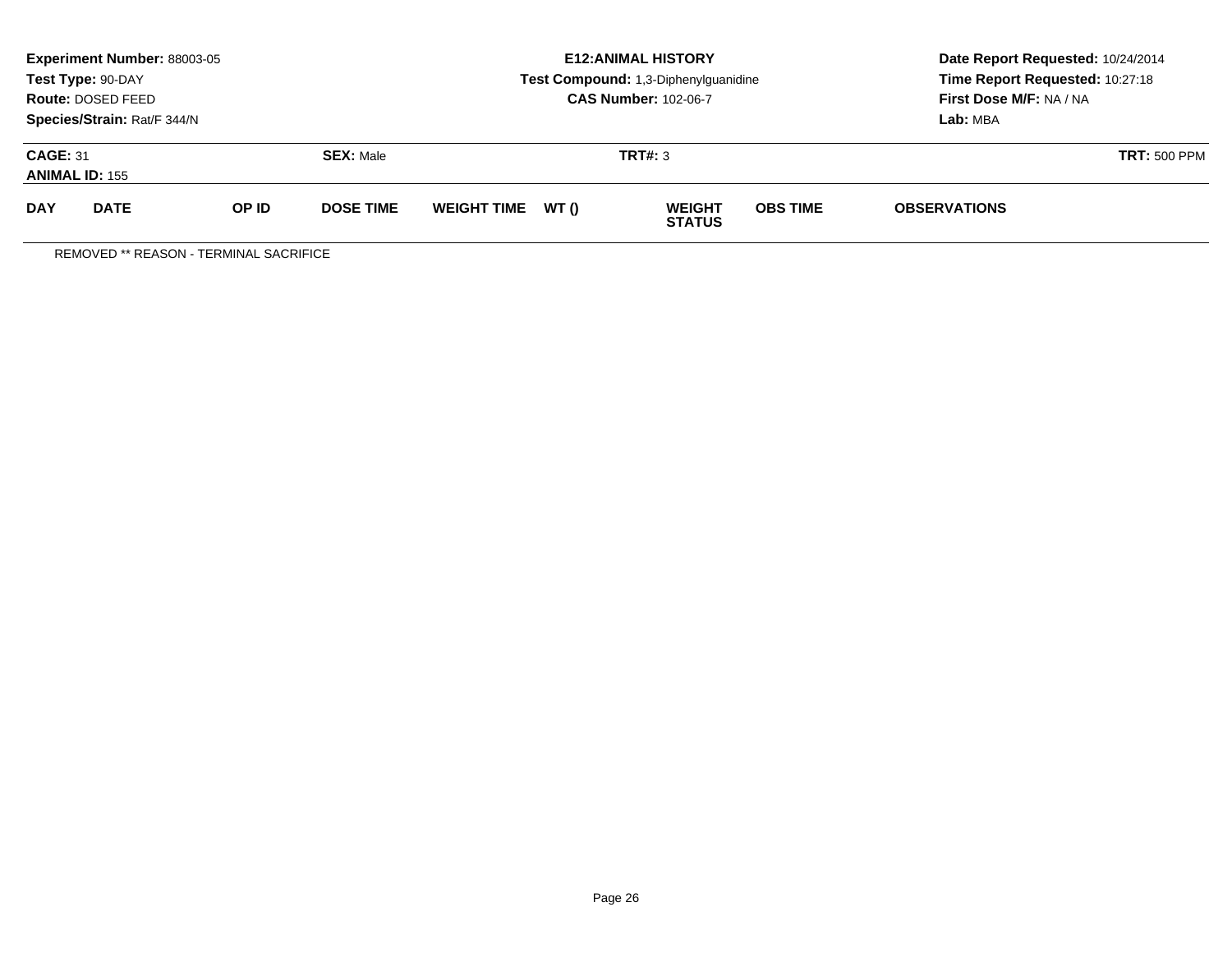|                                                              | <b>Experiment Number: 88003-05</b><br>Test Type: 90-DAY<br><b>Route: DOSED FEED</b><br>Species/Strain: Rat/F 344/N |       |                  |                    |       | <b>E12: ANIMAL HISTORY</b><br>Test Compound: 1,3-Diphenylguanidine<br><b>CAS Number: 102-06-7</b> | Date Report Requested: 10/24/2014<br>Time Report Requested: 10:27:18<br>First Dose M/F: NA / NA<br>Lab: MBA |                     |  |
|--------------------------------------------------------------|--------------------------------------------------------------------------------------------------------------------|-------|------------------|--------------------|-------|---------------------------------------------------------------------------------------------------|-------------------------------------------------------------------------------------------------------------|---------------------|--|
| <b>CAGE: 32</b><br><b>SEX: Male</b><br><b>ANIMAL ID: 156</b> |                                                                                                                    |       |                  |                    |       | TRT#: 3                                                                                           | <b>TRT: 500 PPM</b>                                                                                         |                     |  |
| <b>DAY</b>                                                   | <b>DATE</b>                                                                                                        | OP ID | <b>DOSE TIME</b> | <b>WEIGHT TIME</b> | WT () | <b>WEIGHT</b><br><b>STATUS</b>                                                                    | <b>OBS TIME</b>                                                                                             | <b>OBSERVATIONS</b> |  |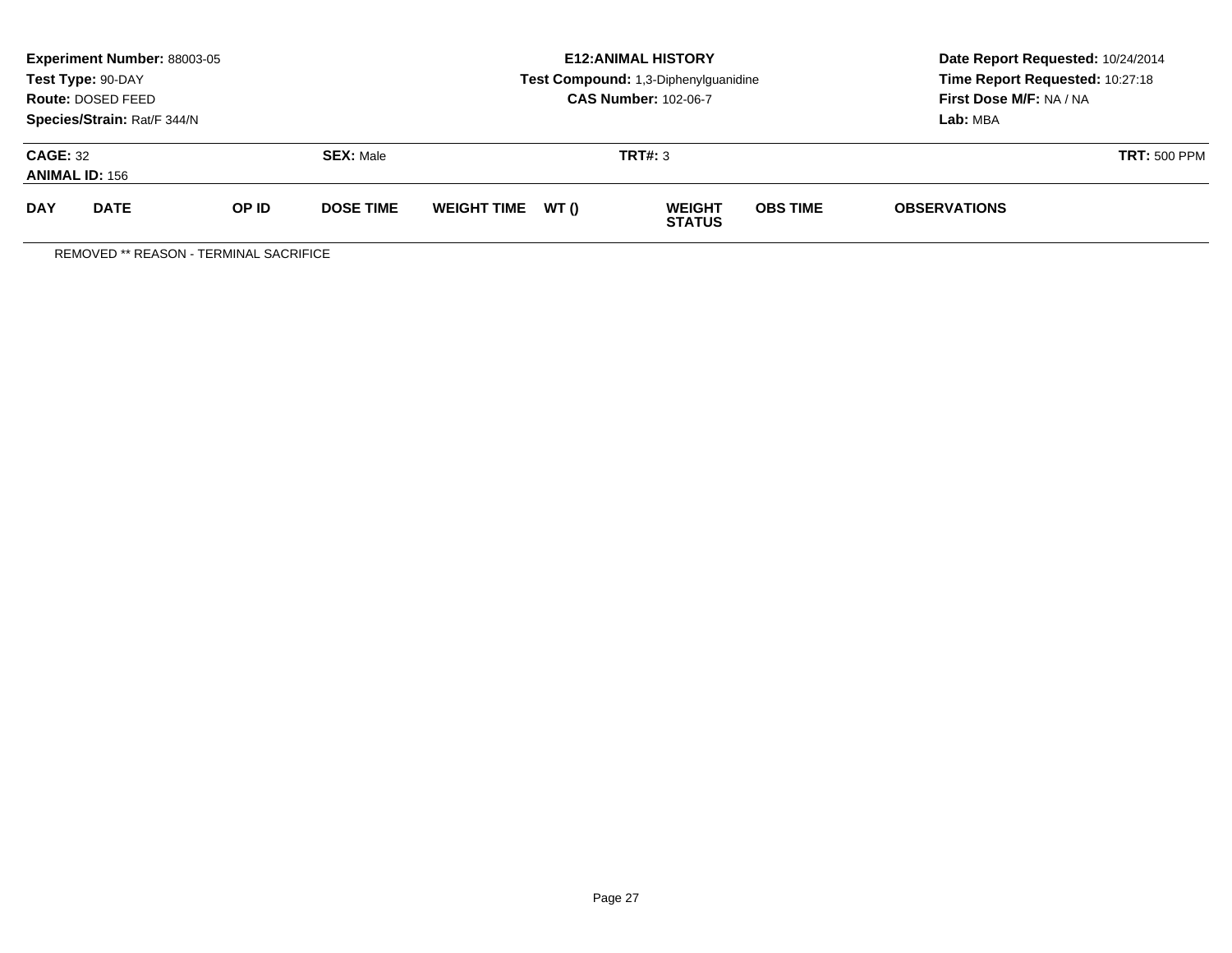|                                                              | <b>Experiment Number: 88003-05</b><br>Test Type: 90-DAY<br><b>Route: DOSED FEED</b><br>Species/Strain: Rat/F 344/N |       |                  |                    |       | <b>E12: ANIMAL HISTORY</b><br>Test Compound: 1,3-Diphenylguanidine<br><b>CAS Number: 102-06-7</b> | Date Report Requested: 10/24/2014<br>Time Report Requested: 10:27:18<br>First Dose M/F: NA / NA<br>Lab: MBA |                     |  |
|--------------------------------------------------------------|--------------------------------------------------------------------------------------------------------------------|-------|------------------|--------------------|-------|---------------------------------------------------------------------------------------------------|-------------------------------------------------------------------------------------------------------------|---------------------|--|
| <b>CAGE: 32</b><br><b>SEX: Male</b><br><b>ANIMAL ID: 157</b> |                                                                                                                    |       |                  |                    |       | TRT#: 3                                                                                           | <b>TRT: 500 PPM</b>                                                                                         |                     |  |
| <b>DAY</b>                                                   | <b>DATE</b>                                                                                                        | OP ID | <b>DOSE TIME</b> | <b>WEIGHT TIME</b> | WT () | <b>WEIGHT</b><br><b>STATUS</b>                                                                    | <b>OBS TIME</b>                                                                                             | <b>OBSERVATIONS</b> |  |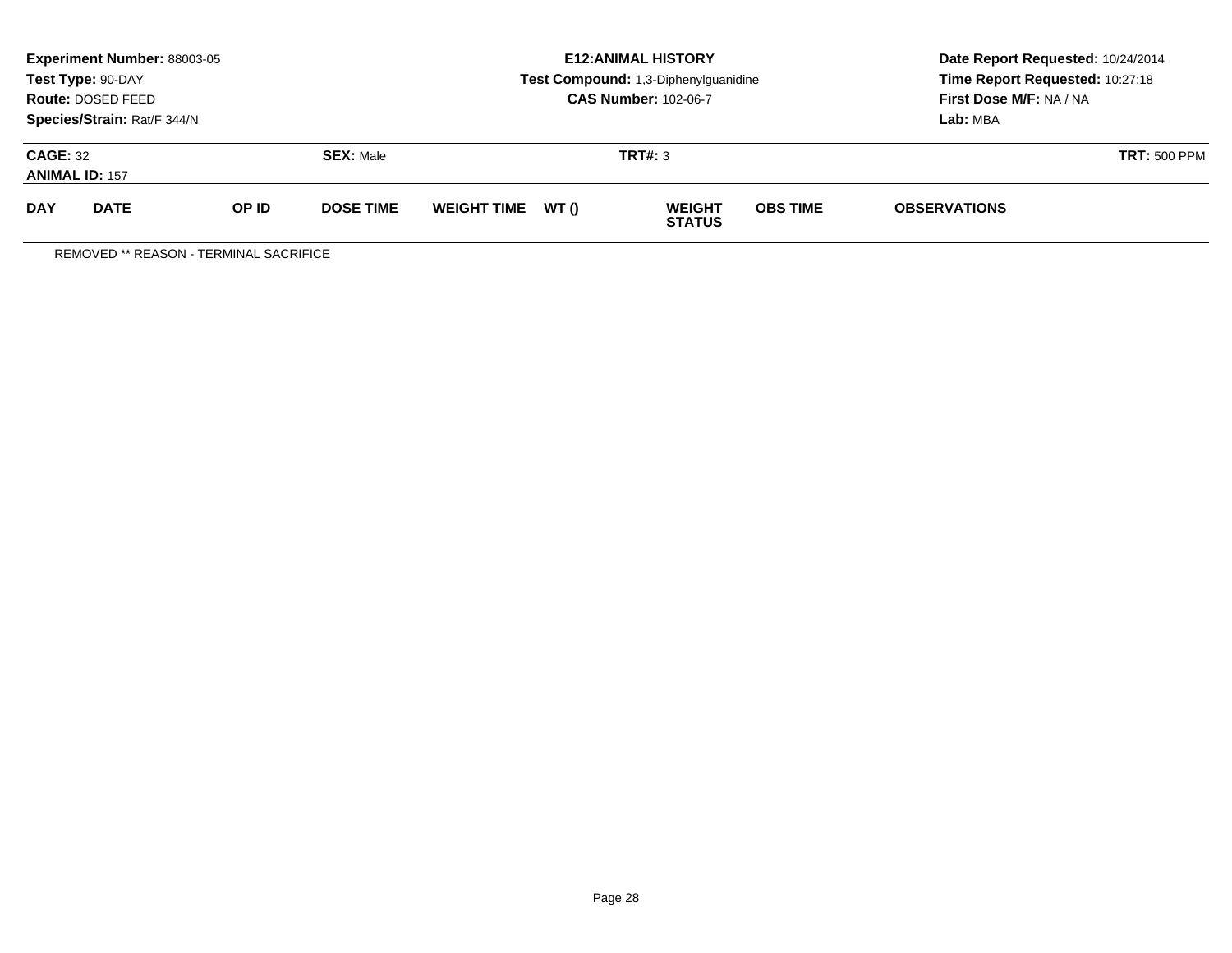|                                                              | <b>Experiment Number: 88003-05</b><br>Test Type: 90-DAY<br>Route: DOSED FEED<br>Species/Strain: Rat/F 344/N |       |                  |                    |       | <b>E12:ANIMAL HISTORY</b><br>Test Compound: 1,3-Diphenylguanidine<br><b>CAS Number: 102-06-7</b> | Date Report Requested: 10/24/2014<br>Time Report Requested: 10:27:18<br>First Dose M/F: NA / NA<br>Lab: MBA |                     |
|--------------------------------------------------------------|-------------------------------------------------------------------------------------------------------------|-------|------------------|--------------------|-------|--------------------------------------------------------------------------------------------------|-------------------------------------------------------------------------------------------------------------|---------------------|
| <b>CAGE: 32</b><br><b>SEX: Male</b><br><b>ANIMAL ID: 158</b> |                                                                                                             |       |                  |                    |       | TRT#: 3                                                                                          | <b>TRT: 500 PPM</b>                                                                                         |                     |
| <b>DAY</b>                                                   | <b>DATE</b>                                                                                                 | OP ID | <b>DOSE TIME</b> | <b>WEIGHT TIME</b> | WT () | <b>WEIGHT</b><br><b>STATUS</b>                                                                   | <b>OBS TIME</b>                                                                                             | <b>OBSERVATIONS</b> |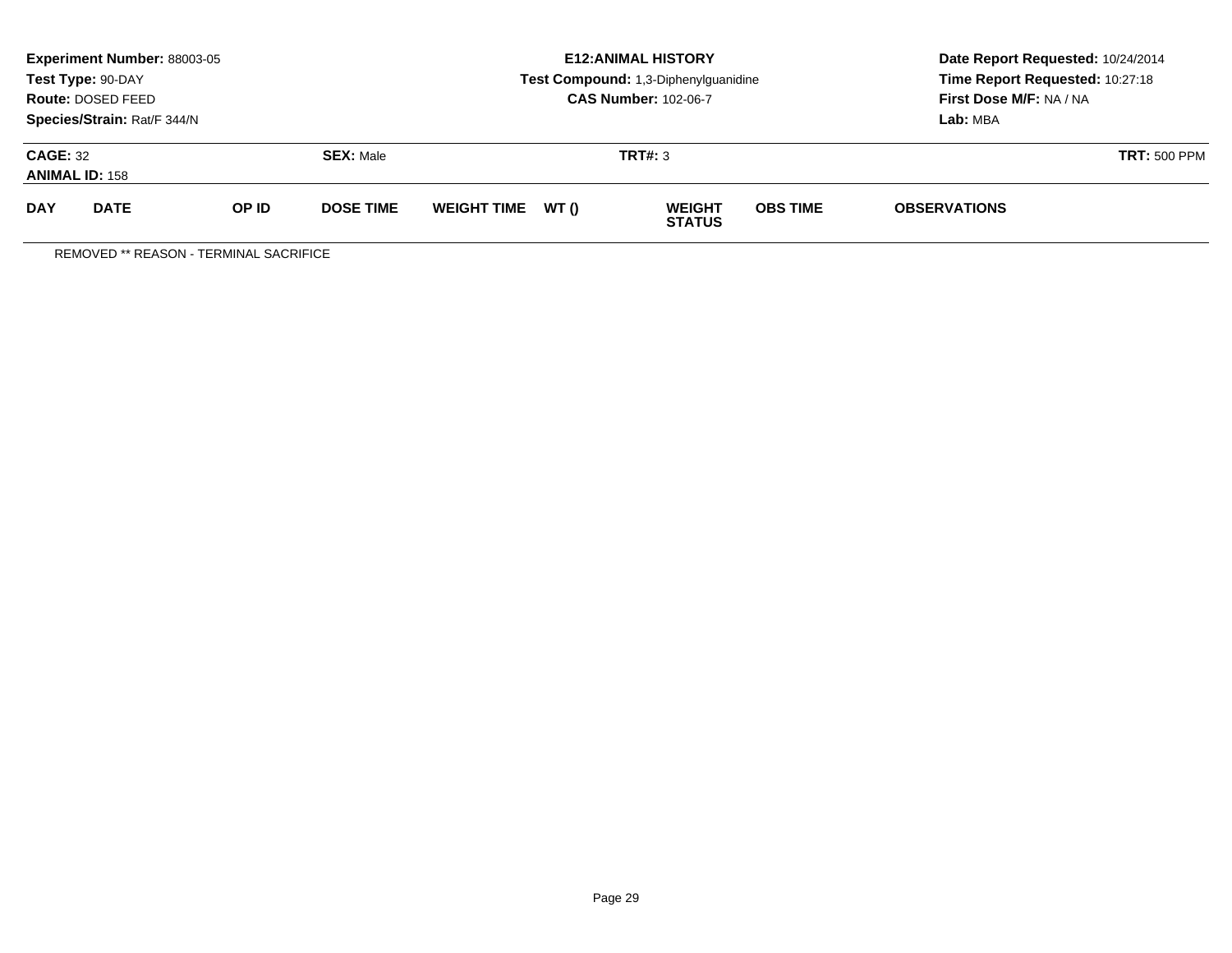|                                                              | <b>Experiment Number: 88003-05</b><br>Test Type: 90-DAY<br><b>Route: DOSED FEED</b><br>Species/Strain: Rat/F 344/N |       |                  |                    |       | <b>E12: ANIMAL HISTORY</b><br>Test Compound: 1,3-Diphenylguanidine<br><b>CAS Number: 102-06-7</b> | Date Report Requested: 10/24/2014<br>Time Report Requested: 10:27:18<br>First Dose M/F: NA / NA<br>Lab: MBA |                     |  |
|--------------------------------------------------------------|--------------------------------------------------------------------------------------------------------------------|-------|------------------|--------------------|-------|---------------------------------------------------------------------------------------------------|-------------------------------------------------------------------------------------------------------------|---------------------|--|
| <b>CAGE: 32</b><br><b>SEX: Male</b><br><b>ANIMAL ID: 159</b> |                                                                                                                    |       |                  |                    |       | TRT#: 3                                                                                           | <b>TRT: 500 PPM</b>                                                                                         |                     |  |
| <b>DAY</b>                                                   | <b>DATE</b>                                                                                                        | OP ID | <b>DOSE TIME</b> | <b>WEIGHT TIME</b> | WT () | <b>WEIGHT</b><br><b>STATUS</b>                                                                    | <b>OBS TIME</b>                                                                                             | <b>OBSERVATIONS</b> |  |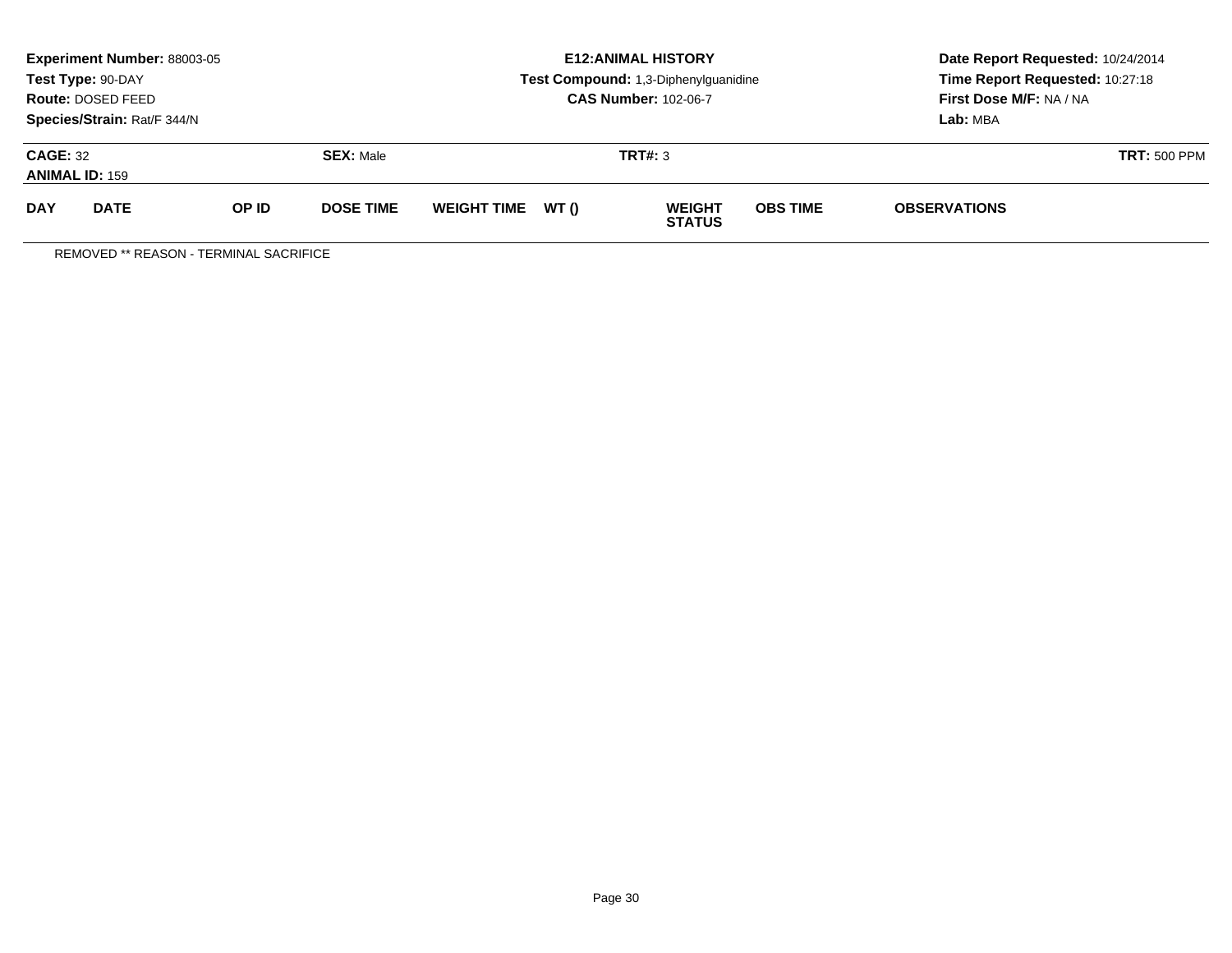|                                                              | <b>Experiment Number: 88003-05</b><br>Test Type: 90-DAY<br><b>Route: DOSED FEED</b><br>Species/Strain: Rat/F 344/N |       |                  |                    |       | <b>E12: ANIMAL HISTORY</b><br>Test Compound: 1,3-Diphenylguanidine<br><b>CAS Number: 102-06-7</b> | Date Report Requested: 10/24/2014<br>Time Report Requested: 10:27:18<br>First Dose M/F: NA / NA<br>Lab: MBA |                     |  |
|--------------------------------------------------------------|--------------------------------------------------------------------------------------------------------------------|-------|------------------|--------------------|-------|---------------------------------------------------------------------------------------------------|-------------------------------------------------------------------------------------------------------------|---------------------|--|
| <b>CAGE: 32</b><br><b>SEX: Male</b><br><b>ANIMAL ID: 160</b> |                                                                                                                    |       |                  |                    |       | TRT#: 3                                                                                           | <b>TRT: 500 PPM</b>                                                                                         |                     |  |
| <b>DAY</b>                                                   | <b>DATE</b>                                                                                                        | OP ID | <b>DOSE TIME</b> | <b>WEIGHT TIME</b> | WT () | <b>WEIGHT</b><br><b>STATUS</b>                                                                    | <b>OBS TIME</b>                                                                                             | <b>OBSERVATIONS</b> |  |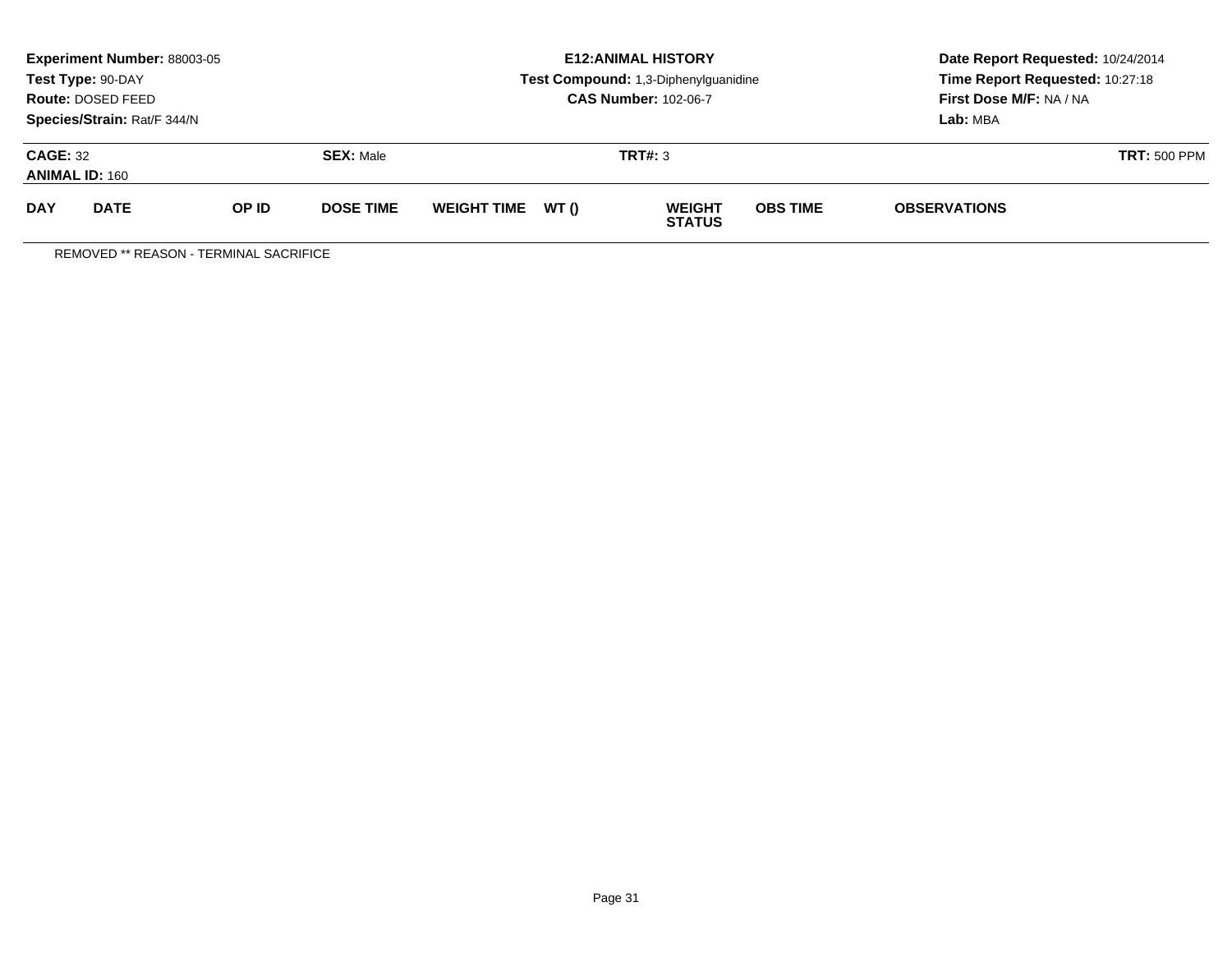|                                                              | <b>Experiment Number: 88003-05</b><br>Test Type: 90-DAY<br><b>Route: DOSED FEED</b><br>Species/Strain: Rat/F 344/N |       |                  |                    |       | <b>E12: ANIMAL HISTORY</b><br>Test Compound: 1,3-Diphenylguanidine<br><b>CAS Number: 102-06-7</b> | Date Report Requested: 10/24/2014<br>Time Report Requested: 10:27:18<br>First Dose M/F: NA / NA<br>Lab: MBA |                     |  |
|--------------------------------------------------------------|--------------------------------------------------------------------------------------------------------------------|-------|------------------|--------------------|-------|---------------------------------------------------------------------------------------------------|-------------------------------------------------------------------------------------------------------------|---------------------|--|
| <b>CAGE: 33</b><br><b>SEX: Male</b><br><b>ANIMAL ID: 161</b> |                                                                                                                    |       |                  |                    |       | <b>TRT#: 4</b>                                                                                    | <b>TRT: 750 PPM</b>                                                                                         |                     |  |
| <b>DAY</b>                                                   | <b>DATE</b>                                                                                                        | OP ID | <b>DOSE TIME</b> | <b>WEIGHT TIME</b> | WT () | <b>WEIGHT</b><br><b>STATUS</b>                                                                    | <b>OBS TIME</b>                                                                                             | <b>OBSERVATIONS</b> |  |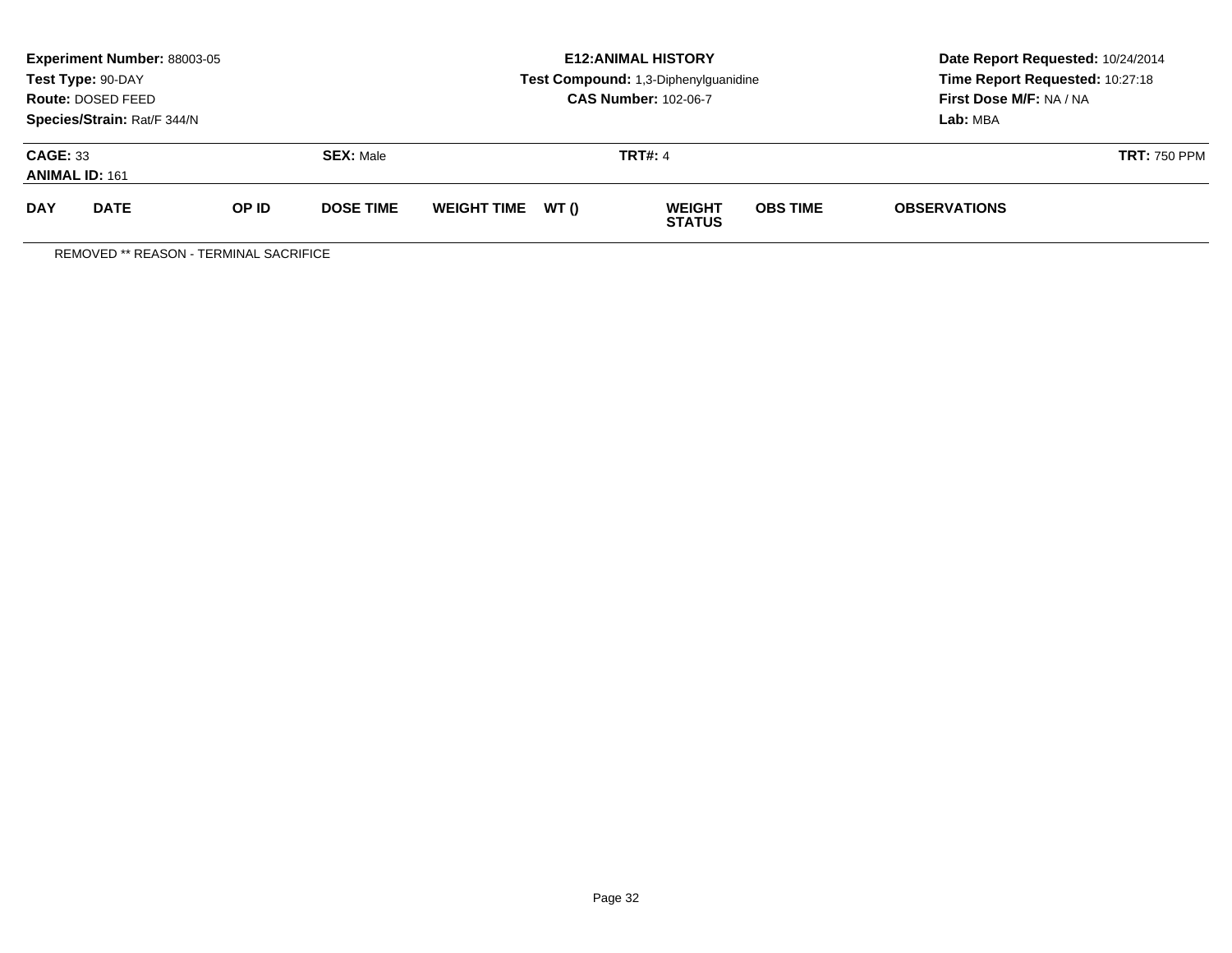|                                                              | <b>Experiment Number: 88003-05</b><br>Test Type: 90-DAY<br><b>Route: DOSED FEED</b><br>Species/Strain: Rat/F 344/N |       |                  |                    |       | <b>E12: ANIMAL HISTORY</b><br>Test Compound: 1,3-Diphenylguanidine<br><b>CAS Number: 102-06-7</b> | Date Report Requested: 10/24/2014<br>Time Report Requested: 10:27:18<br>First Dose M/F: NA / NA<br>Lab: MBA |                     |  |
|--------------------------------------------------------------|--------------------------------------------------------------------------------------------------------------------|-------|------------------|--------------------|-------|---------------------------------------------------------------------------------------------------|-------------------------------------------------------------------------------------------------------------|---------------------|--|
| <b>CAGE: 33</b><br><b>SEX: Male</b><br><b>ANIMAL ID: 162</b> |                                                                                                                    |       |                  |                    |       | <b>TRT#: 4</b>                                                                                    | <b>TRT: 750 PPM</b>                                                                                         |                     |  |
| <b>DAY</b>                                                   | <b>DATE</b>                                                                                                        | OP ID | <b>DOSE TIME</b> | <b>WEIGHT TIME</b> | WT () | <b>WEIGHT</b><br><b>STATUS</b>                                                                    | <b>OBS TIME</b>                                                                                             | <b>OBSERVATIONS</b> |  |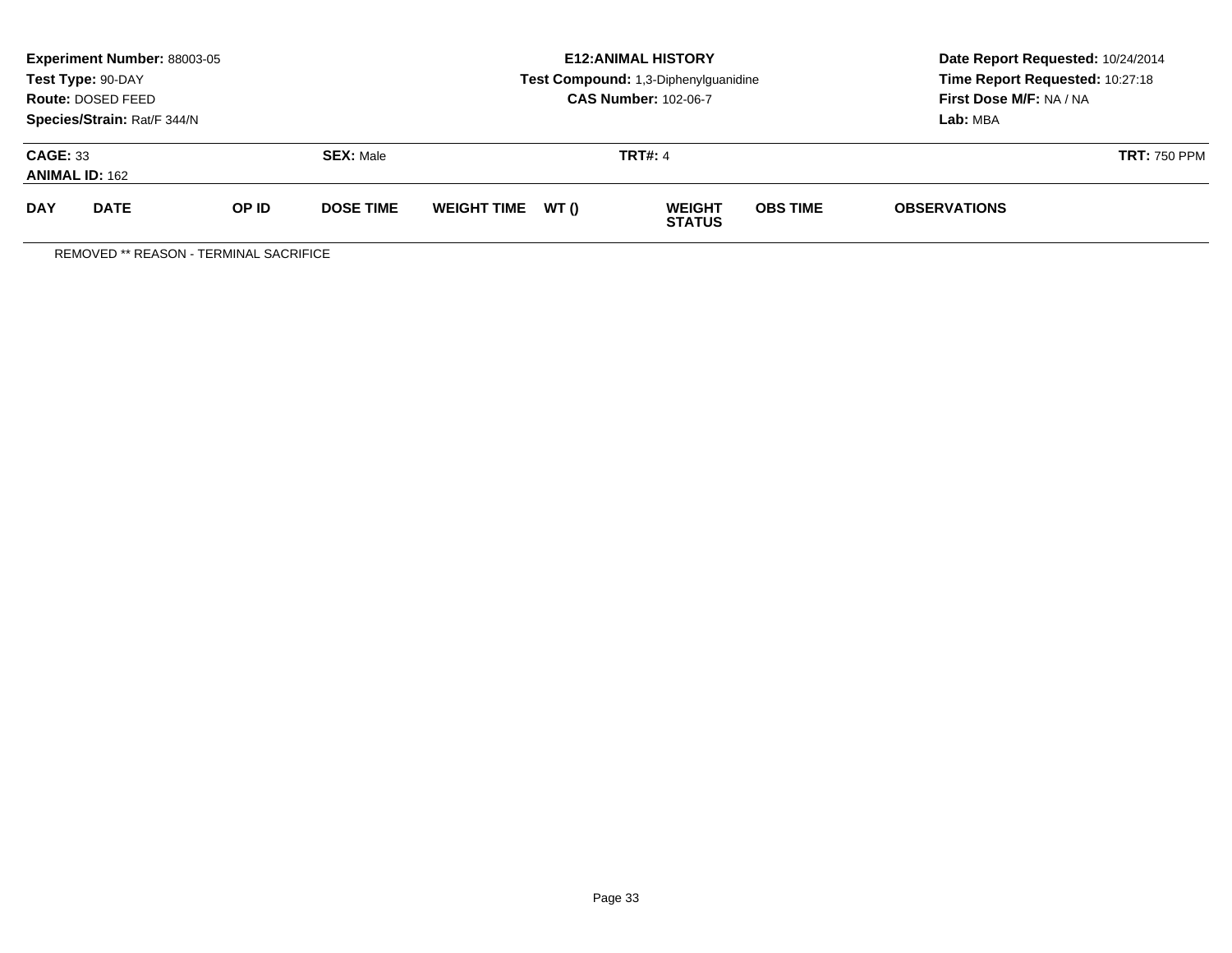|                                                              | <b>Experiment Number: 88003-05</b><br>Test Type: 90-DAY<br><b>Route: DOSED FEED</b><br>Species/Strain: Rat/F 344/N |       |                  |                    |       | <b>E12: ANIMAL HISTORY</b><br>Test Compound: 1,3-Diphenylguanidine<br><b>CAS Number: 102-06-7</b> | Date Report Requested: 10/24/2014<br>Time Report Requested: 10:27:18<br>First Dose M/F: NA / NA<br>Lab: MBA |                     |  |
|--------------------------------------------------------------|--------------------------------------------------------------------------------------------------------------------|-------|------------------|--------------------|-------|---------------------------------------------------------------------------------------------------|-------------------------------------------------------------------------------------------------------------|---------------------|--|
| <b>CAGE: 33</b><br><b>SEX: Male</b><br><b>ANIMAL ID: 163</b> |                                                                                                                    |       |                  |                    |       | <b>TRT#: 4</b>                                                                                    | <b>TRT: 750 PPM</b>                                                                                         |                     |  |
| <b>DAY</b>                                                   | <b>DATE</b>                                                                                                        | OP ID | <b>DOSE TIME</b> | <b>WEIGHT TIME</b> | WT () | <b>WEIGHT</b><br><b>STATUS</b>                                                                    | <b>OBS TIME</b>                                                                                             | <b>OBSERVATIONS</b> |  |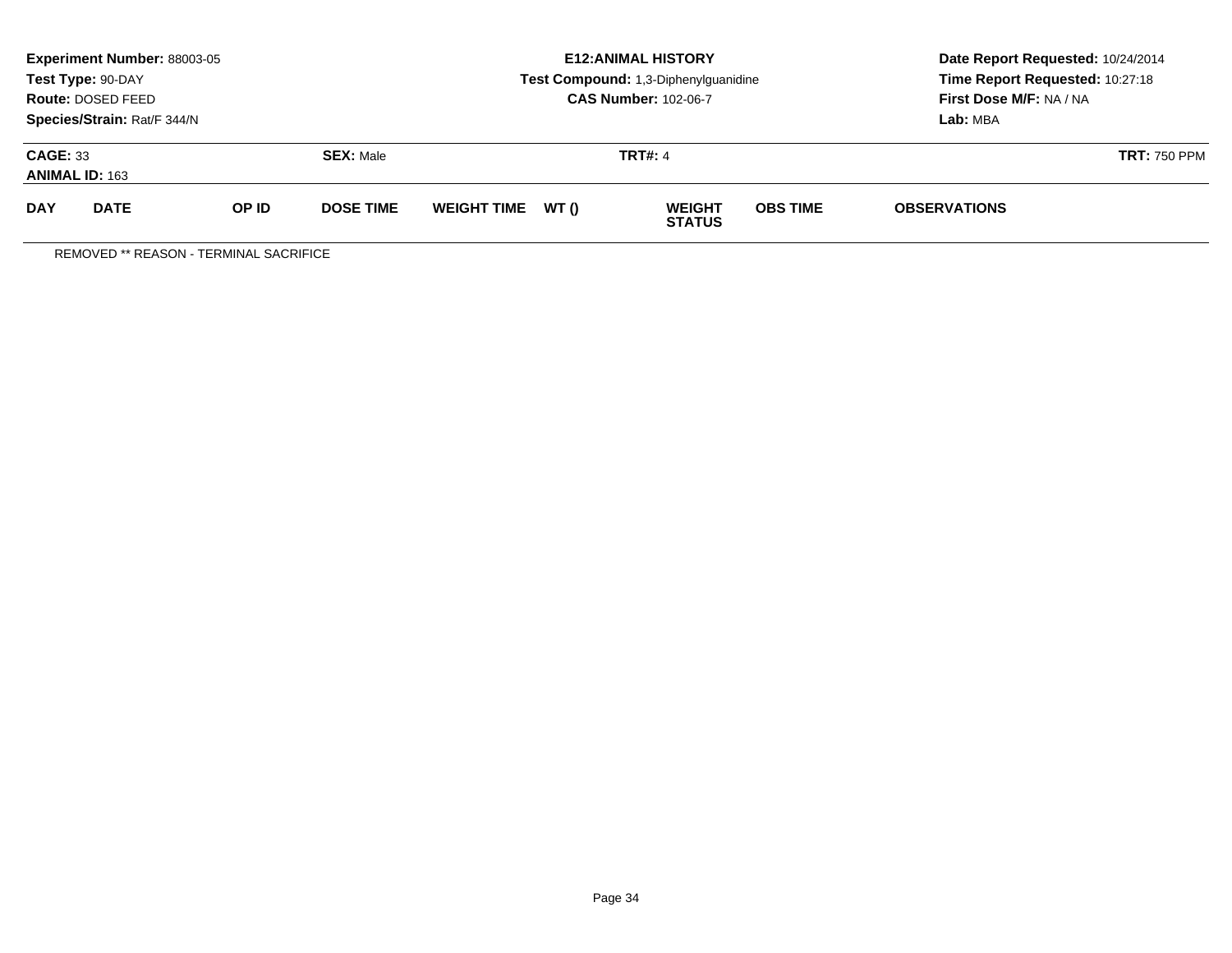|            | Experiment Number: 88003-05<br>Test Type: 90-DAY<br>Route: DOSED FEED<br>Species/Strain: Rat/F 344/N |       |                  |                   | <b>E12: ANIMAL HISTORY</b><br>Test Compound: 1,3-Diphenylguanidine<br><b>CAS Number: 102-06-7</b> | Date Report Requested: 10/24/2014<br>Time Report Requested: 10:27:18<br>First Dose M/F: NA / NA<br>Lab: MBA |
|------------|------------------------------------------------------------------------------------------------------|-------|------------------|-------------------|---------------------------------------------------------------------------------------------------|-------------------------------------------------------------------------------------------------------------|
|            | <b>CAGE: 33</b><br><b>SEX: Male</b><br><b>ANIMAL ID: 164</b>                                         |       |                  |                   | <b>TRT#: 4</b>                                                                                    | <b>TRT: 750 PPM</b>                                                                                         |
| <b>DAY</b> | <b>DATE</b>                                                                                          | OP ID | <b>DOSE TIME</b> | WEIGHT TIME WT () | <b>OBS TIME</b><br><b>WEIGHT</b><br><b>STATUS</b>                                                 | <b>OBSERVATIONS</b>                                                                                         |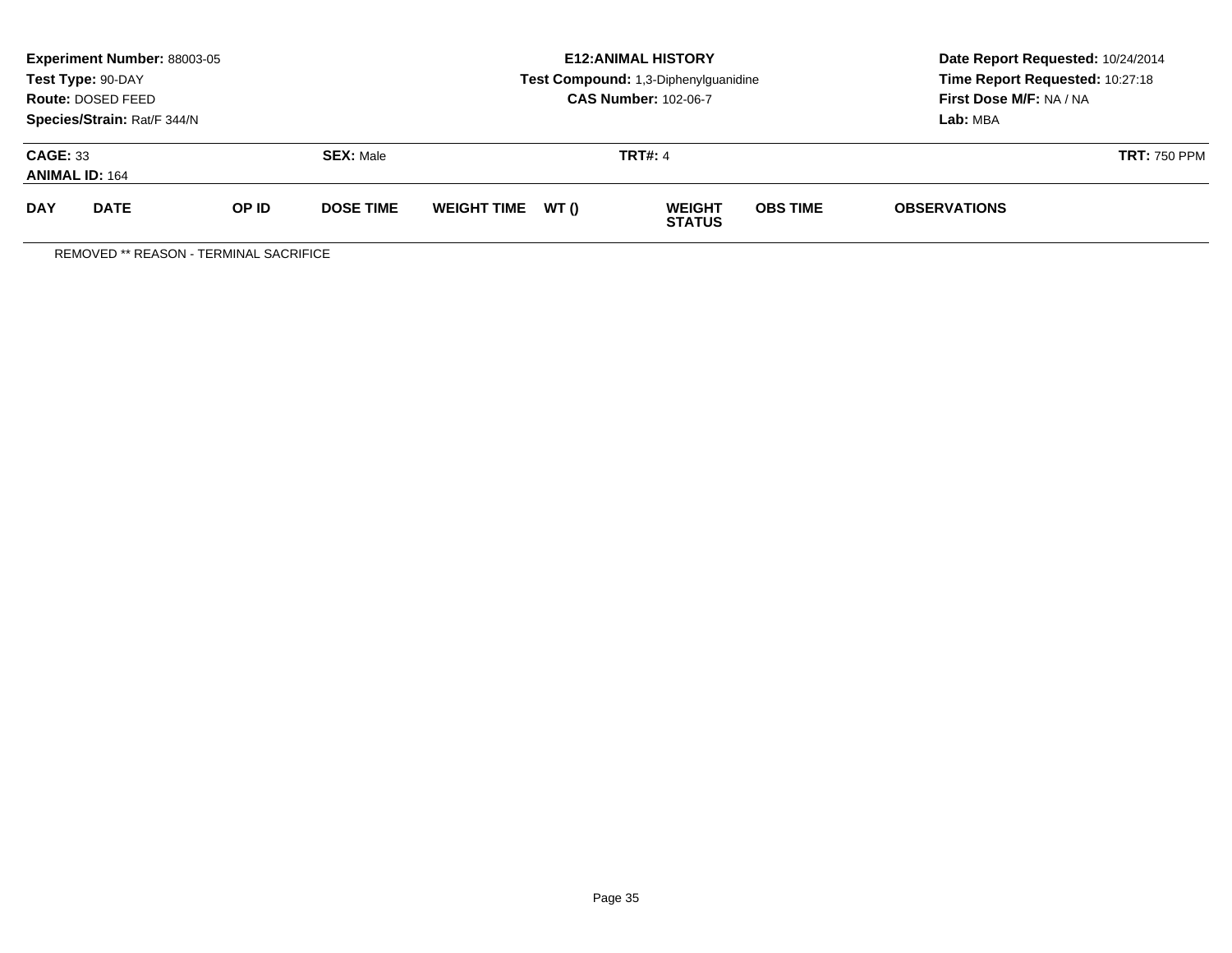| Experiment Number: 88003-05<br>Test Type: 90-DAY<br>Route: DOSED FEED<br>Species/Strain: Rat/F 344/N |             |       |                  | <b>E12: ANIMAL HISTORY</b><br>Test Compound: 1,3-Diphenylguanidine<br><b>CAS Number: 102-06-7</b> |  |                                                   | Date Report Requested: 10/24/2014<br>Time Report Requested: 10:27:18<br>First Dose M/F: NA / NA<br>Lab: MBA |
|------------------------------------------------------------------------------------------------------|-------------|-------|------------------|---------------------------------------------------------------------------------------------------|--|---------------------------------------------------|-------------------------------------------------------------------------------------------------------------|
| <b>CAGE: 33</b><br><b>ANIMAL ID: 165</b>                                                             |             |       | <b>SEX: Male</b> | <b>TRT#: 4</b>                                                                                    |  |                                                   | <b>TRT: 750 PPM</b>                                                                                         |
| <b>DAY</b>                                                                                           | <b>DATE</b> | OP ID | <b>DOSE TIME</b> | WEIGHT TIME WT ()                                                                                 |  | <b>OBS TIME</b><br><b>WEIGHT</b><br><b>STATUS</b> | <b>OBSERVATIONS</b>                                                                                         |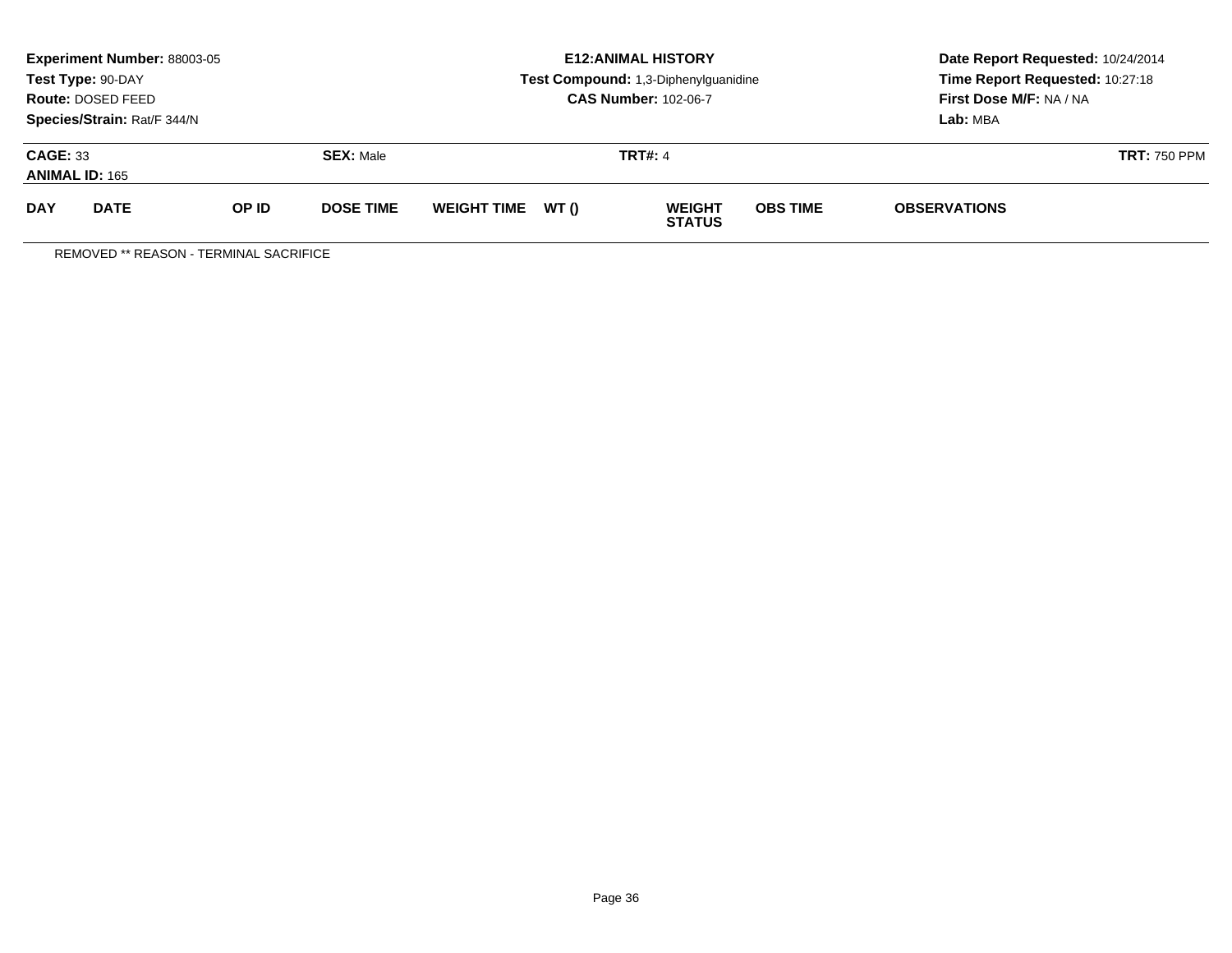|                                          | Experiment Number: 88003-05<br>Test Type: 90-DAY<br>Route: DOSED FEED<br>Species/Strain: Rat/F 344/N |       |                  |                   | <b>E12: ANIMAL HISTORY</b><br>Test Compound: 1,3-Diphenylguanidine<br><b>CAS Number: 102-06-7</b> | Date Report Requested: 10/24/2014<br>Time Report Requested: 10:27:18<br>First Dose M/F: NA / NA<br>Lab: MBA |  |
|------------------------------------------|------------------------------------------------------------------------------------------------------|-------|------------------|-------------------|---------------------------------------------------------------------------------------------------|-------------------------------------------------------------------------------------------------------------|--|
| <b>CAGE: 34</b><br><b>ANIMAL ID: 166</b> |                                                                                                      |       | <b>SEX: Male</b> |                   | <b>TRT#: 4</b>                                                                                    | <b>TRT: 750 PPM</b>                                                                                         |  |
| <b>DAY</b>                               | <b>DATE</b>                                                                                          | OP ID | <b>DOSE TIME</b> | WEIGHT TIME WT () | <b>OBS TIME</b><br><b>WEIGHT</b><br><b>STATUS</b>                                                 | <b>OBSERVATIONS</b>                                                                                         |  |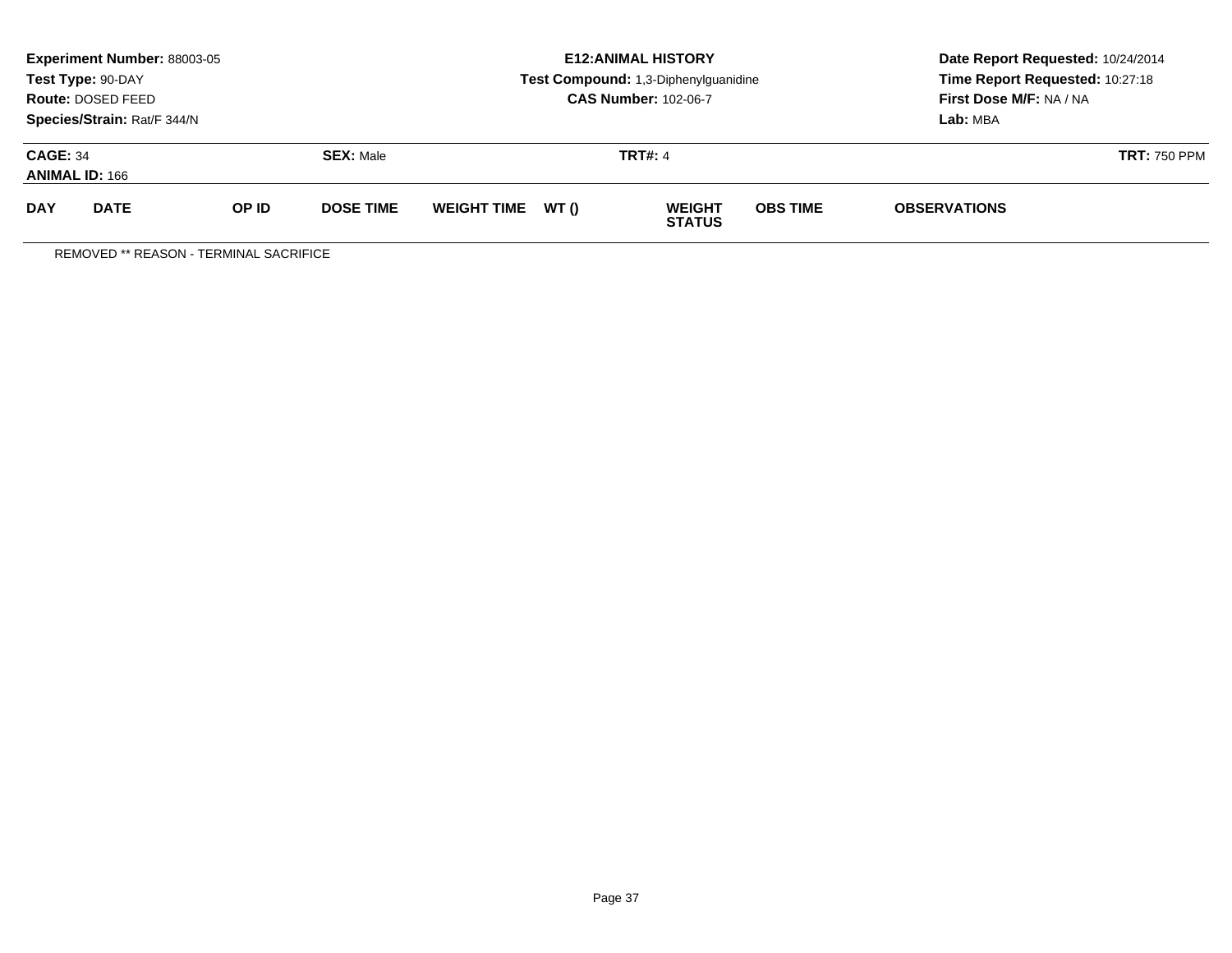|                                                        | <b>Experiment Number: 88003-05</b><br>Test Type: 90-DAY<br>Route: DOSED FEED<br>Species/Strain: Rat/F 344/N |  |                    |                                                            |  | <b>E12:ANIMAL HISTORY</b><br>Test Compound: 1,3-Diphenylguanidine<br><b>CAS Number: 102-06-7</b> | Date Report Requested: 10/24/2014<br>Time Report Requested: 10:27:18<br>First Dose M/F: NA / NA<br>Lab: MBA |                     |  |
|--------------------------------------------------------|-------------------------------------------------------------------------------------------------------------|--|--------------------|------------------------------------------------------------|--|--------------------------------------------------------------------------------------------------|-------------------------------------------------------------------------------------------------------------|---------------------|--|
| <b>CAGE: 34</b><br><b>ANIMAL ID: 167</b>               |                                                                                                             |  | <b>SEX: Male</b>   |                                                            |  | <b>TRT#: 4</b>                                                                                   |                                                                                                             | <b>TRT: 750 PPM</b> |  |
| <b>DAY</b><br><b>DATE</b><br>OP ID<br><b>DOSE TIME</b> |                                                                                                             |  | <b>WEIGHT TIME</b> | WT ()<br><b>OBS TIME</b><br><b>WEIGHT</b><br><b>STATUS</b> |  |                                                                                                  | <b>OBSERVATIONS</b>                                                                                         |                     |  |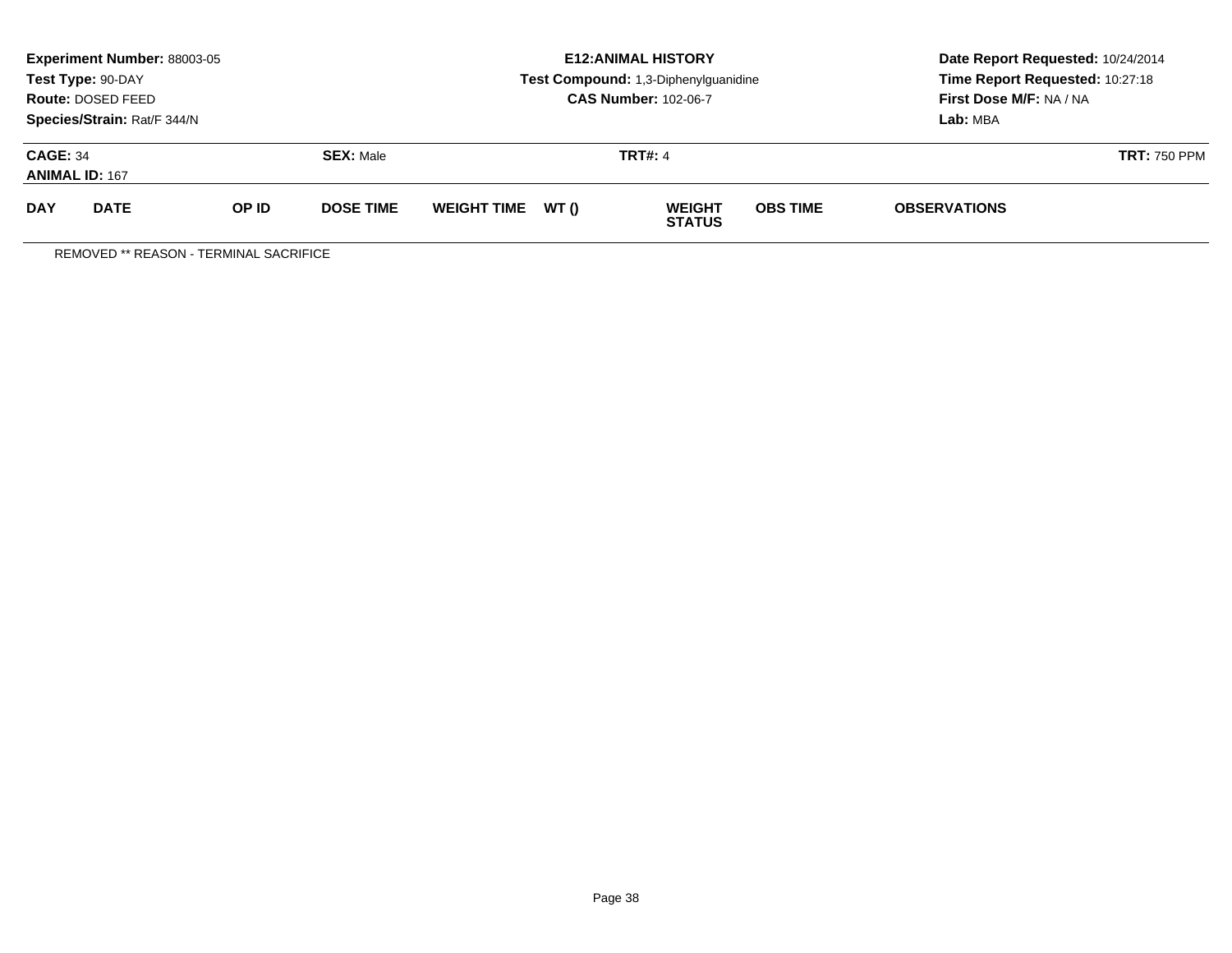|                                          | Experiment Number: 88003-05<br>Test Type: 90-DAY<br>Route: DOSED FEED<br>Species/Strain: Rat/F 344/N |       |                  |                   | <b>E12: ANIMAL HISTORY</b><br>Test Compound: 1,3-Diphenylguanidine<br><b>CAS Number: 102-06-7</b> | Date Report Requested: 10/24/2014<br>Time Report Requested: 10:27:18<br>First Dose M/F: NA / NA<br>Lab: MBA |  |
|------------------------------------------|------------------------------------------------------------------------------------------------------|-------|------------------|-------------------|---------------------------------------------------------------------------------------------------|-------------------------------------------------------------------------------------------------------------|--|
| <b>CAGE: 34</b><br><b>ANIMAL ID: 168</b> |                                                                                                      |       | <b>SEX: Male</b> |                   | <b>TRT#: 4</b>                                                                                    | <b>TRT: 750 PPM</b>                                                                                         |  |
| <b>DAY</b>                               | <b>DATE</b>                                                                                          | OP ID | <b>DOSE TIME</b> | WEIGHT TIME WT () | <b>OBS TIME</b><br><b>WEIGHT</b><br><b>STATUS</b>                                                 | <b>OBSERVATIONS</b>                                                                                         |  |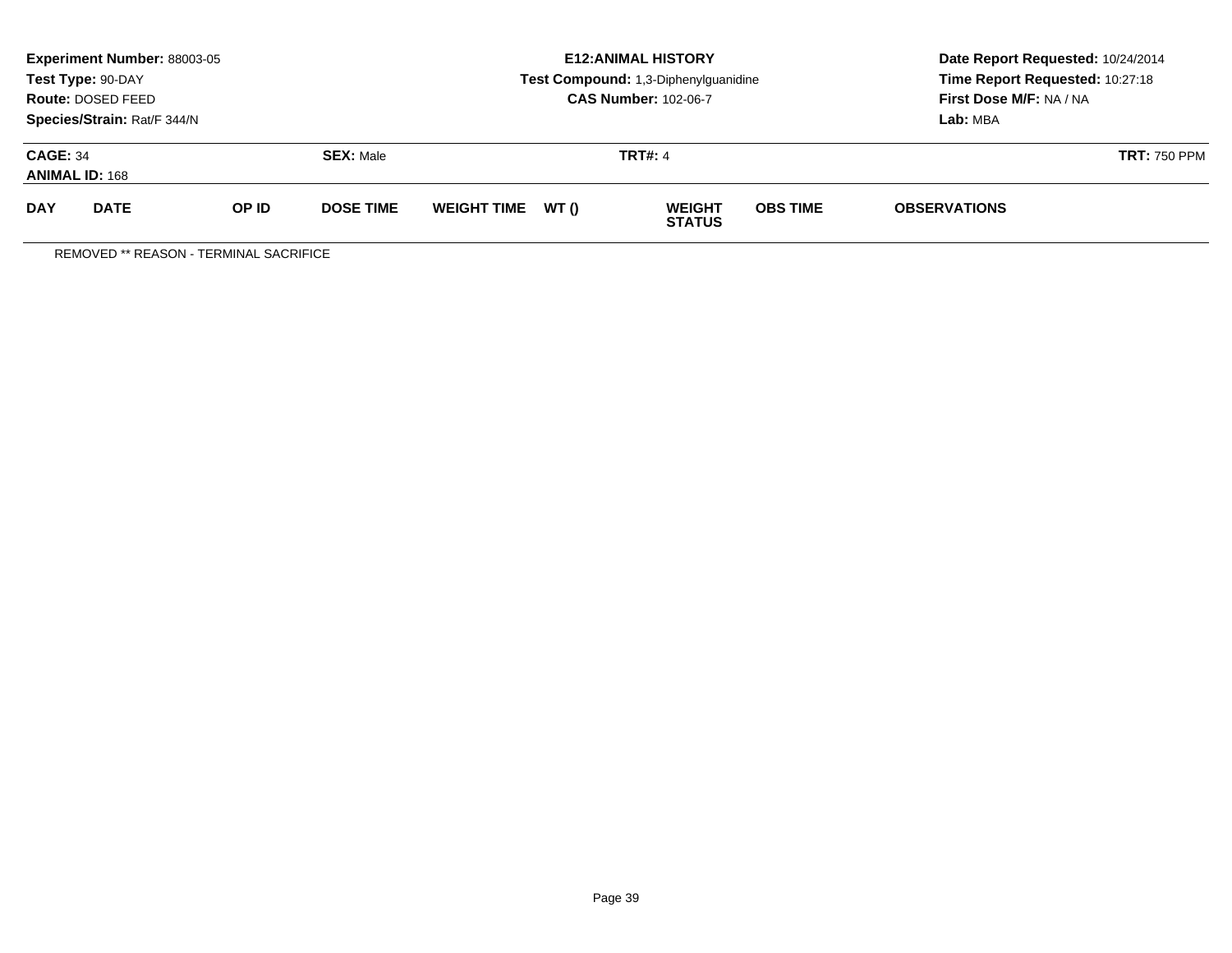|                                          | Experiment Number: 88003-05<br>Test Type: 90-DAY<br>Route: DOSED FEED<br>Species/Strain: Rat/F 344/N |       |                  |                   | <b>E12: ANIMAL HISTORY</b><br>Test Compound: 1,3-Diphenylguanidine<br><b>CAS Number: 102-06-7</b> | Date Report Requested: 10/24/2014<br>Time Report Requested: 10:27:18<br>First Dose M/F: NA / NA<br>Lab: MBA |  |
|------------------------------------------|------------------------------------------------------------------------------------------------------|-------|------------------|-------------------|---------------------------------------------------------------------------------------------------|-------------------------------------------------------------------------------------------------------------|--|
| <b>CAGE: 34</b><br><b>ANIMAL ID: 169</b> |                                                                                                      |       | <b>SEX: Male</b> |                   | <b>TRT#: 4</b>                                                                                    | <b>TRT: 750 PPM</b>                                                                                         |  |
| <b>DAY</b>                               | <b>DATE</b>                                                                                          | OP ID | <b>DOSE TIME</b> | WEIGHT TIME WT () | <b>OBS TIME</b><br><b>WEIGHT</b><br><b>STATUS</b>                                                 | <b>OBSERVATIONS</b>                                                                                         |  |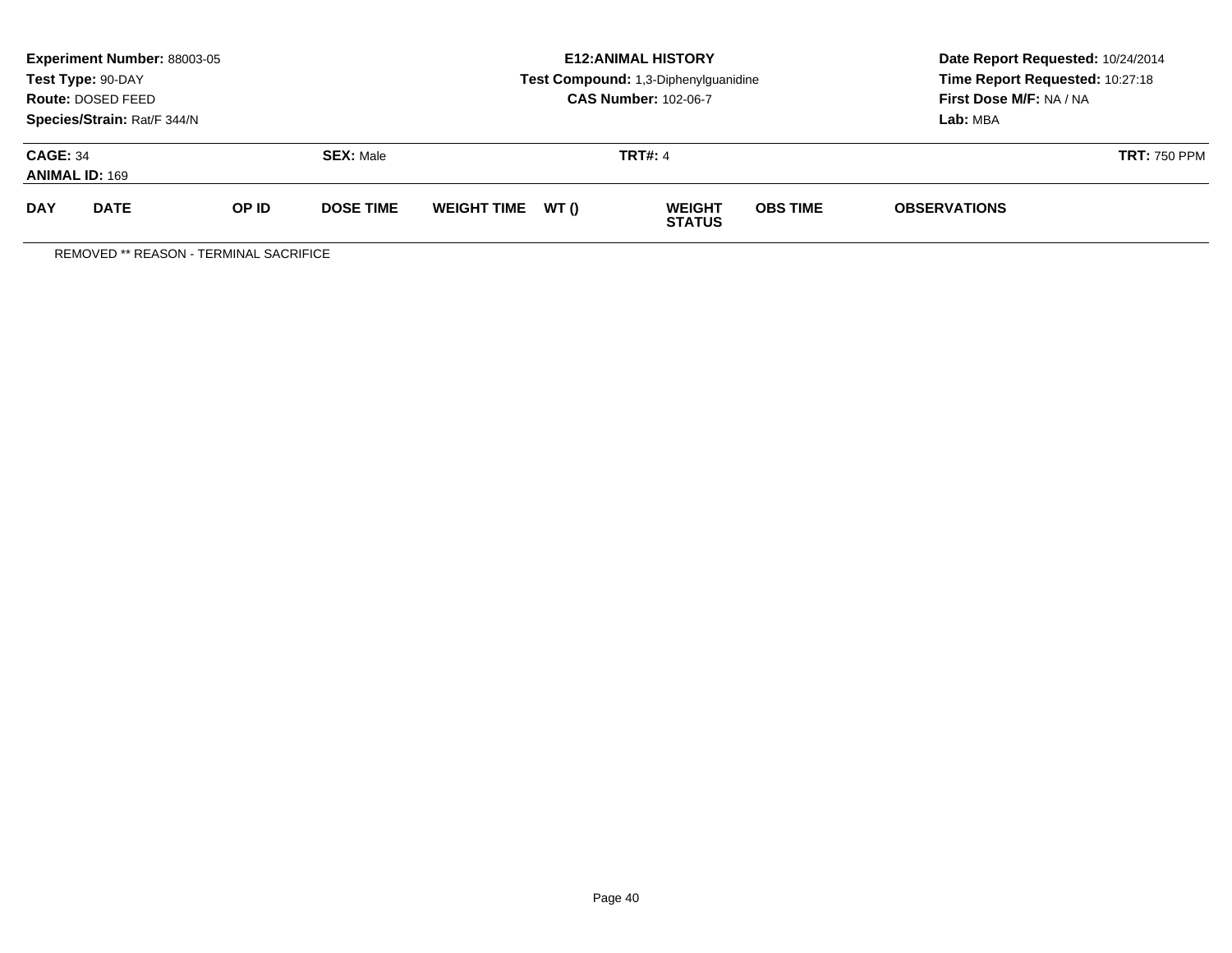|                                          | <b>Experiment Number: 88003-05</b><br>Test Type: 90-DAY<br>Route: DOSED FEED<br>Species/Strain: Rat/F 344/N |                  |  |                    |                | <b>E12: ANIMAL HISTORY</b><br>Test Compound: 1,3-Diphenylguanidine<br><b>CAS Number: 102-06-7</b> | Date Report Requested: 10/24/2014<br>Time Report Requested: 10:27:18<br>First Dose M/F: NA / NA<br>Lab: MBA |                     |  |
|------------------------------------------|-------------------------------------------------------------------------------------------------------------|------------------|--|--------------------|----------------|---------------------------------------------------------------------------------------------------|-------------------------------------------------------------------------------------------------------------|---------------------|--|
| <b>CAGE: 34</b><br><b>ANIMAL ID: 170</b> |                                                                                                             | <b>SEX: Male</b> |  |                    | <b>TRT#: 4</b> | <b>TRT: 750 PPM</b>                                                                               |                                                                                                             |                     |  |
| <b>DAY</b>                               | <b>DATE</b><br>OP ID<br><b>DOSE TIME</b>                                                                    |                  |  | <b>WEIGHT TIME</b> | WT ()          | <b>WEIGHT</b><br><b>STATUS</b>                                                                    | <b>OBS TIME</b>                                                                                             | <b>OBSERVATIONS</b> |  |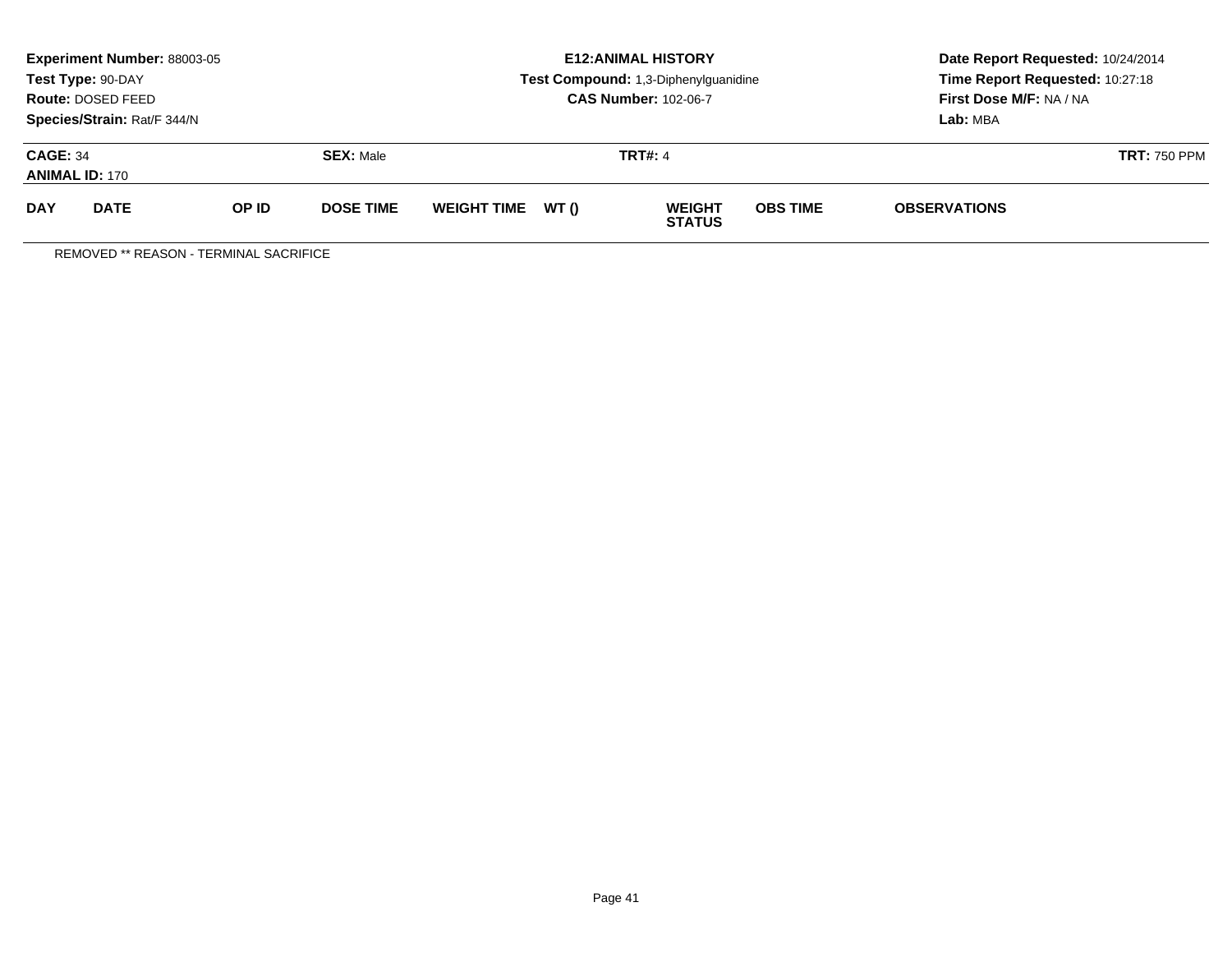|                                          | <b>Experiment Number: 88003-05</b><br>Test Type: 90-DAY<br>Route: DOSED FEED<br>Species/Strain: Rat/F 344/N |       |                  | <b>E12: ANIMAL HISTORY</b><br>Test Compound: 1,3-Diphenylguanidine<br><b>CAS Number: 102-06-7</b> |       |                                |                      | Date Report Requested: 10/24/2014<br>Time Report Requested: 10:27:18<br>First Dose M/F: NA / NA<br>Lab: MBA |  |
|------------------------------------------|-------------------------------------------------------------------------------------------------------------|-------|------------------|---------------------------------------------------------------------------------------------------|-------|--------------------------------|----------------------|-------------------------------------------------------------------------------------------------------------|--|
| <b>CAGE: 35</b><br><b>ANIMAL ID: 171</b> |                                                                                                             |       | <b>SEX: Male</b> |                                                                                                   |       | TRT#: 5                        | <b>TRT: 1500 PPM</b> |                                                                                                             |  |
| <b>DAY</b>                               | <b>DATE</b>                                                                                                 | OP ID | <b>DOSE TIME</b> | <b>WEIGHT TIME</b>                                                                                | WT () | <b>WEIGHT</b><br><b>STATUS</b> | <b>OBS TIME</b>      | <b>OBSERVATIONS</b>                                                                                         |  |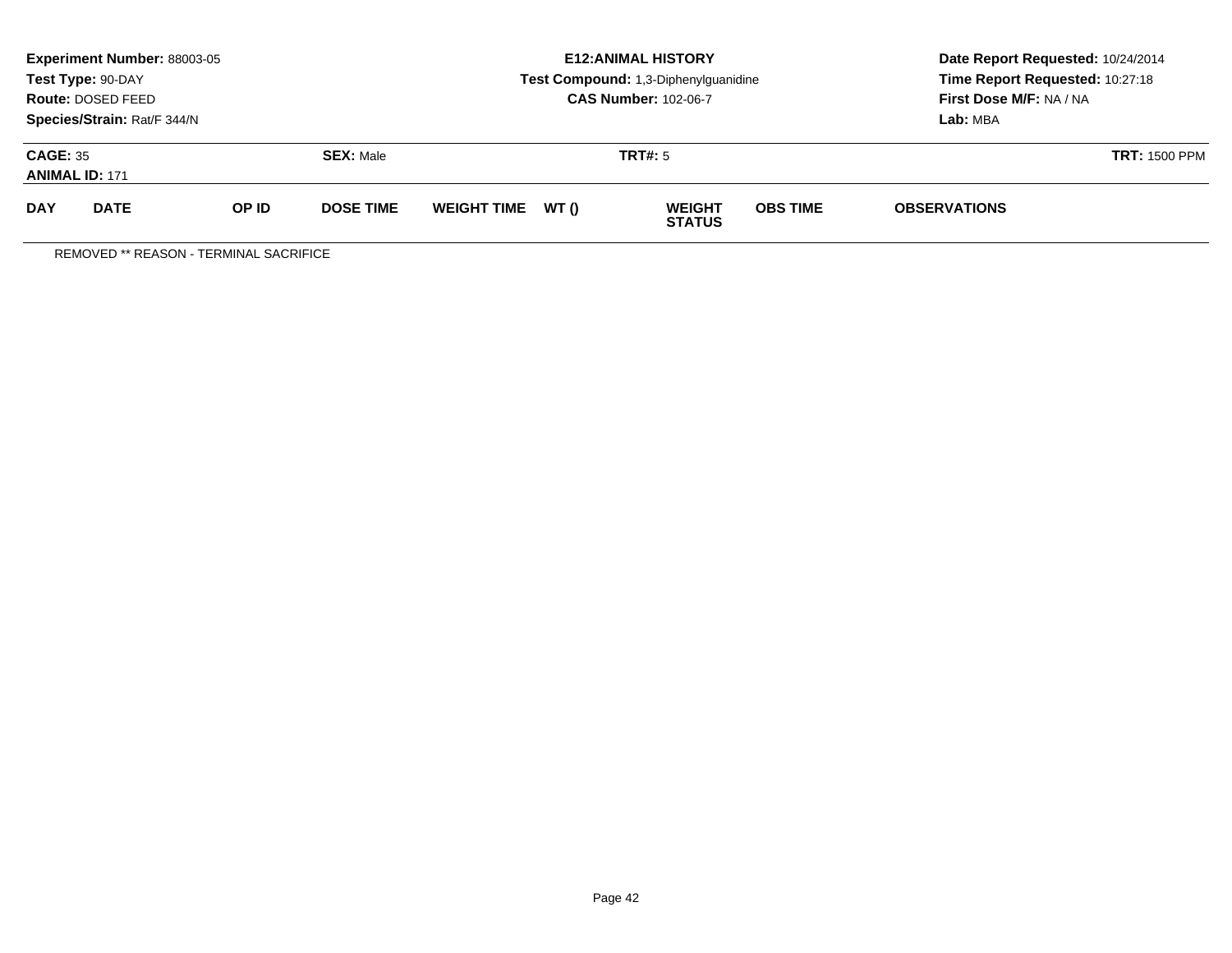|                                          | <b>Experiment Number: 88003-05</b><br>Test Type: 90-DAY<br>Route: DOSED FEED<br>Species/Strain: Rat/F 344/N |       |                  |                    |       | <b>E12: ANIMAL HISTORY</b><br>Test Compound: 1,3-Diphenylguanidine<br><b>CAS Number: 102-06-7</b> | Date Report Requested: 10/24/2014<br>Time Report Requested: 10:27:18<br>First Dose M/F: NA / NA<br>Lab: MBA |                     |  |
|------------------------------------------|-------------------------------------------------------------------------------------------------------------|-------|------------------|--------------------|-------|---------------------------------------------------------------------------------------------------|-------------------------------------------------------------------------------------------------------------|---------------------|--|
| <b>CAGE: 35</b><br><b>ANIMAL ID: 172</b> |                                                                                                             |       | <b>SEX: Male</b> |                    |       | TRT#: 5                                                                                           | <b>TRT: 1500 PPM</b>                                                                                        |                     |  |
| <b>DAY</b>                               | <b>DATE</b>                                                                                                 | OP ID | <b>DOSE TIME</b> | <b>WEIGHT TIME</b> | WT () | <b>WEIGHT</b><br><b>STATUS</b>                                                                    | <b>OBS TIME</b>                                                                                             | <b>OBSERVATIONS</b> |  |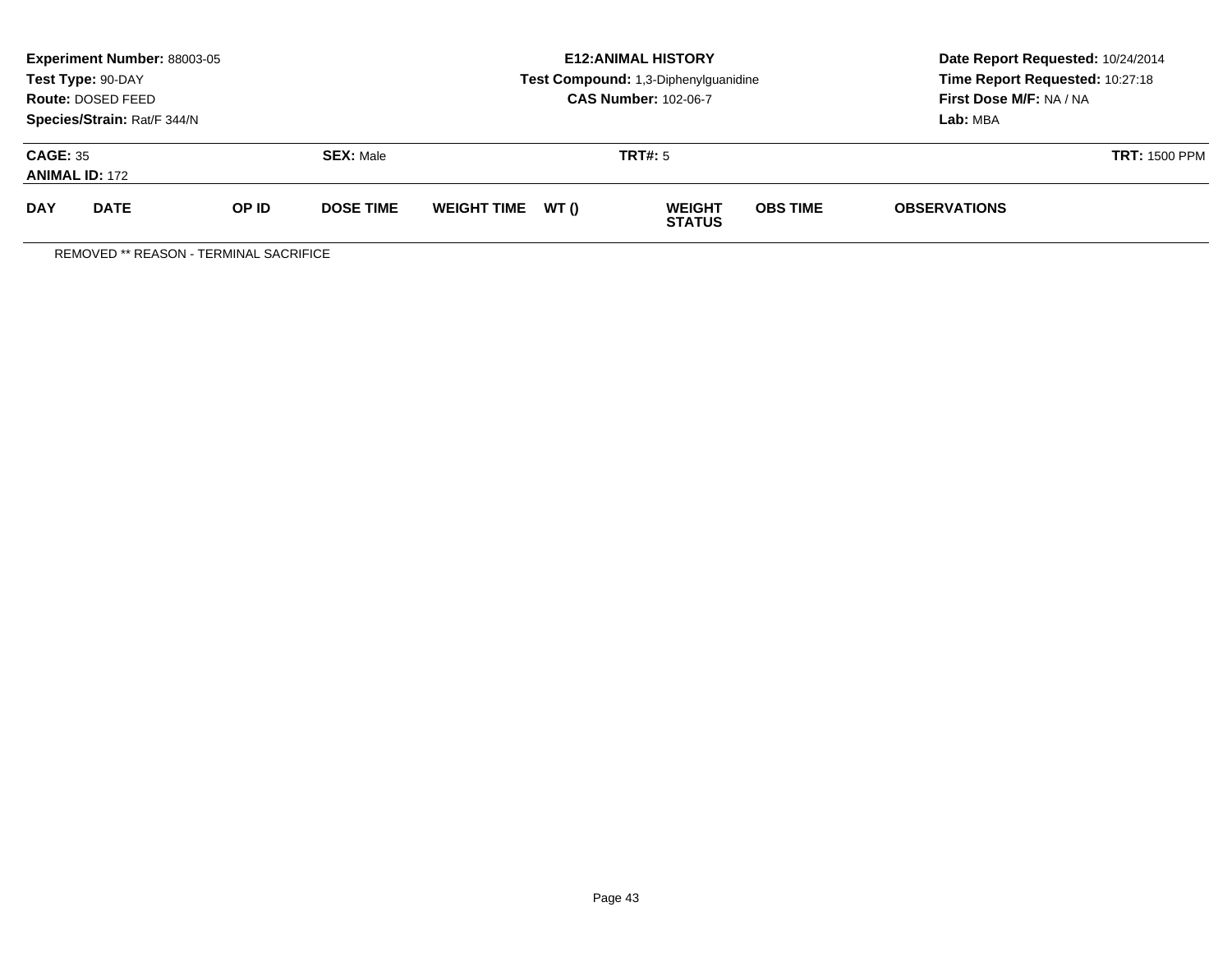|                                          | <b>Experiment Number: 88003-05</b><br>Test Type: 90-DAY<br>Route: DOSED FEED<br>Species/Strain: Rat/F 344/N |       |                  |                    |       | <b>E12: ANIMAL HISTORY</b><br>Test Compound: 1,3-Diphenylguanidine<br><b>CAS Number: 102-06-7</b> | Date Report Requested: 10/24/2014<br>Time Report Requested: 10:27:18<br>First Dose M/F: NA / NA<br>Lab: MBA |                     |  |
|------------------------------------------|-------------------------------------------------------------------------------------------------------------|-------|------------------|--------------------|-------|---------------------------------------------------------------------------------------------------|-------------------------------------------------------------------------------------------------------------|---------------------|--|
| <b>CAGE: 35</b><br><b>ANIMAL ID: 173</b> |                                                                                                             |       | <b>SEX: Male</b> |                    |       | TRT#: 5                                                                                           | <b>TRT: 1500 PPM</b>                                                                                        |                     |  |
| <b>DAY</b>                               | <b>DATE</b>                                                                                                 | OP ID | <b>DOSE TIME</b> | <b>WEIGHT TIME</b> | WT () | <b>WEIGHT</b><br><b>STATUS</b>                                                                    | <b>OBS TIME</b>                                                                                             | <b>OBSERVATIONS</b> |  |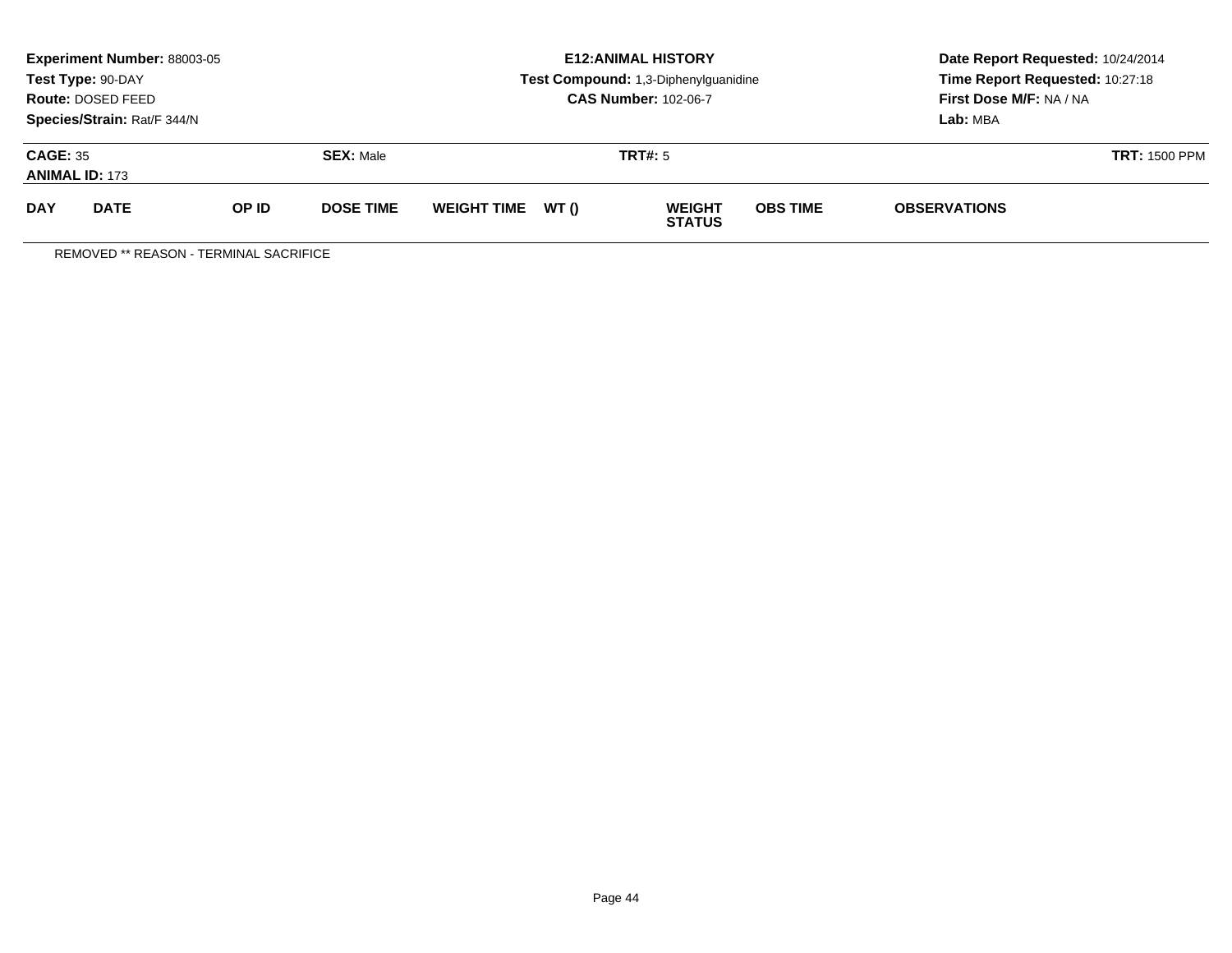|                                          | <b>Experiment Number: 88003-05</b><br>Test Type: 90-DAY<br>Route: DOSED FEED<br>Species/Strain: Rat/F 344/N |       |                  |                    |       | <b>E12: ANIMAL HISTORY</b><br>Test Compound: 1,3-Diphenylguanidine<br><b>CAS Number: 102-06-7</b> | Date Report Requested: 10/24/2014<br>Time Report Requested: 10:27:18<br>First Dose M/F: NA / NA<br>Lab: MBA |                     |  |
|------------------------------------------|-------------------------------------------------------------------------------------------------------------|-------|------------------|--------------------|-------|---------------------------------------------------------------------------------------------------|-------------------------------------------------------------------------------------------------------------|---------------------|--|
| <b>CAGE: 35</b><br><b>ANIMAL ID: 174</b> |                                                                                                             |       | <b>SEX: Male</b> |                    |       | TRT#: 5                                                                                           | <b>TRT: 1500 PPM</b>                                                                                        |                     |  |
| <b>DAY</b>                               | <b>DATE</b>                                                                                                 | OP ID | <b>DOSE TIME</b> | <b>WEIGHT TIME</b> | WT () | <b>WEIGHT</b><br><b>STATUS</b>                                                                    | <b>OBS TIME</b>                                                                                             | <b>OBSERVATIONS</b> |  |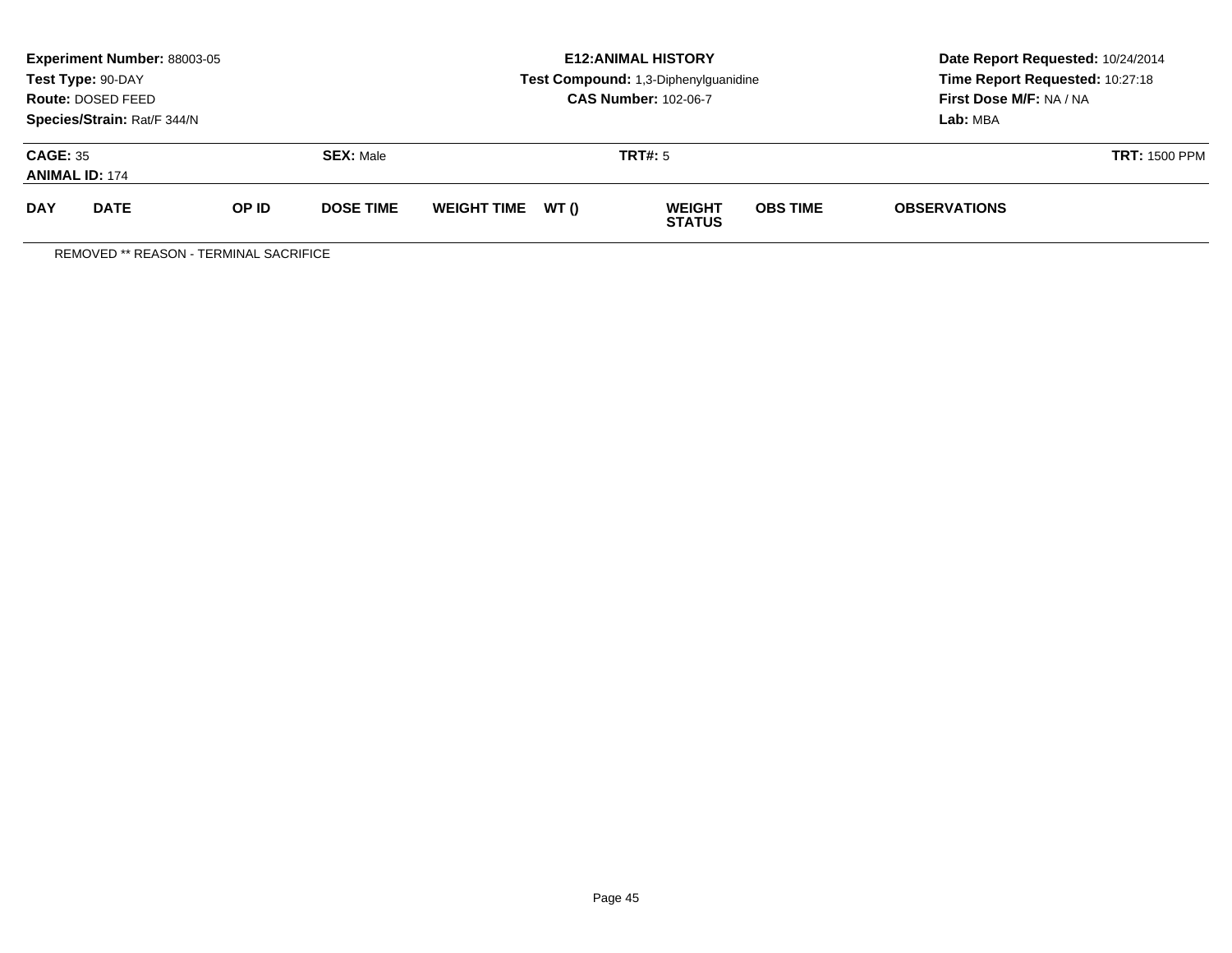|                                          | <b>Experiment Number: 88003-05</b><br>Test Type: 90-DAY<br>Route: DOSED FEED<br>Species/Strain: Rat/F 344/N |       |                  |                    |       | <b>E12: ANIMAL HISTORY</b><br>Test Compound: 1,3-Diphenylguanidine<br><b>CAS Number: 102-06-7</b> | Date Report Requested: 10/24/2014<br>Time Report Requested: 10:27:18<br>First Dose M/F: NA / NA<br>Lab: MBA |                     |  |
|------------------------------------------|-------------------------------------------------------------------------------------------------------------|-------|------------------|--------------------|-------|---------------------------------------------------------------------------------------------------|-------------------------------------------------------------------------------------------------------------|---------------------|--|
| <b>CAGE: 35</b><br><b>ANIMAL ID: 175</b> |                                                                                                             |       | <b>SEX: Male</b> |                    |       | TRT#: 5                                                                                           | <b>TRT: 1500 PPM</b>                                                                                        |                     |  |
| <b>DAY</b>                               | <b>DATE</b>                                                                                                 | OP ID | <b>DOSE TIME</b> | <b>WEIGHT TIME</b> | WT () | <b>WEIGHT</b><br><b>STATUS</b>                                                                    | <b>OBS TIME</b>                                                                                             | <b>OBSERVATIONS</b> |  |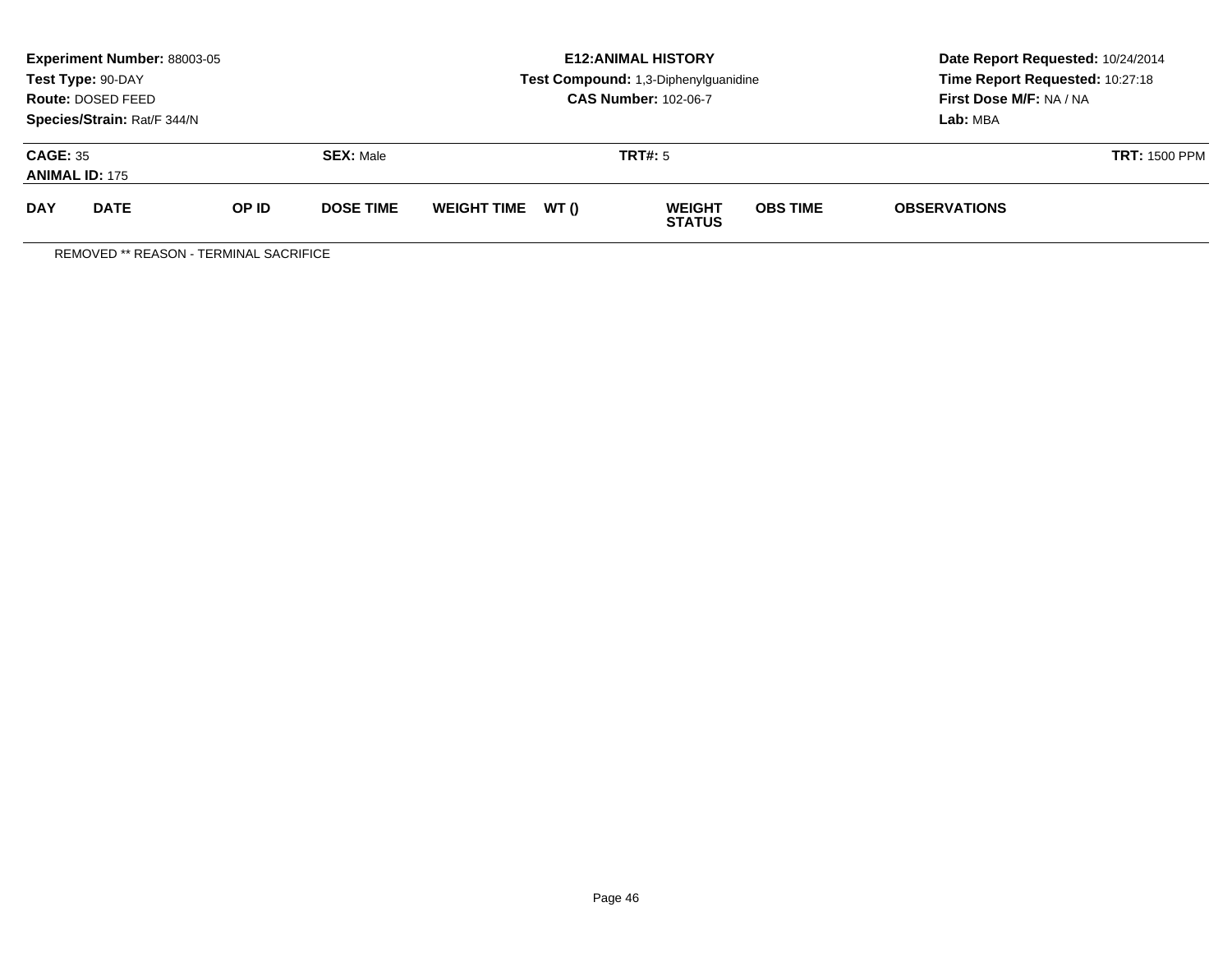|                                          | <b>Experiment Number: 88003-05</b><br>Test Type: 90-DAY<br>Route: DOSED FEED<br>Species/Strain: Rat/F 344/N |       |                  |                    |       | <b>E12: ANIMAL HISTORY</b><br>Test Compound: 1,3-Diphenylguanidine<br><b>CAS Number: 102-06-7</b> | Date Report Requested: 10/24/2014<br>Time Report Requested: 10:27:18<br>First Dose M/F: NA / NA<br>Lab: MBA |                     |  |
|------------------------------------------|-------------------------------------------------------------------------------------------------------------|-------|------------------|--------------------|-------|---------------------------------------------------------------------------------------------------|-------------------------------------------------------------------------------------------------------------|---------------------|--|
| <b>CAGE: 36</b><br><b>ANIMAL ID: 176</b> |                                                                                                             |       | <b>SEX: Male</b> |                    |       | TRT#: 5                                                                                           | <b>TRT: 1500 PPM</b>                                                                                        |                     |  |
| <b>DAY</b>                               | <b>DATE</b>                                                                                                 | OP ID | <b>DOSE TIME</b> | <b>WEIGHT TIME</b> | WT () | <b>WEIGHT</b><br><b>STATUS</b>                                                                    | <b>OBS TIME</b>                                                                                             | <b>OBSERVATIONS</b> |  |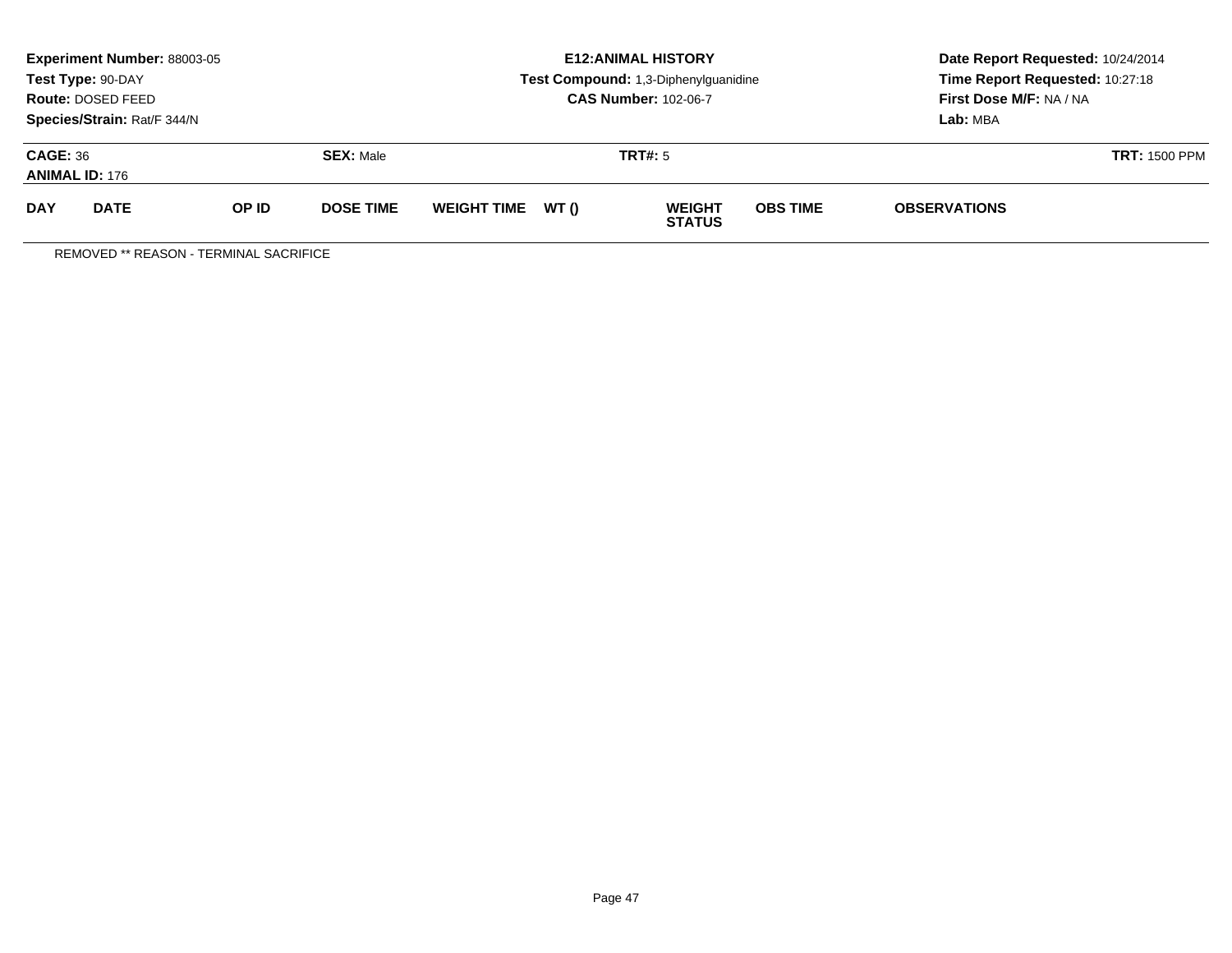|                                          | <b>Experiment Number: 88003-05</b><br>Test Type: 90-DAY<br>Route: DOSED FEED<br>Species/Strain: Rat/F 344/N |       |                  |                    |       | <b>E12: ANIMAL HISTORY</b><br>Test Compound: 1,3-Diphenylguanidine<br><b>CAS Number: 102-06-7</b> | Date Report Requested: 10/24/2014<br>Time Report Requested: 10:27:18<br>First Dose M/F: NA / NA<br>Lab: MBA |                     |  |
|------------------------------------------|-------------------------------------------------------------------------------------------------------------|-------|------------------|--------------------|-------|---------------------------------------------------------------------------------------------------|-------------------------------------------------------------------------------------------------------------|---------------------|--|
| <b>CAGE: 36</b><br><b>ANIMAL ID: 177</b> |                                                                                                             |       | <b>SEX: Male</b> |                    |       | TRT#: 5                                                                                           | <b>TRT: 1500 PPM</b>                                                                                        |                     |  |
| <b>DAY</b>                               | <b>DATE</b>                                                                                                 | OP ID | <b>DOSE TIME</b> | <b>WEIGHT TIME</b> | WT () | <b>WEIGHT</b><br><b>STATUS</b>                                                                    | <b>OBS TIME</b>                                                                                             | <b>OBSERVATIONS</b> |  |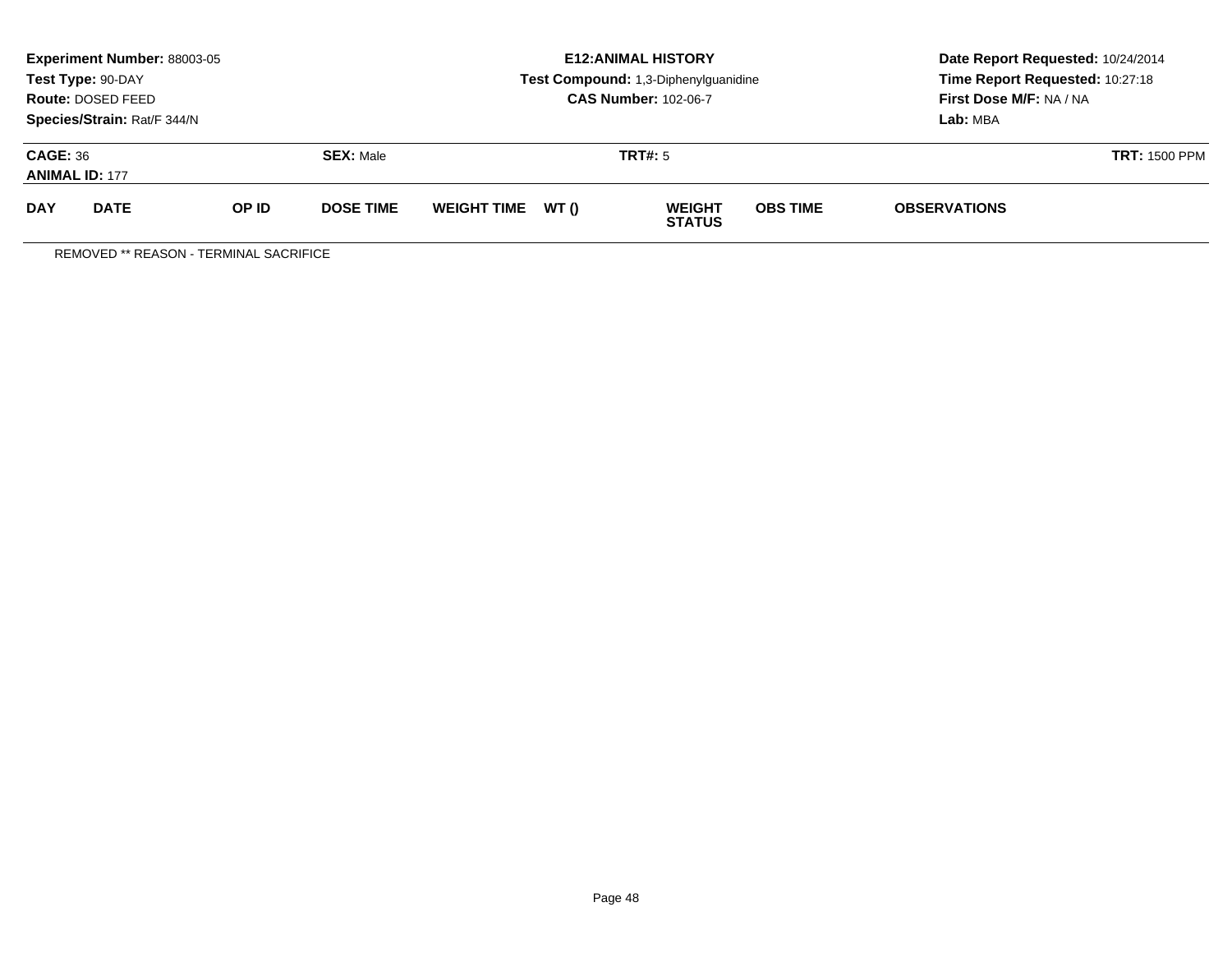|                                          | <b>Experiment Number: 88003-05</b><br>Test Type: 90-DAY<br>Route: DOSED FEED<br>Species/Strain: Rat/F 344/N |       |                  |                    |       | <b>E12: ANIMAL HISTORY</b><br>Test Compound: 1,3-Diphenylguanidine<br><b>CAS Number: 102-06-7</b> | Date Report Requested: 10/24/2014<br>Time Report Requested: 10:27:18<br>First Dose M/F: NA / NA<br>Lab: MBA |                     |  |
|------------------------------------------|-------------------------------------------------------------------------------------------------------------|-------|------------------|--------------------|-------|---------------------------------------------------------------------------------------------------|-------------------------------------------------------------------------------------------------------------|---------------------|--|
| <b>CAGE: 36</b><br><b>ANIMAL ID: 178</b> |                                                                                                             |       | <b>SEX: Male</b> |                    |       | TRT#: 5                                                                                           | <b>TRT: 1500 PPM</b>                                                                                        |                     |  |
| <b>DAY</b>                               | <b>DATE</b>                                                                                                 | OP ID | <b>DOSE TIME</b> | <b>WEIGHT TIME</b> | WT () | <b>WEIGHT</b><br><b>STATUS</b>                                                                    | <b>OBS TIME</b>                                                                                             | <b>OBSERVATIONS</b> |  |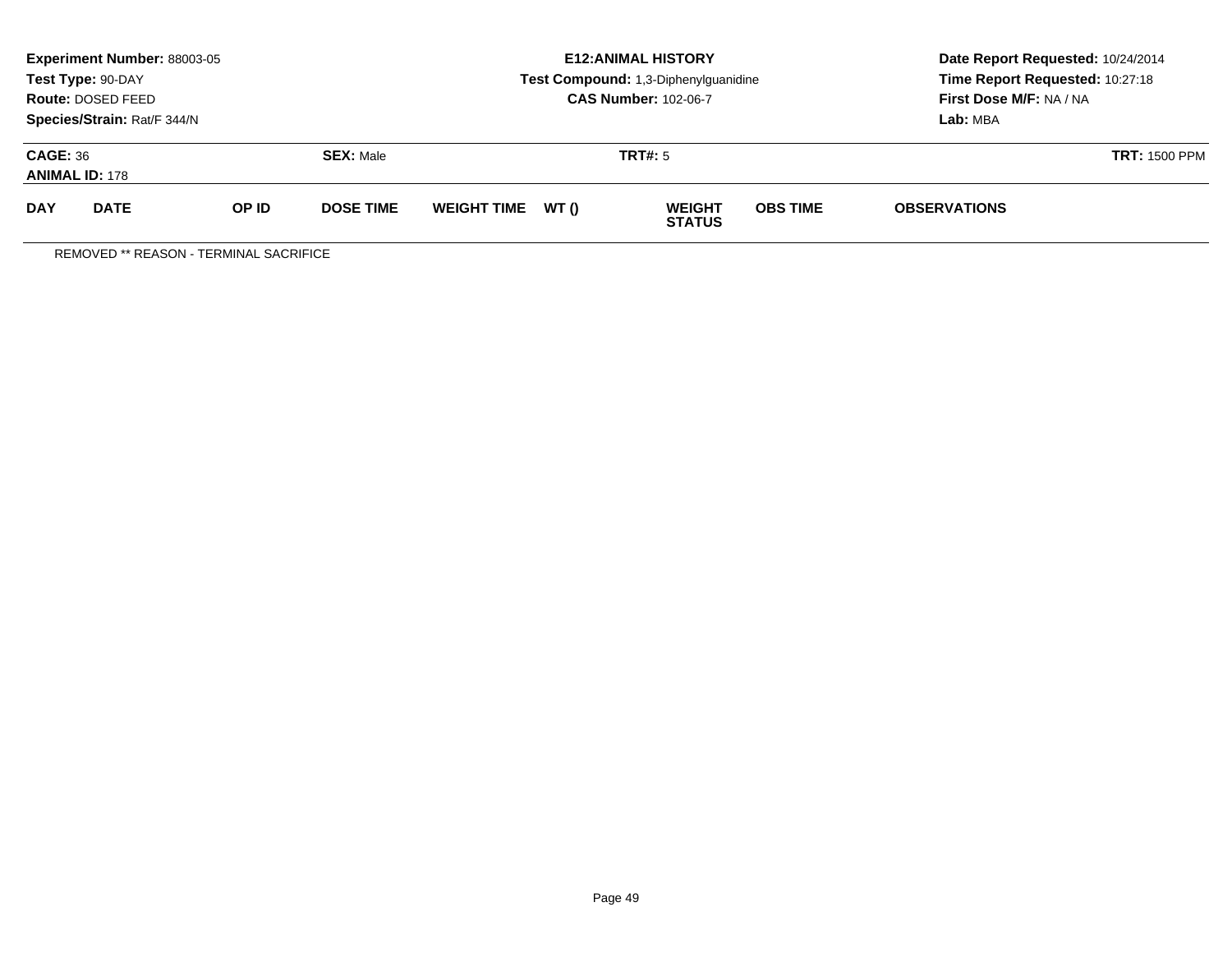|                                          | <b>Experiment Number: 88003-05</b><br>Test Type: 90-DAY<br>Route: DOSED FEED<br>Species/Strain: Rat/F 344/N |       |                  |                    |       | <b>E12: ANIMAL HISTORY</b><br>Test Compound: 1,3-Diphenylguanidine<br><b>CAS Number: 102-06-7</b> | Date Report Requested: 10/24/2014<br>Time Report Requested: 10:27:18<br>First Dose M/F: NA / NA<br>Lab: MBA |                     |  |
|------------------------------------------|-------------------------------------------------------------------------------------------------------------|-------|------------------|--------------------|-------|---------------------------------------------------------------------------------------------------|-------------------------------------------------------------------------------------------------------------|---------------------|--|
| <b>CAGE: 36</b><br><b>ANIMAL ID: 179</b> |                                                                                                             |       | <b>SEX: Male</b> |                    |       | TRT#: 5                                                                                           | <b>TRT: 1500 PPM</b>                                                                                        |                     |  |
| <b>DAY</b>                               | <b>DATE</b>                                                                                                 | OP ID | <b>DOSE TIME</b> | <b>WEIGHT TIME</b> | WT () | <b>WEIGHT</b><br><b>STATUS</b>                                                                    | <b>OBS TIME</b>                                                                                             | <b>OBSERVATIONS</b> |  |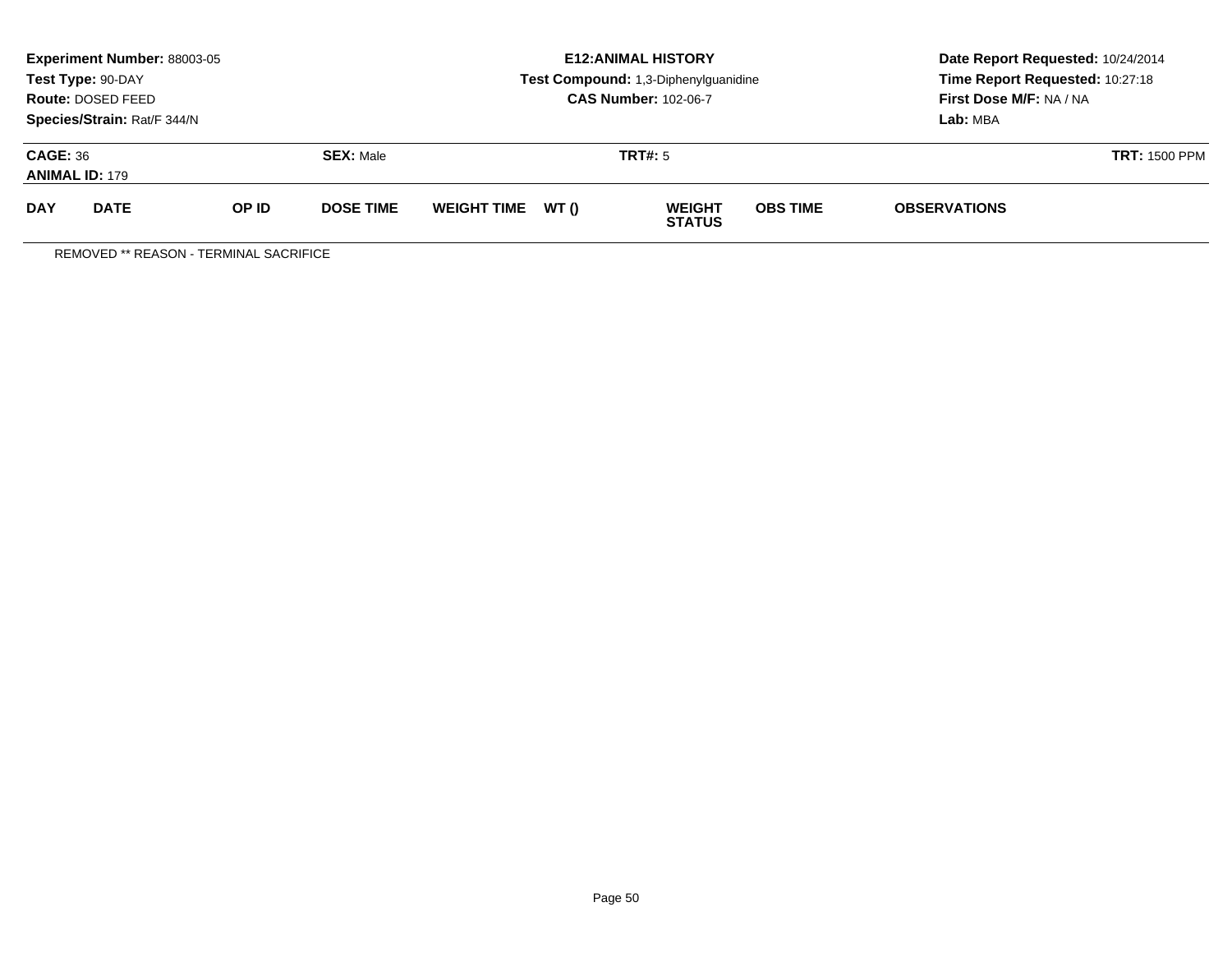|                                          | <b>Experiment Number: 88003-05</b><br>Test Type: 90-DAY<br>Route: DOSED FEED<br>Species/Strain: Rat/F 344/N |       |                  |                    |       | <b>E12: ANIMAL HISTORY</b><br>Test Compound: 1,3-Diphenylguanidine<br><b>CAS Number: 102-06-7</b> | Date Report Requested: 10/24/2014<br>Time Report Requested: 10:27:18<br>First Dose M/F: NA / NA<br>Lab: MBA |                      |  |
|------------------------------------------|-------------------------------------------------------------------------------------------------------------|-------|------------------|--------------------|-------|---------------------------------------------------------------------------------------------------|-------------------------------------------------------------------------------------------------------------|----------------------|--|
| <b>CAGE: 36</b><br><b>ANIMAL ID: 180</b> |                                                                                                             |       | <b>SEX: Male</b> |                    |       | TRT#: 5                                                                                           |                                                                                                             | <b>TRT: 1500 PPM</b> |  |
| <b>DAY</b>                               | <b>DATE</b>                                                                                                 | OP ID | <b>DOSE TIME</b> | <b>WEIGHT TIME</b> | WT () | <b>WEIGHT</b><br><b>STATUS</b>                                                                    | <b>OBS TIME</b>                                                                                             | <b>OBSERVATIONS</b>  |  |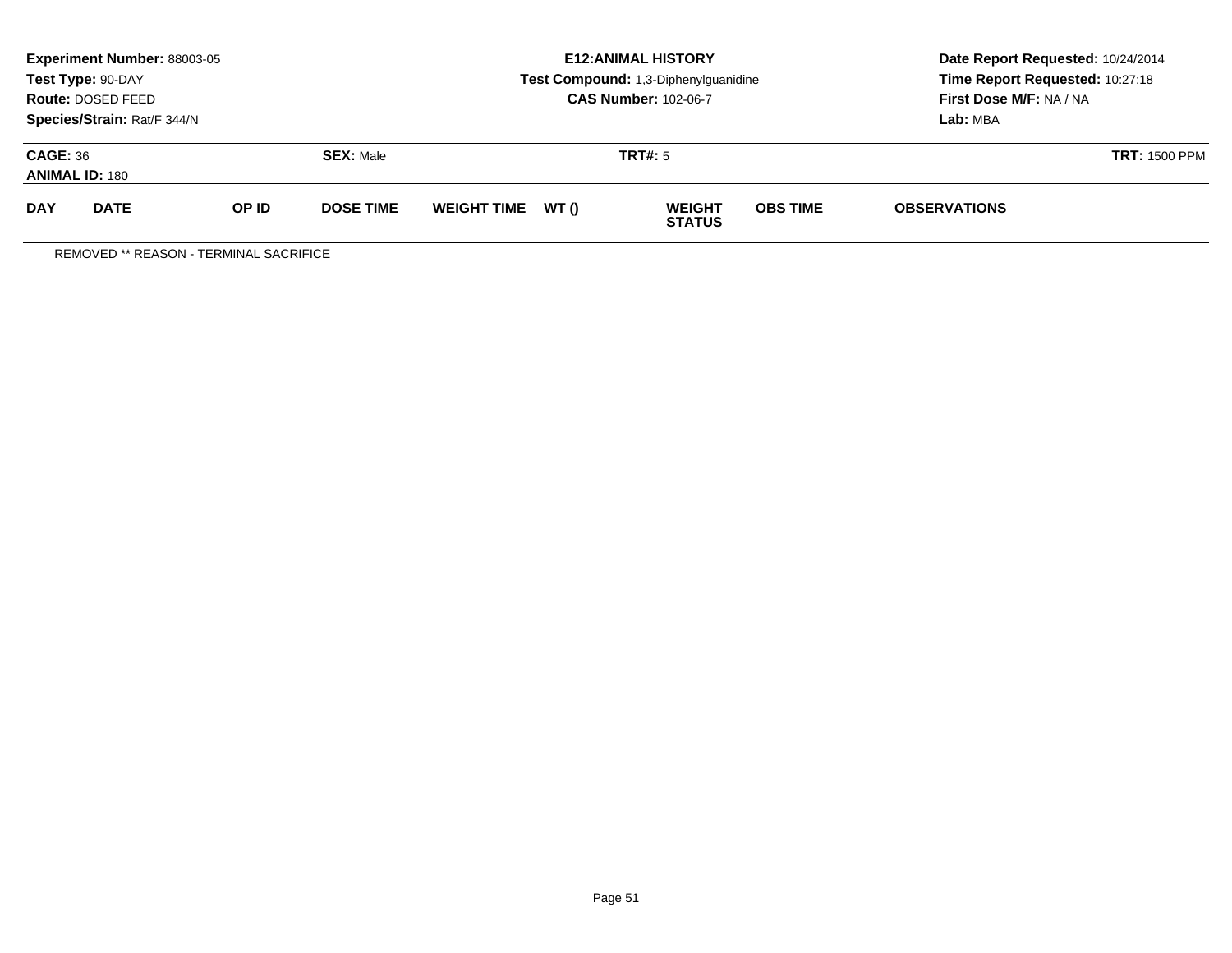|                                          | <b>Experiment Number: 88003-05</b><br>Test Type: 90-DAY<br>Route: DOSED FEED<br>Species/Strain: Rat/F 344/N |       |                  |                    |       | <b>E12: ANIMAL HISTORY</b><br>Test Compound: 1,3-Diphenylguanidine<br><b>CAS Number: 102-06-7</b> | Date Report Requested: 10/24/2014<br>Time Report Requested: 10:27:18<br>First Dose M/F: NA / NA<br>Lab: MBA |                     |  |
|------------------------------------------|-------------------------------------------------------------------------------------------------------------|-------|------------------|--------------------|-------|---------------------------------------------------------------------------------------------------|-------------------------------------------------------------------------------------------------------------|---------------------|--|
| <b>CAGE: 37</b><br><b>ANIMAL ID: 181</b> |                                                                                                             |       | <b>SEX: Male</b> |                    |       | <b>TRT#:</b> 6                                                                                    | <b>TRT: 3000 PPM</b>                                                                                        |                     |  |
| <b>DAY</b>                               | <b>DATE</b>                                                                                                 | OP ID | <b>DOSE TIME</b> | <b>WEIGHT TIME</b> | WT () | <b>WEIGHT</b><br><b>STATUS</b>                                                                    | <b>OBS TIME</b>                                                                                             | <b>OBSERVATIONS</b> |  |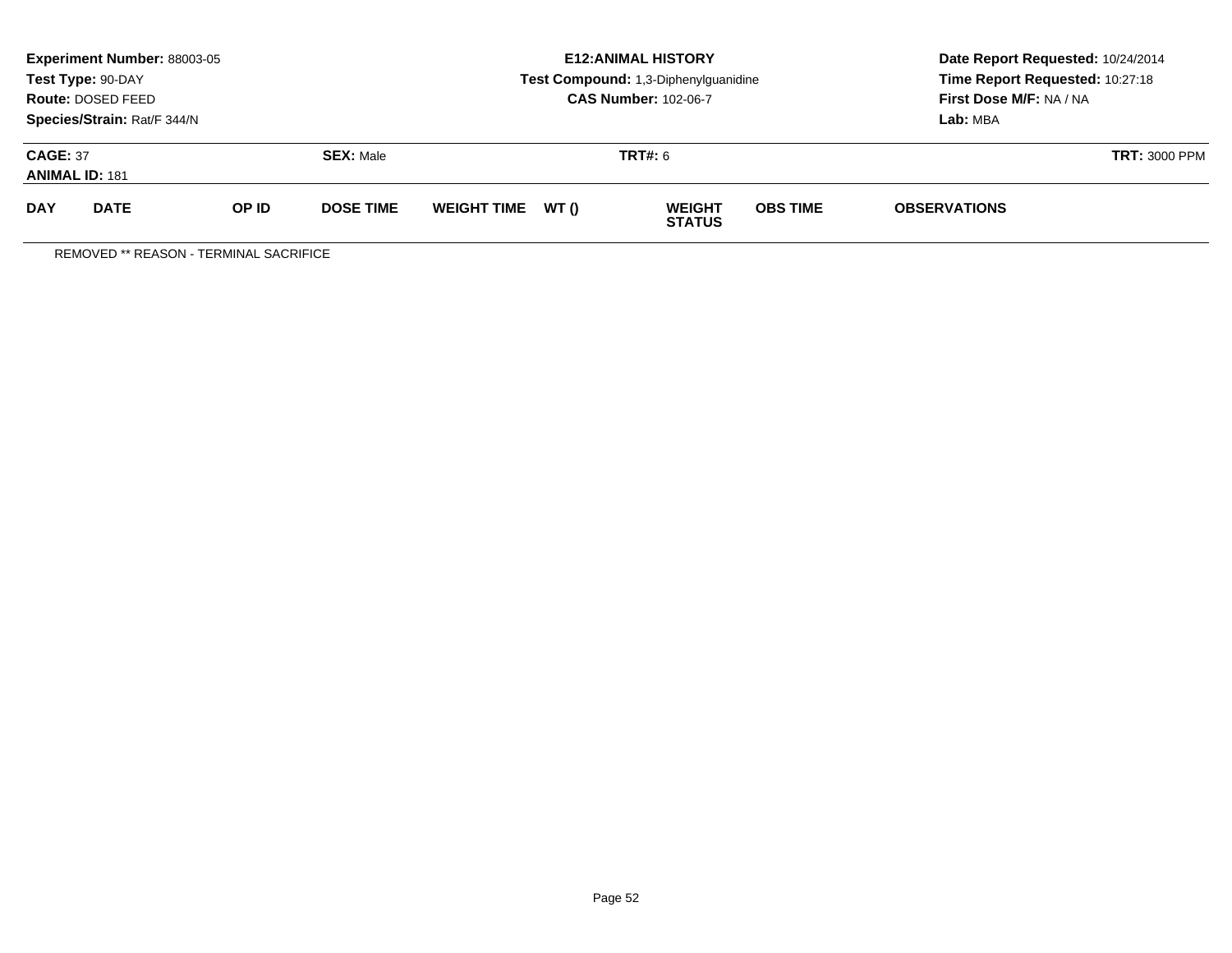|                                          | <b>Experiment Number: 88003-05</b><br>Test Type: 90-DAY<br>Route: DOSED FEED<br>Species/Strain: Rat/F 344/N |       |                  |                    |       | <b>E12: ANIMAL HISTORY</b><br>Test Compound: 1,3-Diphenylguanidine<br><b>CAS Number: 102-06-7</b> | Date Report Requested: 10/24/2014<br>Time Report Requested: 10:27:18<br>First Dose M/F: NA / NA<br>Lab: MBA |                      |  |
|------------------------------------------|-------------------------------------------------------------------------------------------------------------|-------|------------------|--------------------|-------|---------------------------------------------------------------------------------------------------|-------------------------------------------------------------------------------------------------------------|----------------------|--|
| <b>CAGE: 37</b><br><b>ANIMAL ID: 182</b> |                                                                                                             |       | <b>SEX: Male</b> |                    |       | <b>TRT#:</b> 6                                                                                    |                                                                                                             | <b>TRT: 3000 PPM</b> |  |
| <b>DAY</b>                               | <b>DATE</b>                                                                                                 | OP ID | <b>DOSE TIME</b> | <b>WEIGHT TIME</b> | WT () | <b>WEIGHT</b><br><b>STATUS</b>                                                                    | <b>OBS TIME</b>                                                                                             | <b>OBSERVATIONS</b>  |  |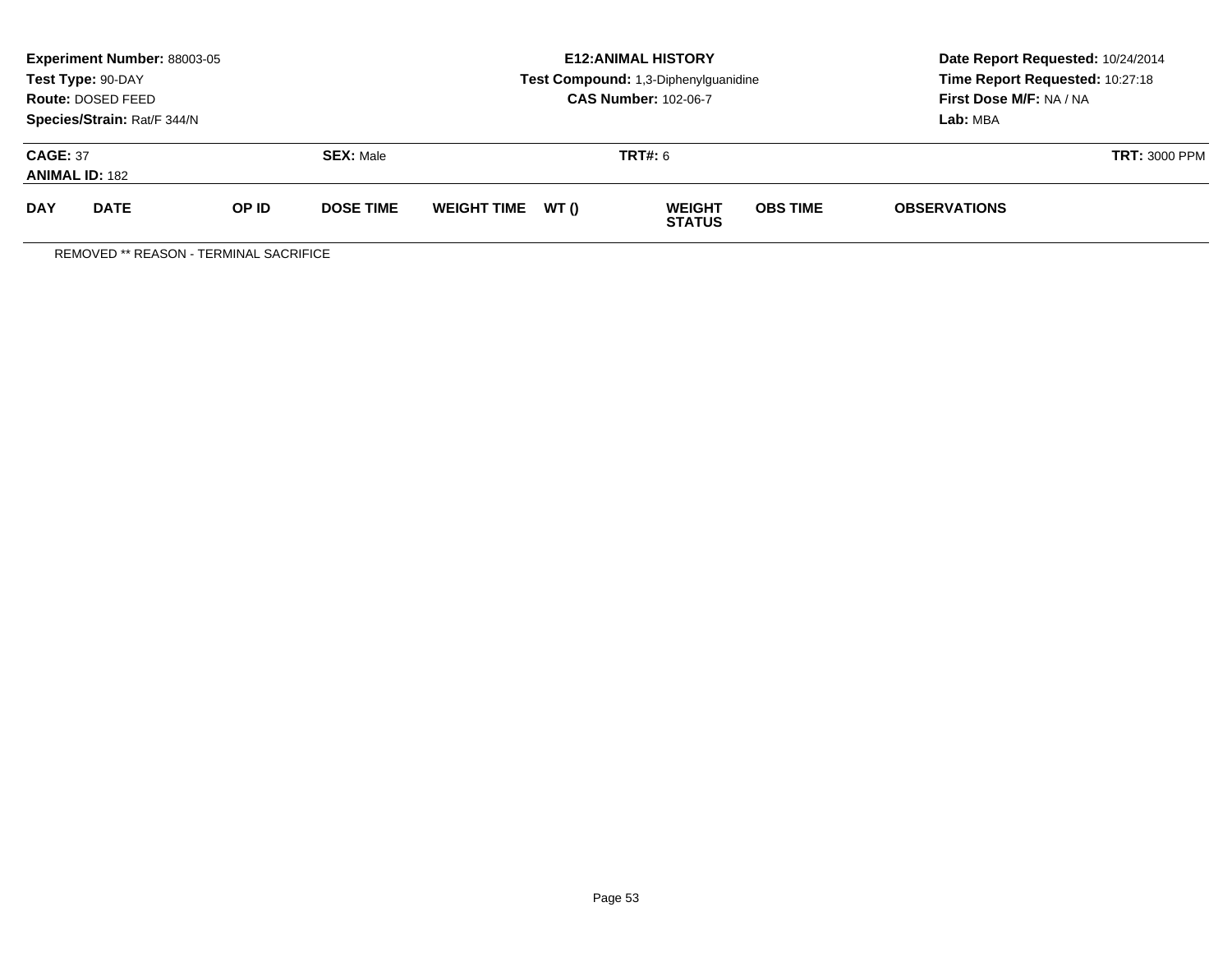|                                          | <b>Experiment Number: 88003-05</b><br>Test Type: 90-DAY<br>Route: DOSED FEED<br>Species/Strain: Rat/F 344/N |       |                  |                    |       | <b>E12: ANIMAL HISTORY</b><br>Test Compound: 1,3-Diphenylguanidine<br><b>CAS Number: 102-06-7</b> | Date Report Requested: 10/24/2014<br>Time Report Requested: 10:27:18<br>First Dose M/F: NA / NA<br>Lab: MBA |                      |  |
|------------------------------------------|-------------------------------------------------------------------------------------------------------------|-------|------------------|--------------------|-------|---------------------------------------------------------------------------------------------------|-------------------------------------------------------------------------------------------------------------|----------------------|--|
| <b>CAGE: 37</b><br><b>ANIMAL ID: 183</b> |                                                                                                             |       | <b>SEX: Male</b> |                    |       | <b>TRT#:</b> 6                                                                                    |                                                                                                             | <b>TRT: 3000 PPM</b> |  |
| <b>DAY</b>                               | <b>DATE</b>                                                                                                 | OP ID | <b>DOSE TIME</b> | <b>WEIGHT TIME</b> | WT () | <b>WEIGHT</b><br><b>STATUS</b>                                                                    | <b>OBS TIME</b>                                                                                             | <b>OBSERVATIONS</b>  |  |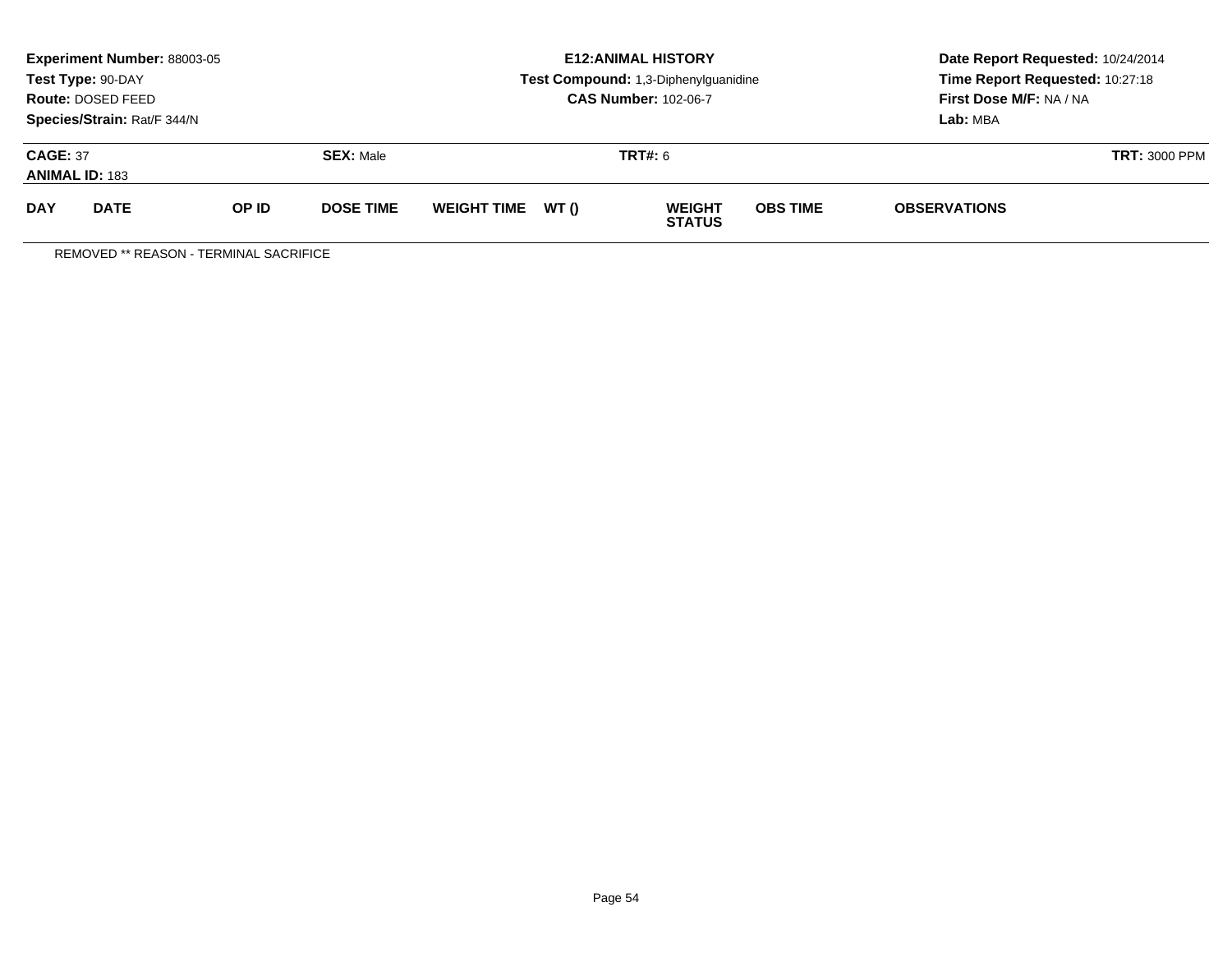|            | <b>Experiment Number: 88003-05</b><br>Test Type: 90-DAY<br>Route: DOSED FEED<br>Species/Strain: Rat/F 344/N |       |                  |                    |       | <b>E12: ANIMAL HISTORY</b><br>Test Compound: 1,3-Diphenylguanidine<br><b>CAS Number: 102-06-7</b> | Date Report Requested: 10/24/2014<br>Time Report Requested: 10:27:18<br>First Dose M/F: NA / NA<br>Lab: MBA |                      |  |
|------------|-------------------------------------------------------------------------------------------------------------|-------|------------------|--------------------|-------|---------------------------------------------------------------------------------------------------|-------------------------------------------------------------------------------------------------------------|----------------------|--|
|            | <b>CAGE: 37</b><br><b>SEX: Male</b><br><b>ANIMAL ID: 184</b>                                                |       |                  |                    |       | <b>TRT#:</b> 6                                                                                    |                                                                                                             | <b>TRT: 3000 PPM</b> |  |
| <b>DAY</b> | <b>DATE</b>                                                                                                 | OP ID | <b>DOSE TIME</b> | <b>WEIGHT TIME</b> | WT () | <b>WEIGHT</b><br><b>STATUS</b>                                                                    | <b>OBS TIME</b>                                                                                             | <b>OBSERVATIONS</b>  |  |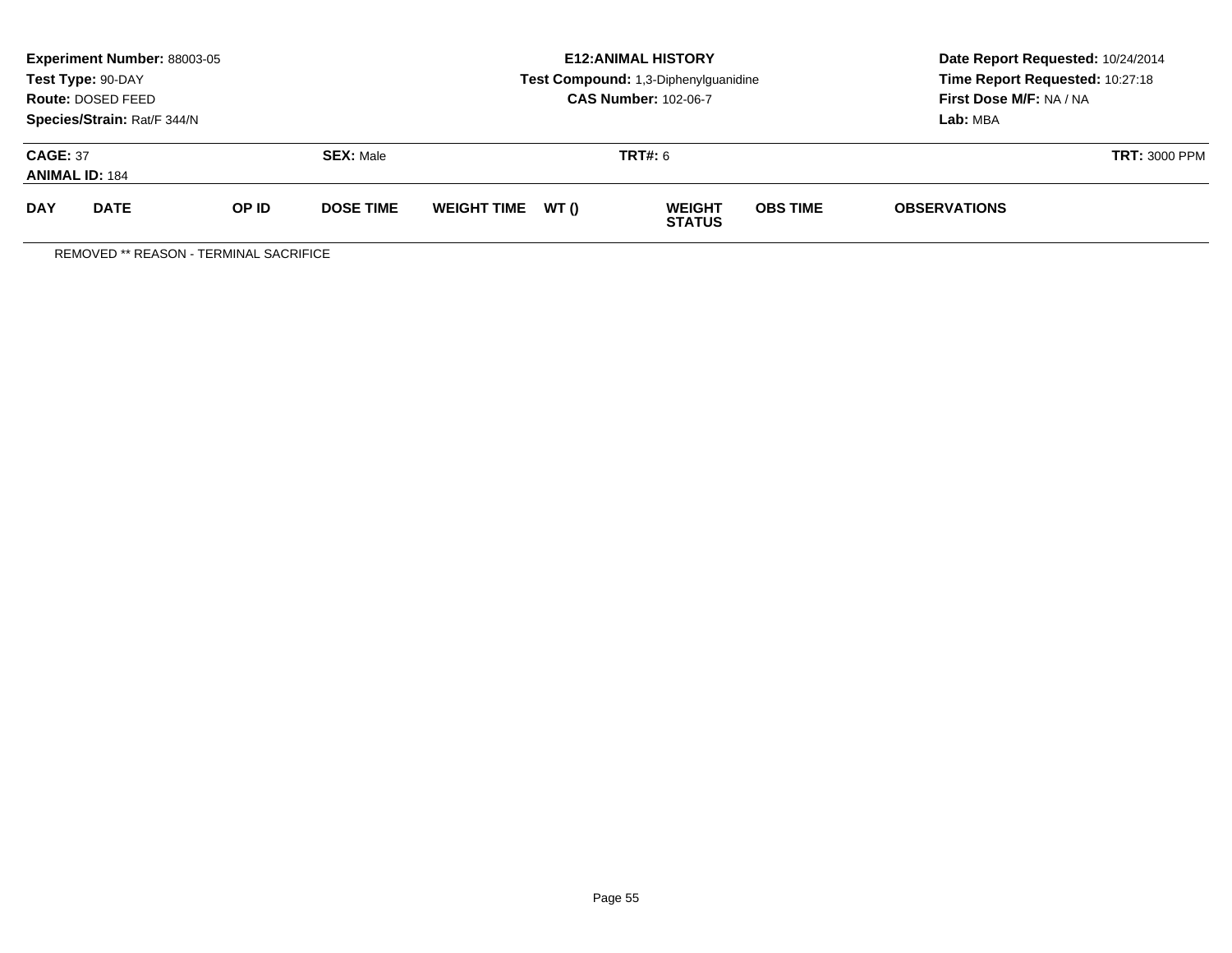|                                          | <b>Experiment Number: 88003-05</b><br>Test Type: 90-DAY<br>Route: DOSED FEED<br>Species/Strain: Rat/F 344/N |       |                  |                    |       | <b>E12: ANIMAL HISTORY</b><br>Test Compound: 1,3-Diphenylguanidine<br><b>CAS Number: 102-06-7</b> | Date Report Requested: 10/24/2014<br>Time Report Requested: 10:27:18<br>First Dose M/F: NA / NA<br>Lab: MBA |                      |  |
|------------------------------------------|-------------------------------------------------------------------------------------------------------------|-------|------------------|--------------------|-------|---------------------------------------------------------------------------------------------------|-------------------------------------------------------------------------------------------------------------|----------------------|--|
| <b>CAGE: 37</b><br><b>ANIMAL ID: 185</b> |                                                                                                             |       | <b>SEX: Male</b> |                    |       | <b>TRT#:</b> 6                                                                                    |                                                                                                             | <b>TRT: 3000 PPM</b> |  |
| <b>DAY</b>                               | <b>DATE</b>                                                                                                 | OP ID | <b>DOSE TIME</b> | <b>WEIGHT TIME</b> | WT () | <b>WEIGHT</b><br><b>STATUS</b>                                                                    | <b>OBS TIME</b>                                                                                             | <b>OBSERVATIONS</b>  |  |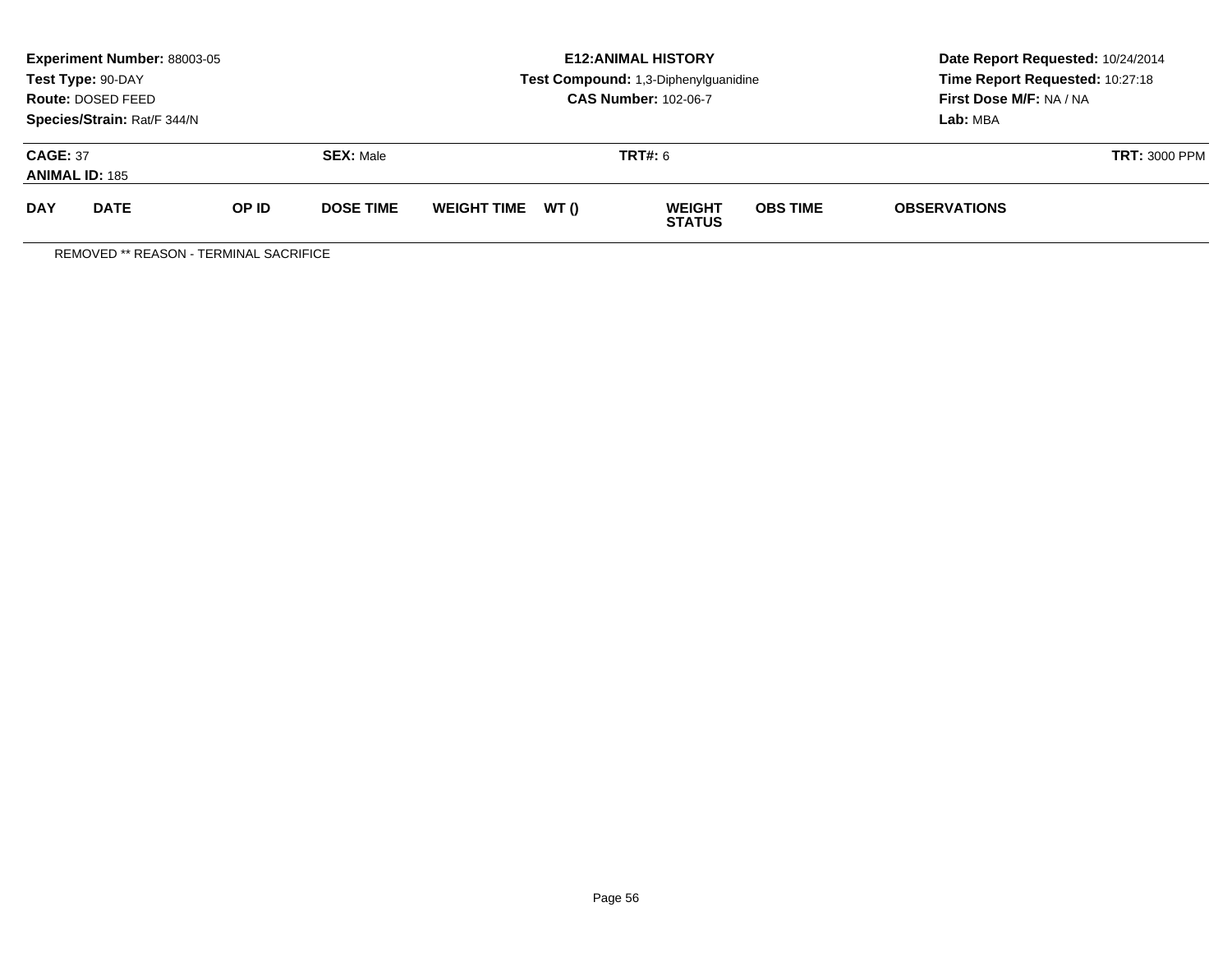|                                          | <b>Experiment Number: 88003-05</b><br>Test Type: 90-DAY<br>Route: DOSED FEED<br>Species/Strain: Rat/F 344/N |       |                  |                    |       | <b>E12: ANIMAL HISTORY</b><br>Test Compound: 1,3-Diphenylguanidine<br><b>CAS Number: 102-06-7</b> | Date Report Requested: 10/24/2014<br>Time Report Requested: 10:27:18<br>First Dose M/F: NA / NA<br>Lab: MBA |                     |  |
|------------------------------------------|-------------------------------------------------------------------------------------------------------------|-------|------------------|--------------------|-------|---------------------------------------------------------------------------------------------------|-------------------------------------------------------------------------------------------------------------|---------------------|--|
| <b>CAGE: 38</b><br><b>ANIMAL ID: 186</b> |                                                                                                             |       | <b>SEX: Male</b> |                    |       | <b>TRT#:</b> 6                                                                                    | <b>TRT: 3000 PPM</b>                                                                                        |                     |  |
| <b>DAY</b>                               | <b>DATE</b>                                                                                                 | OP ID | <b>DOSE TIME</b> | <b>WEIGHT TIME</b> | WT () | <b>WEIGHT</b><br><b>STATUS</b>                                                                    | <b>OBS TIME</b>                                                                                             | <b>OBSERVATIONS</b> |  |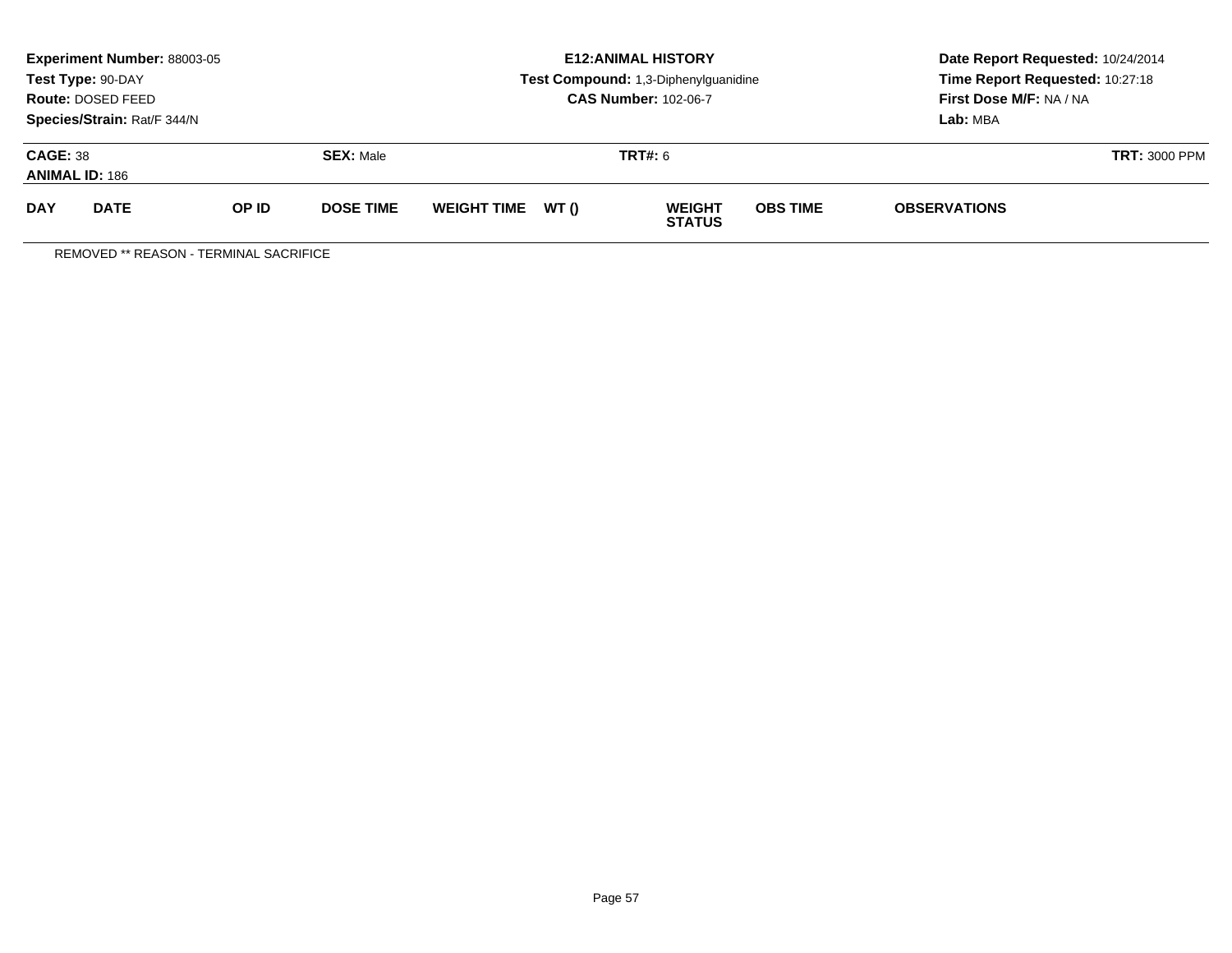|                                          | <b>Experiment Number: 88003-05</b><br>Test Type: 90-DAY<br>Route: DOSED FEED<br>Species/Strain: Rat/F 344/N |       |                  |                    |       | <b>E12: ANIMAL HISTORY</b><br>Test Compound: 1,3-Diphenylguanidine<br><b>CAS Number: 102-06-7</b> | Date Report Requested: 10/24/2014<br>Time Report Requested: 10:27:18<br>First Dose M/F: NA / NA<br>Lab: MBA |                     |  |
|------------------------------------------|-------------------------------------------------------------------------------------------------------------|-------|------------------|--------------------|-------|---------------------------------------------------------------------------------------------------|-------------------------------------------------------------------------------------------------------------|---------------------|--|
| <b>CAGE: 38</b><br><b>ANIMAL ID: 187</b> |                                                                                                             |       | <b>SEX: Male</b> |                    |       | <b>TRT#:</b> 6                                                                                    | <b>TRT: 3000 PPM</b>                                                                                        |                     |  |
| <b>DAY</b>                               | <b>DATE</b>                                                                                                 | OP ID | <b>DOSE TIME</b> | <b>WEIGHT TIME</b> | WT () | <b>WEIGHT</b><br><b>STATUS</b>                                                                    | <b>OBS TIME</b>                                                                                             | <b>OBSERVATIONS</b> |  |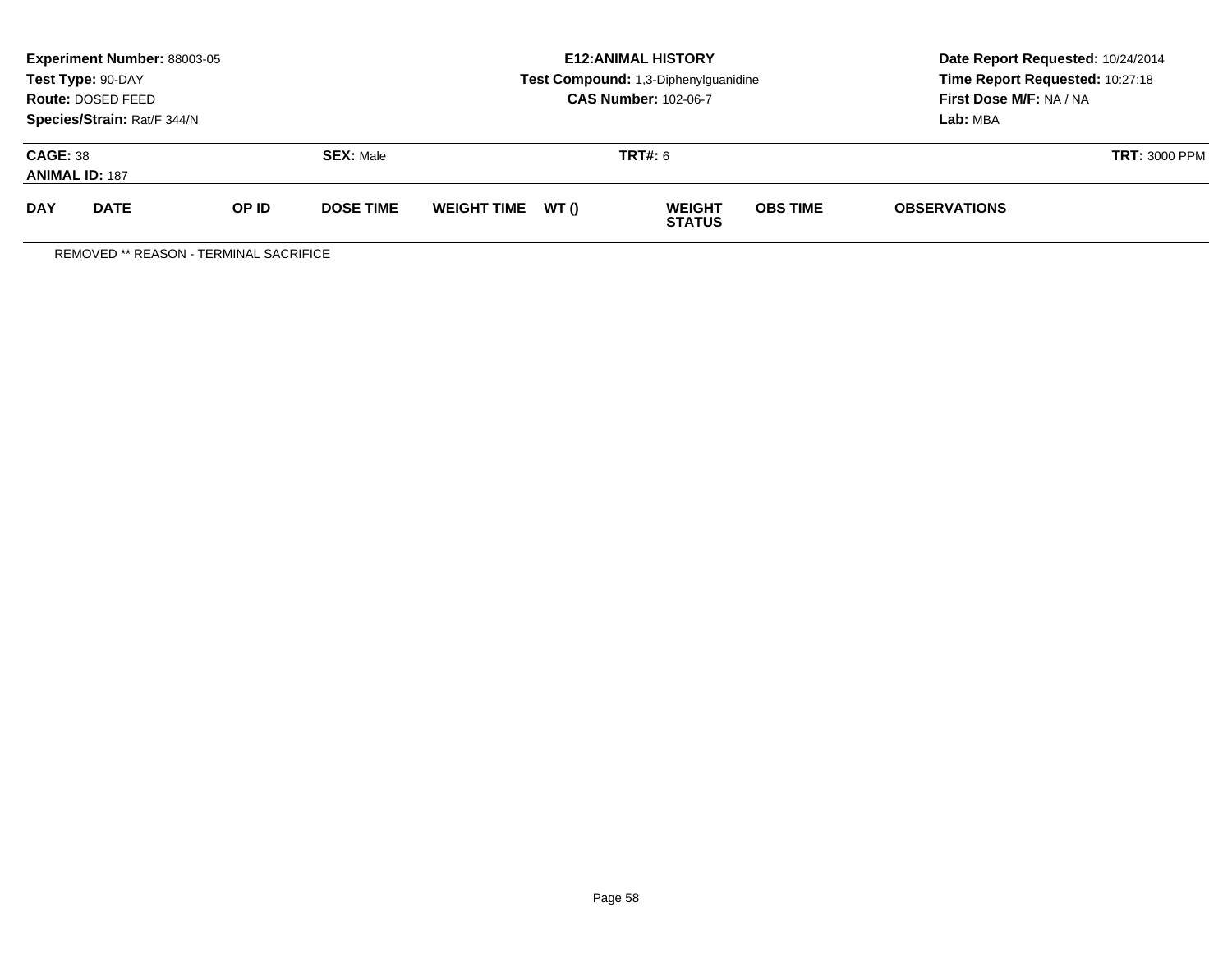|                                          | <b>Experiment Number: 88003-05</b><br>Test Type: 90-DAY<br>Route: DOSED FEED<br>Species/Strain: Rat/F 344/N |       |                  |                    |       | <b>E12: ANIMAL HISTORY</b><br>Test Compound: 1,3-Diphenylguanidine<br><b>CAS Number: 102-06-7</b> | Date Report Requested: 10/24/2014<br>Time Report Requested: 10:27:18<br>First Dose M/F: NA / NA<br>Lab: MBA |                      |  |
|------------------------------------------|-------------------------------------------------------------------------------------------------------------|-------|------------------|--------------------|-------|---------------------------------------------------------------------------------------------------|-------------------------------------------------------------------------------------------------------------|----------------------|--|
| <b>CAGE: 38</b><br><b>ANIMAL ID: 188</b> |                                                                                                             |       | <b>SEX: Male</b> |                    |       | <b>TRT#:</b> 6                                                                                    |                                                                                                             | <b>TRT: 3000 PPM</b> |  |
| <b>DAY</b>                               | <b>DATE</b>                                                                                                 | OP ID | <b>DOSE TIME</b> | <b>WEIGHT TIME</b> | WT () | <b>WEIGHT</b><br><b>STATUS</b>                                                                    | <b>OBS TIME</b>                                                                                             | <b>OBSERVATIONS</b>  |  |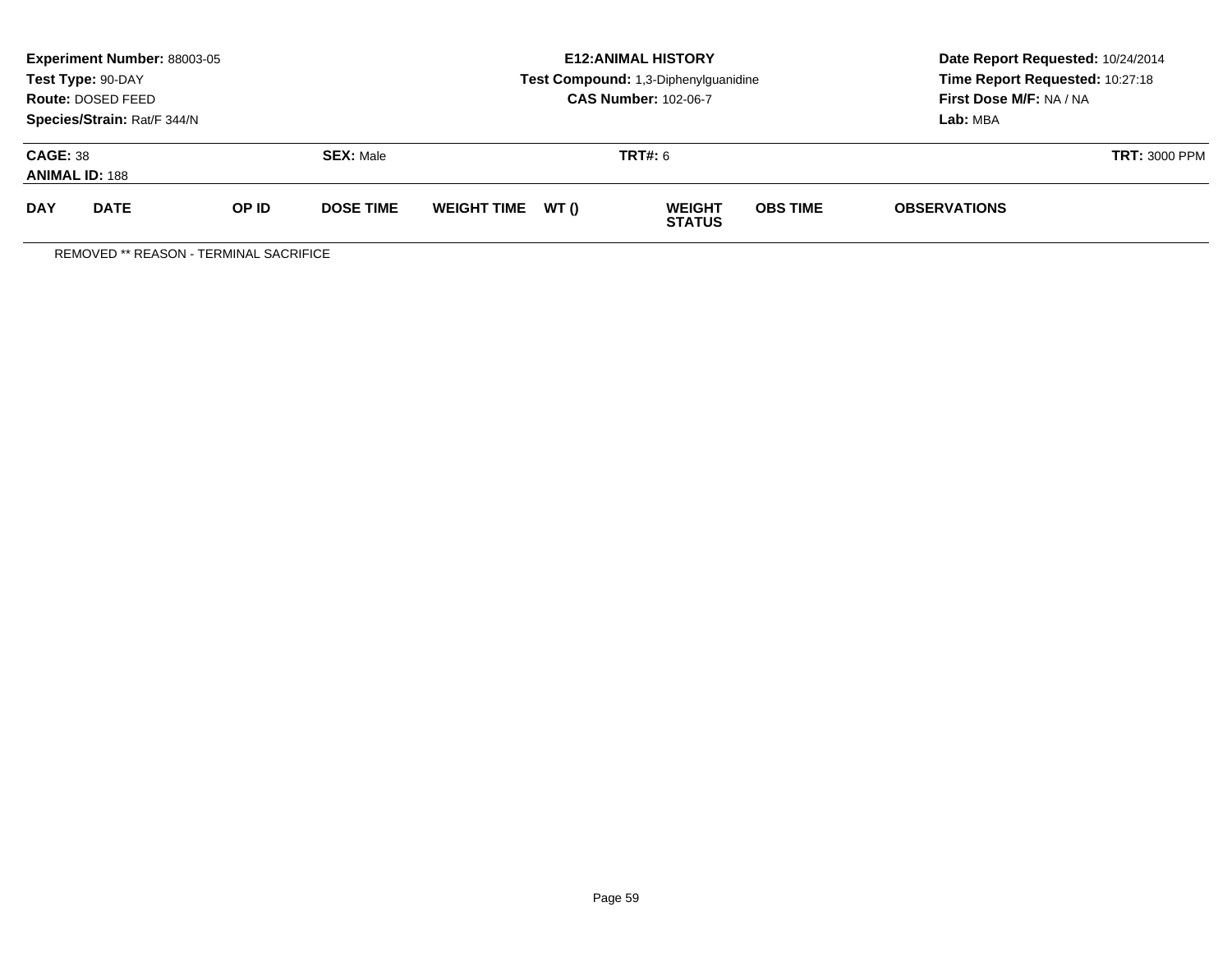|                                          | <b>Experiment Number: 88003-05</b><br>Test Type: 90-DAY<br>Route: DOSED FEED<br>Species/Strain: Rat/F 344/N |       |                  |                    |       | <b>E12: ANIMAL HISTORY</b><br>Test Compound: 1,3-Diphenylguanidine<br><b>CAS Number: 102-06-7</b> | Date Report Requested: 10/24/2014<br>Time Report Requested: 10:27:18<br>First Dose M/F: NA / NA<br>Lab: MBA |                     |  |
|------------------------------------------|-------------------------------------------------------------------------------------------------------------|-------|------------------|--------------------|-------|---------------------------------------------------------------------------------------------------|-------------------------------------------------------------------------------------------------------------|---------------------|--|
| <b>CAGE: 38</b><br><b>ANIMAL ID: 189</b> |                                                                                                             |       | <b>SEX: Male</b> |                    |       | <b>TRT#:</b> 6                                                                                    | <b>TRT: 3000 PPM</b>                                                                                        |                     |  |
| <b>DAY</b>                               | <b>DATE</b>                                                                                                 | OP ID | <b>DOSE TIME</b> | <b>WEIGHT TIME</b> | WT () | <b>WEIGHT</b><br><b>STATUS</b>                                                                    | <b>OBS TIME</b>                                                                                             | <b>OBSERVATIONS</b> |  |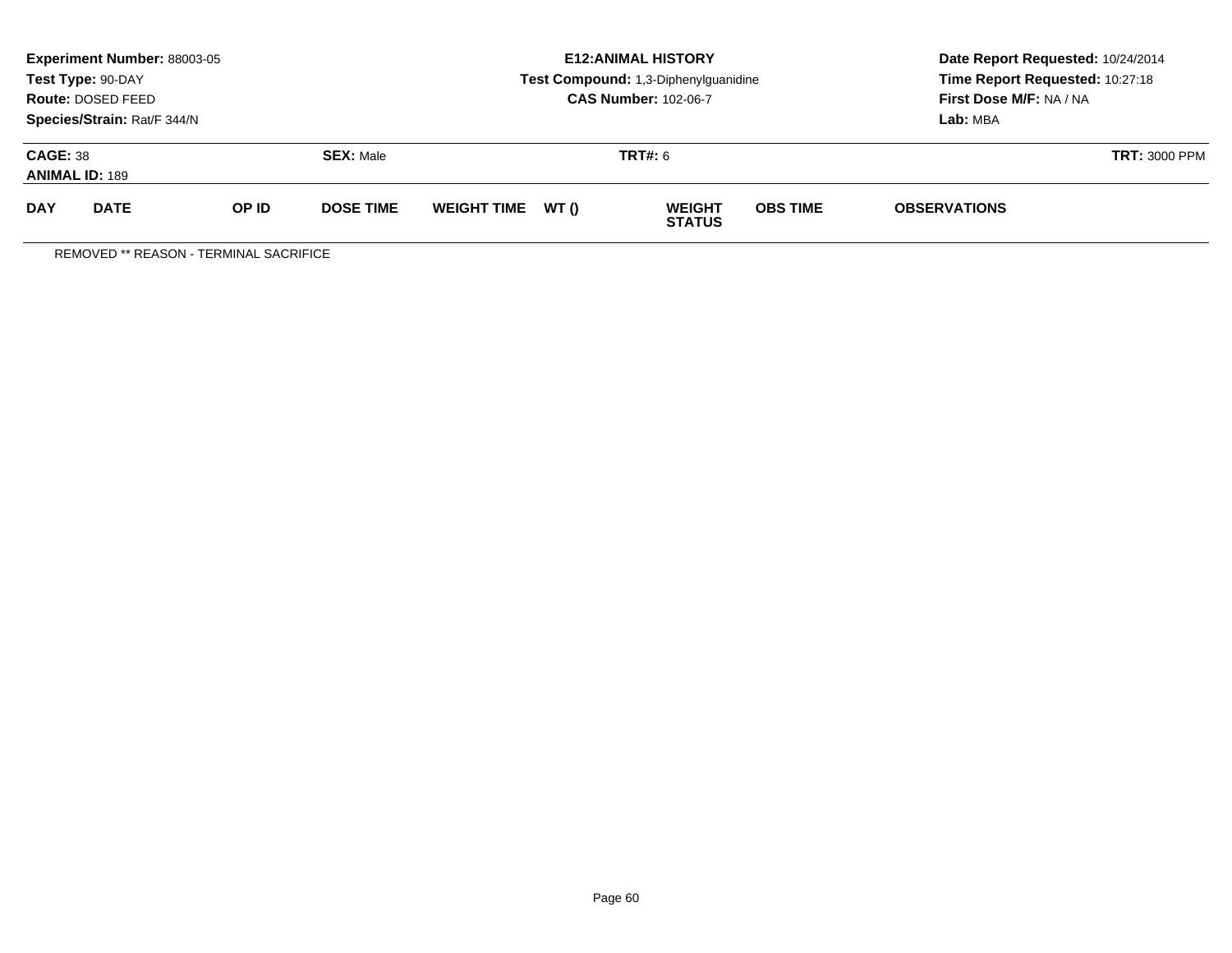| <b>Experiment Number: 88003-05</b><br>Test Type: 90-DAY<br>Route: DOSED FEED<br>Species/Strain: Rat/F 344/N |             |       |                  |                    |                | <b>E12: ANIMAL HISTORY</b><br>Test Compound: 1,3-Diphenylguanidine<br><b>CAS Number: 102-06-7</b> | Date Report Requested: 10/24/2014<br>Time Report Requested: 10:27:18<br>First Dose M/F: NA / NA<br>Lab: MBA |                     |  |
|-------------------------------------------------------------------------------------------------------------|-------------|-------|------------------|--------------------|----------------|---------------------------------------------------------------------------------------------------|-------------------------------------------------------------------------------------------------------------|---------------------|--|
| <b>CAGE: 38</b><br><b>SEX: Male</b><br><b>ANIMAL ID: 190</b>                                                |             |       |                  |                    | <b>TRT#:</b> 6 | <b>TRT: 3000 PPM</b>                                                                              |                                                                                                             |                     |  |
| <b>DAY</b>                                                                                                  | <b>DATE</b> | OP ID | <b>DOSE TIME</b> | <b>WEIGHT TIME</b> | WT ()          | <b>WEIGHT</b><br><b>STATUS</b>                                                                    | <b>OBS TIME</b>                                                                                             | <b>OBSERVATIONS</b> |  |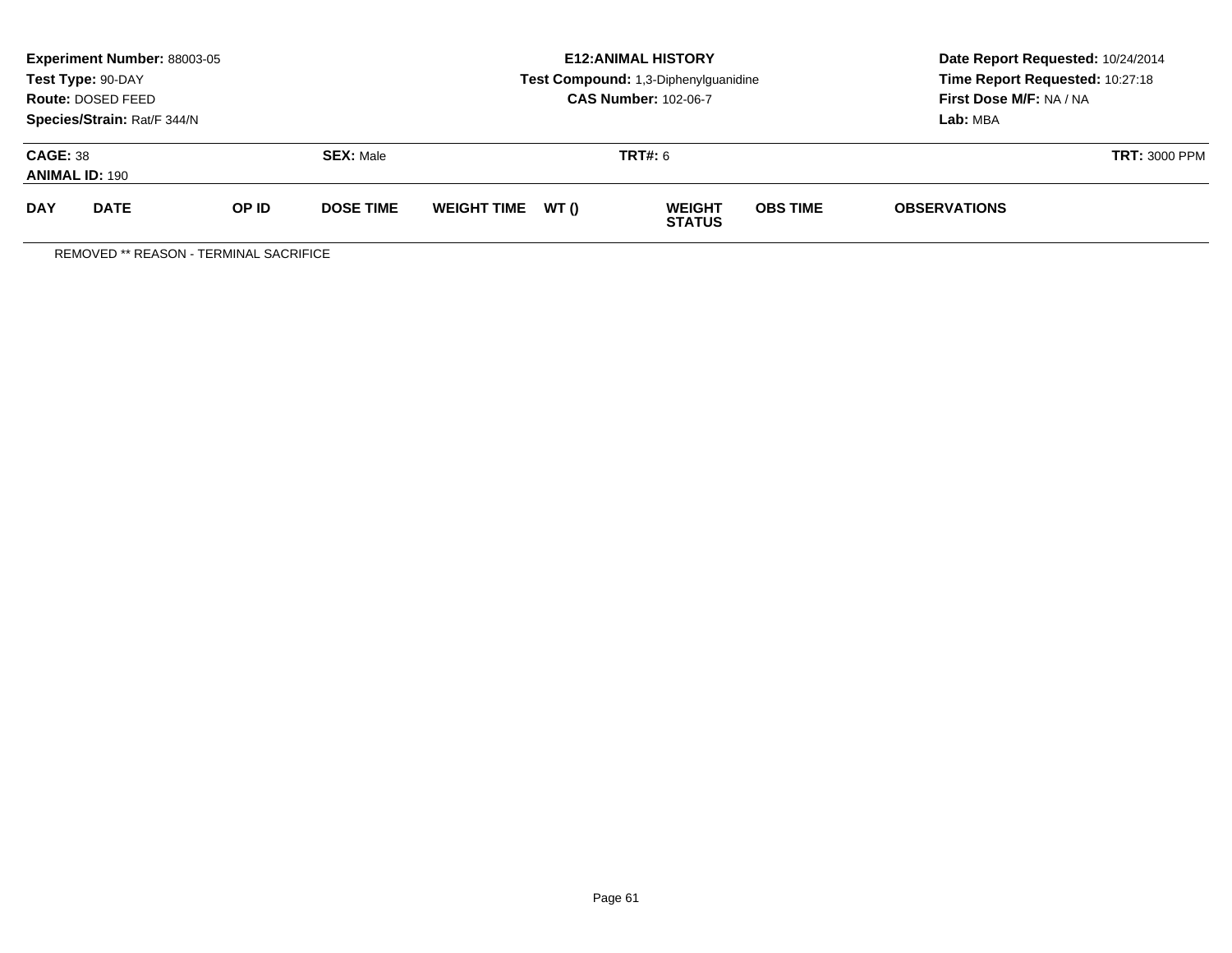| Experiment Number: 88003-05<br>Test Type: 90-DAY<br>Route: DOSED FEED<br>Species/Strain: Rat/F 344/N |             |       |                  |                   | <b>E12: ANIMAL HISTORY</b><br>Test Compound: 1,3-Diphenylguanidine<br><b>CAS Number: 102-06-7</b> | Date Report Requested: 10/24/2014<br>Time Report Requested: 10:27:18<br>First Dose M/F: NA / NA<br>Lab: MBA |
|------------------------------------------------------------------------------------------------------|-------------|-------|------------------|-------------------|---------------------------------------------------------------------------------------------------|-------------------------------------------------------------------------------------------------------------|
| <b>CAGE: 39</b><br><b>SEX: Female</b><br><b>ANIMAL ID: 191</b>                                       |             |       |                  | <b>TRT#: 7</b>    | <b>TRT: CONTROL</b>                                                                               |                                                                                                             |
| <b>DAY</b>                                                                                           | <b>DATE</b> | OP ID | <b>DOSE TIME</b> | WEIGHT TIME WT () | <b>OBS TIME</b><br><b>WEIGHT</b><br><b>STATUS</b>                                                 | <b>OBSERVATIONS</b>                                                                                         |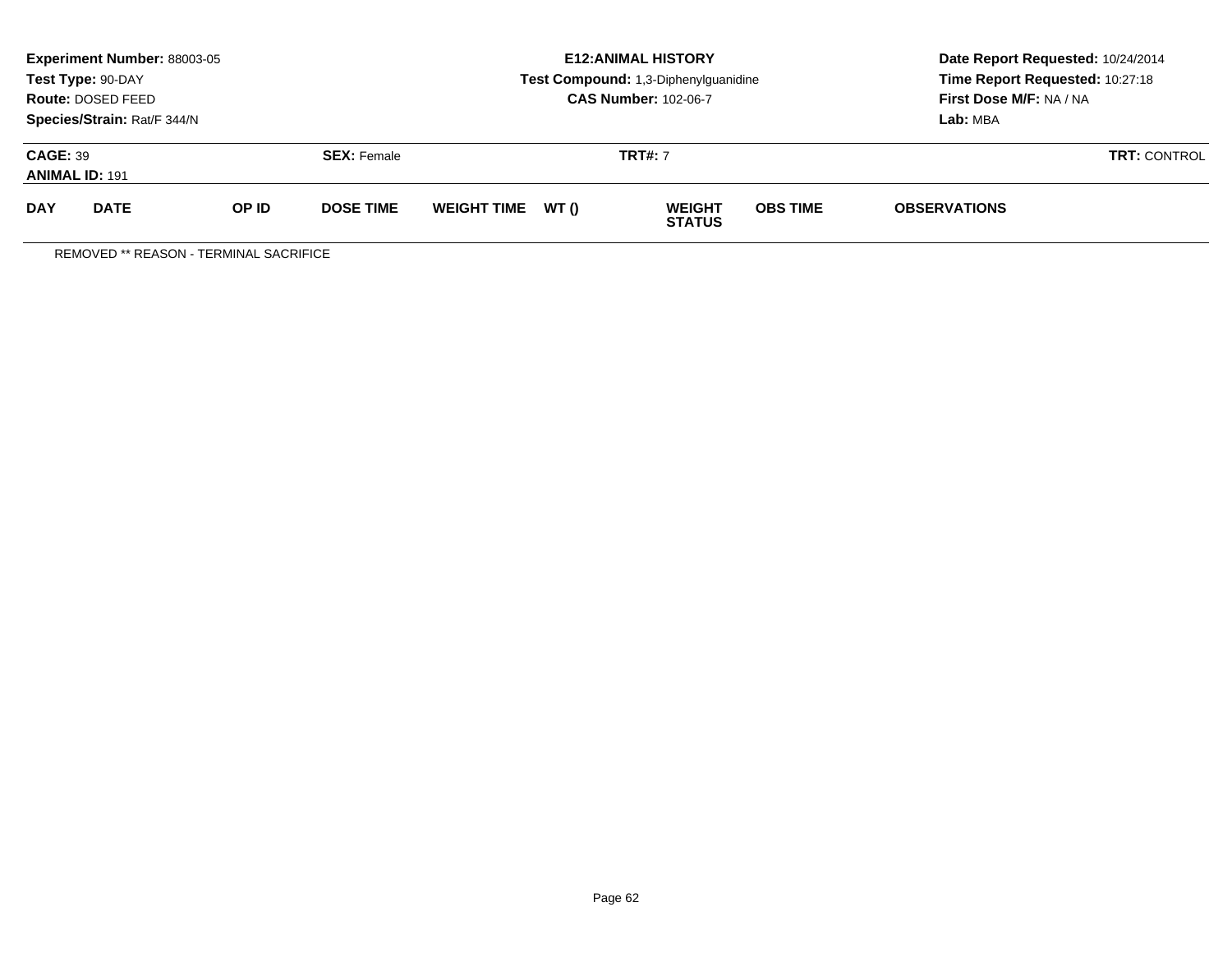| Experiment Number: 88003-05<br>Test Type: 90-DAY<br>Route: DOSED FEED<br>Species/Strain: Rat/F 344/N |             |       |                  |                   | <b>E12: ANIMAL HISTORY</b><br>Test Compound: 1,3-Diphenylguanidine<br><b>CAS Number: 102-06-7</b> | Date Report Requested: 10/24/2014<br>Time Report Requested: 10:27:18<br>First Dose M/F: NA / NA<br>Lab: MBA |
|------------------------------------------------------------------------------------------------------|-------------|-------|------------------|-------------------|---------------------------------------------------------------------------------------------------|-------------------------------------------------------------------------------------------------------------|
| <b>CAGE: 39</b><br><b>SEX: Female</b><br><b>ANIMAL ID: 192</b>                                       |             |       |                  | <b>TRT#: 7</b>    | <b>TRT: CONTROL</b>                                                                               |                                                                                                             |
| <b>DAY</b>                                                                                           | <b>DATE</b> | OP ID | <b>DOSE TIME</b> | WEIGHT TIME WT () | <b>OBS TIME</b><br><b>WEIGHT</b><br><b>STATUS</b>                                                 | <b>OBSERVATIONS</b>                                                                                         |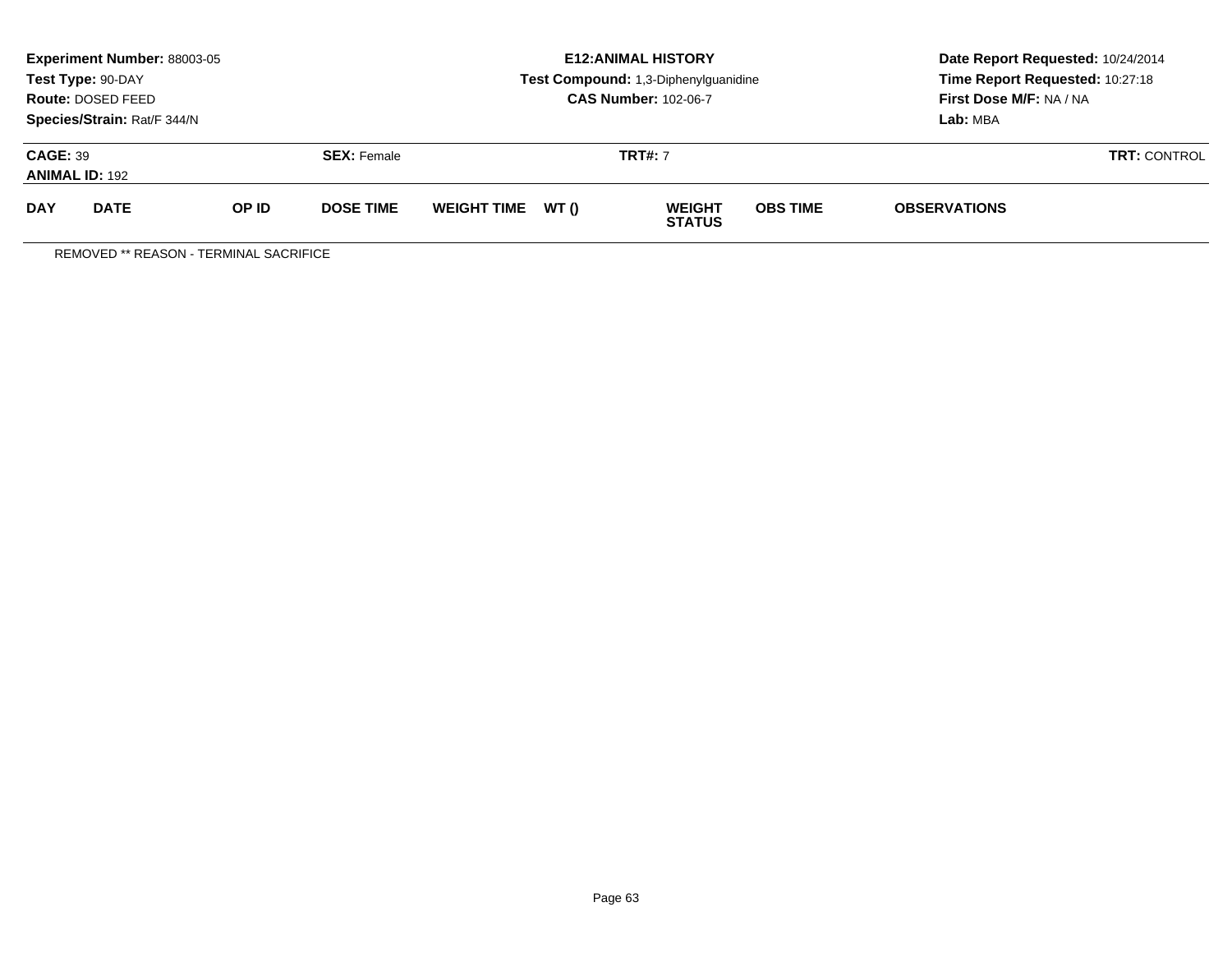| Experiment Number: 88003-05<br>Test Type: 90-DAY<br>Route: DOSED FEED<br>Species/Strain: Rat/F 344/N |             |       |                  |                   | <b>E12: ANIMAL HISTORY</b><br>Test Compound: 1,3-Diphenylguanidine<br><b>CAS Number: 102-06-7</b> | Date Report Requested: 10/24/2014<br>Time Report Requested: 10:27:18<br>First Dose M/F: NA / NA<br>Lab: MBA |  |
|------------------------------------------------------------------------------------------------------|-------------|-------|------------------|-------------------|---------------------------------------------------------------------------------------------------|-------------------------------------------------------------------------------------------------------------|--|
| <b>CAGE: 39</b><br><b>SEX: Female</b><br><b>ANIMAL ID: 193</b>                                       |             |       |                  | <b>TRT#: 7</b>    | <b>TRT: CONTROL</b>                                                                               |                                                                                                             |  |
| <b>DAY</b>                                                                                           | <b>DATE</b> | OP ID | <b>DOSE TIME</b> | WEIGHT TIME WT () | <b>OBS TIME</b><br><b>WEIGHT</b><br><b>STATUS</b>                                                 | <b>OBSERVATIONS</b>                                                                                         |  |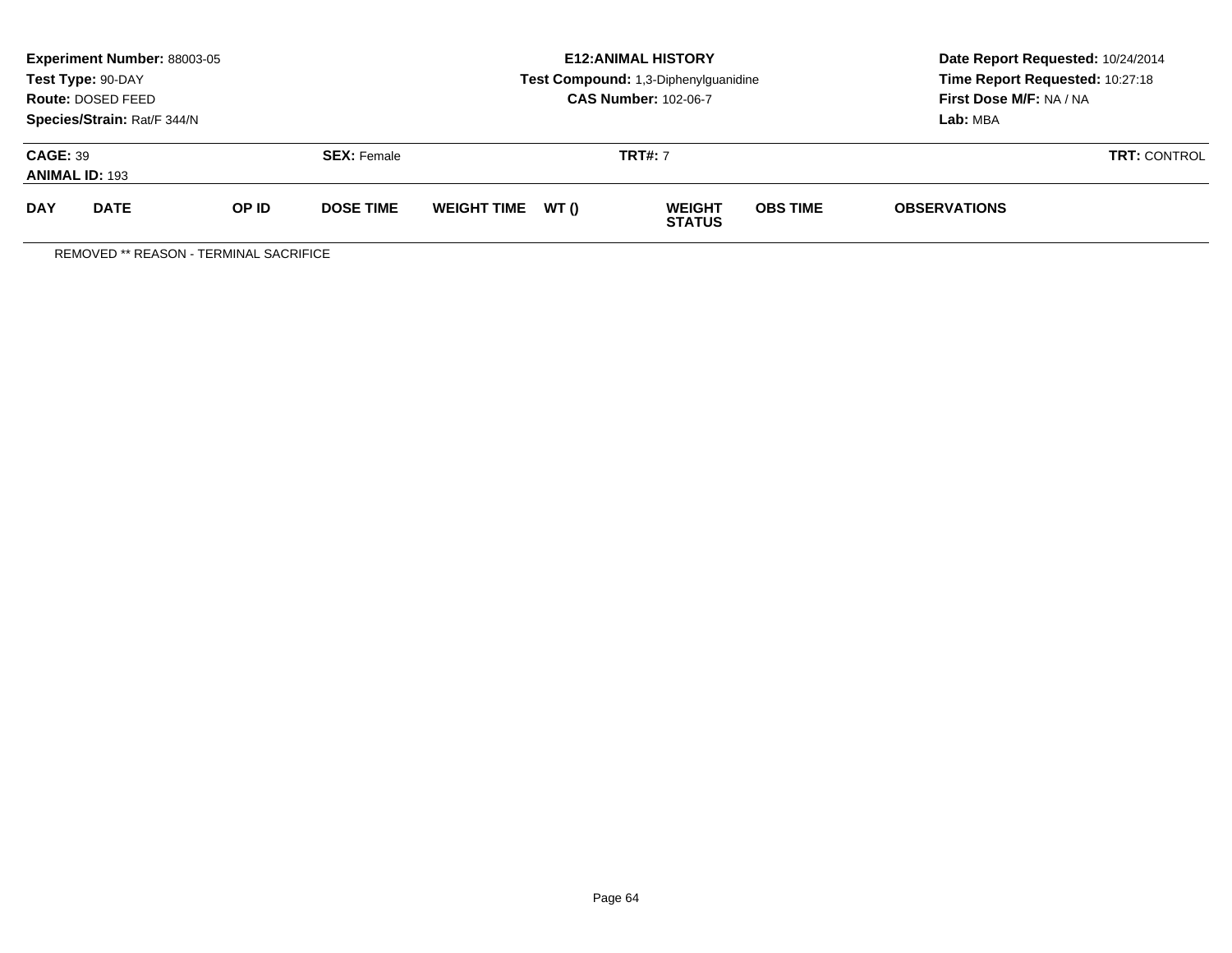| Experiment Number: 88003-05<br>Test Type: 90-DAY<br>Route: DOSED FEED<br>Species/Strain: Rat/F 344/N |             |       |                    |                    |       | <b>E12: ANIMAL HISTORY</b><br>Test Compound: 1,3-Diphenylguanidine<br><b>CAS Number: 102-06-7</b> | Date Report Requested: 10/24/2014<br>Time Report Requested: 10:27:18<br>First Dose M/F: NA / NA<br>Lab: MBA |                     |  |
|------------------------------------------------------------------------------------------------------|-------------|-------|--------------------|--------------------|-------|---------------------------------------------------------------------------------------------------|-------------------------------------------------------------------------------------------------------------|---------------------|--|
| <b>CAGE: 39</b><br><b>ANIMAL ID: 194</b>                                                             |             |       | <b>SEX:</b> Female | <b>TRT#: 7</b>     |       |                                                                                                   |                                                                                                             | <b>TRT: CONTROL</b> |  |
| <b>DAY</b>                                                                                           | <b>DATE</b> | OP ID | <b>DOSE TIME</b>   | <b>WEIGHT TIME</b> | WT () | <b>WEIGHT</b><br><b>STATUS</b>                                                                    | <b>OBS TIME</b>                                                                                             | <b>OBSERVATIONS</b> |  |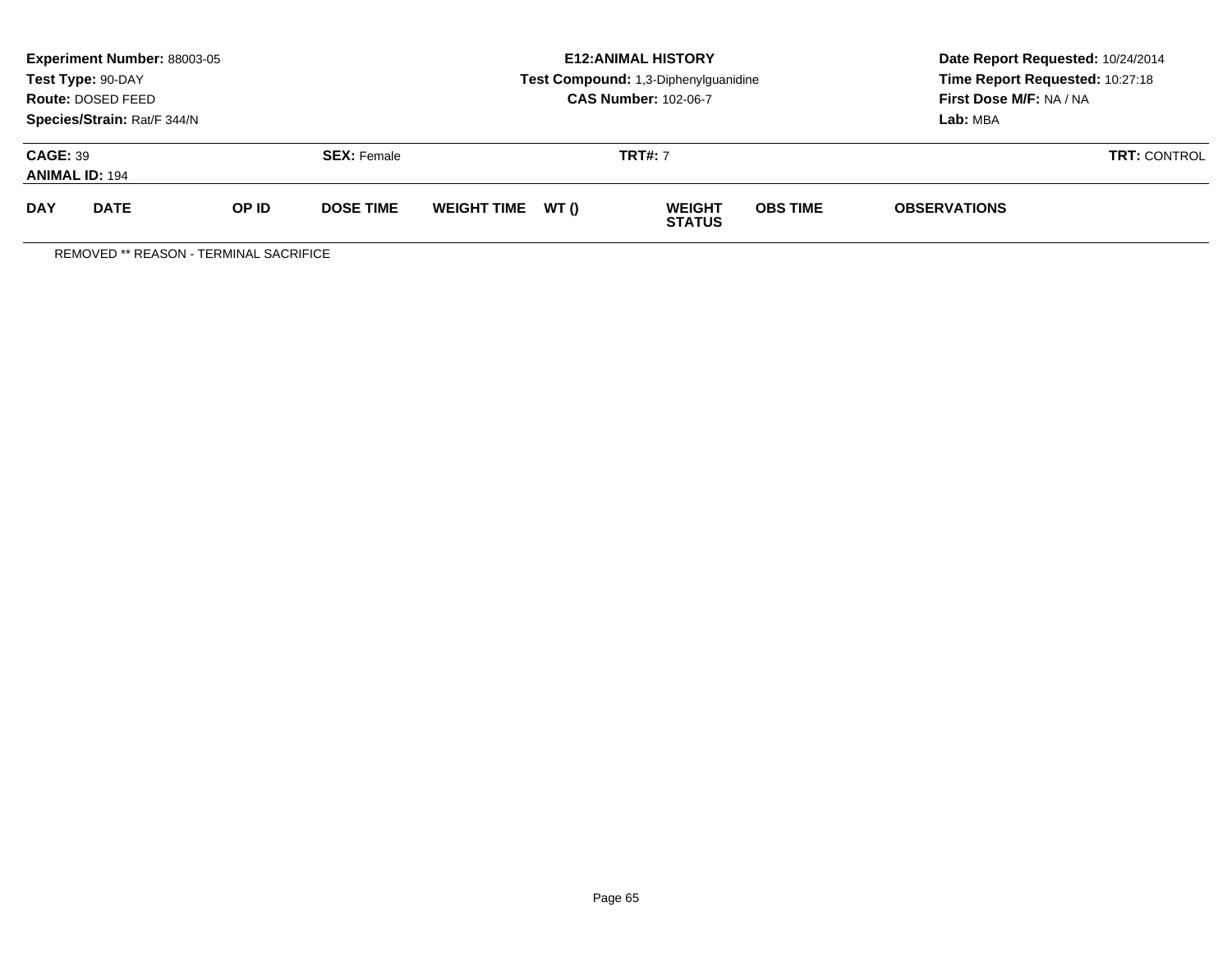| Experiment Number: 88003-05<br>Test Type: 90-DAY<br>Route: DOSED FEED<br>Species/Strain: Rat/F 344/N |             |       |                  |                   | <b>E12: ANIMAL HISTORY</b><br>Test Compound: 1,3-Diphenylguanidine<br><b>CAS Number: 102-06-7</b> | Date Report Requested: 10/24/2014<br>Time Report Requested: 10:27:18<br>First Dose M/F: NA / NA<br>Lab: MBA |  |
|------------------------------------------------------------------------------------------------------|-------------|-------|------------------|-------------------|---------------------------------------------------------------------------------------------------|-------------------------------------------------------------------------------------------------------------|--|
| <b>CAGE: 39</b><br><b>SEX: Female</b><br><b>ANIMAL ID: 195</b>                                       |             |       |                  | <b>TRT#: 7</b>    | <b>TRT: CONTROL</b>                                                                               |                                                                                                             |  |
| <b>DAY</b>                                                                                           | <b>DATE</b> | OP ID | <b>DOSE TIME</b> | WEIGHT TIME WT () | <b>OBS TIME</b><br><b>WEIGHT</b><br><b>STATUS</b>                                                 | <b>OBSERVATIONS</b>                                                                                         |  |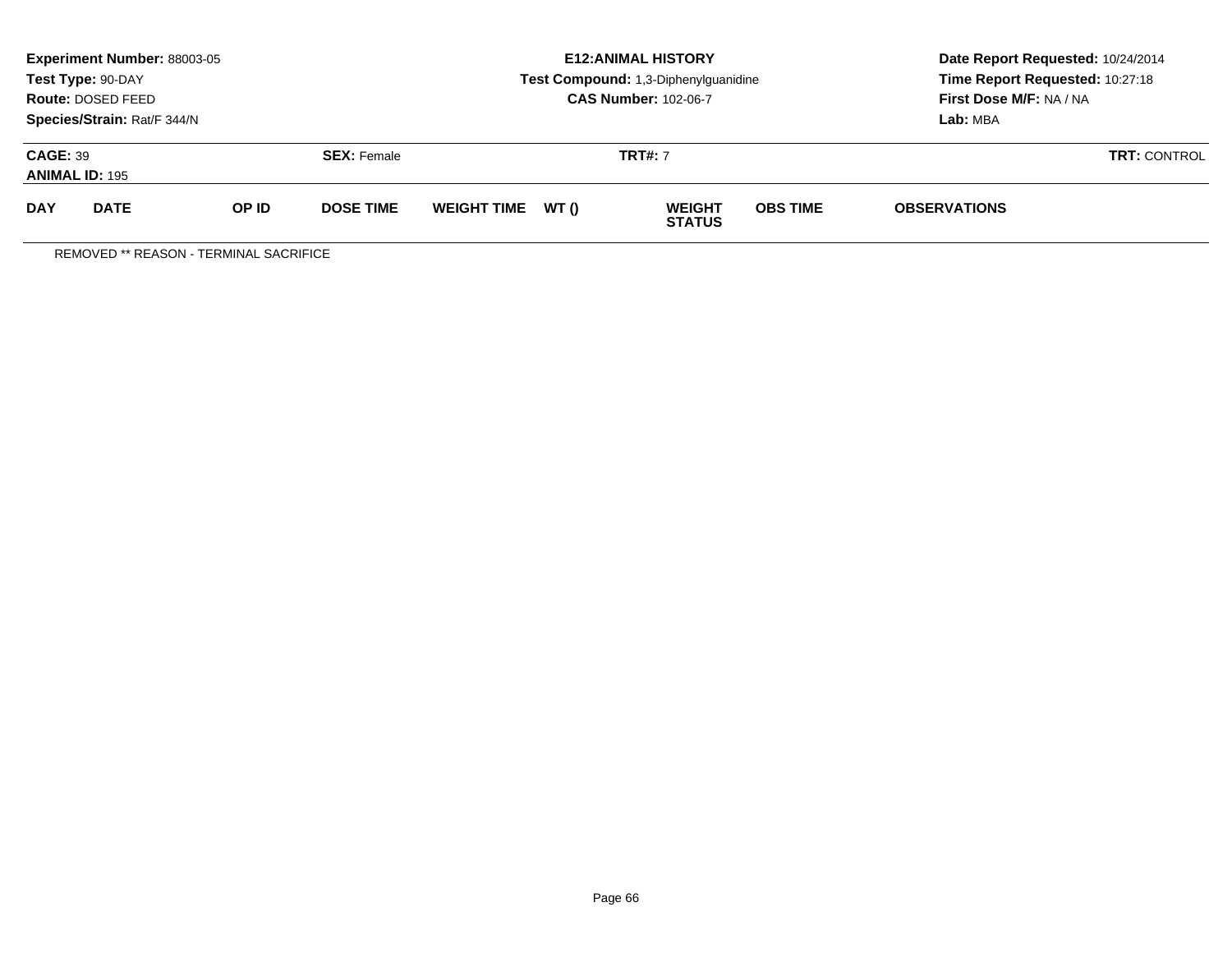| Experiment Number: 88003-05<br>Test Type: 90-DAY<br>Route: DOSED FEED<br>Species/Strain: Rat/F 344/N |             |       |                  |                   | <b>E12: ANIMAL HISTORY</b><br>Test Compound: 1,3-Diphenylguanidine<br><b>CAS Number: 102-06-7</b> | Date Report Requested: 10/24/2014<br>Time Report Requested: 10:27:18<br>First Dose M/F: NA / NA<br>Lab: MBA |
|------------------------------------------------------------------------------------------------------|-------------|-------|------------------|-------------------|---------------------------------------------------------------------------------------------------|-------------------------------------------------------------------------------------------------------------|
| <b>CAGE: 40</b><br><b>SEX: Female</b><br><b>ANIMAL ID: 196</b>                                       |             |       |                  | <b>TRT#: 7</b>    | <b>TRT: CONTROL</b>                                                                               |                                                                                                             |
| <b>DAY</b>                                                                                           | <b>DATE</b> | OP ID | <b>DOSE TIME</b> | WEIGHT TIME WT () | <b>OBS TIME</b><br><b>WEIGHT</b><br><b>STATUS</b>                                                 | <b>OBSERVATIONS</b>                                                                                         |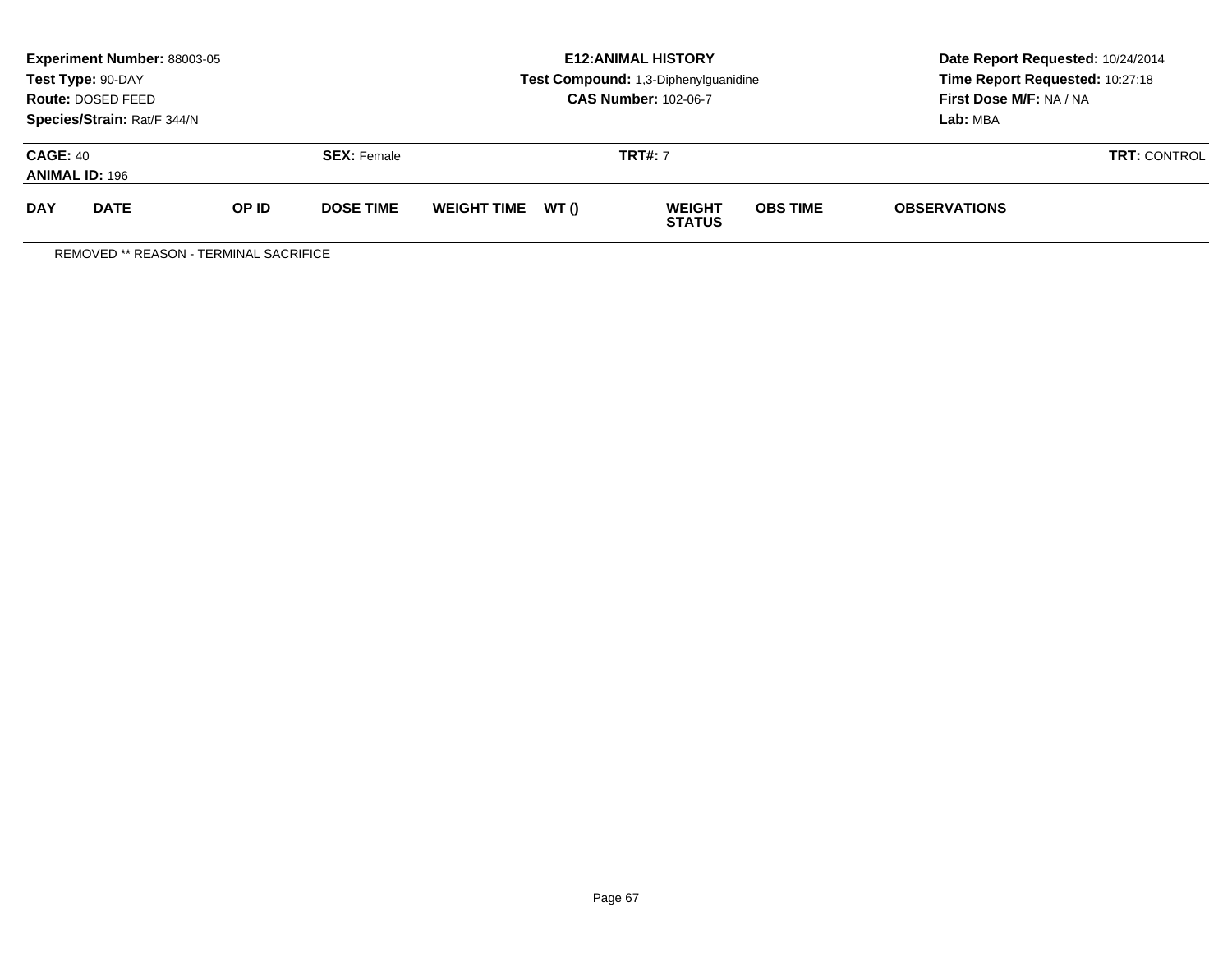| Experiment Number: 88003-05<br>Test Type: 90-DAY<br>Route: DOSED FEED<br>Species/Strain: Rat/F 344/N |             |       |                  |                   | <b>E12: ANIMAL HISTORY</b><br>Test Compound: 1,3-Diphenylguanidine<br><b>CAS Number: 102-06-7</b> | Date Report Requested: 10/24/2014<br>Time Report Requested: 10:27:18<br>First Dose M/F: NA / NA<br>Lab: MBA |
|------------------------------------------------------------------------------------------------------|-------------|-------|------------------|-------------------|---------------------------------------------------------------------------------------------------|-------------------------------------------------------------------------------------------------------------|
| <b>CAGE: 40</b><br><b>SEX: Female</b><br><b>ANIMAL ID: 197</b>                                       |             |       |                  | <b>TRT#: 7</b>    | <b>TRT: CONTROL</b>                                                                               |                                                                                                             |
| <b>DAY</b>                                                                                           | <b>DATE</b> | OP ID | <b>DOSE TIME</b> | WEIGHT TIME WT () | <b>OBS TIME</b><br><b>WEIGHT</b><br><b>STATUS</b>                                                 | <b>OBSERVATIONS</b>                                                                                         |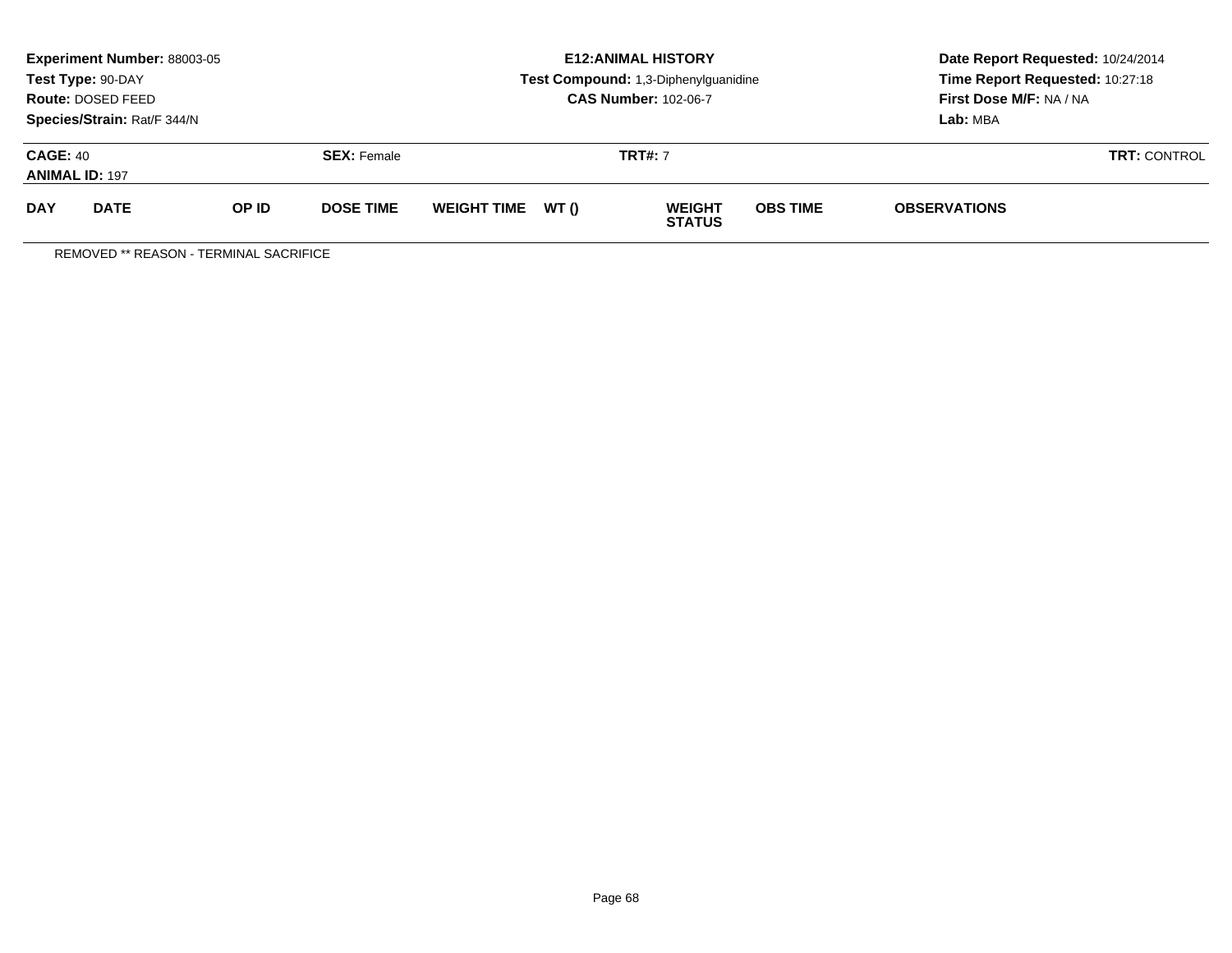| Experiment Number: 88003-05<br>Test Type: 90-DAY<br>Route: DOSED FEED<br>Species/Strain: Rat/F 344/N |             |       |                  |                   | <b>E12: ANIMAL HISTORY</b><br>Test Compound: 1,3-Diphenylguanidine<br><b>CAS Number: 102-06-7</b> | Date Report Requested: 10/24/2014<br>Time Report Requested: 10:27:18<br>First Dose M/F: NA / NA<br>Lab: MBA |
|------------------------------------------------------------------------------------------------------|-------------|-------|------------------|-------------------|---------------------------------------------------------------------------------------------------|-------------------------------------------------------------------------------------------------------------|
| <b>CAGE: 40</b><br><b>SEX: Female</b><br><b>ANIMAL ID: 198</b>                                       |             |       |                  | <b>TRT#: 7</b>    | <b>TRT: CONTROL</b>                                                                               |                                                                                                             |
| <b>DAY</b>                                                                                           | <b>DATE</b> | OP ID | <b>DOSE TIME</b> | WEIGHT TIME WT () | <b>OBS TIME</b><br><b>WEIGHT</b><br><b>STATUS</b>                                                 | <b>OBSERVATIONS</b>                                                                                         |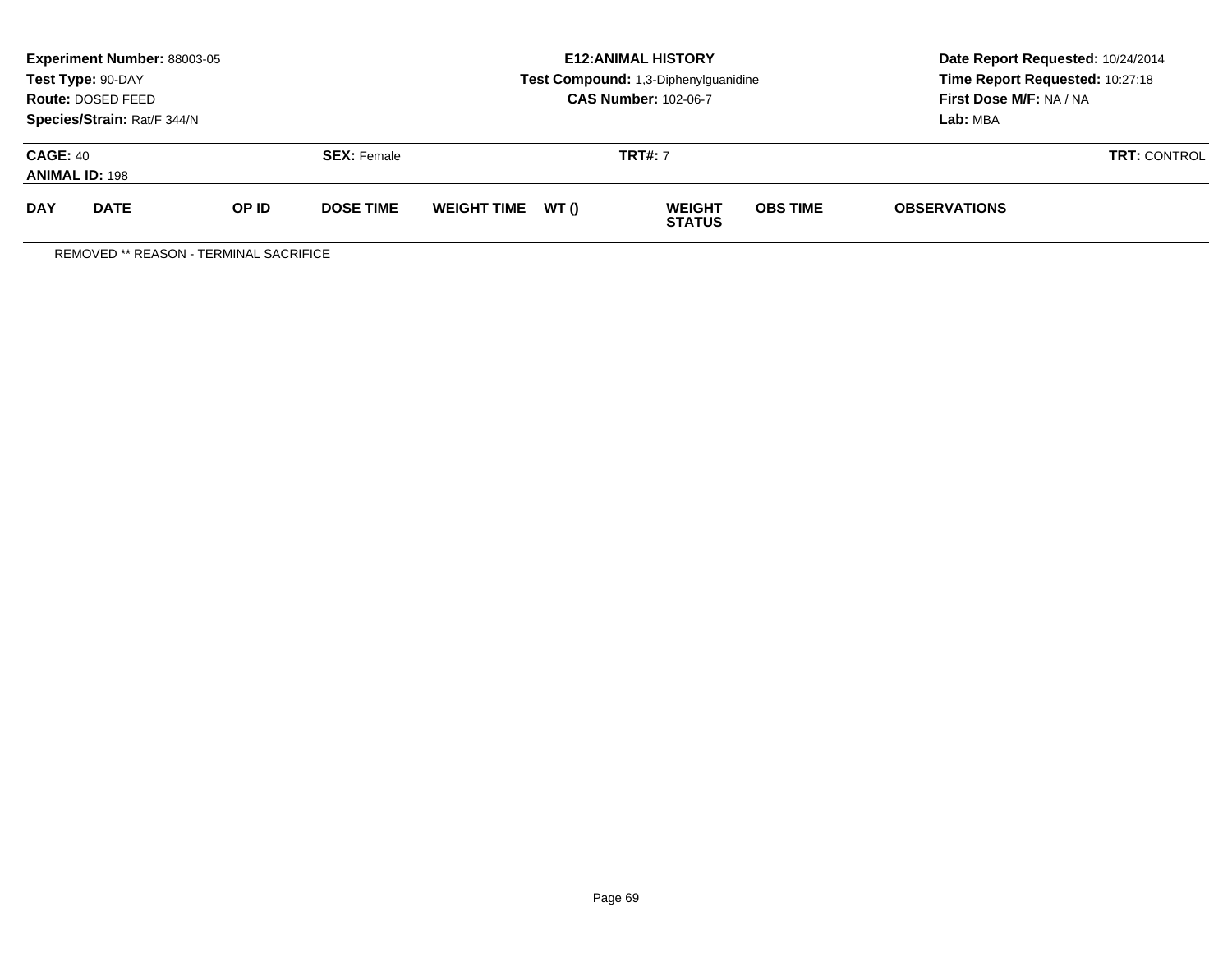| Experiment Number: 88003-05<br>Test Type: 90-DAY<br>Route: DOSED FEED<br>Species/Strain: Rat/F 344/N |             |       |                  |                   | <b>E12: ANIMAL HISTORY</b><br>Test Compound: 1,3-Diphenylguanidine<br><b>CAS Number: 102-06-7</b> | Date Report Requested: 10/24/2014<br>Time Report Requested: 10:27:18<br>First Dose M/F: NA / NA<br>Lab: MBA |
|------------------------------------------------------------------------------------------------------|-------------|-------|------------------|-------------------|---------------------------------------------------------------------------------------------------|-------------------------------------------------------------------------------------------------------------|
| <b>CAGE: 40</b><br><b>SEX: Female</b><br><b>ANIMAL ID: 199</b>                                       |             |       |                  | <b>TRT#: 7</b>    | <b>TRT: CONTROL</b>                                                                               |                                                                                                             |
| <b>DAY</b>                                                                                           | <b>DATE</b> | OP ID | <b>DOSE TIME</b> | WEIGHT TIME WT () | <b>OBS TIME</b><br><b>WEIGHT</b><br><b>STATUS</b>                                                 | <b>OBSERVATIONS</b>                                                                                         |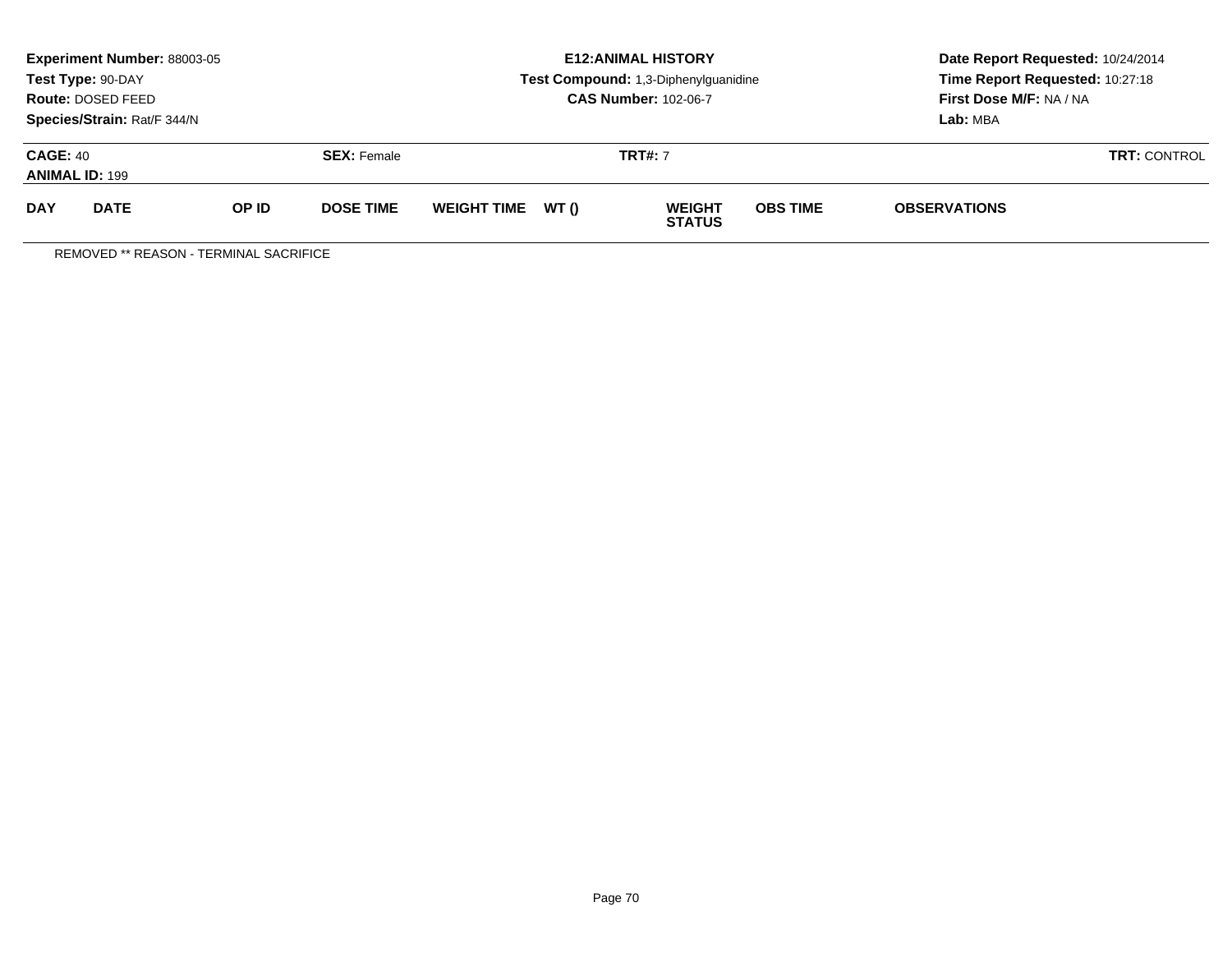| Experiment Number: 88003-05<br>Test Type: 90-DAY<br>Route: DOSED FEED<br>Species/Strain: Rat/F 344/N |             |       |                  |                   | <b>E12: ANIMAL HISTORY</b><br>Test Compound: 1,3-Diphenylguanidine<br><b>CAS Number: 102-06-7</b> | Date Report Requested: 10/24/2014<br>Time Report Requested: 10:27:18<br>First Dose M/F: NA / NA<br>Lab: MBA |
|------------------------------------------------------------------------------------------------------|-------------|-------|------------------|-------------------|---------------------------------------------------------------------------------------------------|-------------------------------------------------------------------------------------------------------------|
| <b>CAGE: 40</b><br><b>SEX: Female</b><br><b>ANIMAL ID: 200</b>                                       |             |       |                  | <b>TRT#: 7</b>    | <b>TRT: CONTROL</b>                                                                               |                                                                                                             |
| <b>DAY</b>                                                                                           | <b>DATE</b> | OP ID | <b>DOSE TIME</b> | WEIGHT TIME WT () | <b>OBS TIME</b><br><b>WEIGHT</b><br><b>STATUS</b>                                                 | <b>OBSERVATIONS</b>                                                                                         |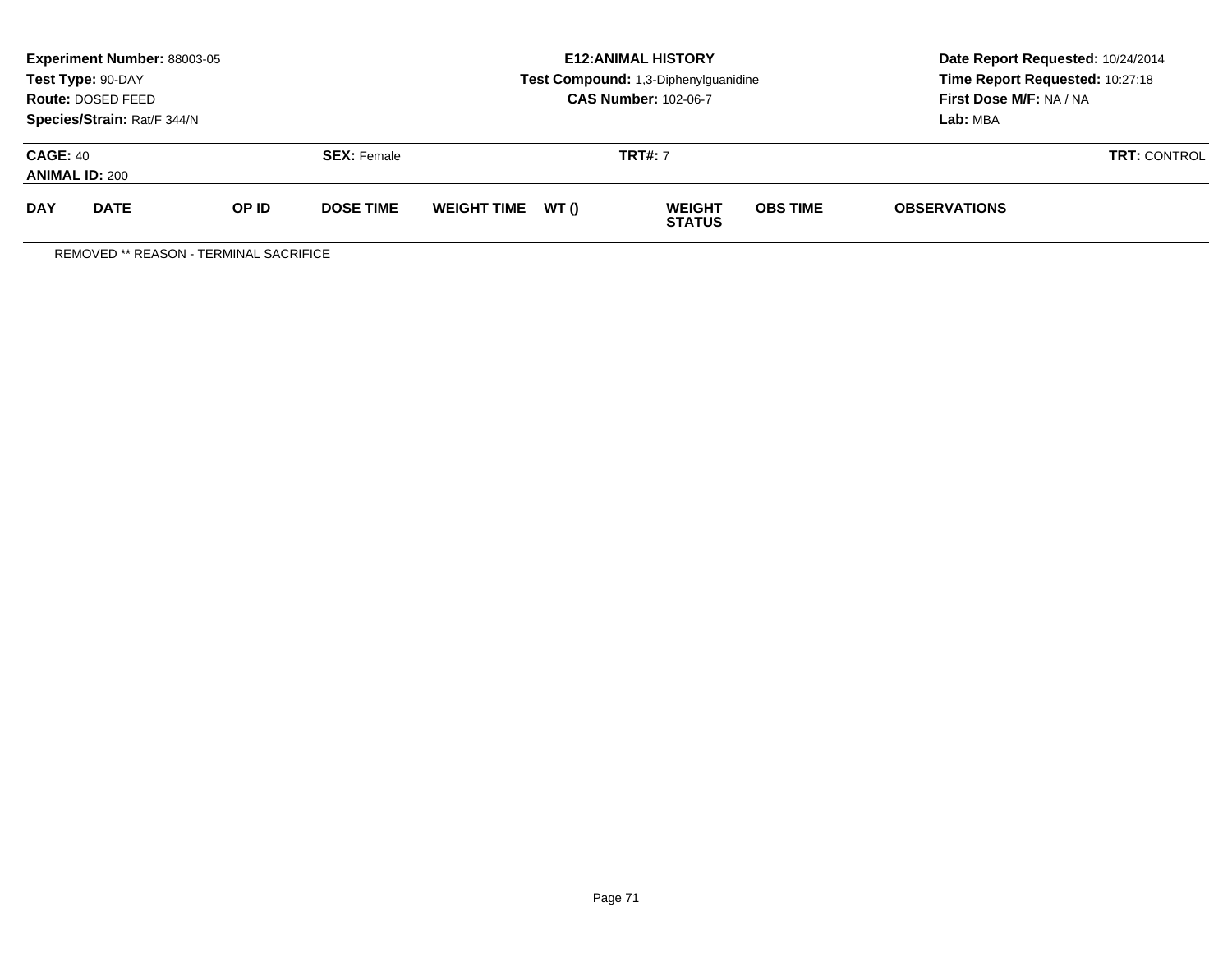| <b>Experiment Number: 88003-05</b><br>Test Type: 90-DAY<br>Route: DOSED FEED<br>Species/Strain: Rat/F 344/N |             |       |                  |                   |  | <b>E12:ANIMAL HISTORY</b><br>Test Compound: 1,3-Diphenylguanidine<br><b>CAS Number: 102-06-7</b> | Date Report Requested: 10/24/2014<br>Time Report Requested: 10:27:18<br>First Dose M/F: NA / NA<br>Lab: MBA |                     |  |
|-------------------------------------------------------------------------------------------------------------|-------------|-------|------------------|-------------------|--|--------------------------------------------------------------------------------------------------|-------------------------------------------------------------------------------------------------------------|---------------------|--|
| <b>CAGE: 41</b><br><b>SEX: Female</b><br><b>ANIMAL ID: 201</b>                                              |             |       | <b>TRT#: 8</b>   |                   |  |                                                                                                  | <b>TRT: 250 PPM</b>                                                                                         |                     |  |
| <b>DAY</b>                                                                                                  | <b>DATE</b> | OP ID | <b>DOSE TIME</b> | WEIGHT TIME WT () |  | <b>WEIGHT</b><br><b>STATUS</b>                                                                   | <b>OBS TIME</b>                                                                                             | <b>OBSERVATIONS</b> |  |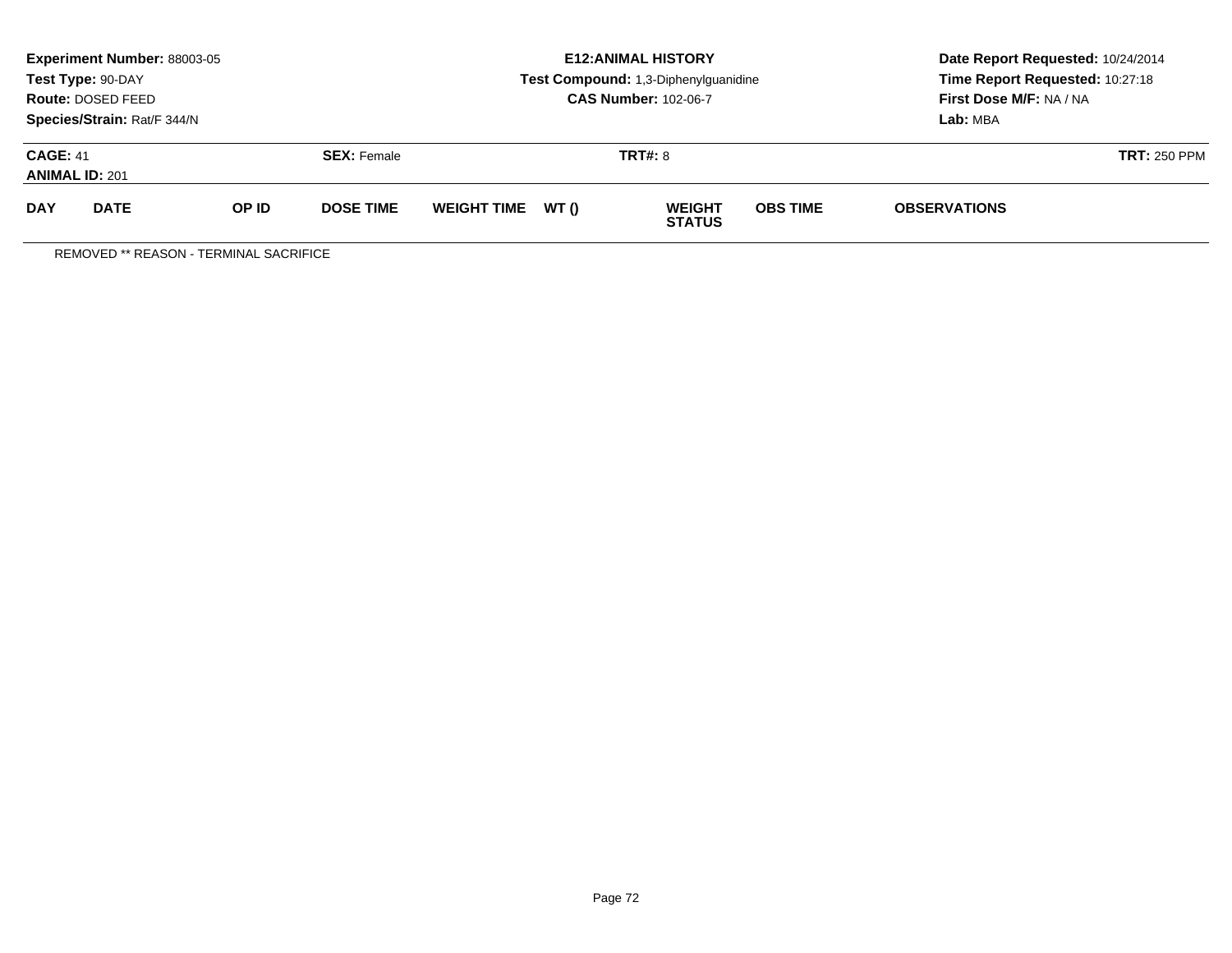|                                          | <b>Experiment Number: 88003-05</b><br>Test Type: 90-DAY<br>Route: DOSED FEED<br>Species/Strain: Rat/F 344/N |       |                    |                    |       | <b>E12:ANIMAL HISTORY</b><br>Test Compound: 1,3-Diphenylguanidine<br><b>CAS Number: 102-06-7</b> | Date Report Requested: 10/24/2014<br>Time Report Requested: 10:27:18<br>First Dose M/F: NA / NA<br>Lab: MBA |                     |                     |
|------------------------------------------|-------------------------------------------------------------------------------------------------------------|-------|--------------------|--------------------|-------|--------------------------------------------------------------------------------------------------|-------------------------------------------------------------------------------------------------------------|---------------------|---------------------|
| <b>CAGE: 41</b><br><b>ANIMAL ID: 202</b> |                                                                                                             |       | <b>SEX:</b> Female |                    |       | <b>TRT#: 8</b>                                                                                   |                                                                                                             |                     | <b>TRT: 250 PPM</b> |
| <b>DAY</b>                               | <b>DATE</b>                                                                                                 | OP ID | <b>DOSE TIME</b>   | <b>WEIGHT TIME</b> | WT () | <b>WEIGHT</b><br><b>STATUS</b>                                                                   | <b>OBS TIME</b>                                                                                             | <b>OBSERVATIONS</b> |                     |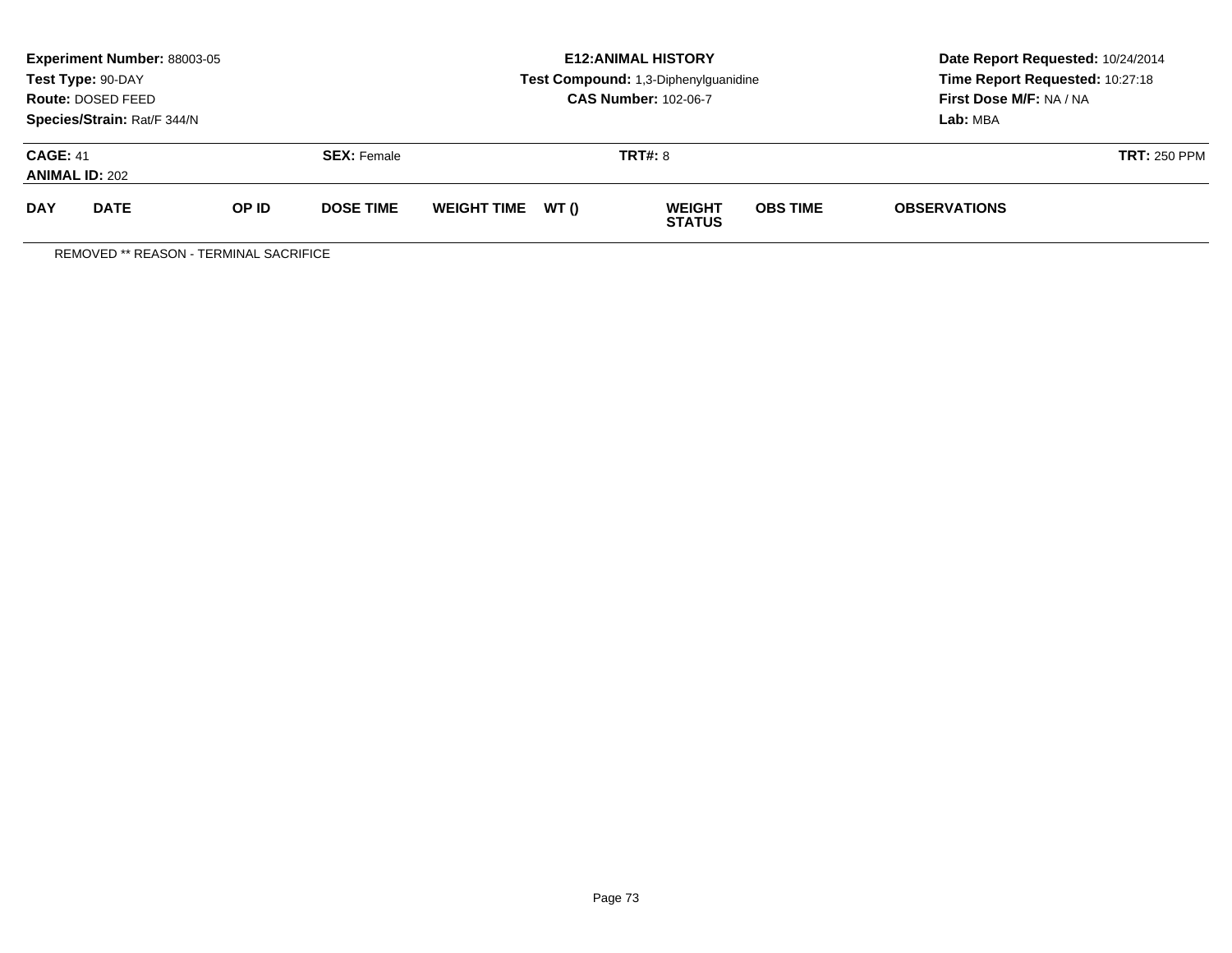|                                          | <b>Experiment Number: 88003-05</b><br>Test Type: 90-DAY<br>Route: DOSED FEED<br>Species/Strain: Rat/F 344/N |       |                    |                   |                | <b>E12:ANIMAL HISTORY</b><br>Test Compound: 1,3-Diphenylguanidine<br><b>CAS Number: 102-06-7</b> | Date Report Requested: 10/24/2014<br>Time Report Requested: 10:27:18<br>First Dose M/F: NA / NA<br>Lab: MBA |                     |                     |
|------------------------------------------|-------------------------------------------------------------------------------------------------------------|-------|--------------------|-------------------|----------------|--------------------------------------------------------------------------------------------------|-------------------------------------------------------------------------------------------------------------|---------------------|---------------------|
| <b>CAGE: 41</b><br><b>ANIMAL ID: 203</b> |                                                                                                             |       | <b>SEX: Female</b> |                   | <b>TRT#: 8</b> |                                                                                                  |                                                                                                             |                     | <b>TRT: 250 PPM</b> |
| <b>DAY</b>                               | <b>DATE</b>                                                                                                 | OP ID | <b>DOSE TIME</b>   | WEIGHT TIME WT () |                | <b>WEIGHT</b><br><b>STATUS</b>                                                                   | <b>OBS TIME</b>                                                                                             | <b>OBSERVATIONS</b> |                     |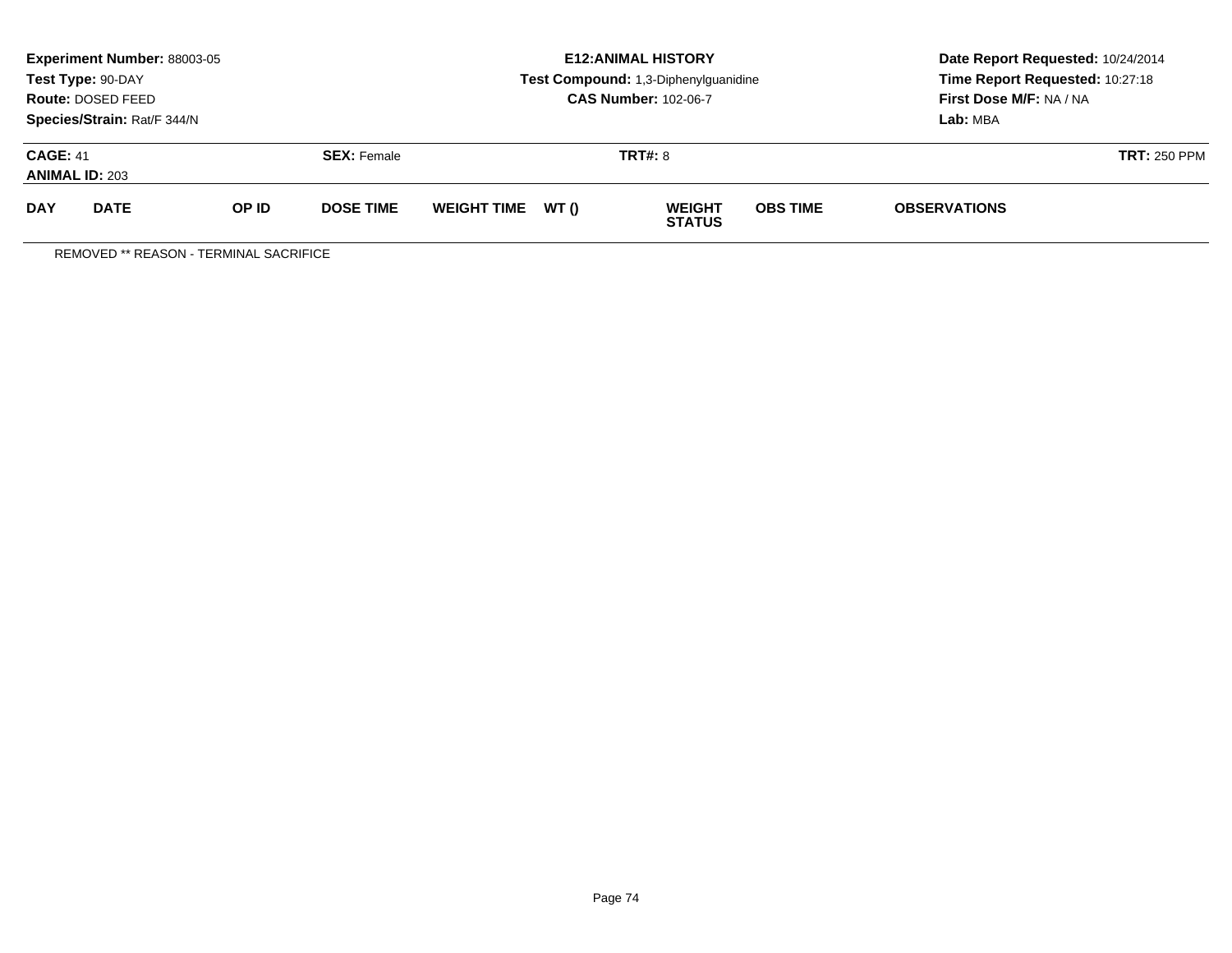|                                          | Experiment Number: 88003-05<br>Test Type: 90-DAY<br>Route: DOSED FEED<br>Species/Strain: Rat/F 344/N |       |                    |                    |                | <b>E12: ANIMAL HISTORY</b><br>Test Compound: 1,3-Diphenylguanidine<br><b>CAS Number: 102-06-7</b> | Date Report Requested: 10/24/2014<br>Time Report Requested: 10:27:18<br>First Dose M/F: NA / NA<br>Lab: MBA |                     |                     |
|------------------------------------------|------------------------------------------------------------------------------------------------------|-------|--------------------|--------------------|----------------|---------------------------------------------------------------------------------------------------|-------------------------------------------------------------------------------------------------------------|---------------------|---------------------|
| <b>CAGE: 41</b><br><b>ANIMAL ID: 204</b> |                                                                                                      |       | <b>SEX:</b> Female |                    | <b>TRT#: 8</b> |                                                                                                   |                                                                                                             |                     | <b>TRT: 250 PPM</b> |
| <b>DAY</b>                               | <b>DATE</b>                                                                                          | OP ID | <b>DOSE TIME</b>   | <b>WEIGHT TIME</b> | WT ()          | <b>WEIGHT</b><br><b>STATUS</b>                                                                    | <b>OBS TIME</b>                                                                                             | <b>OBSERVATIONS</b> |                     |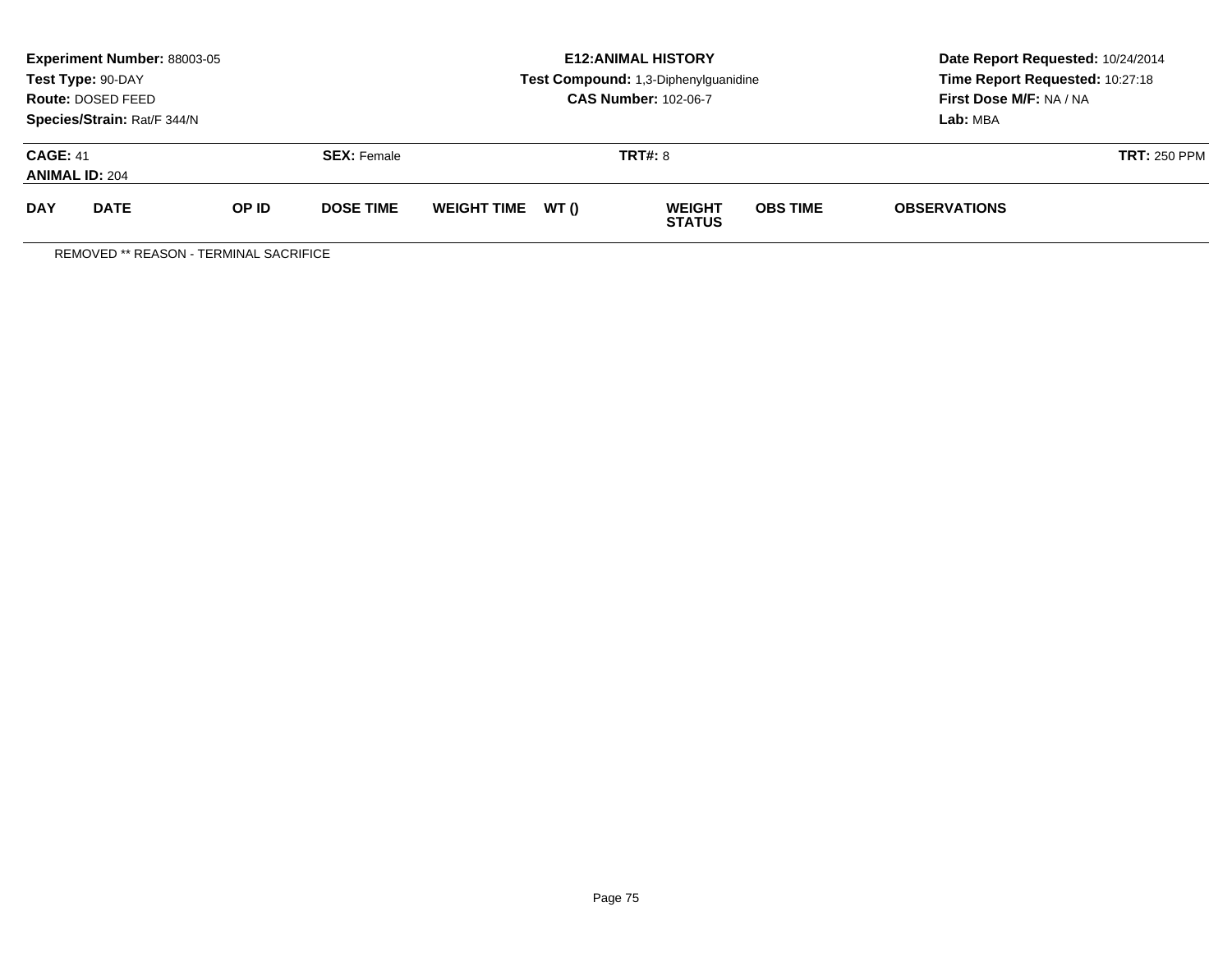|                                          | <b>Experiment Number: 88003-05</b><br>Test Type: 90-DAY<br>Route: DOSED FEED<br>Species/Strain: Rat/F 344/N |       |                    |                    |       | <b>E12:ANIMAL HISTORY</b><br>Test Compound: 1,3-Diphenylguanidine<br><b>CAS Number: 102-06-7</b> | Date Report Requested: 10/24/2014<br>Time Report Requested: 10:27:18<br>First Dose M/F: NA / NA<br>Lab: MBA |                     |  |
|------------------------------------------|-------------------------------------------------------------------------------------------------------------|-------|--------------------|--------------------|-------|--------------------------------------------------------------------------------------------------|-------------------------------------------------------------------------------------------------------------|---------------------|--|
| <b>CAGE: 41</b><br><b>ANIMAL ID: 205</b> |                                                                                                             |       | <b>SEX:</b> Female |                    |       | <b>TRT#: 8</b>                                                                                   |                                                                                                             | <b>TRT: 250 PPM</b> |  |
| <b>DAY</b>                               | <b>DATE</b>                                                                                                 | OP ID | <b>DOSE TIME</b>   | <b>WEIGHT TIME</b> | WT () | <b>WEIGHT</b><br><b>STATUS</b>                                                                   | <b>OBS TIME</b>                                                                                             | <b>OBSERVATIONS</b> |  |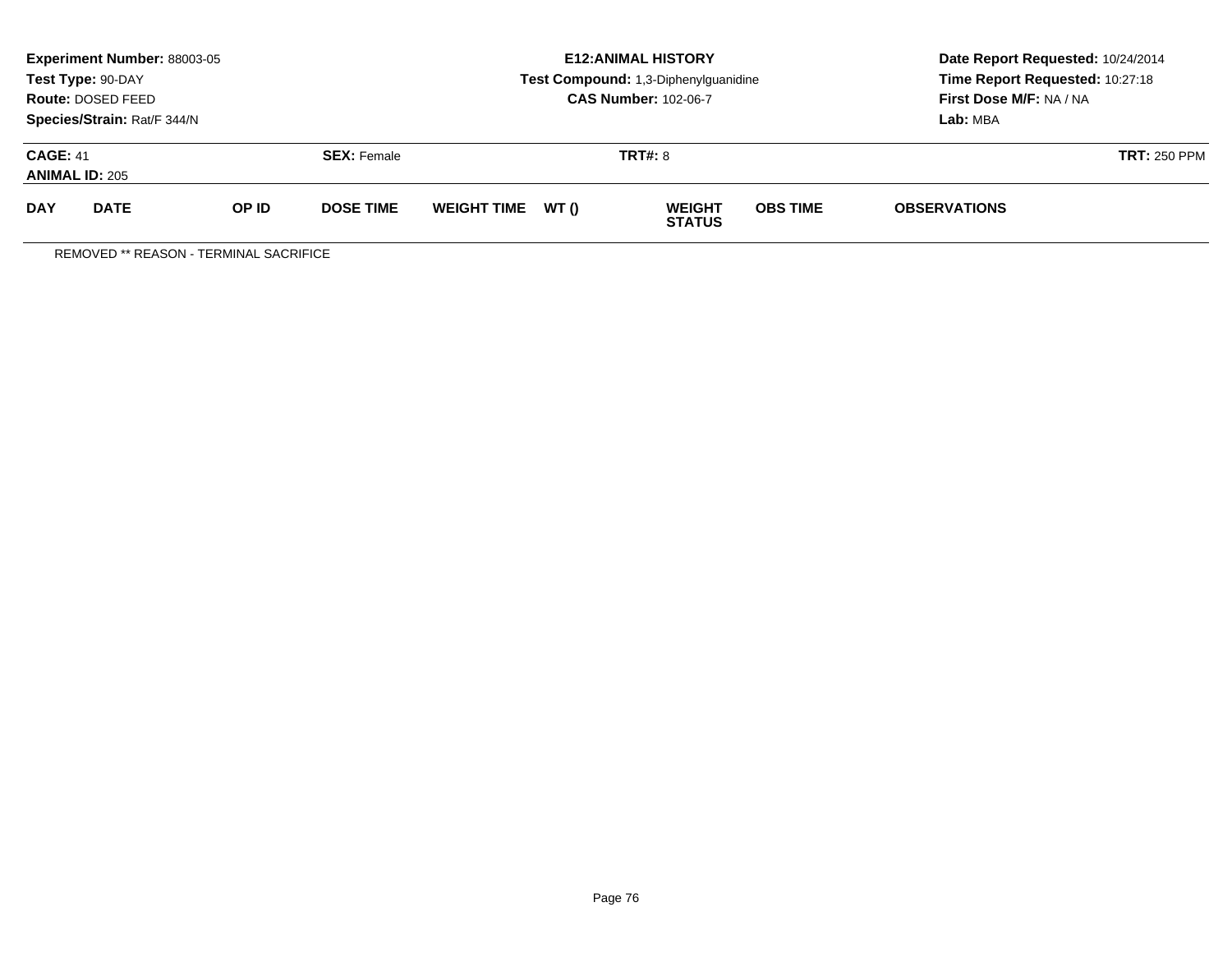|                                          | <b>Experiment Number: 88003-05</b><br>Test Type: 90-DAY<br>Route: DOSED FEED<br>Species/Strain: Rat/F 344/N |       |                    |                    |       | <b>E12:ANIMAL HISTORY</b><br>Test Compound: 1,3-Diphenylguanidine<br><b>CAS Number: 102-06-7</b> | Date Report Requested: 10/24/2014<br>Time Report Requested: 10:27:18<br>First Dose M/F: NA / NA<br>Lab: MBA |                     |                     |
|------------------------------------------|-------------------------------------------------------------------------------------------------------------|-------|--------------------|--------------------|-------|--------------------------------------------------------------------------------------------------|-------------------------------------------------------------------------------------------------------------|---------------------|---------------------|
| <b>CAGE: 42</b><br><b>ANIMAL ID: 206</b> |                                                                                                             |       | <b>SEX:</b> Female | <b>TRT#: 8</b>     |       |                                                                                                  |                                                                                                             |                     | <b>TRT: 250 PPM</b> |
| <b>DAY</b>                               | <b>DATE</b>                                                                                                 | OP ID | <b>DOSE TIME</b>   | <b>WEIGHT TIME</b> | WT () | <b>WEIGHT</b><br><b>STATUS</b>                                                                   | <b>OBS TIME</b>                                                                                             | <b>OBSERVATIONS</b> |                     |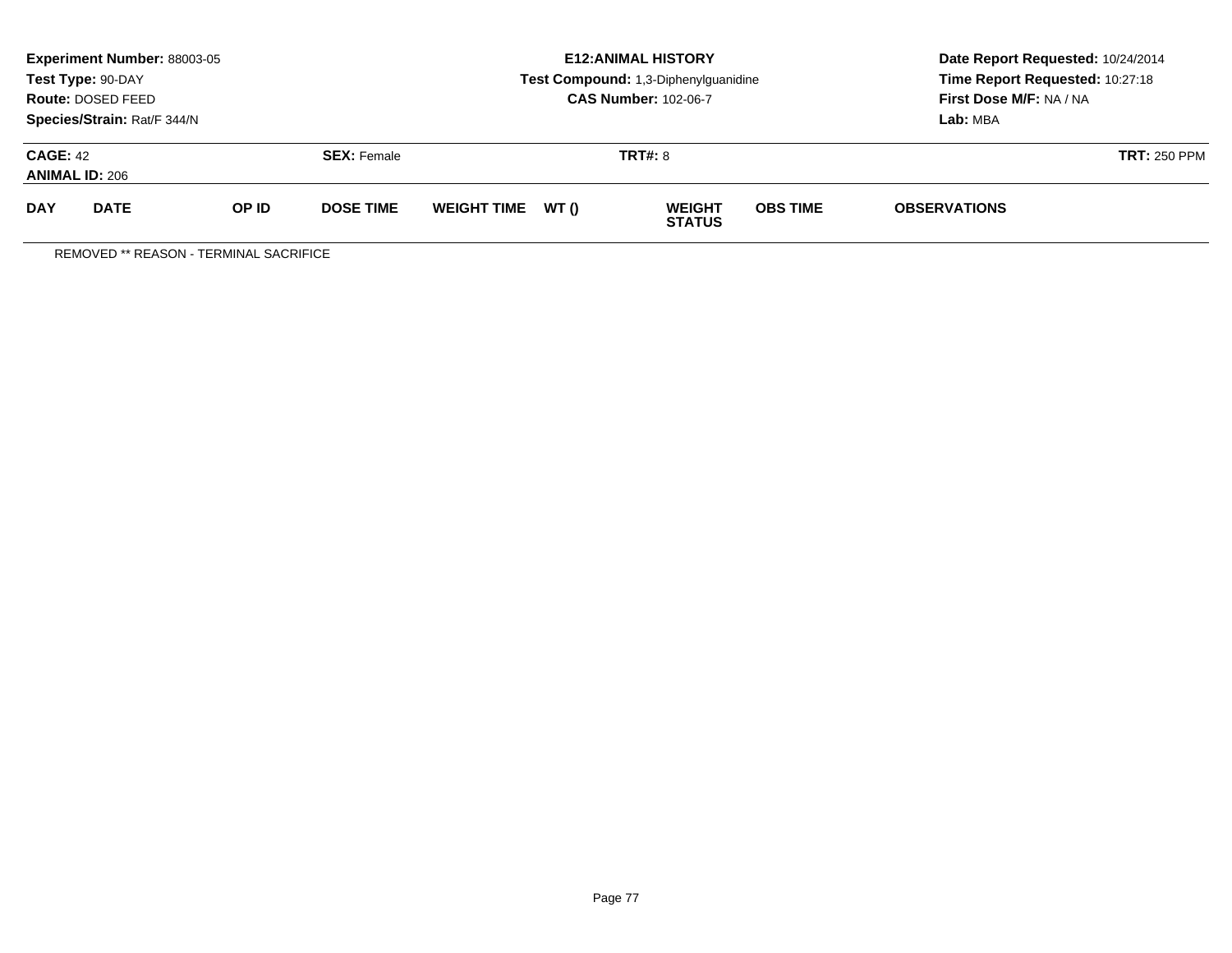|                                          | <b>Experiment Number: 88003-05</b><br>Test Type: 90-DAY<br>Route: DOSED FEED<br>Species/Strain: Rat/F 344/N |       |                    |                    |       | <b>E12:ANIMAL HISTORY</b><br>Test Compound: 1,3-Diphenylguanidine<br><b>CAS Number: 102-06-7</b> | Date Report Requested: 10/24/2014<br>Time Report Requested: 10:27:18<br>First Dose M/F: NA / NA<br>Lab: MBA |                     |                     |
|------------------------------------------|-------------------------------------------------------------------------------------------------------------|-------|--------------------|--------------------|-------|--------------------------------------------------------------------------------------------------|-------------------------------------------------------------------------------------------------------------|---------------------|---------------------|
| <b>CAGE: 42</b><br><b>ANIMAL ID: 207</b> |                                                                                                             |       | <b>SEX:</b> Female | <b>TRT#: 8</b>     |       |                                                                                                  |                                                                                                             |                     | <b>TRT: 250 PPM</b> |
| <b>DAY</b>                               | <b>DATE</b>                                                                                                 | OP ID | <b>DOSE TIME</b>   | <b>WEIGHT TIME</b> | WT () | <b>WEIGHT</b><br><b>STATUS</b>                                                                   | <b>OBS TIME</b>                                                                                             | <b>OBSERVATIONS</b> |                     |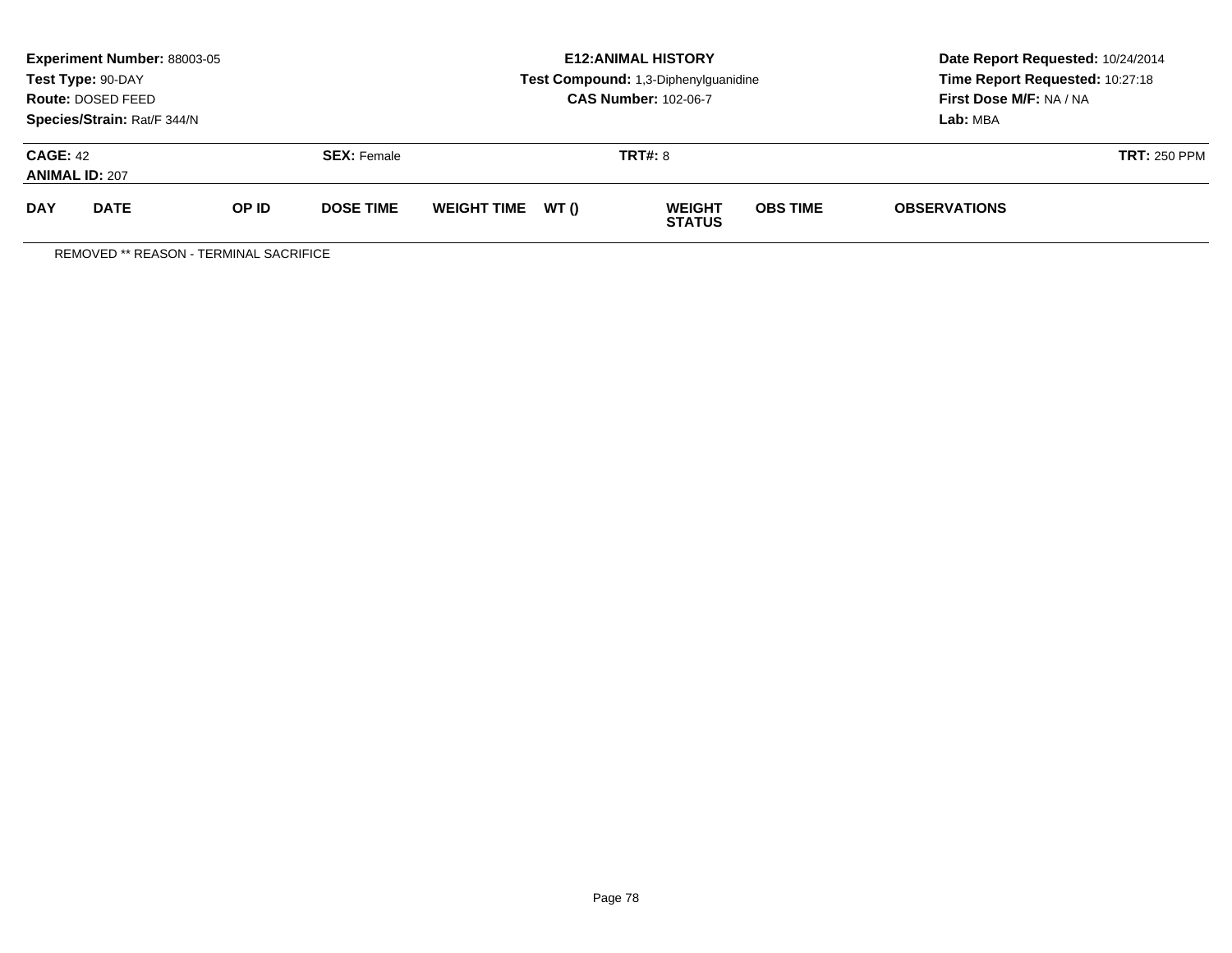|                                          | <b>Experiment Number: 88003-05</b><br>Test Type: 90-DAY<br>Route: DOSED FEED<br>Species/Strain: Rat/F 344/N |       |                    |                    |       | <b>E12:ANIMAL HISTORY</b><br>Test Compound: 1,3-Diphenylguanidine<br><b>CAS Number: 102-06-7</b> | Date Report Requested: 10/24/2014<br>Time Report Requested: 10:27:18<br>First Dose M/F: NA / NA<br>Lab: MBA |                     |                     |
|------------------------------------------|-------------------------------------------------------------------------------------------------------------|-------|--------------------|--------------------|-------|--------------------------------------------------------------------------------------------------|-------------------------------------------------------------------------------------------------------------|---------------------|---------------------|
| <b>CAGE: 42</b><br><b>ANIMAL ID: 208</b> |                                                                                                             |       | <b>SEX:</b> Female | <b>TRT#: 8</b>     |       |                                                                                                  |                                                                                                             |                     | <b>TRT: 250 PPM</b> |
| <b>DAY</b>                               | <b>DATE</b>                                                                                                 | OP ID | <b>DOSE TIME</b>   | <b>WEIGHT TIME</b> | WT () | <b>WEIGHT</b><br><b>STATUS</b>                                                                   | <b>OBS TIME</b>                                                                                             | <b>OBSERVATIONS</b> |                     |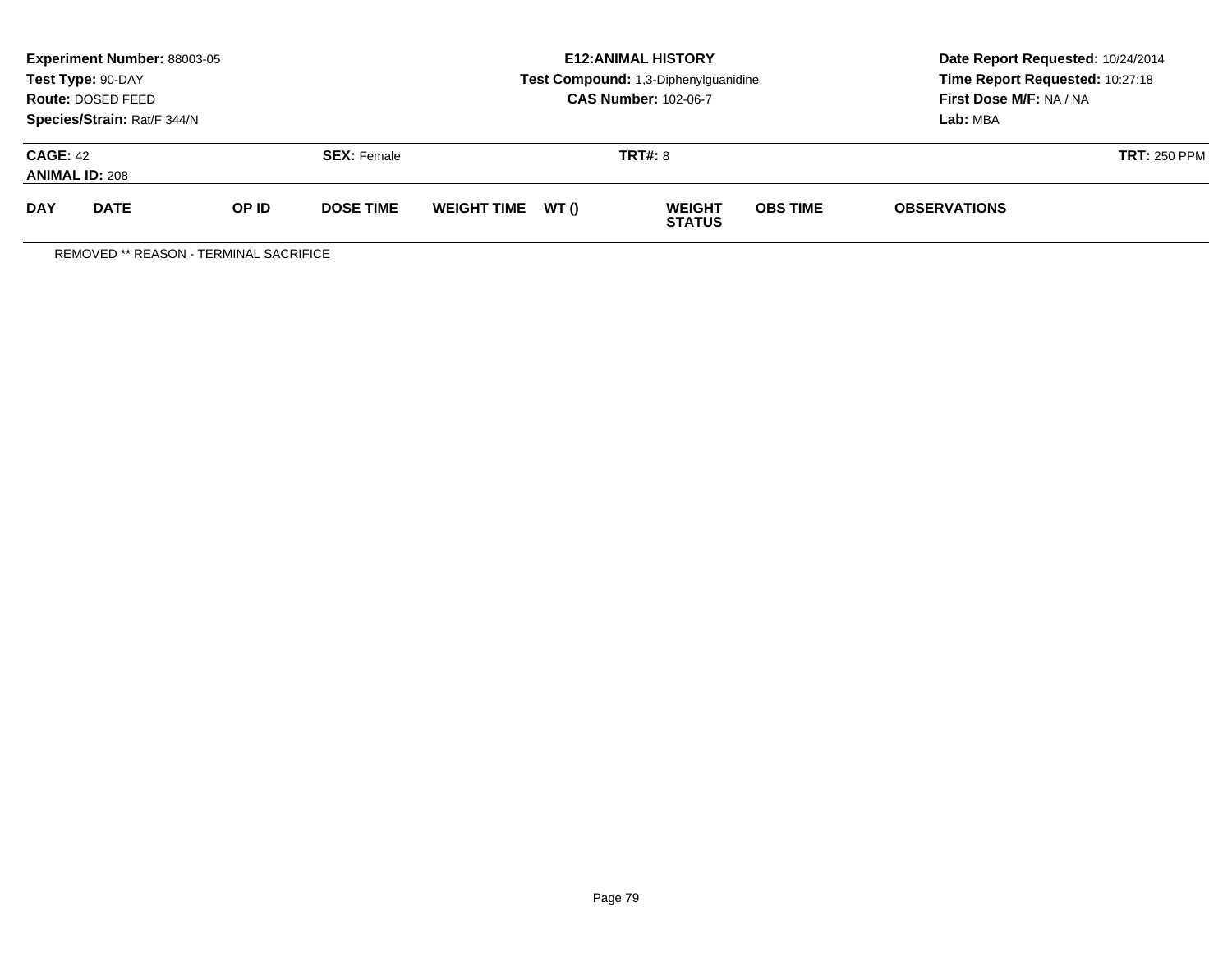|                                          | <b>Experiment Number: 88003-05</b><br>Test Type: 90-DAY<br>Route: DOSED FEED<br>Species/Strain: Rat/F 344/N |       |                    |                    |       | <b>E12:ANIMAL HISTORY</b><br>Test Compound: 1,3-Diphenylguanidine<br><b>CAS Number: 102-06-7</b> | Date Report Requested: 10/24/2014<br>Time Report Requested: 10:27:18<br>First Dose M/F: NA / NA<br>Lab: MBA |                     |                     |
|------------------------------------------|-------------------------------------------------------------------------------------------------------------|-------|--------------------|--------------------|-------|--------------------------------------------------------------------------------------------------|-------------------------------------------------------------------------------------------------------------|---------------------|---------------------|
| <b>CAGE: 42</b><br><b>ANIMAL ID: 209</b> |                                                                                                             |       | <b>SEX:</b> Female |                    |       | <b>TRT#: 8</b>                                                                                   |                                                                                                             |                     | <b>TRT: 250 PPM</b> |
| <b>DAY</b>                               | <b>DATE</b>                                                                                                 | OP ID | <b>DOSE TIME</b>   | <b>WEIGHT TIME</b> | WT () | <b>WEIGHT</b><br><b>STATUS</b>                                                                   | <b>OBS TIME</b>                                                                                             | <b>OBSERVATIONS</b> |                     |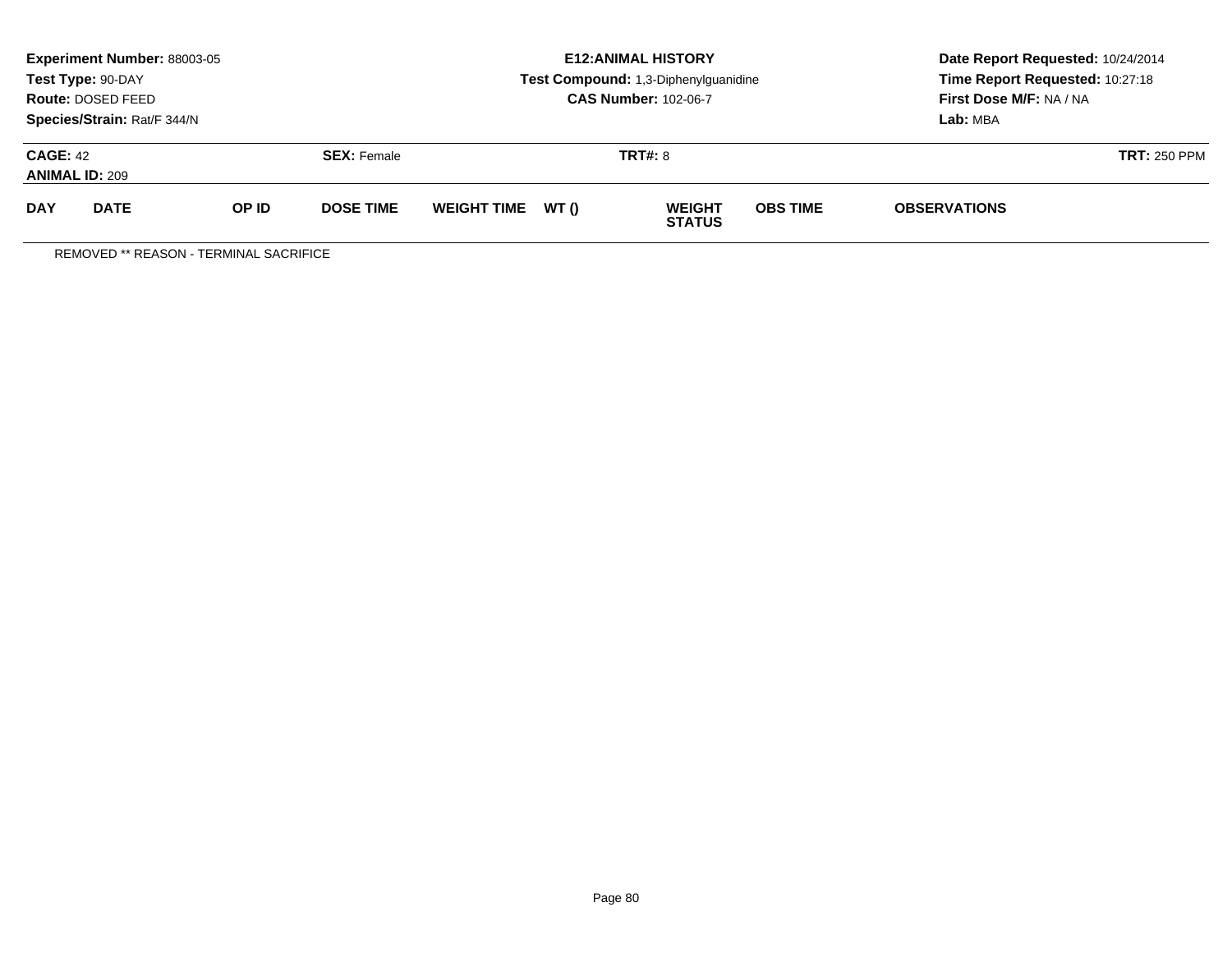|                                          | <b>Experiment Number: 88003-05</b><br>Test Type: 90-DAY<br>Route: DOSED FEED<br>Species/Strain: Rat/F 344/N |       |                    |                    |       | <b>E12:ANIMAL HISTORY</b><br>Test Compound: 1,3-Diphenylguanidine<br><b>CAS Number: 102-06-7</b> | Date Report Requested: 10/24/2014<br>Time Report Requested: 10:27:18<br>First Dose M/F: NA / NA<br>Lab: MBA |                     |                     |
|------------------------------------------|-------------------------------------------------------------------------------------------------------------|-------|--------------------|--------------------|-------|--------------------------------------------------------------------------------------------------|-------------------------------------------------------------------------------------------------------------|---------------------|---------------------|
| <b>CAGE: 42</b><br><b>ANIMAL ID: 210</b> |                                                                                                             |       | <b>SEX:</b> Female |                    |       | <b>TRT#: 8</b>                                                                                   |                                                                                                             |                     | <b>TRT: 250 PPM</b> |
| <b>DAY</b>                               | <b>DATE</b>                                                                                                 | OP ID | <b>DOSE TIME</b>   | <b>WEIGHT TIME</b> | WT () | <b>WEIGHT</b><br><b>STATUS</b>                                                                   | <b>OBS TIME</b>                                                                                             | <b>OBSERVATIONS</b> |                     |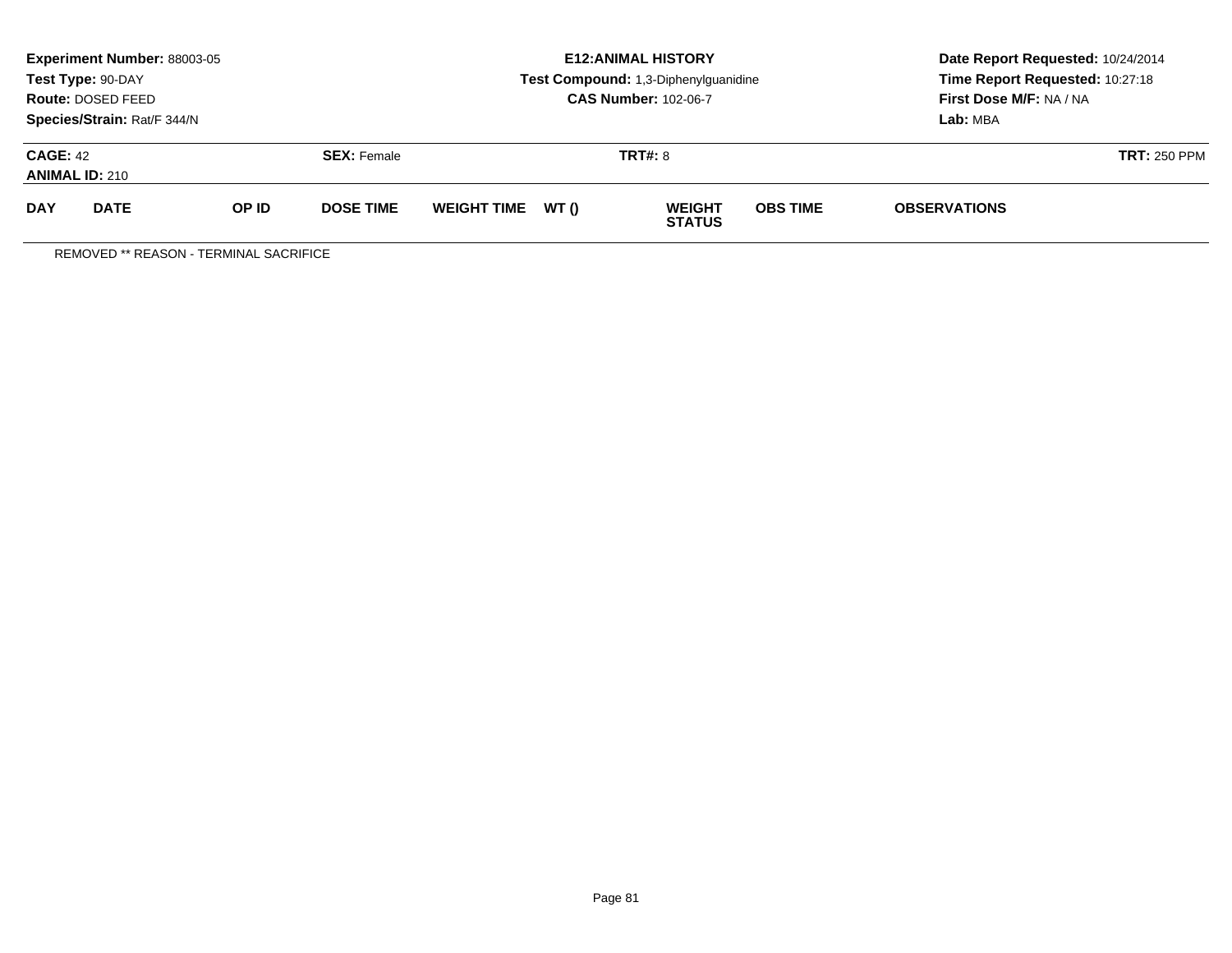|                                          | <b>Experiment Number: 88003-05</b><br>Test Type: 90-DAY<br>Route: DOSED FEED<br>Species/Strain: Rat/F 344/N |              |                    |                    |       | <b>E12:ANIMAL HISTORY</b><br>Test Compound: 1,3-Diphenylguanidine<br><b>CAS Number: 102-06-7</b> | Date Report Requested: 10/24/2014<br>Time Report Requested: 10:27:18<br>First Dose M/F: NA / NA<br>Lab: MBA |                     |                     |
|------------------------------------------|-------------------------------------------------------------------------------------------------------------|--------------|--------------------|--------------------|-------|--------------------------------------------------------------------------------------------------|-------------------------------------------------------------------------------------------------------------|---------------------|---------------------|
| <b>CAGE: 43</b><br><b>ANIMAL ID: 211</b> |                                                                                                             |              | <b>SEX:</b> Female |                    |       | <b>TRT#: 9</b>                                                                                   |                                                                                                             |                     | <b>TRT: 500 PPM</b> |
| <b>DAY</b>                               | <b>DATE</b>                                                                                                 | <b>OP ID</b> | <b>DOSE TIME</b>   | <b>WEIGHT TIME</b> | WT () | <b>WEIGHT</b><br><b>STATUS</b>                                                                   | <b>OBS TIME</b>                                                                                             | <b>OBSERVATIONS</b> |                     |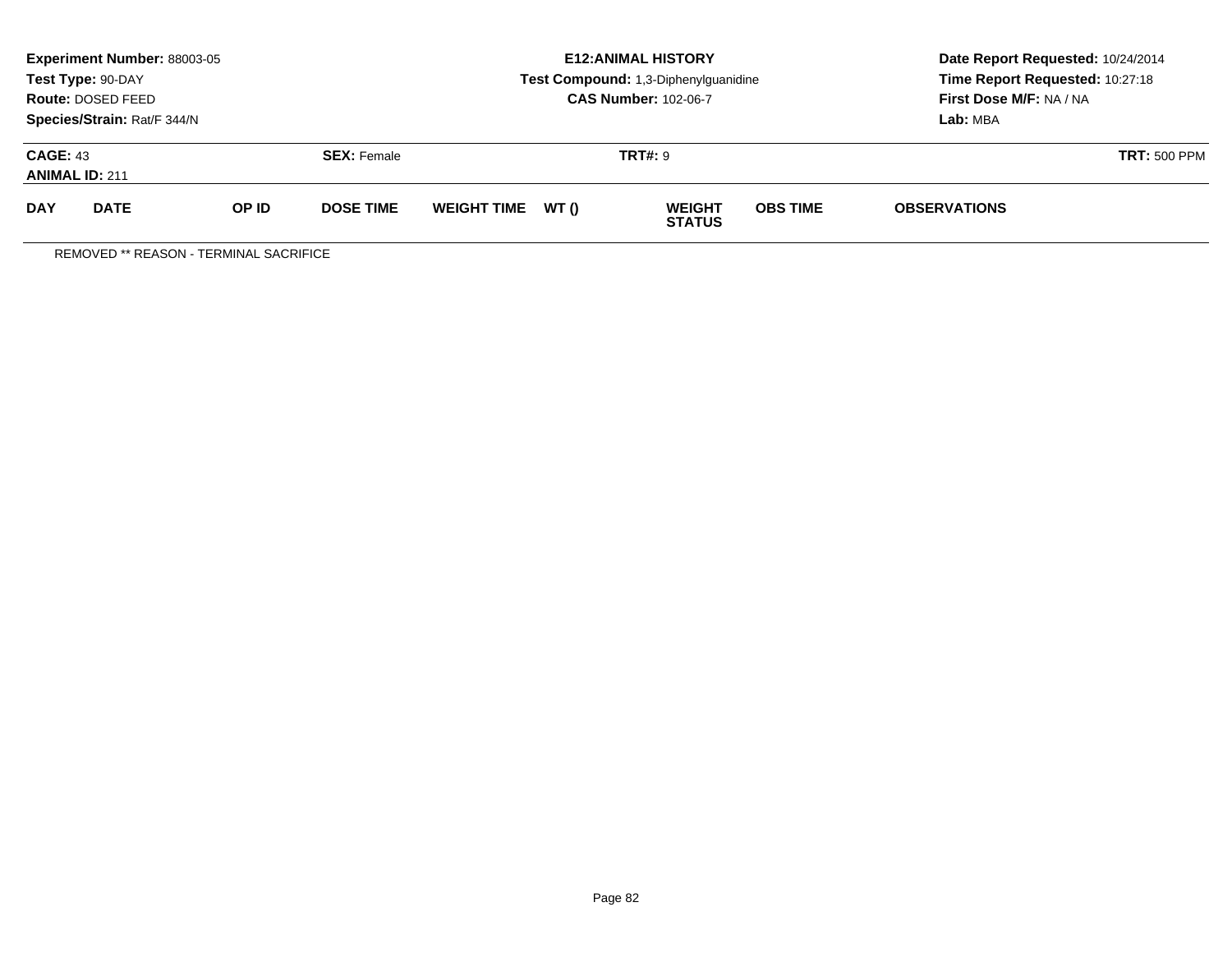|                                          | <b>Experiment Number: 88003-05</b><br>Test Type: 90-DAY<br>Route: DOSED FEED<br>Species/Strain: Rat/F 344/N |              |                    |                    |       | <b>E12:ANIMAL HISTORY</b><br>Test Compound: 1,3-Diphenylguanidine<br><b>CAS Number: 102-06-7</b> | Date Report Requested: 10/24/2014<br>Time Report Requested: 10:27:18<br>First Dose M/F: NA / NA<br>Lab: MBA |                     |                     |
|------------------------------------------|-------------------------------------------------------------------------------------------------------------|--------------|--------------------|--------------------|-------|--------------------------------------------------------------------------------------------------|-------------------------------------------------------------------------------------------------------------|---------------------|---------------------|
| <b>CAGE: 43</b><br><b>ANIMAL ID: 212</b> |                                                                                                             |              | <b>SEX:</b> Female |                    |       | <b>TRT#: 9</b>                                                                                   |                                                                                                             |                     | <b>TRT: 500 PPM</b> |
| <b>DAY</b>                               | <b>DATE</b>                                                                                                 | <b>OP ID</b> | <b>DOSE TIME</b>   | <b>WEIGHT TIME</b> | WT () | <b>WEIGHT</b><br><b>STATUS</b>                                                                   | <b>OBS TIME</b>                                                                                             | <b>OBSERVATIONS</b> |                     |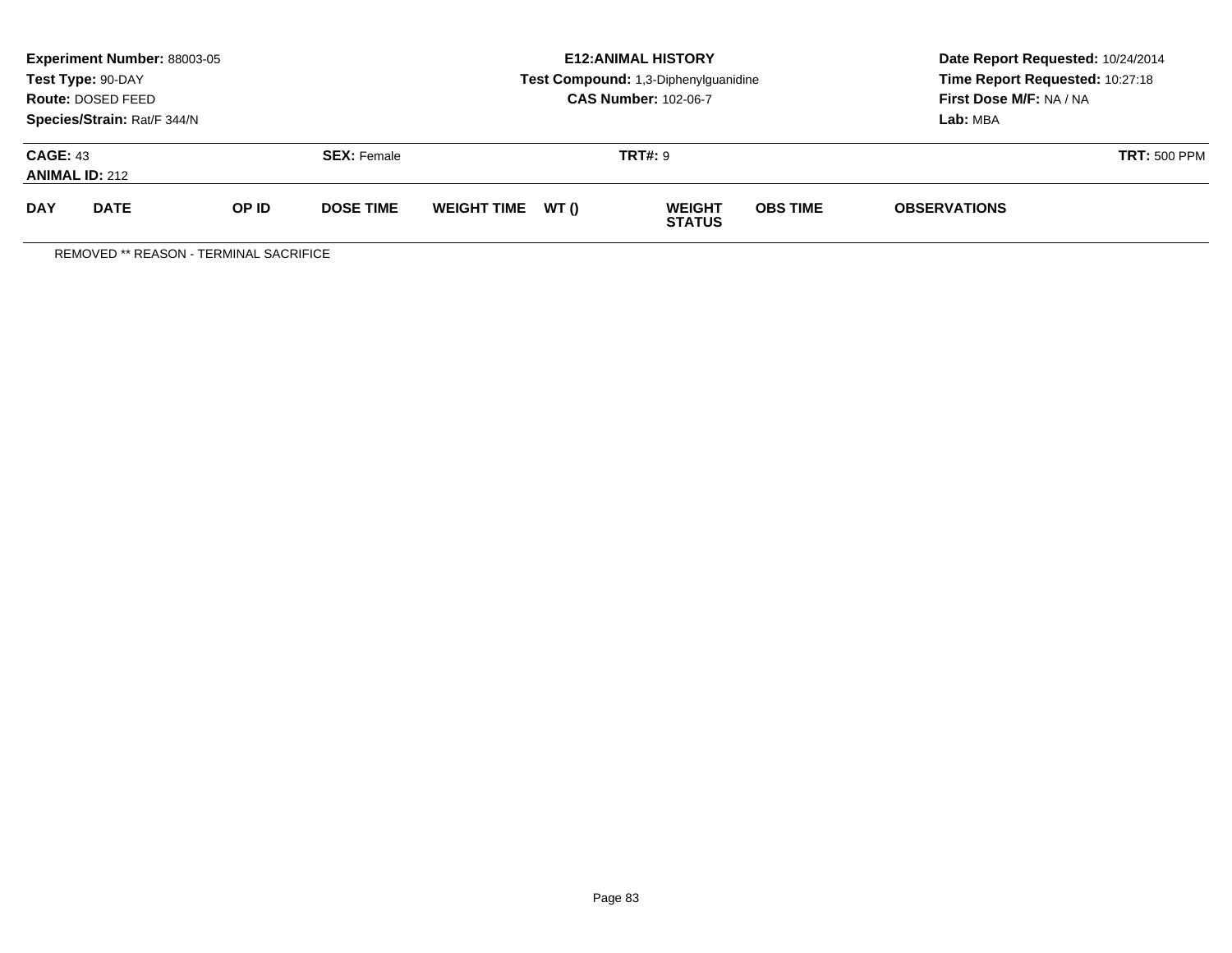|                                          | <b>Experiment Number: 88003-05</b><br>Test Type: 90-DAY<br>Route: DOSED FEED<br>Species/Strain: Rat/F 344/N |              |                    |                    |       | <b>E12:ANIMAL HISTORY</b><br>Test Compound: 1,3-Diphenylguanidine<br><b>CAS Number: 102-06-7</b> | Date Report Requested: 10/24/2014<br>Time Report Requested: 10:27:18<br>First Dose M/F: NA / NA<br>Lab: MBA |                     |                     |
|------------------------------------------|-------------------------------------------------------------------------------------------------------------|--------------|--------------------|--------------------|-------|--------------------------------------------------------------------------------------------------|-------------------------------------------------------------------------------------------------------------|---------------------|---------------------|
| <b>CAGE: 43</b><br><b>ANIMAL ID: 213</b> |                                                                                                             |              | <b>SEX:</b> Female |                    |       | <b>TRT#: 9</b>                                                                                   |                                                                                                             |                     | <b>TRT: 500 PPM</b> |
| <b>DAY</b>                               | <b>DATE</b>                                                                                                 | <b>OP ID</b> | <b>DOSE TIME</b>   | <b>WEIGHT TIME</b> | WT () | <b>WEIGHT</b><br><b>STATUS</b>                                                                   | <b>OBS TIME</b>                                                                                             | <b>OBSERVATIONS</b> |                     |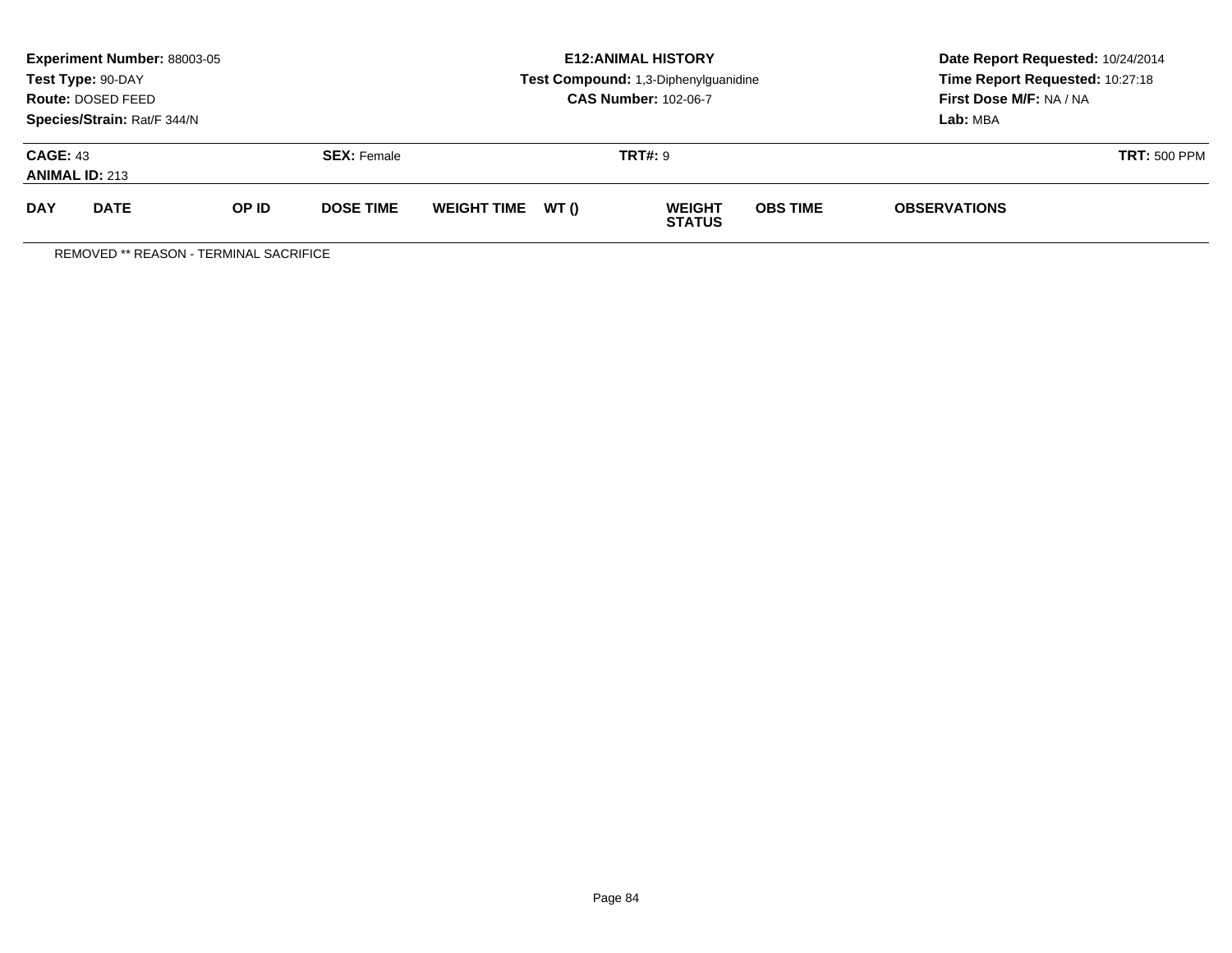|                                          | <b>Experiment Number: 88003-05</b><br>Test Type: 90-DAY<br>Route: DOSED FEED<br>Species/Strain: Rat/F 344/N |              |                    |                    |       | <b>E12:ANIMAL HISTORY</b><br>Test Compound: 1,3-Diphenylguanidine<br><b>CAS Number: 102-06-7</b> | Date Report Requested: 10/24/2014<br>Time Report Requested: 10:27:18<br>First Dose M/F: NA / NA<br>Lab: MBA |                     |                     |
|------------------------------------------|-------------------------------------------------------------------------------------------------------------|--------------|--------------------|--------------------|-------|--------------------------------------------------------------------------------------------------|-------------------------------------------------------------------------------------------------------------|---------------------|---------------------|
| <b>CAGE: 43</b><br><b>ANIMAL ID: 214</b> |                                                                                                             |              | <b>SEX:</b> Female |                    |       | <b>TRT#: 9</b>                                                                                   |                                                                                                             |                     | <b>TRT: 500 PPM</b> |
| <b>DAY</b>                               | <b>DATE</b>                                                                                                 | <b>OP ID</b> | <b>DOSE TIME</b>   | <b>WEIGHT TIME</b> | WT () | <b>WEIGHT</b><br><b>STATUS</b>                                                                   | <b>OBS TIME</b>                                                                                             | <b>OBSERVATIONS</b> |                     |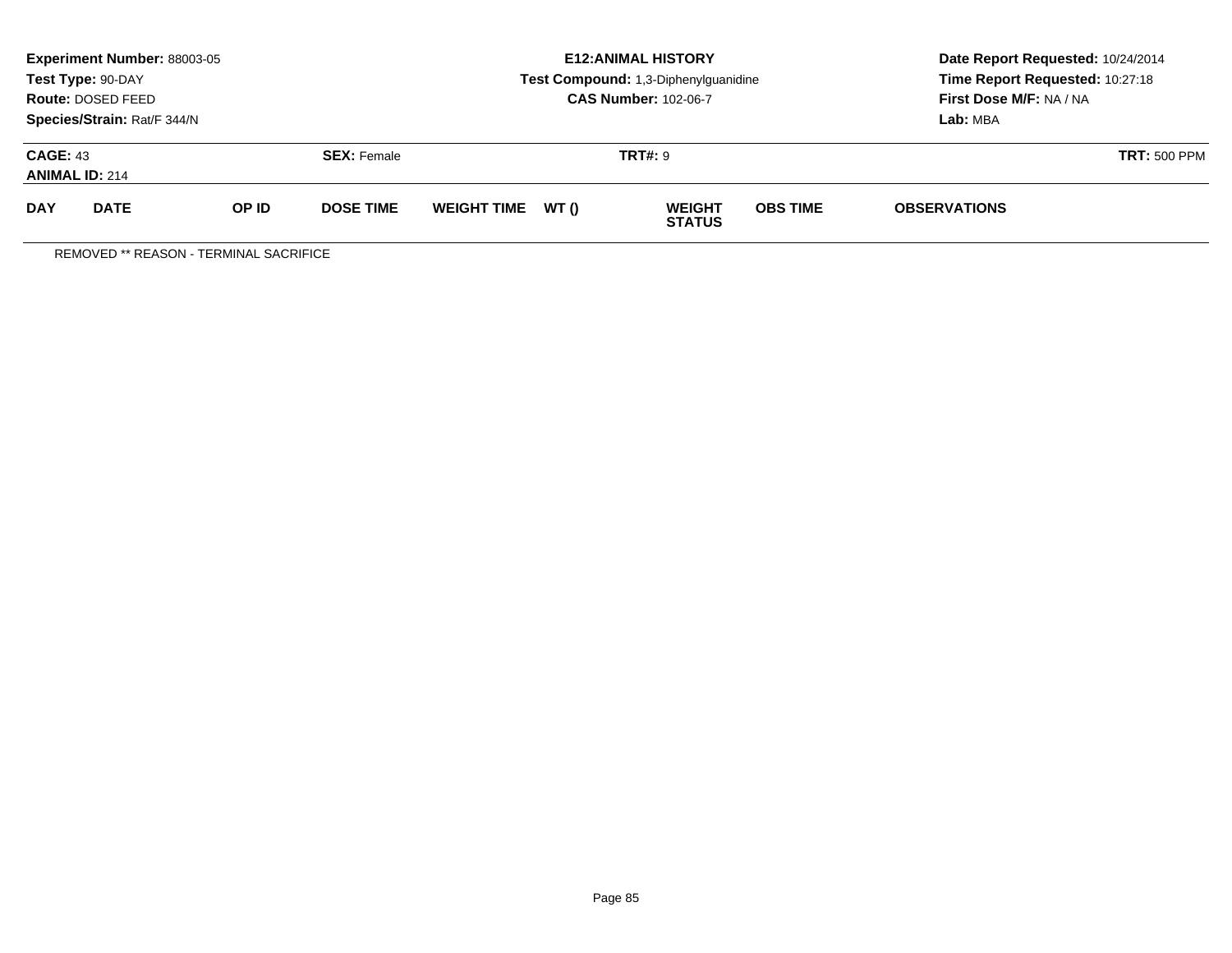|                                          | <b>Experiment Number: 88003-05</b><br>Test Type: 90-DAY<br>Route: DOSED FEED<br>Species/Strain: Rat/F 344/N |       |                    |                    |       | <b>E12:ANIMAL HISTORY</b><br>Test Compound: 1,3-Diphenylguanidine<br><b>CAS Number: 102-06-7</b> | Date Report Requested: 10/24/2014<br>Time Report Requested: 10:27:18<br>First Dose M/F: NA / NA<br>Lab: MBA |                     |                     |
|------------------------------------------|-------------------------------------------------------------------------------------------------------------|-------|--------------------|--------------------|-------|--------------------------------------------------------------------------------------------------|-------------------------------------------------------------------------------------------------------------|---------------------|---------------------|
| <b>CAGE: 43</b><br><b>ANIMAL ID: 215</b> |                                                                                                             |       | <b>SEX: Female</b> | <b>TRT#: 9</b>     |       |                                                                                                  |                                                                                                             |                     | <b>TRT: 500 PPM</b> |
| <b>DAY</b>                               | <b>DATE</b>                                                                                                 | OP ID | <b>DOSE TIME</b>   | <b>WEIGHT TIME</b> | WT () | <b>WEIGHT</b><br><b>STATUS</b>                                                                   | <b>OBS TIME</b>                                                                                             | <b>OBSERVATIONS</b> |                     |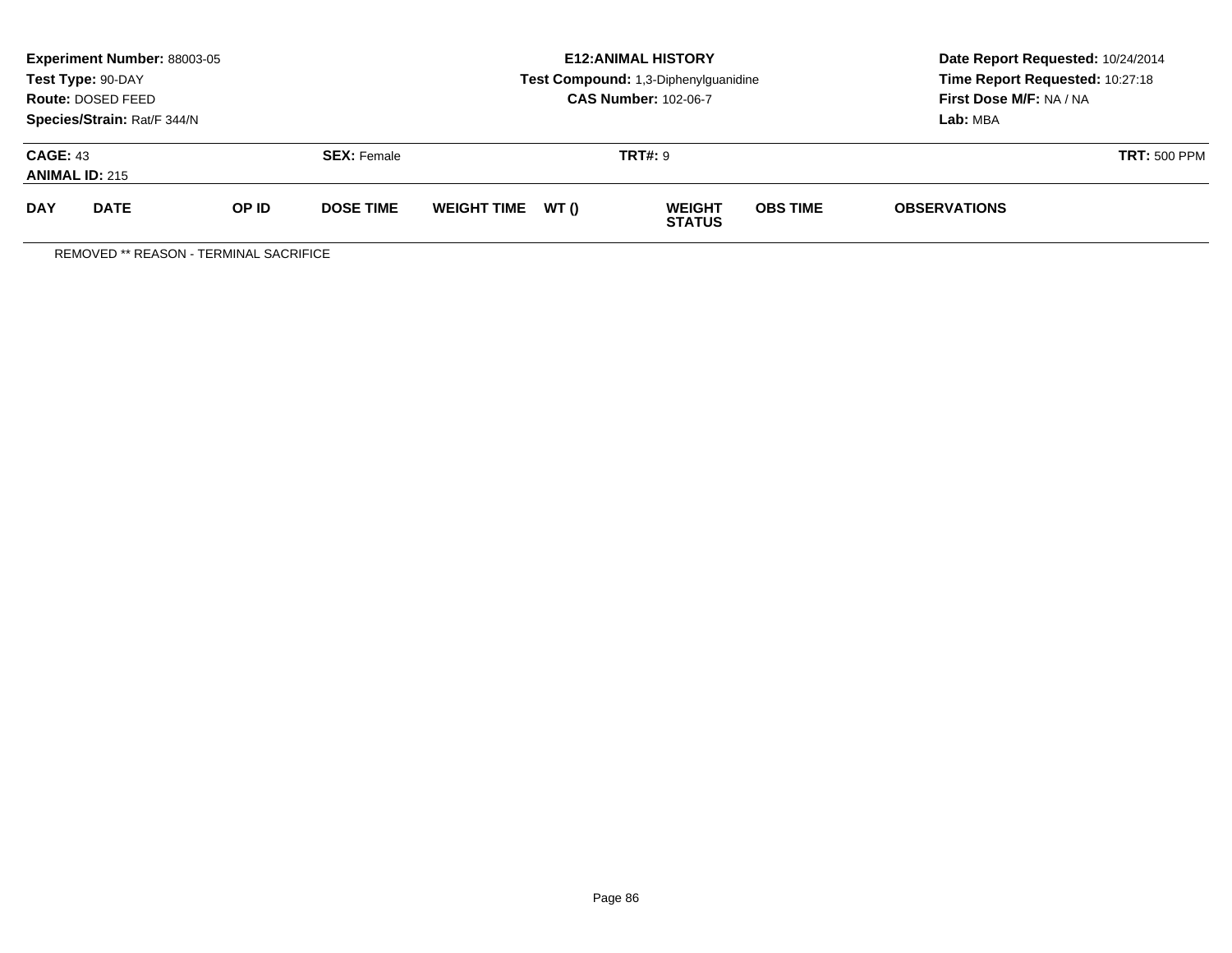|                                          | <b>Experiment Number: 88003-05</b><br>Test Type: 90-DAY<br>Route: DOSED FEED<br>Species/Strain: Rat/F 344/N |              |                    |                    |       | <b>E12:ANIMAL HISTORY</b><br>Test Compound: 1,3-Diphenylguanidine<br><b>CAS Number: 102-06-7</b> | Date Report Requested: 10/24/2014<br>Time Report Requested: 10:27:18<br>First Dose M/F: NA / NA<br>Lab: MBA |                     |  |
|------------------------------------------|-------------------------------------------------------------------------------------------------------------|--------------|--------------------|--------------------|-------|--------------------------------------------------------------------------------------------------|-------------------------------------------------------------------------------------------------------------|---------------------|--|
| <b>CAGE: 44</b><br><b>ANIMAL ID: 216</b> |                                                                                                             |              | <b>SEX:</b> Female |                    |       | <b>TRT#: 9</b>                                                                                   |                                                                                                             | <b>TRT: 500 PPM</b> |  |
| <b>DAY</b>                               | <b>DATE</b>                                                                                                 | <b>OP ID</b> | <b>DOSE TIME</b>   | <b>WEIGHT TIME</b> | WT () | <b>WEIGHT</b><br><b>STATUS</b>                                                                   | <b>OBS TIME</b>                                                                                             | <b>OBSERVATIONS</b> |  |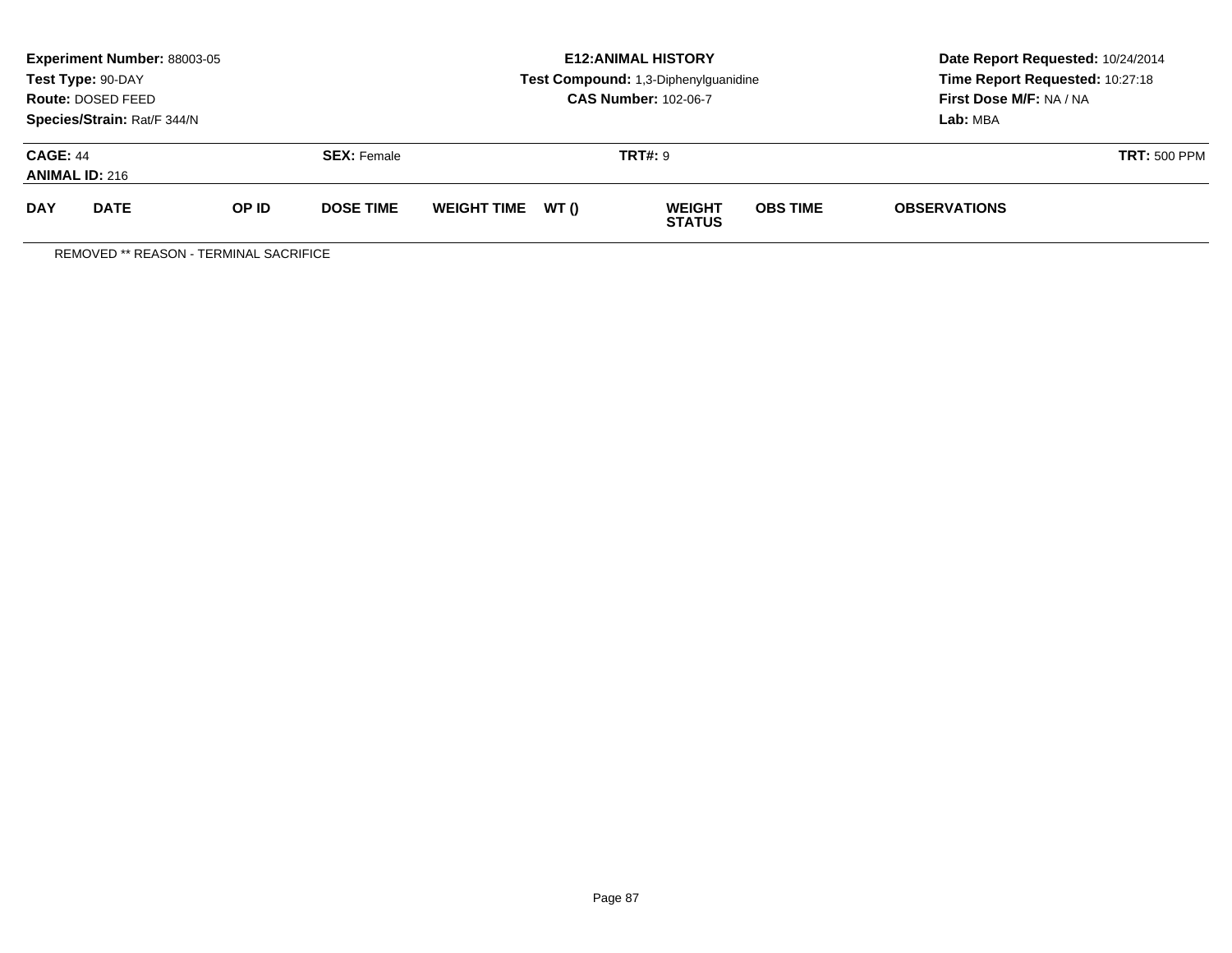|                                          | <b>Experiment Number: 88003-05</b><br>Test Type: 90-DAY<br>Route: DOSED FEED<br>Species/Strain: Rat/F 344/N |              |                    |                    |       | <b>E12:ANIMAL HISTORY</b><br>Test Compound: 1,3-Diphenylguanidine<br><b>CAS Number: 102-06-7</b> | Date Report Requested: 10/24/2014<br>Time Report Requested: 10:27:18<br>First Dose M/F: NA / NA<br>Lab: MBA |                     |                     |
|------------------------------------------|-------------------------------------------------------------------------------------------------------------|--------------|--------------------|--------------------|-------|--------------------------------------------------------------------------------------------------|-------------------------------------------------------------------------------------------------------------|---------------------|---------------------|
| <b>CAGE: 44</b><br><b>ANIMAL ID: 217</b> |                                                                                                             |              | <b>SEX:</b> Female |                    |       | <b>TRT#: 9</b>                                                                                   |                                                                                                             |                     | <b>TRT: 500 PPM</b> |
| <b>DAY</b>                               | <b>DATE</b>                                                                                                 | <b>OP ID</b> | <b>DOSE TIME</b>   | <b>WEIGHT TIME</b> | WT () | <b>WEIGHT</b><br><b>STATUS</b>                                                                   | <b>OBS TIME</b>                                                                                             | <b>OBSERVATIONS</b> |                     |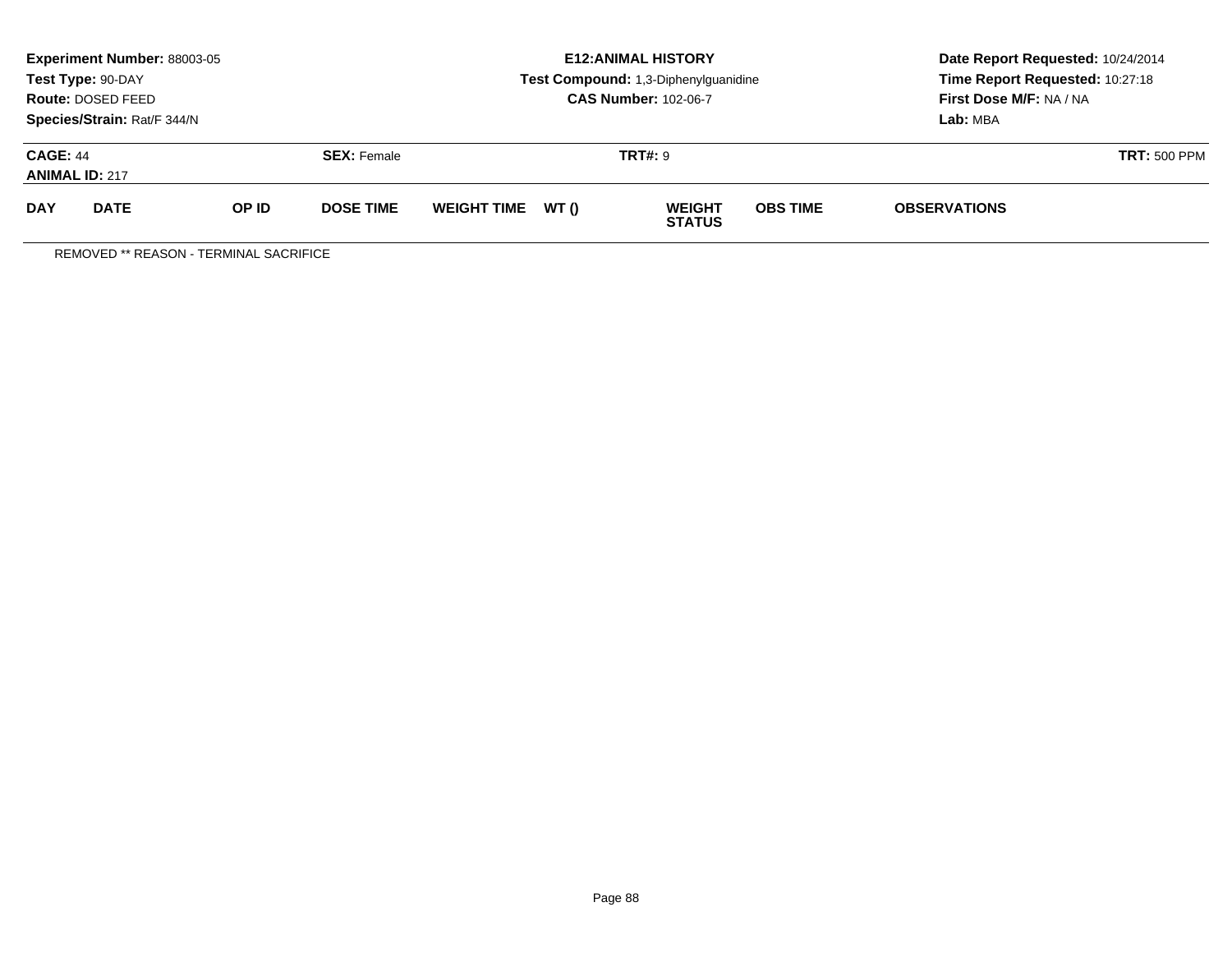|                                          | <b>Experiment Number: 88003-05</b><br>Test Type: 90-DAY<br>Route: DOSED FEED<br>Species/Strain: Rat/F 344/N |              |                    |                    |       | <b>E12:ANIMAL HISTORY</b><br>Test Compound: 1,3-Diphenylguanidine<br><b>CAS Number: 102-06-7</b> | Date Report Requested: 10/24/2014<br>Time Report Requested: 10:27:18<br>First Dose M/F: NA / NA<br>Lab: MBA |                     |                     |
|------------------------------------------|-------------------------------------------------------------------------------------------------------------|--------------|--------------------|--------------------|-------|--------------------------------------------------------------------------------------------------|-------------------------------------------------------------------------------------------------------------|---------------------|---------------------|
| <b>CAGE: 44</b><br><b>ANIMAL ID: 218</b> |                                                                                                             |              | <b>SEX:</b> Female |                    |       | <b>TRT#: 9</b>                                                                                   |                                                                                                             |                     | <b>TRT: 500 PPM</b> |
| <b>DAY</b>                               | <b>DATE</b>                                                                                                 | <b>OP ID</b> | <b>DOSE TIME</b>   | <b>WEIGHT TIME</b> | WT () | <b>WEIGHT</b><br><b>STATUS</b>                                                                   | <b>OBS TIME</b>                                                                                             | <b>OBSERVATIONS</b> |                     |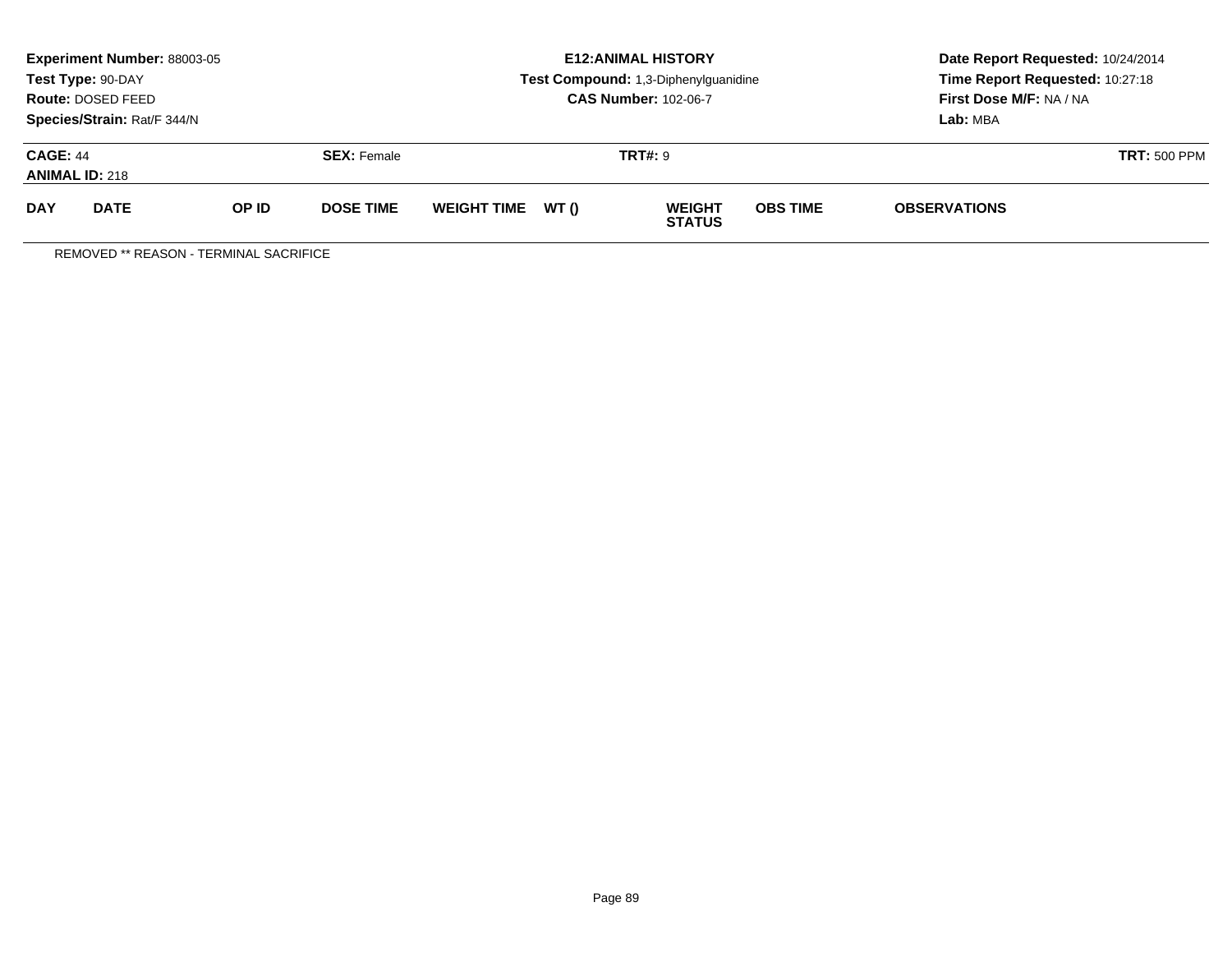|                                          | <b>Experiment Number: 88003-05</b><br>Test Type: 90-DAY<br>Route: DOSED FEED<br>Species/Strain: Rat/F 344/N |       |                    |                    |       | <b>E12:ANIMAL HISTORY</b><br>Test Compound: 1,3-Diphenylguanidine<br><b>CAS Number: 102-06-7</b> | Date Report Requested: 10/24/2014<br>Time Report Requested: 10:27:18<br>First Dose M/F: NA / NA<br>Lab: MBA |                     |                     |
|------------------------------------------|-------------------------------------------------------------------------------------------------------------|-------|--------------------|--------------------|-------|--------------------------------------------------------------------------------------------------|-------------------------------------------------------------------------------------------------------------|---------------------|---------------------|
| <b>CAGE: 44</b><br><b>ANIMAL ID: 219</b> |                                                                                                             |       | <b>SEX: Female</b> | <b>TRT#: 9</b>     |       |                                                                                                  |                                                                                                             |                     | <b>TRT: 500 PPM</b> |
| <b>DAY</b>                               | <b>DATE</b>                                                                                                 | OP ID | <b>DOSE TIME</b>   | <b>WEIGHT TIME</b> | WT () | <b>WEIGHT</b><br><b>STATUS</b>                                                                   | <b>OBS TIME</b>                                                                                             | <b>OBSERVATIONS</b> |                     |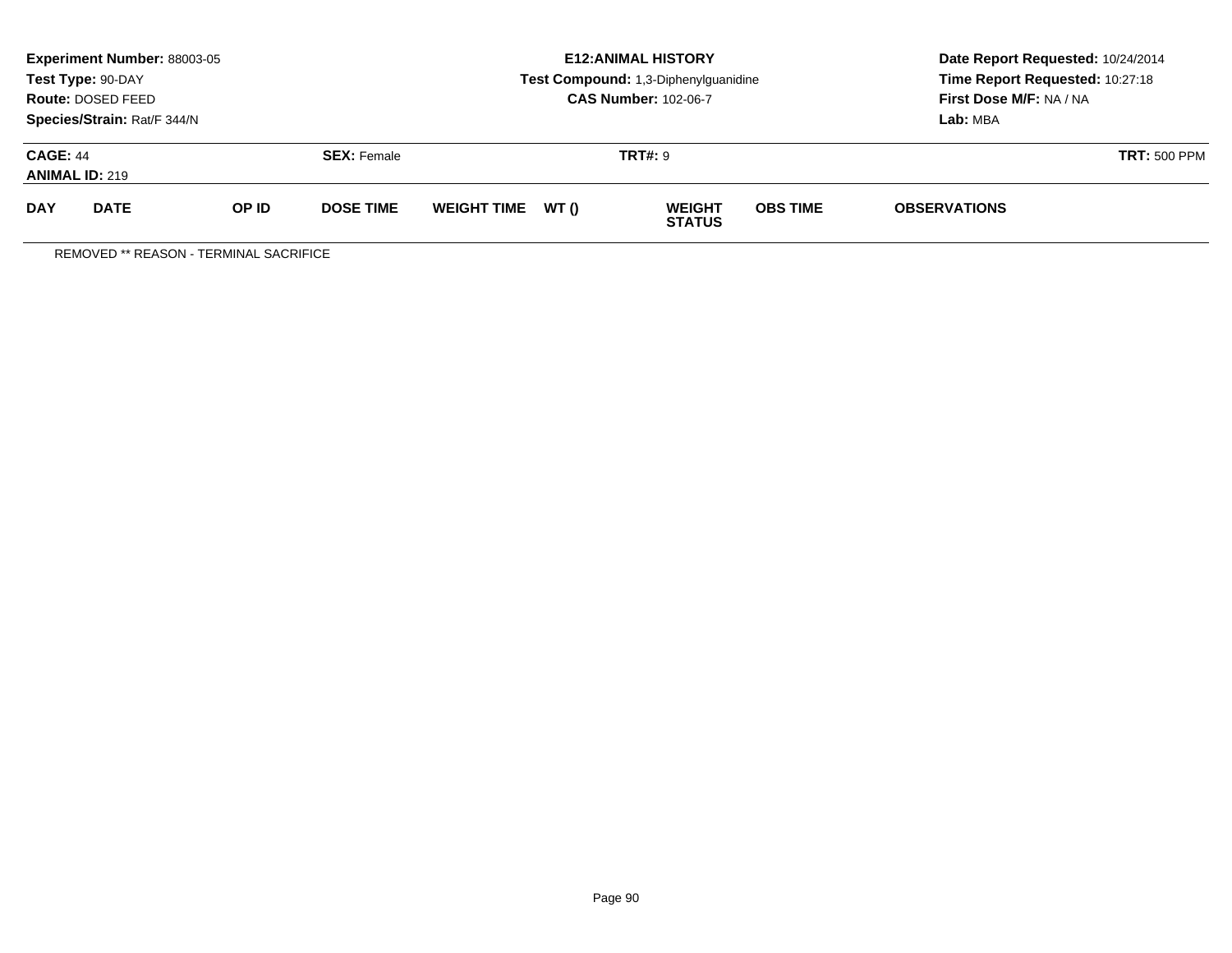|                                          | <b>Experiment Number: 88003-05</b><br>Test Type: 90-DAY<br>Route: DOSED FEED<br>Species/Strain: Rat/F 344/N |              |                    |                    |       | <b>E12:ANIMAL HISTORY</b><br>Test Compound: 1,3-Diphenylguanidine<br><b>CAS Number: 102-06-7</b> | Date Report Requested: 10/24/2014<br>Time Report Requested: 10:27:18<br>First Dose M/F: NA / NA<br>Lab: MBA |                     |                     |
|------------------------------------------|-------------------------------------------------------------------------------------------------------------|--------------|--------------------|--------------------|-------|--------------------------------------------------------------------------------------------------|-------------------------------------------------------------------------------------------------------------|---------------------|---------------------|
| <b>CAGE: 44</b><br><b>ANIMAL ID: 220</b> |                                                                                                             |              | <b>SEX:</b> Female |                    |       | <b>TRT#: 9</b>                                                                                   |                                                                                                             |                     | <b>TRT: 500 PPM</b> |
| <b>DAY</b>                               | <b>DATE</b>                                                                                                 | <b>OP ID</b> | <b>DOSE TIME</b>   | <b>WEIGHT TIME</b> | WT () | <b>WEIGHT</b><br><b>STATUS</b>                                                                   | <b>OBS TIME</b>                                                                                             | <b>OBSERVATIONS</b> |                     |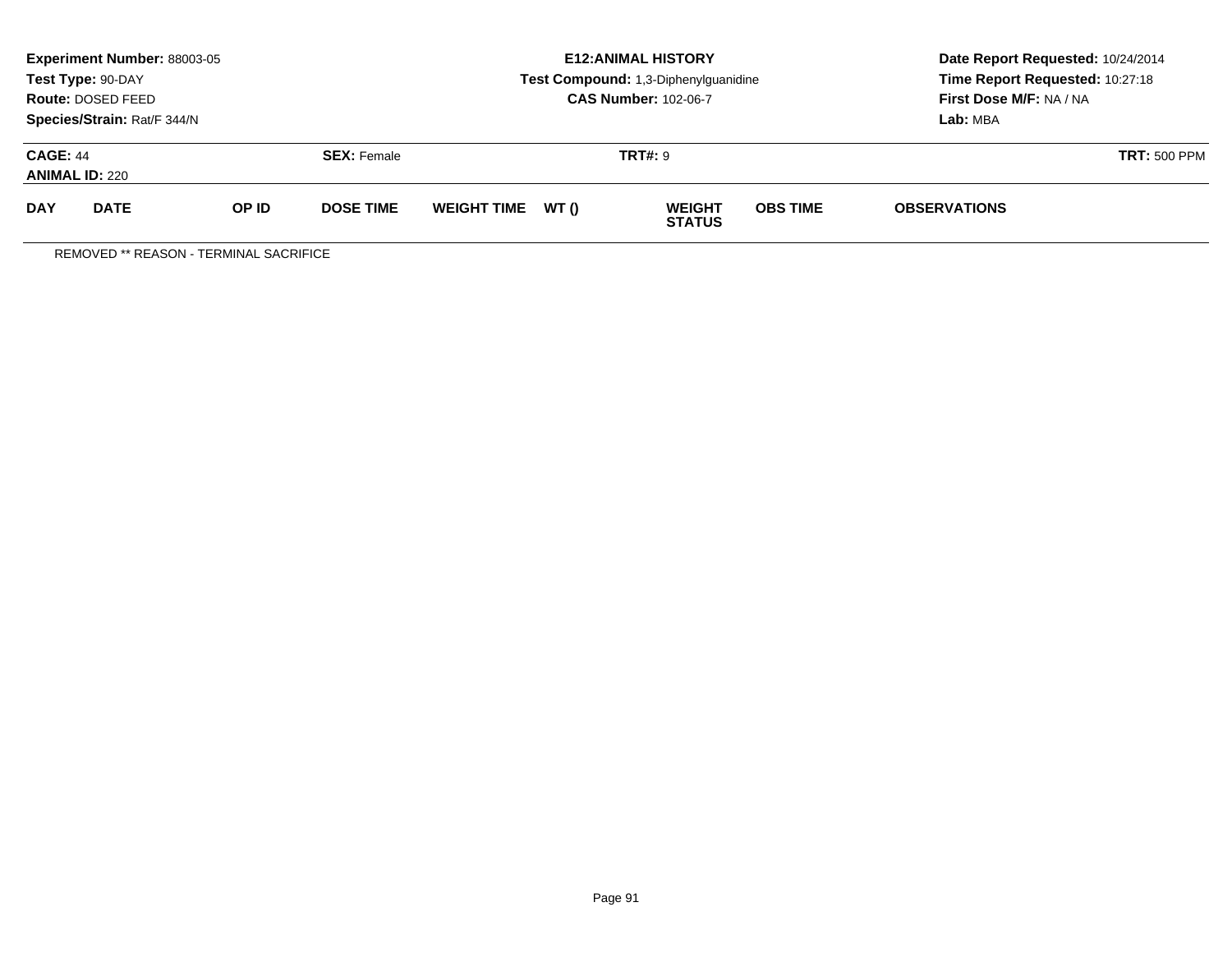|                                          | Experiment Number: 88003-05<br>Test Type: 90-DAY<br>Route: DOSED FEED<br>Species/Strain: Rat/F 344/N |       |                    | <b>E12: ANIMAL HISTORY</b><br>Test Compound: 1,3-Diphenylguanidine<br><b>CAS Number: 102-06-7</b> |       |                                |                 | Date Report Requested: 10/24/2014<br>Time Report Requested: 10:27:18<br>First Dose M/F: NA / NA<br>Lab: MBA |                     |
|------------------------------------------|------------------------------------------------------------------------------------------------------|-------|--------------------|---------------------------------------------------------------------------------------------------|-------|--------------------------------|-----------------|-------------------------------------------------------------------------------------------------------------|---------------------|
| <b>CAGE: 45</b><br><b>ANIMAL ID: 221</b> |                                                                                                      |       | <b>SEX:</b> Female | <b>TRT#: 10</b>                                                                                   |       |                                |                 |                                                                                                             | <b>TRT: 750 PPM</b> |
| <b>DAY</b>                               | <b>DATE</b>                                                                                          | OP ID | <b>DOSE TIME</b>   | <b>WEIGHT TIME</b>                                                                                | WT () | <b>WEIGHT</b><br><b>STATUS</b> | <b>OBS TIME</b> | <b>OBSERVATIONS</b>                                                                                         |                     |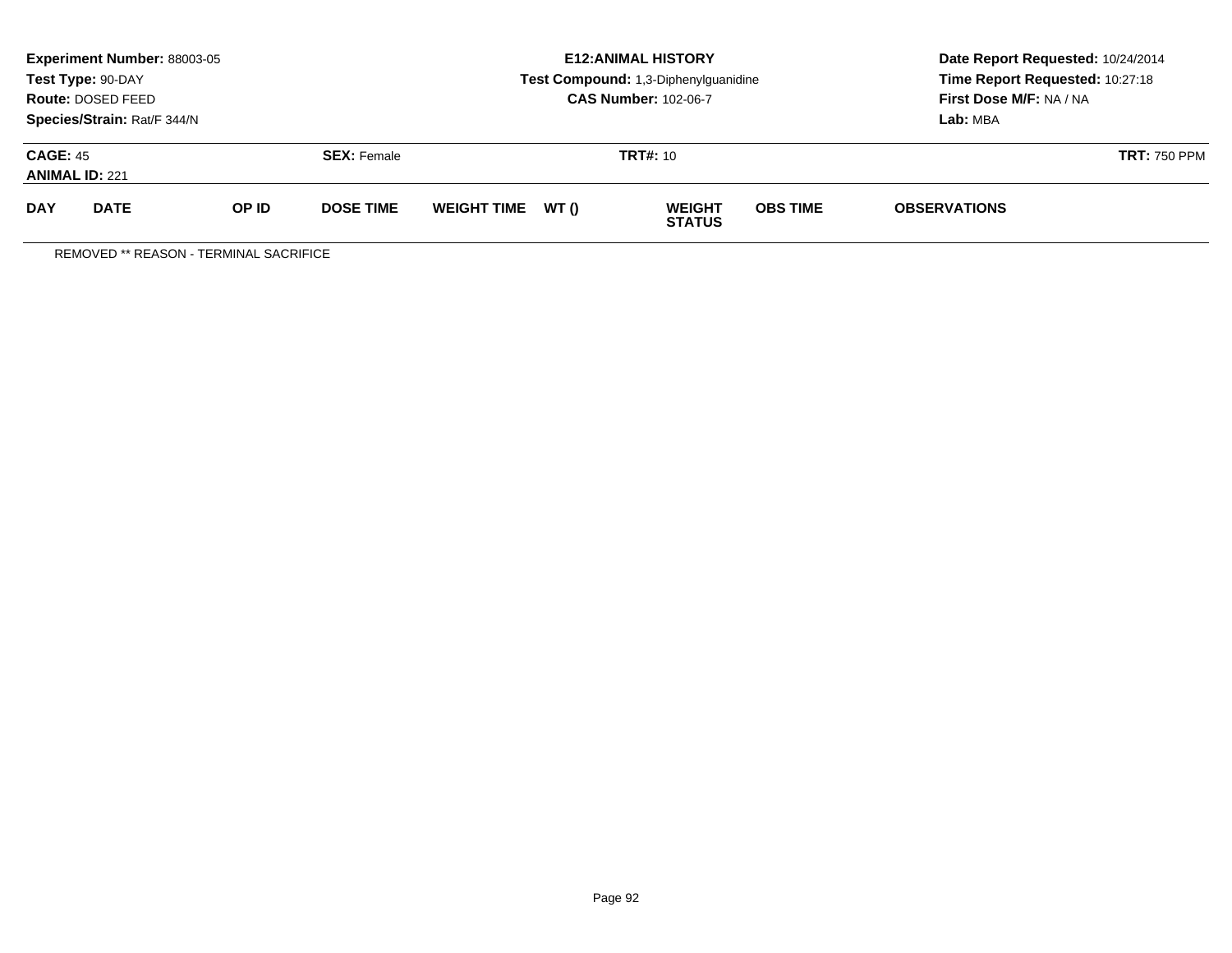|                                          | Experiment Number: 88003-05<br>Test Type: 90-DAY<br>Route: DOSED FEED<br>Species/Strain: Rat/F 344/N |       |                    | <b>E12: ANIMAL HISTORY</b><br>Test Compound: 1,3-Diphenylguanidine<br><b>CAS Number: 102-06-7</b> |       |                                |                 | Date Report Requested: 10/24/2014<br>Time Report Requested: 10:27:18<br>First Dose M/F: NA / NA<br>Lab: MBA |                     |
|------------------------------------------|------------------------------------------------------------------------------------------------------|-------|--------------------|---------------------------------------------------------------------------------------------------|-------|--------------------------------|-----------------|-------------------------------------------------------------------------------------------------------------|---------------------|
| <b>CAGE: 45</b><br><b>ANIMAL ID: 222</b> |                                                                                                      |       | <b>SEX:</b> Female | <b>TRT#: 10</b>                                                                                   |       |                                |                 |                                                                                                             | <b>TRT: 750 PPM</b> |
| <b>DAY</b>                               | <b>DATE</b>                                                                                          | OP ID | <b>DOSE TIME</b>   | <b>WEIGHT TIME</b>                                                                                | WT () | <b>WEIGHT</b><br><b>STATUS</b> | <b>OBS TIME</b> | <b>OBSERVATIONS</b>                                                                                         |                     |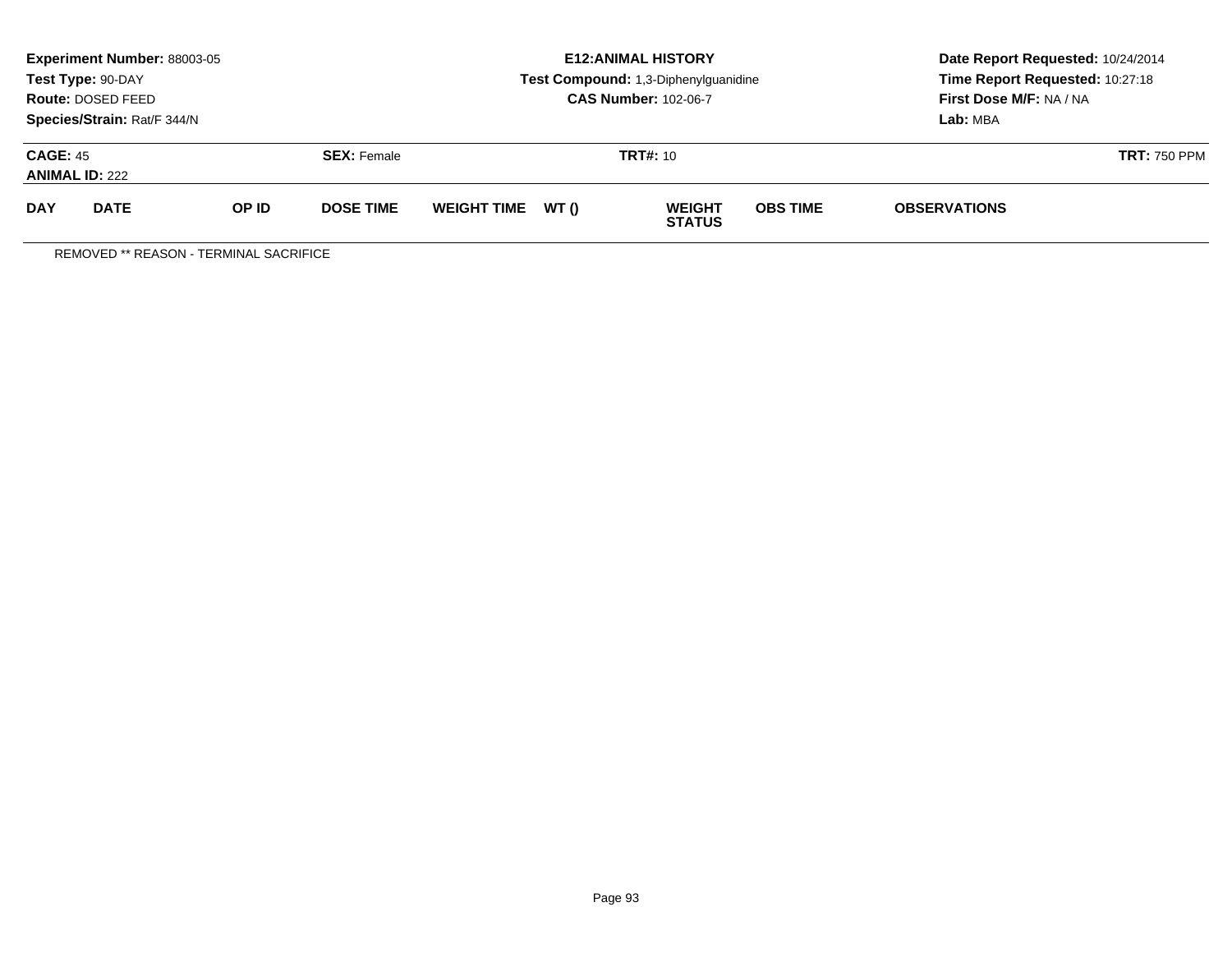|                                          | Experiment Number: 88003-05<br>Test Type: 90-DAY<br>Route: DOSED FEED<br>Species/Strain: Rat/F 344/N |       |                    | <b>E12: ANIMAL HISTORY</b><br>Test Compound: 1,3-Diphenylguanidine<br><b>CAS Number: 102-06-7</b> |       |                                |                 | Date Report Requested: 10/24/2014<br>Time Report Requested: 10:27:18<br>First Dose M/F: NA / NA<br>Lab: MBA |                     |
|------------------------------------------|------------------------------------------------------------------------------------------------------|-------|--------------------|---------------------------------------------------------------------------------------------------|-------|--------------------------------|-----------------|-------------------------------------------------------------------------------------------------------------|---------------------|
| <b>CAGE: 45</b><br><b>ANIMAL ID: 223</b> |                                                                                                      |       | <b>SEX:</b> Female | <b>TRT#: 10</b>                                                                                   |       |                                |                 |                                                                                                             | <b>TRT: 750 PPM</b> |
| <b>DAY</b>                               | <b>DATE</b>                                                                                          | OP ID | <b>DOSE TIME</b>   | <b>WEIGHT TIME</b>                                                                                | WT () | <b>WEIGHT</b><br><b>STATUS</b> | <b>OBS TIME</b> | <b>OBSERVATIONS</b>                                                                                         |                     |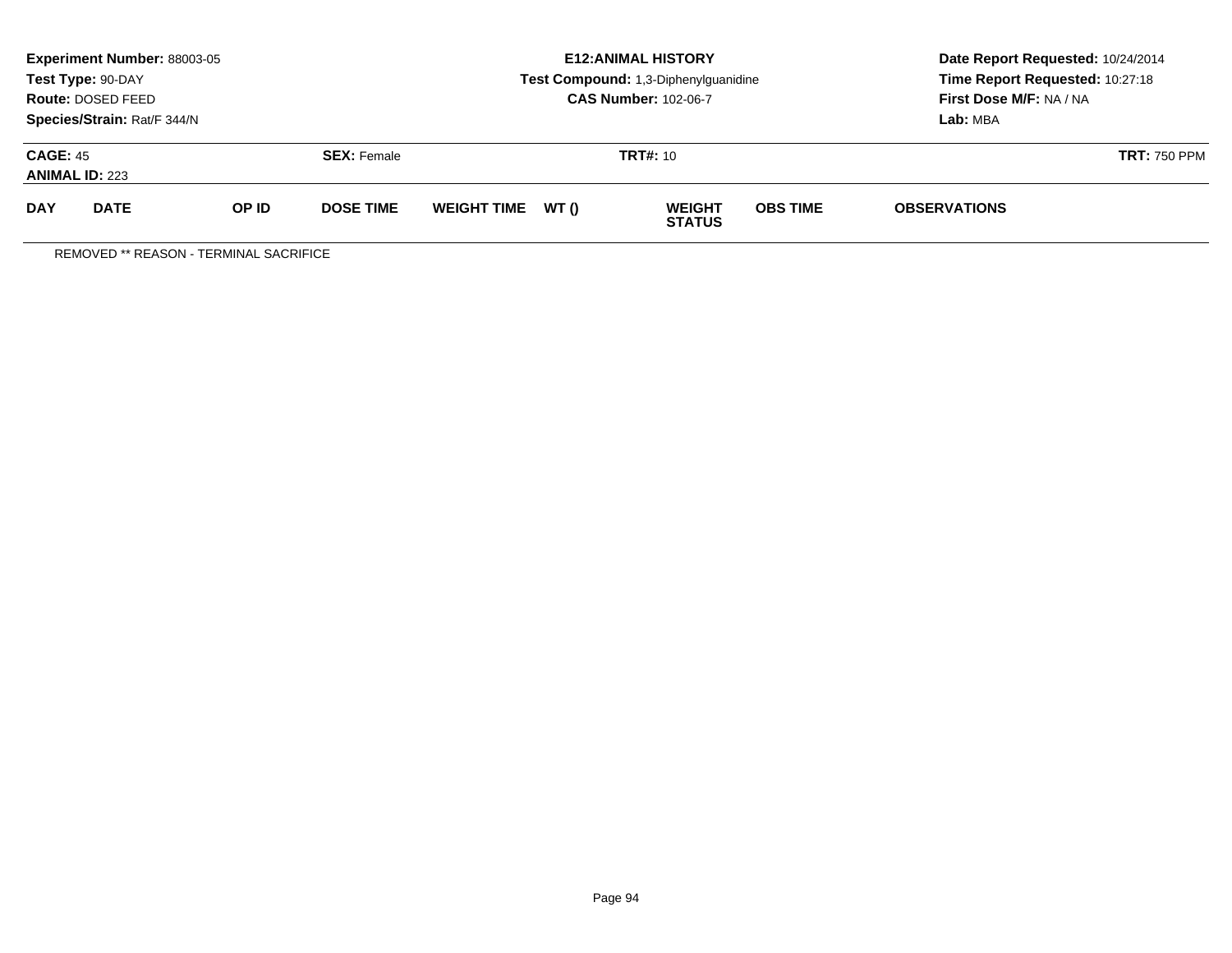|                                          | Experiment Number: 88003-05<br>Test Type: 90-DAY<br>Route: DOSED FEED<br>Species/Strain: Rat/F 344/N |       |                    | <b>E12: ANIMAL HISTORY</b><br>Test Compound: 1,3-Diphenylguanidine<br><b>CAS Number: 102-06-7</b> |       |                                |                 | Date Report Requested: 10/24/2014<br>Time Report Requested: 10:27:18<br>First Dose M/F: NA / NA<br>Lab: MBA |                     |
|------------------------------------------|------------------------------------------------------------------------------------------------------|-------|--------------------|---------------------------------------------------------------------------------------------------|-------|--------------------------------|-----------------|-------------------------------------------------------------------------------------------------------------|---------------------|
| <b>CAGE: 45</b><br><b>ANIMAL ID: 224</b> |                                                                                                      |       | <b>SEX:</b> Female | <b>TRT#: 10</b>                                                                                   |       |                                |                 |                                                                                                             | <b>TRT: 750 PPM</b> |
| <b>DAY</b>                               | <b>DATE</b>                                                                                          | OP ID | <b>DOSE TIME</b>   | <b>WEIGHT TIME</b>                                                                                | WT () | <b>WEIGHT</b><br><b>STATUS</b> | <b>OBS TIME</b> | <b>OBSERVATIONS</b>                                                                                         |                     |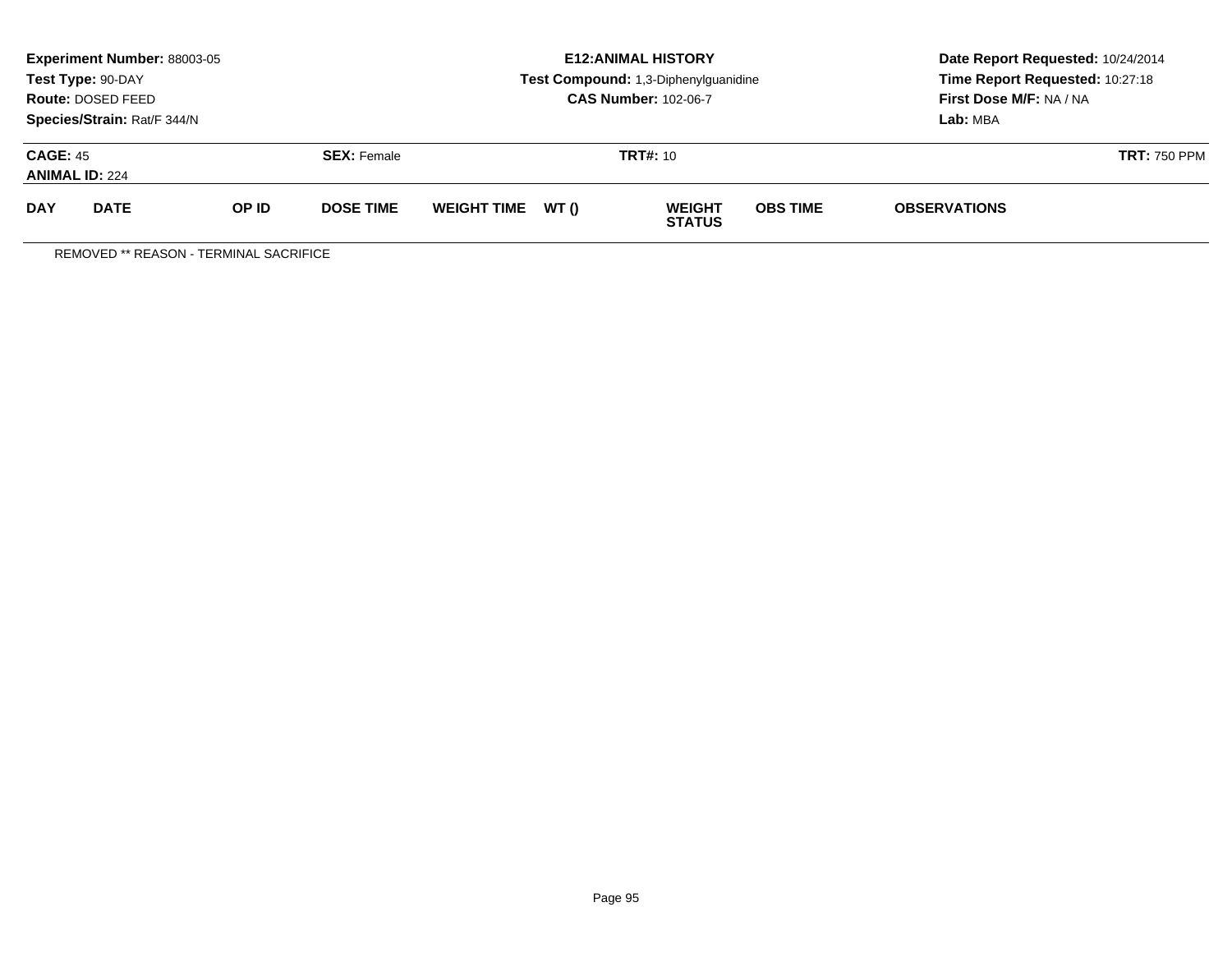|                                          | Experiment Number: 88003-05<br>Test Type: 90-DAY<br>Route: DOSED FEED<br>Species/Strain: Rat/F 344/N |       |                    | <b>E12: ANIMAL HISTORY</b><br>Test Compound: 1,3-Diphenylguanidine<br><b>CAS Number: 102-06-7</b> |       |                                |                 | Date Report Requested: 10/24/2014<br>Time Report Requested: 10:27:18<br>First Dose M/F: NA / NA<br>Lab: MBA |                     |
|------------------------------------------|------------------------------------------------------------------------------------------------------|-------|--------------------|---------------------------------------------------------------------------------------------------|-------|--------------------------------|-----------------|-------------------------------------------------------------------------------------------------------------|---------------------|
| <b>CAGE: 45</b><br><b>ANIMAL ID: 225</b> |                                                                                                      |       | <b>SEX:</b> Female | <b>TRT#: 10</b>                                                                                   |       |                                |                 |                                                                                                             | <b>TRT: 750 PPM</b> |
| <b>DAY</b>                               | <b>DATE</b>                                                                                          | OP ID | <b>DOSE TIME</b>   | <b>WEIGHT TIME</b>                                                                                | WT () | <b>WEIGHT</b><br><b>STATUS</b> | <b>OBS TIME</b> | <b>OBSERVATIONS</b>                                                                                         |                     |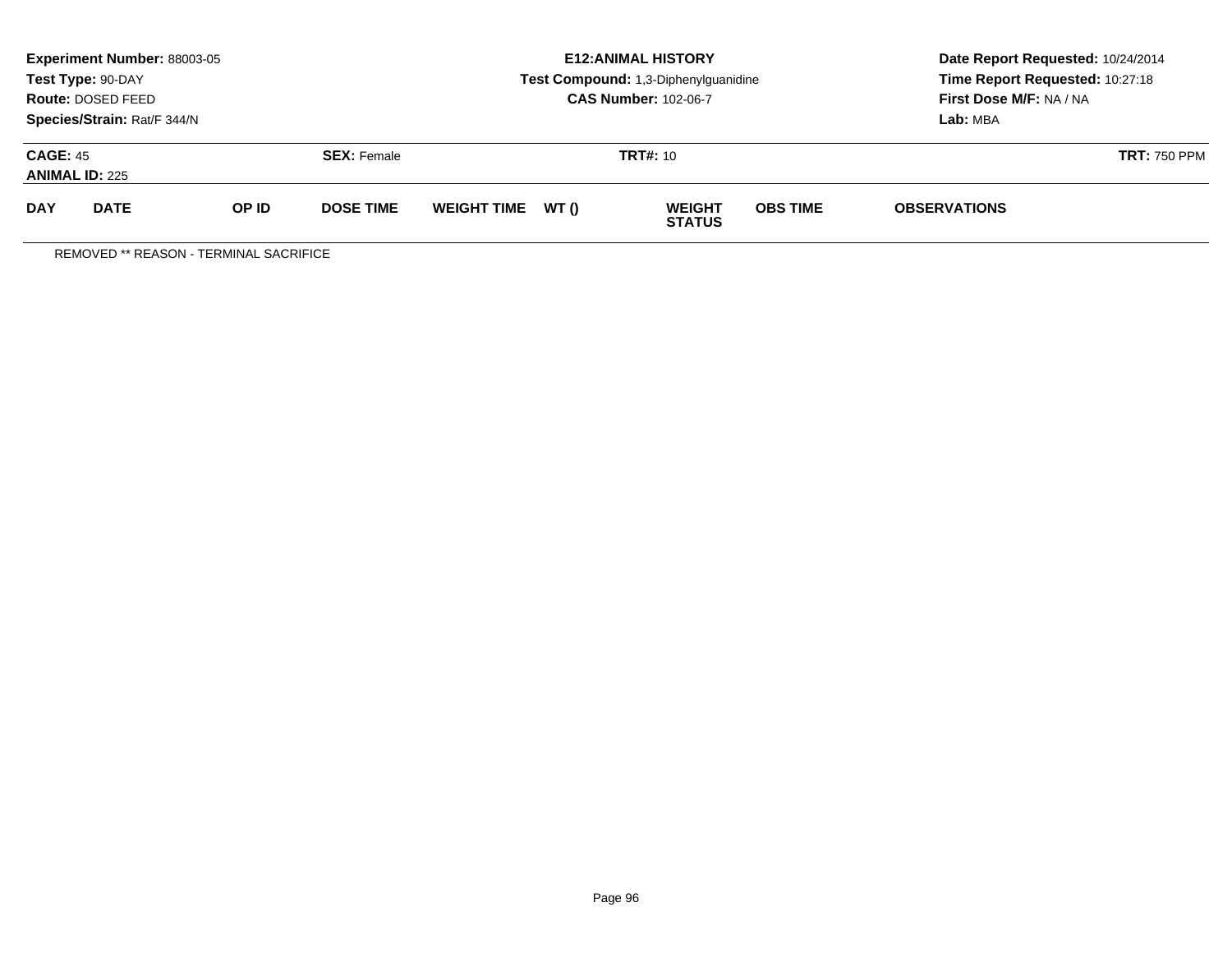|                                          | Experiment Number: 88003-05<br>Test Type: 90-DAY<br>Route: DOSED FEED<br>Species/Strain: Rat/F 344/N |       |                    |                    |       | <b>E12: ANIMAL HISTORY</b><br>Test Compound: 1,3-Diphenylguanidine<br><b>CAS Number: 102-06-7</b> | Date Report Requested: 10/24/2014<br>Time Report Requested: 10:27:18<br>First Dose M/F: NA / NA<br>Lab: MBA |                     |                     |
|------------------------------------------|------------------------------------------------------------------------------------------------------|-------|--------------------|--------------------|-------|---------------------------------------------------------------------------------------------------|-------------------------------------------------------------------------------------------------------------|---------------------|---------------------|
| <b>CAGE: 46</b><br><b>ANIMAL ID: 226</b> |                                                                                                      |       | <b>SEX:</b> Female | <b>TRT#: 10</b>    |       |                                                                                                   |                                                                                                             |                     | <b>TRT: 750 PPM</b> |
| <b>DAY</b>                               | <b>DATE</b>                                                                                          | OP ID | <b>DOSE TIME</b>   | <b>WEIGHT TIME</b> | WT () | <b>WEIGHT</b><br><b>STATUS</b>                                                                    | <b>OBS TIME</b>                                                                                             | <b>OBSERVATIONS</b> |                     |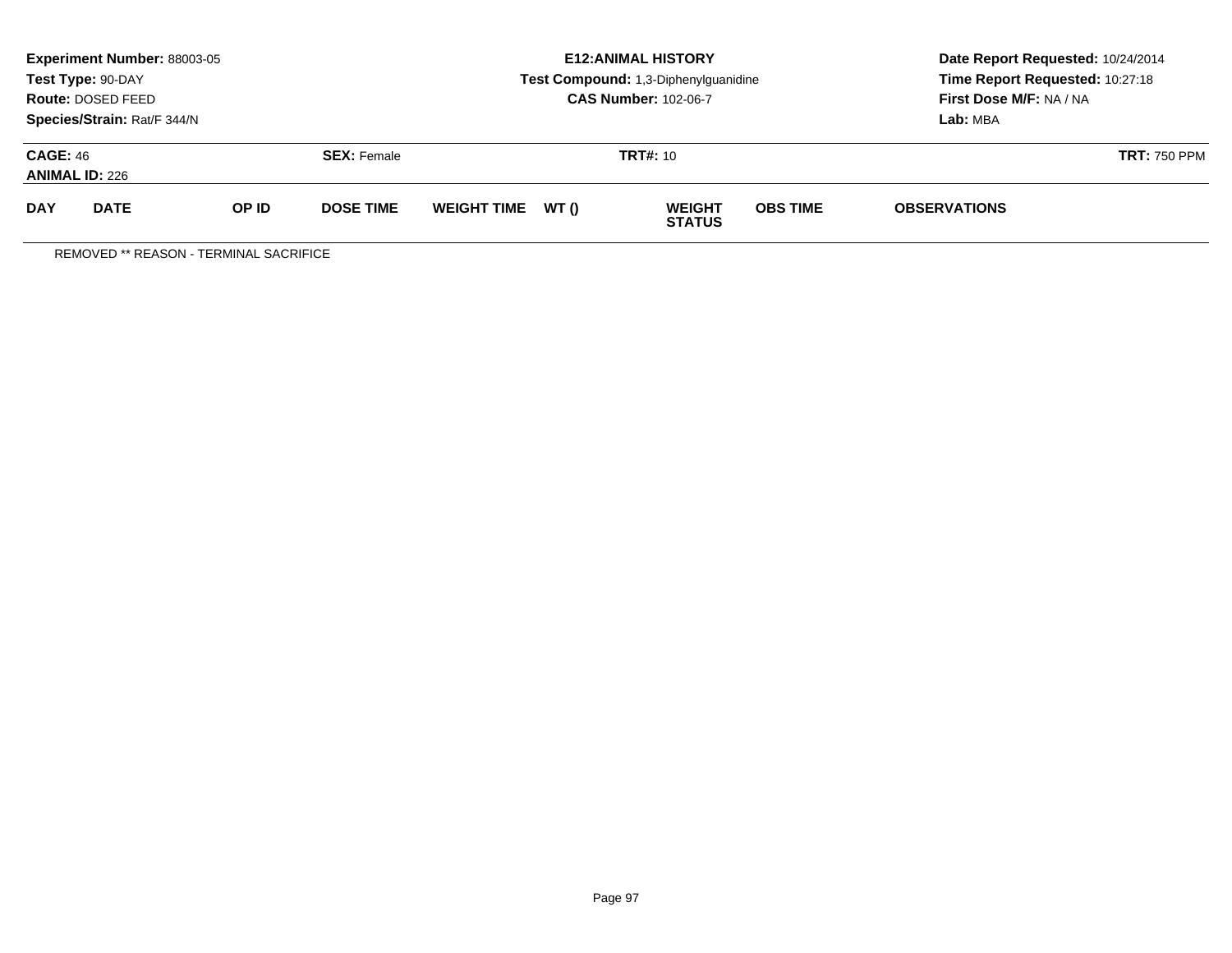|                                          | Experiment Number: 88003-05<br>Test Type: 90-DAY<br>Route: DOSED FEED<br>Species/Strain: Rat/F 344/N |       |                    |                    |       | <b>E12: ANIMAL HISTORY</b><br>Test Compound: 1,3-Diphenylguanidine<br><b>CAS Number: 102-06-7</b> | Date Report Requested: 10/24/2014<br>Time Report Requested: 10:27:18<br>First Dose M/F: NA / NA<br>Lab: MBA |                     |  |
|------------------------------------------|------------------------------------------------------------------------------------------------------|-------|--------------------|--------------------|-------|---------------------------------------------------------------------------------------------------|-------------------------------------------------------------------------------------------------------------|---------------------|--|
| <b>CAGE: 46</b><br><b>ANIMAL ID: 227</b> |                                                                                                      |       | <b>SEX:</b> Female |                    |       | <b>TRT#: 10</b>                                                                                   |                                                                                                             | <b>TRT: 750 PPM</b> |  |
| <b>DAY</b>                               | <b>DATE</b>                                                                                          | OP ID | <b>DOSE TIME</b>   | <b>WEIGHT TIME</b> | WT () | <b>WEIGHT</b><br><b>STATUS</b>                                                                    | <b>OBS TIME</b>                                                                                             | <b>OBSERVATIONS</b> |  |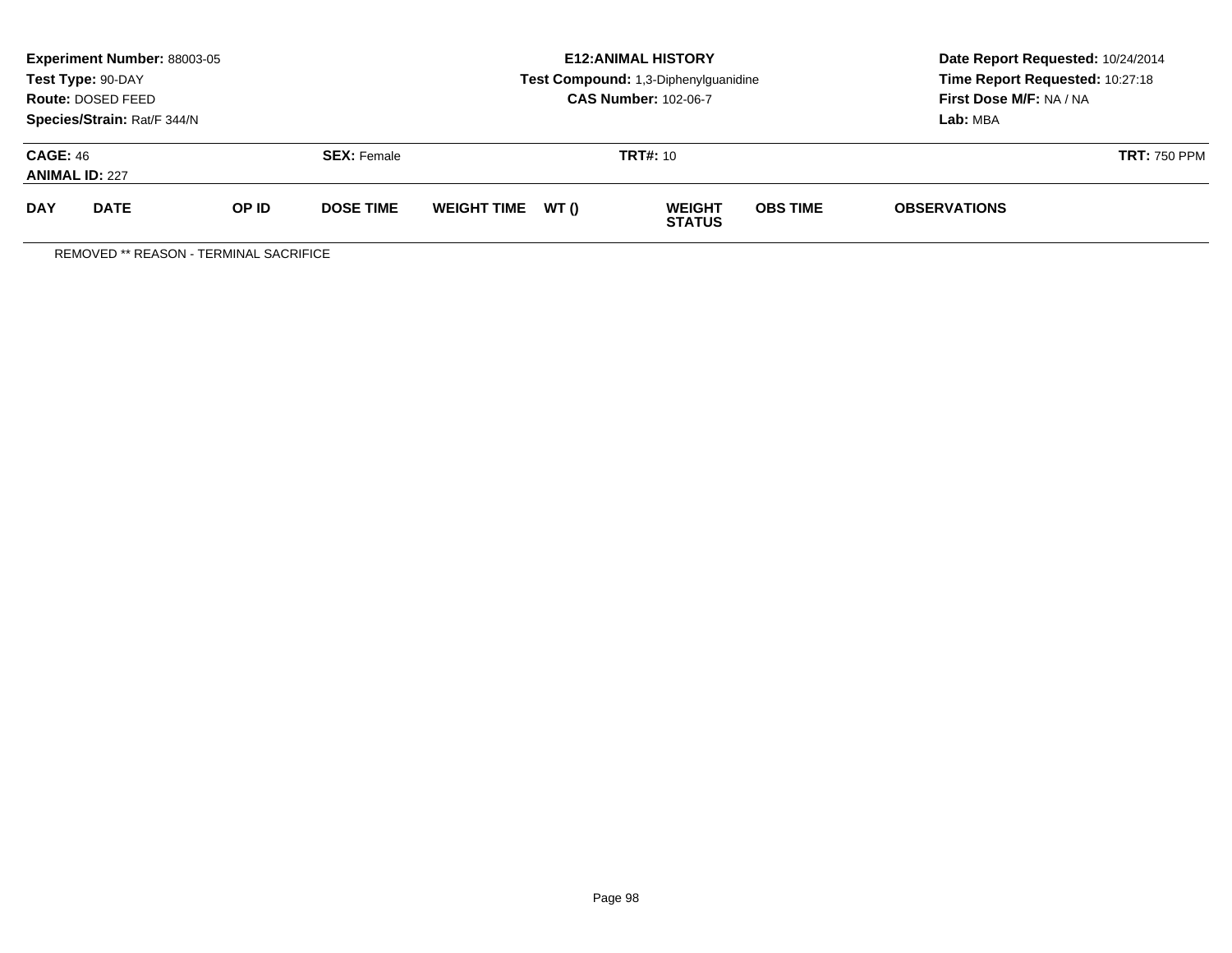|                                          | Experiment Number: 88003-05<br>Test Type: 90-DAY<br>Route: DOSED FEED<br>Species/Strain: Rat/F 344/N |       |                    |                    |       | <b>E12: ANIMAL HISTORY</b><br>Test Compound: 1,3-Diphenylguanidine<br><b>CAS Number: 102-06-7</b> | Date Report Requested: 10/24/2014<br>Time Report Requested: 10:27:18<br>First Dose M/F: NA / NA<br>Lab: MBA |                     |                     |
|------------------------------------------|------------------------------------------------------------------------------------------------------|-------|--------------------|--------------------|-------|---------------------------------------------------------------------------------------------------|-------------------------------------------------------------------------------------------------------------|---------------------|---------------------|
| <b>CAGE: 46</b><br><b>ANIMAL ID: 228</b> |                                                                                                      |       | <b>SEX:</b> Female |                    |       | <b>TRT#: 10</b>                                                                                   |                                                                                                             |                     | <b>TRT: 750 PPM</b> |
| <b>DAY</b>                               | <b>DATE</b>                                                                                          | OP ID | <b>DOSE TIME</b>   | <b>WEIGHT TIME</b> | WT () | <b>WEIGHT</b><br><b>STATUS</b>                                                                    | <b>OBS TIME</b>                                                                                             | <b>OBSERVATIONS</b> |                     |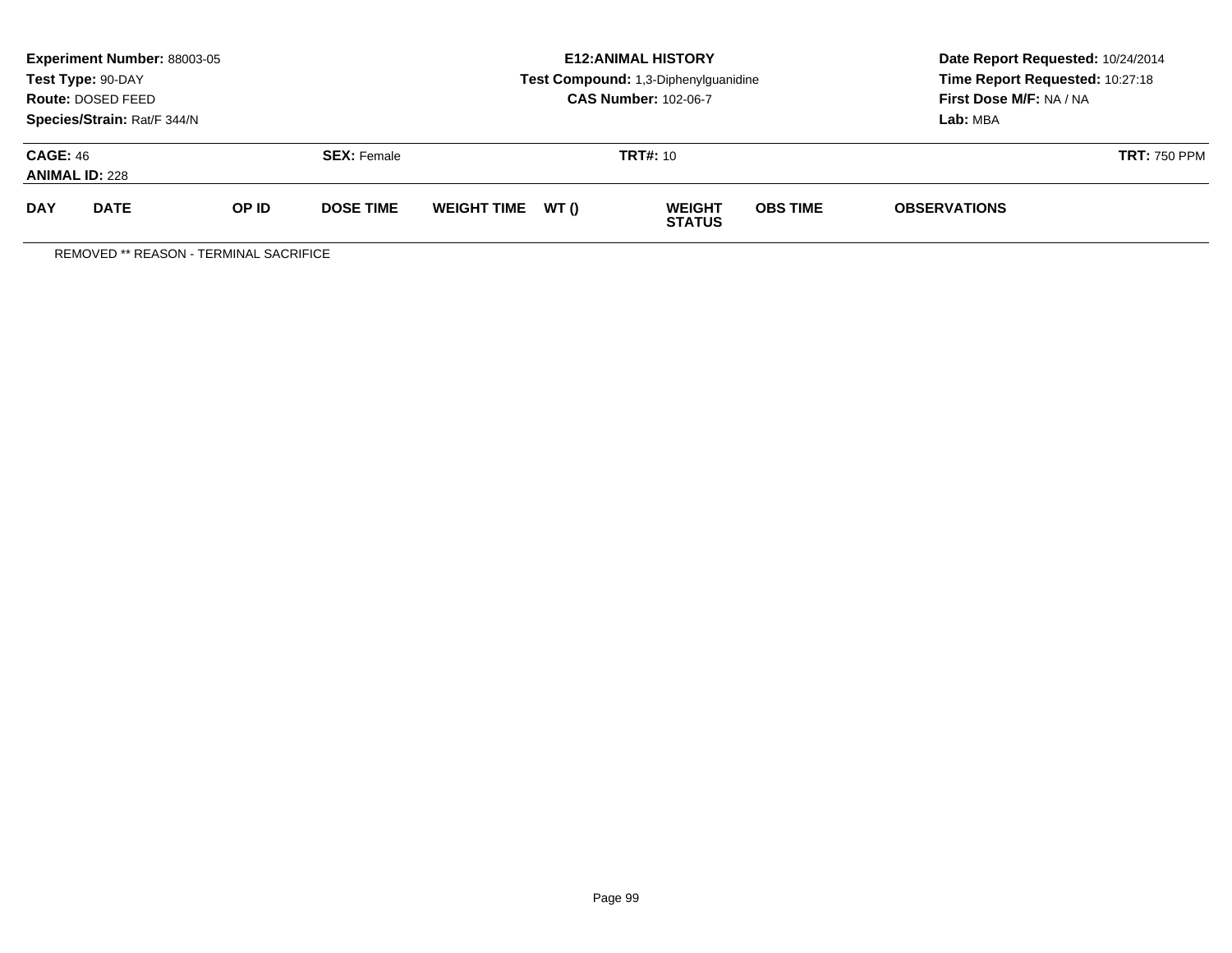|                                          | Experiment Number: 88003-05<br>Test Type: 90-DAY<br>Route: DOSED FEED<br>Species/Strain: Rat/F 344/N |       |                    | <b>E12: ANIMAL HISTORY</b><br>Test Compound: 1,3-Diphenylguanidine<br><b>CAS Number: 102-06-7</b> |       |                                |                 | Date Report Requested: 10/24/2014<br>Time Report Requested: 10:27:18<br>First Dose M/F: NA / NA<br>Lab: MBA |                     |
|------------------------------------------|------------------------------------------------------------------------------------------------------|-------|--------------------|---------------------------------------------------------------------------------------------------|-------|--------------------------------|-----------------|-------------------------------------------------------------------------------------------------------------|---------------------|
| <b>CAGE: 46</b><br><b>ANIMAL ID: 229</b> |                                                                                                      |       | <b>SEX: Female</b> |                                                                                                   |       | <b>TRT#: 10</b>                |                 |                                                                                                             | <b>TRT: 750 PPM</b> |
| <b>DAY</b>                               | <b>DATE</b>                                                                                          | OP ID | <b>DOSE TIME</b>   | <b>WEIGHT TIME</b>                                                                                | WT () | <b>WEIGHT</b><br><b>STATUS</b> | <b>OBS TIME</b> | <b>OBSERVATIONS</b>                                                                                         |                     |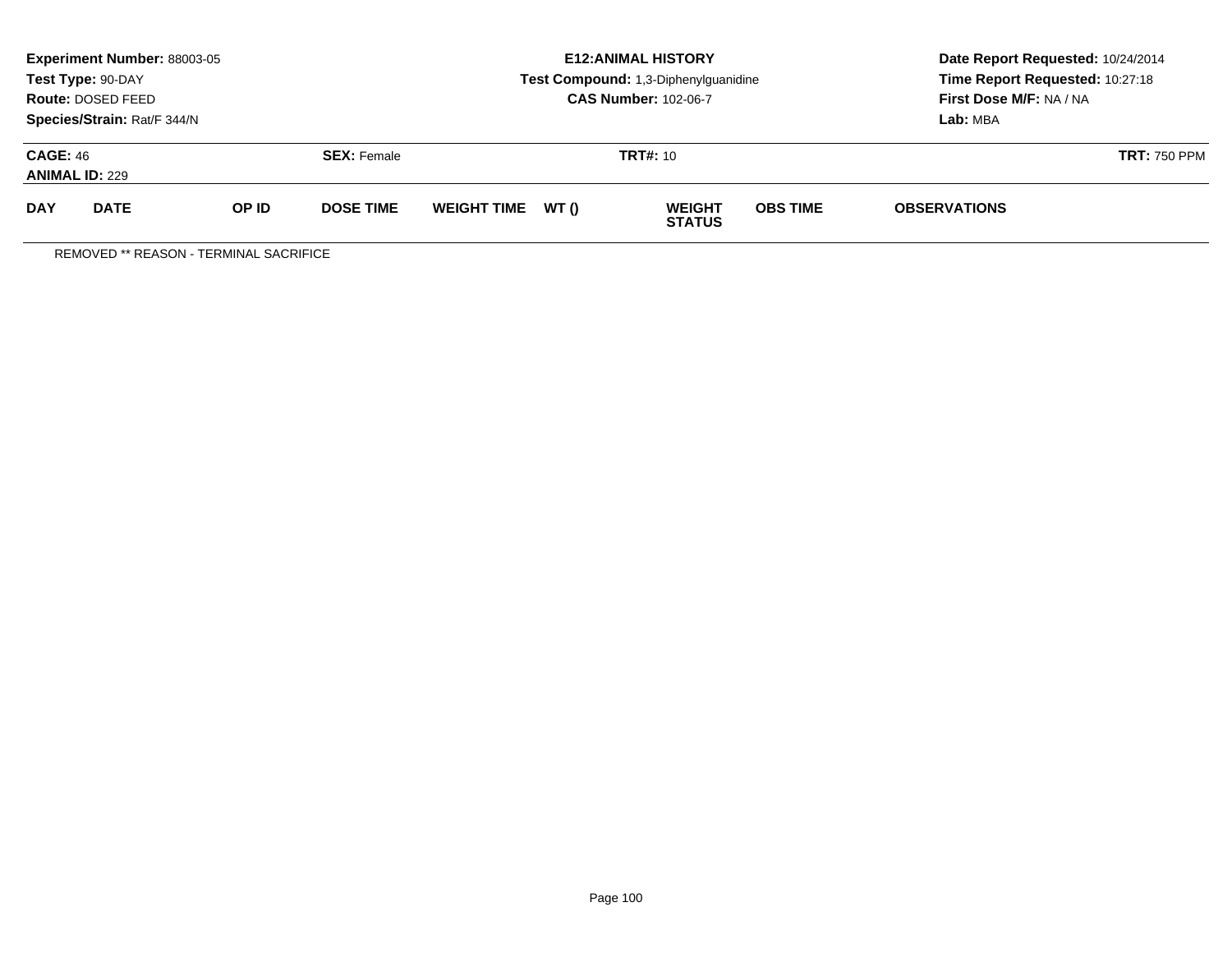|                                          | Experiment Number: 88003-05<br>Test Type: 90-DAY<br>Route: DOSED FEED<br>Species/Strain: Rat/F 344/N |       |                    |                    |       | <b>E12: ANIMAL HISTORY</b><br>Test Compound: 1,3-Diphenylguanidine<br><b>CAS Number: 102-06-7</b> | Date Report Requested: 10/24/2014<br>Time Report Requested: 10:27:18<br>First Dose M/F: NA / NA<br>Lab: MBA |                     |                     |
|------------------------------------------|------------------------------------------------------------------------------------------------------|-------|--------------------|--------------------|-------|---------------------------------------------------------------------------------------------------|-------------------------------------------------------------------------------------------------------------|---------------------|---------------------|
| <b>CAGE: 46</b><br><b>ANIMAL ID: 230</b> |                                                                                                      |       | <b>SEX:</b> Female | <b>TRT#: 10</b>    |       |                                                                                                   |                                                                                                             |                     | <b>TRT: 750 PPM</b> |
| <b>DAY</b>                               | <b>DATE</b>                                                                                          | OP ID | <b>DOSE TIME</b>   | <b>WEIGHT TIME</b> | WT () | <b>WEIGHT</b><br><b>STATUS</b>                                                                    | <b>OBS TIME</b>                                                                                             | <b>OBSERVATIONS</b> |                     |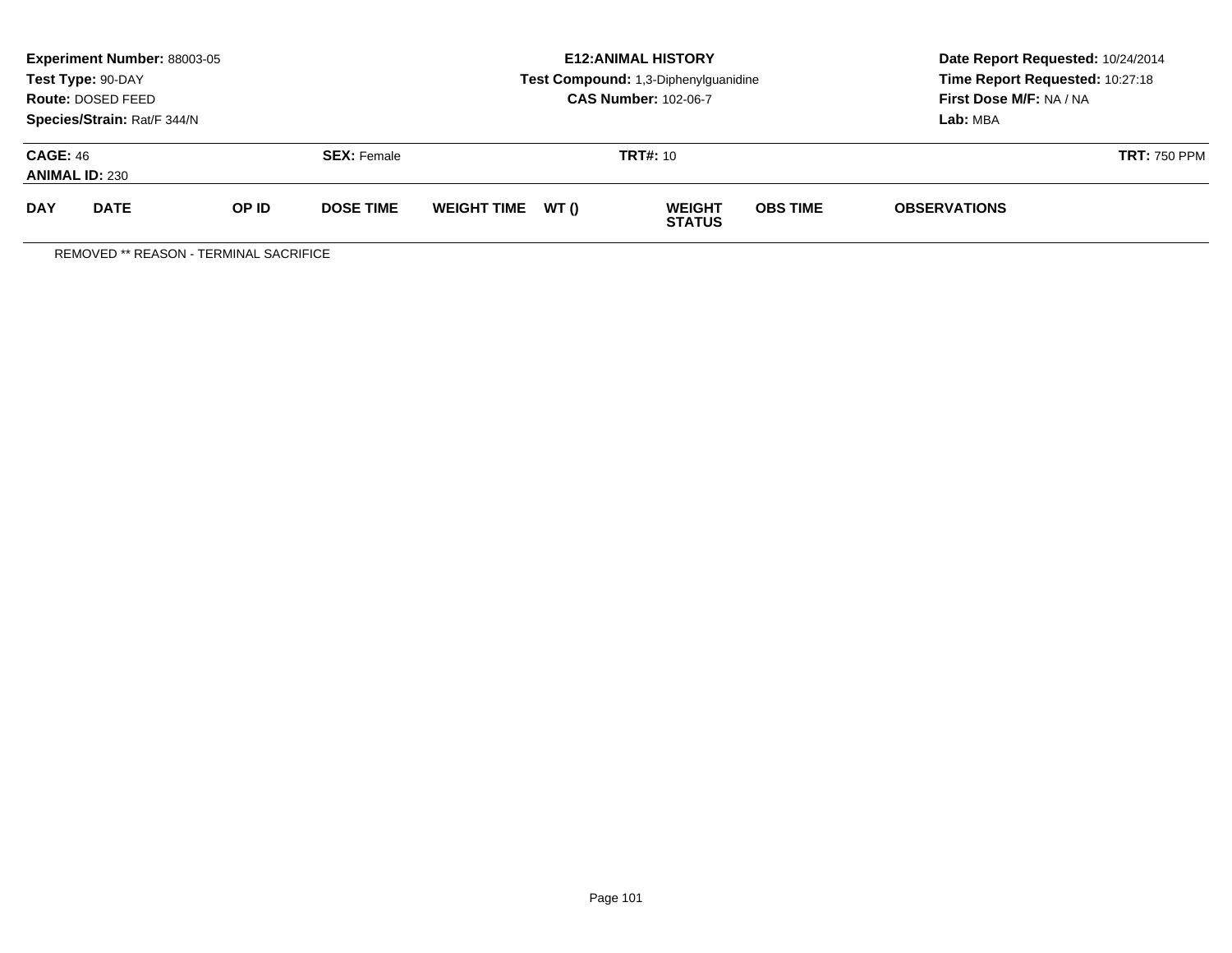|                                          | Experiment Number: 88003-05<br>Test Type: 90-DAY<br>Route: DOSED FEED<br>Species/Strain: Rat/F 344/N |              |                    | <b>E12: ANIMAL HISTORY</b><br>Test Compound: 1,3-Diphenylguanidine<br><b>CAS Number: 102-06-7</b> |       |                                |                 | Date Report Requested: 10/24/2014<br>Time Report Requested: 10:27:18<br>First Dose M/F: NA / NA<br>Lab: MBA |                      |
|------------------------------------------|------------------------------------------------------------------------------------------------------|--------------|--------------------|---------------------------------------------------------------------------------------------------|-------|--------------------------------|-----------------|-------------------------------------------------------------------------------------------------------------|----------------------|
| <b>CAGE: 47</b><br><b>ANIMAL ID: 231</b> |                                                                                                      |              | <b>SEX: Female</b> | <b>TRT#: 11</b>                                                                                   |       |                                |                 |                                                                                                             | <b>TRT: 1500 PPM</b> |
| <b>DAY</b>                               | <b>DATE</b>                                                                                          | <b>OP ID</b> | <b>DOSE TIME</b>   | <b>WEIGHT TIME</b>                                                                                | WT () | <b>WEIGHT</b><br><b>STATUS</b> | <b>OBS TIME</b> | <b>OBSERVATIONS</b>                                                                                         |                      |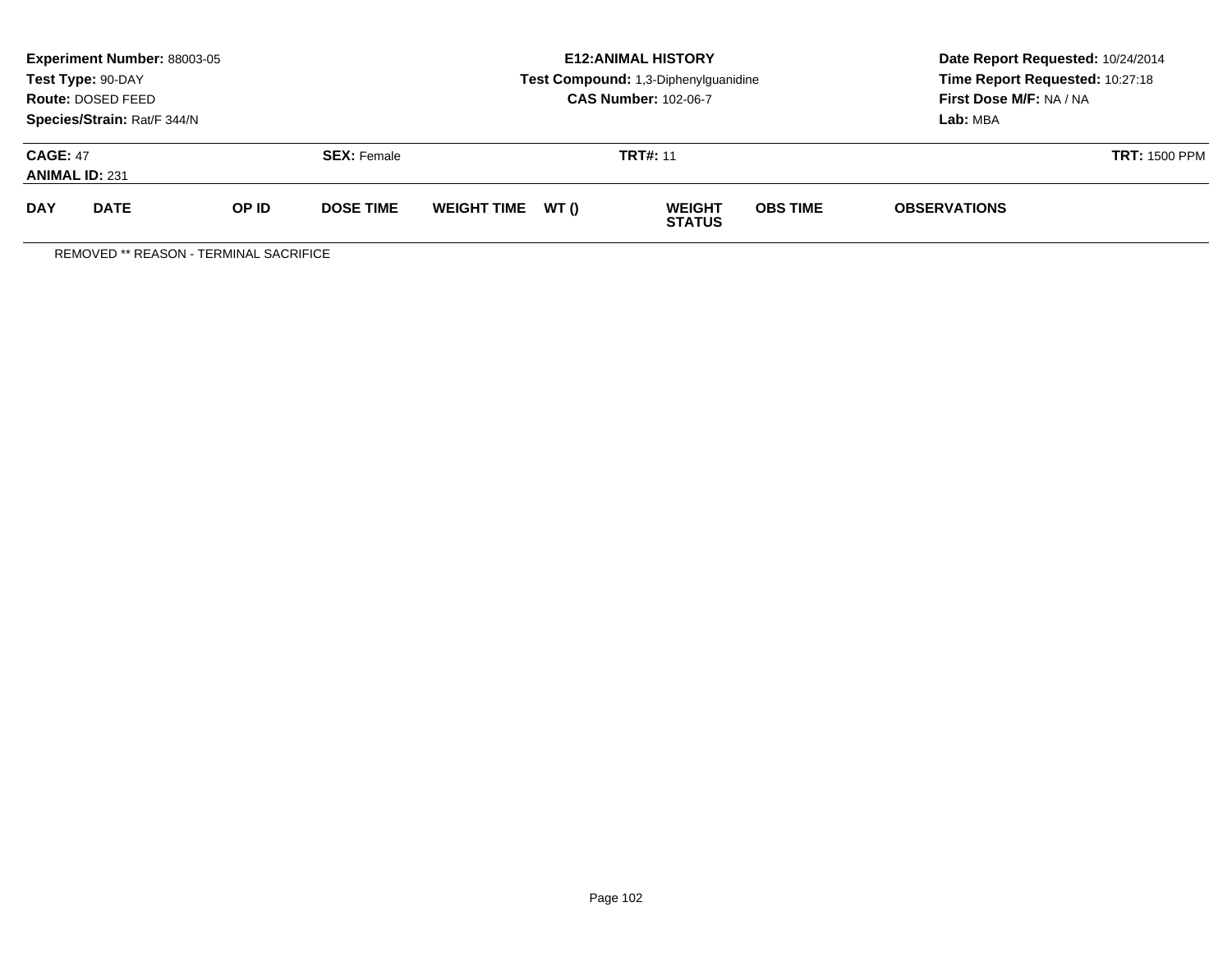|                                          | Experiment Number: 88003-05<br>Test Type: 90-DAY<br>Route: DOSED FEED<br>Species/Strain: Rat/F 344/N |              |                    | <b>E12: ANIMAL HISTORY</b><br>Test Compound: 1,3-Diphenylguanidine<br><b>CAS Number: 102-06-7</b> |       |                                |                 | Date Report Requested: 10/24/2014<br>Time Report Requested: 10:27:18<br>First Dose M/F: NA / NA<br>Lab: MBA |                      |
|------------------------------------------|------------------------------------------------------------------------------------------------------|--------------|--------------------|---------------------------------------------------------------------------------------------------|-------|--------------------------------|-----------------|-------------------------------------------------------------------------------------------------------------|----------------------|
| <b>CAGE: 47</b><br><b>ANIMAL ID: 232</b> |                                                                                                      |              | <b>SEX: Female</b> | <b>TRT#: 11</b>                                                                                   |       |                                |                 |                                                                                                             | <b>TRT: 1500 PPM</b> |
| <b>DAY</b>                               | <b>DATE</b>                                                                                          | <b>OP ID</b> | <b>DOSE TIME</b>   | <b>WEIGHT TIME</b>                                                                                | WT () | <b>WEIGHT</b><br><b>STATUS</b> | <b>OBS TIME</b> | <b>OBSERVATIONS</b>                                                                                         |                      |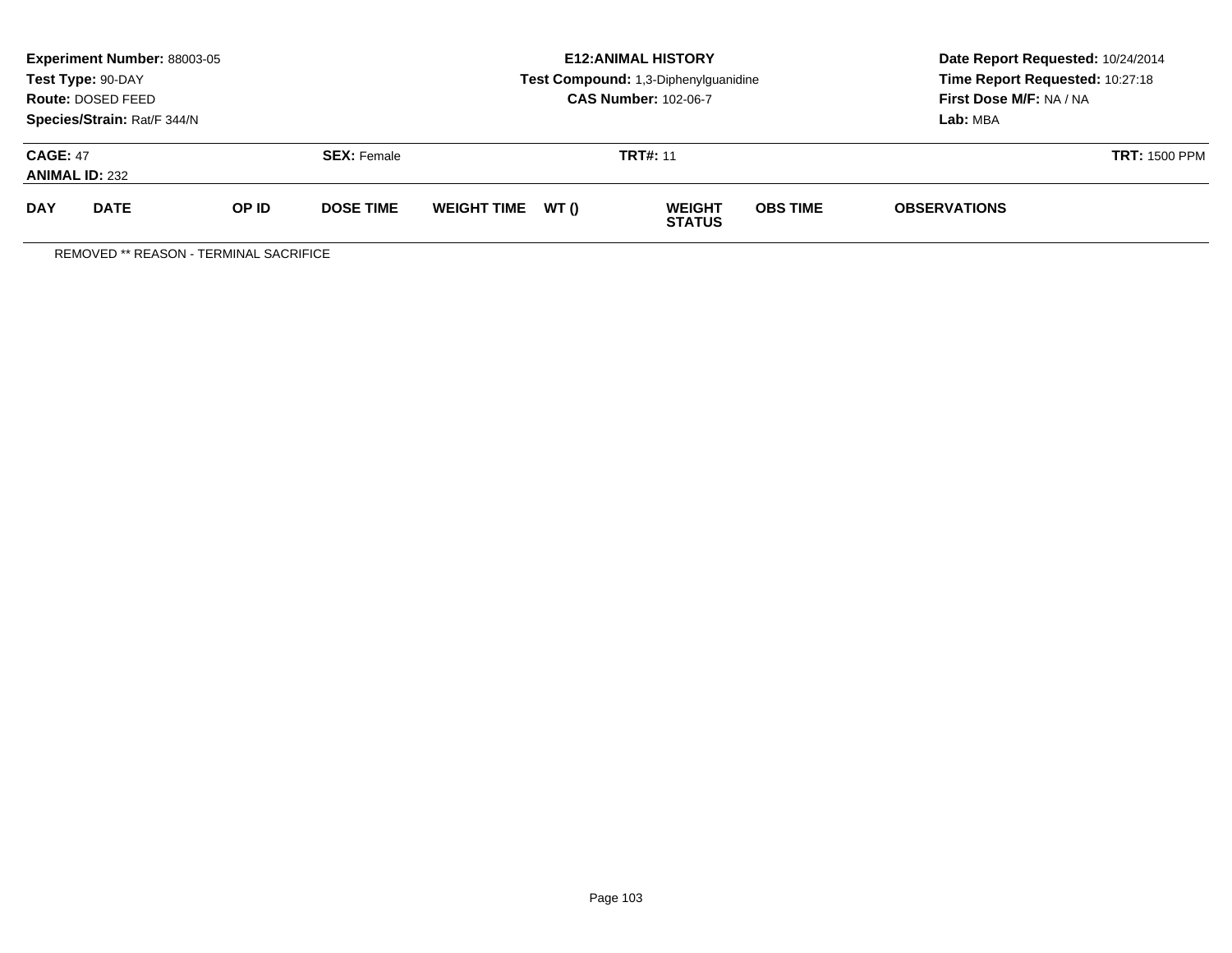|                                          | Experiment Number: 88003-05<br>Test Type: 90-DAY<br>Route: DOSED FEED<br>Species/Strain: Rat/F 344/N |              |                    | <b>E12: ANIMAL HISTORY</b><br>Test Compound: 1,3-Diphenylguanidine<br><b>CAS Number: 102-06-7</b> |                 |                                |                 | Date Report Requested: 10/24/2014<br>Time Report Requested: 10:27:18<br>First Dose M/F: NA / NA<br>Lab: MBA |                      |
|------------------------------------------|------------------------------------------------------------------------------------------------------|--------------|--------------------|---------------------------------------------------------------------------------------------------|-----------------|--------------------------------|-----------------|-------------------------------------------------------------------------------------------------------------|----------------------|
| <b>CAGE: 47</b><br><b>ANIMAL ID: 233</b> |                                                                                                      |              | <b>SEX: Female</b> |                                                                                                   | <b>TRT#: 11</b> |                                |                 |                                                                                                             | <b>TRT: 1500 PPM</b> |
| <b>DAY</b>                               | <b>DATE</b>                                                                                          | <b>OP ID</b> | <b>DOSE TIME</b>   | <b>WEIGHT TIME</b>                                                                                | WT ()           | <b>WEIGHT</b><br><b>STATUS</b> | <b>OBS TIME</b> | <b>OBSERVATIONS</b>                                                                                         |                      |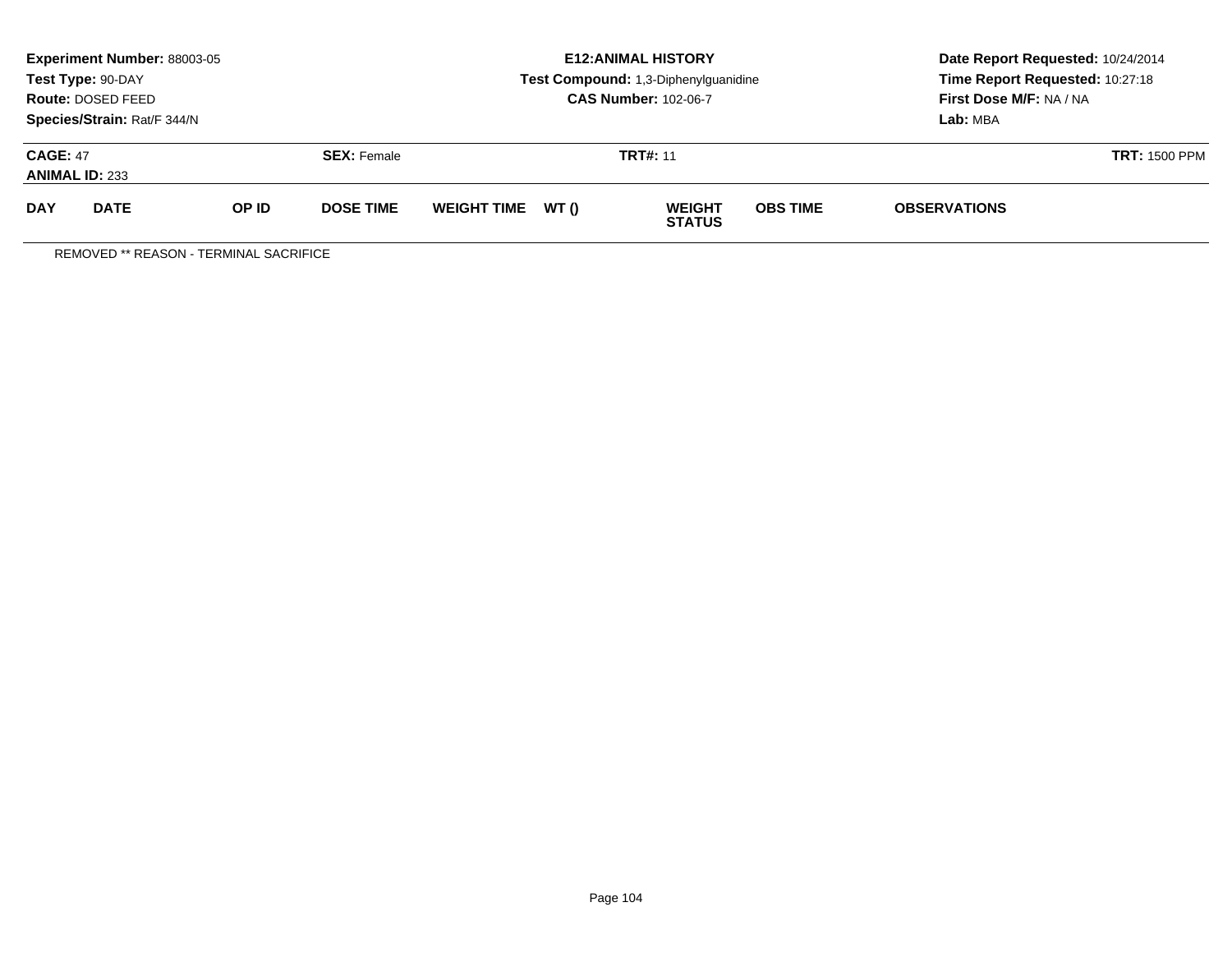|                                          | Experiment Number: 88003-05<br>Test Type: 90-DAY<br>Route: DOSED FEED<br>Species/Strain: Rat/F 344/N |              |                    | <b>E12: ANIMAL HISTORY</b><br>Test Compound: 1,3-Diphenylguanidine<br><b>CAS Number: 102-06-7</b> |       |                                |                 | Date Report Requested: 10/24/2014<br>Time Report Requested: 10:27:18<br>First Dose M/F: NA / NA<br>Lab: MBA |                      |
|------------------------------------------|------------------------------------------------------------------------------------------------------|--------------|--------------------|---------------------------------------------------------------------------------------------------|-------|--------------------------------|-----------------|-------------------------------------------------------------------------------------------------------------|----------------------|
| <b>CAGE: 47</b><br><b>ANIMAL ID: 234</b> |                                                                                                      |              | <b>SEX: Female</b> | <b>TRT#: 11</b>                                                                                   |       |                                |                 |                                                                                                             | <b>TRT: 1500 PPM</b> |
| <b>DAY</b>                               | <b>DATE</b>                                                                                          | <b>OP ID</b> | <b>DOSE TIME</b>   | <b>WEIGHT TIME</b>                                                                                | WT () | <b>WEIGHT</b><br><b>STATUS</b> | <b>OBS TIME</b> | <b>OBSERVATIONS</b>                                                                                         |                      |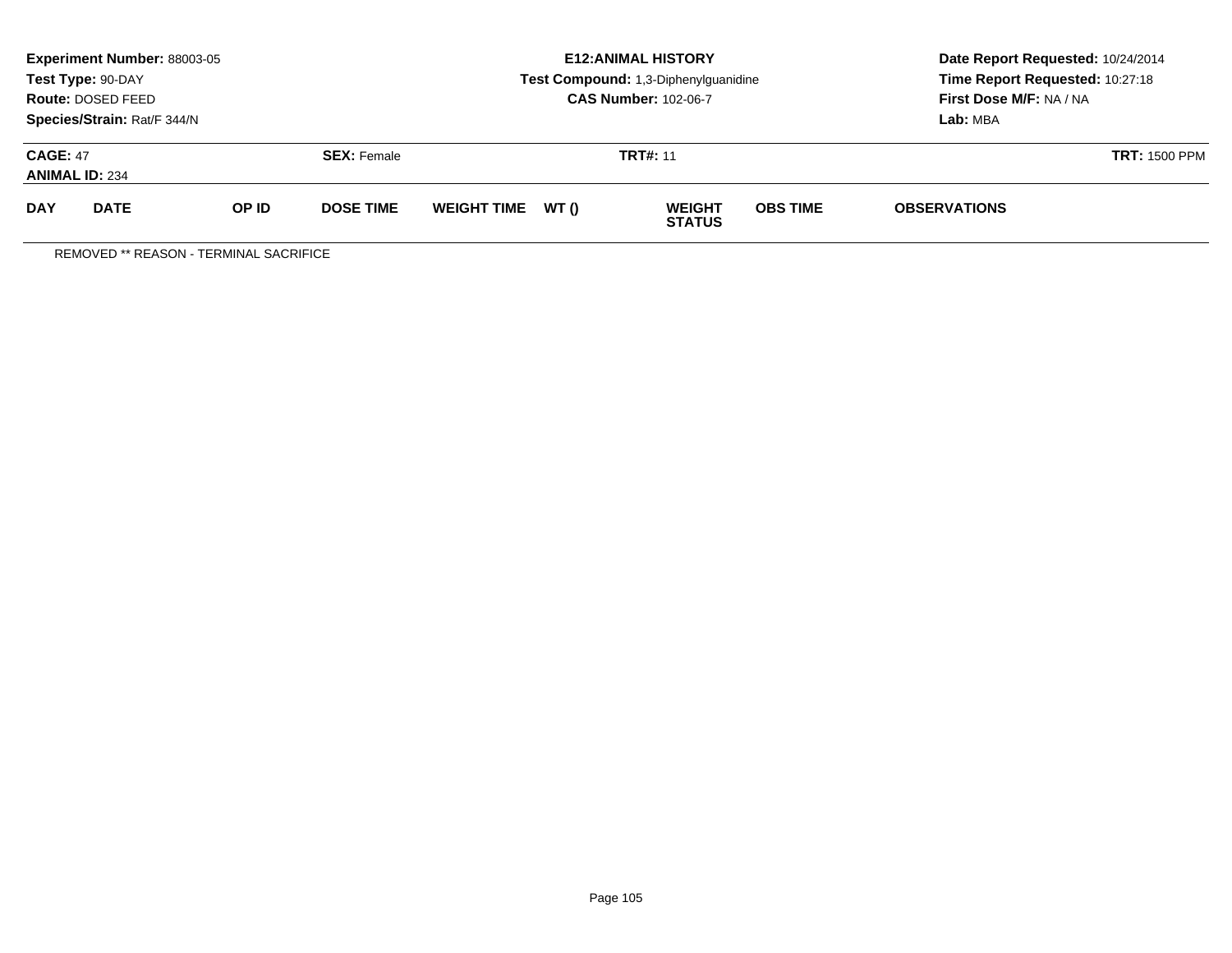|                                          | Experiment Number: 88003-05<br>Test Type: 90-DAY<br>Route: DOSED FEED<br>Species/Strain: Rat/F 344/N |              |                    | <b>E12: ANIMAL HISTORY</b><br>Test Compound: 1,3-Diphenylguanidine<br><b>CAS Number: 102-06-7</b> |       |                                |                 | Date Report Requested: 10/24/2014<br>Time Report Requested: 10:27:18<br>First Dose M/F: NA / NA<br>Lab: MBA |                      |
|------------------------------------------|------------------------------------------------------------------------------------------------------|--------------|--------------------|---------------------------------------------------------------------------------------------------|-------|--------------------------------|-----------------|-------------------------------------------------------------------------------------------------------------|----------------------|
| <b>CAGE: 47</b><br><b>ANIMAL ID: 235</b> |                                                                                                      |              | <b>SEX: Female</b> | <b>TRT#: 11</b>                                                                                   |       |                                |                 |                                                                                                             | <b>TRT: 1500 PPM</b> |
| <b>DAY</b>                               | <b>DATE</b>                                                                                          | <b>OP ID</b> | <b>DOSE TIME</b>   | <b>WEIGHT TIME</b>                                                                                | WT () | <b>WEIGHT</b><br><b>STATUS</b> | <b>OBS TIME</b> | <b>OBSERVATIONS</b>                                                                                         |                      |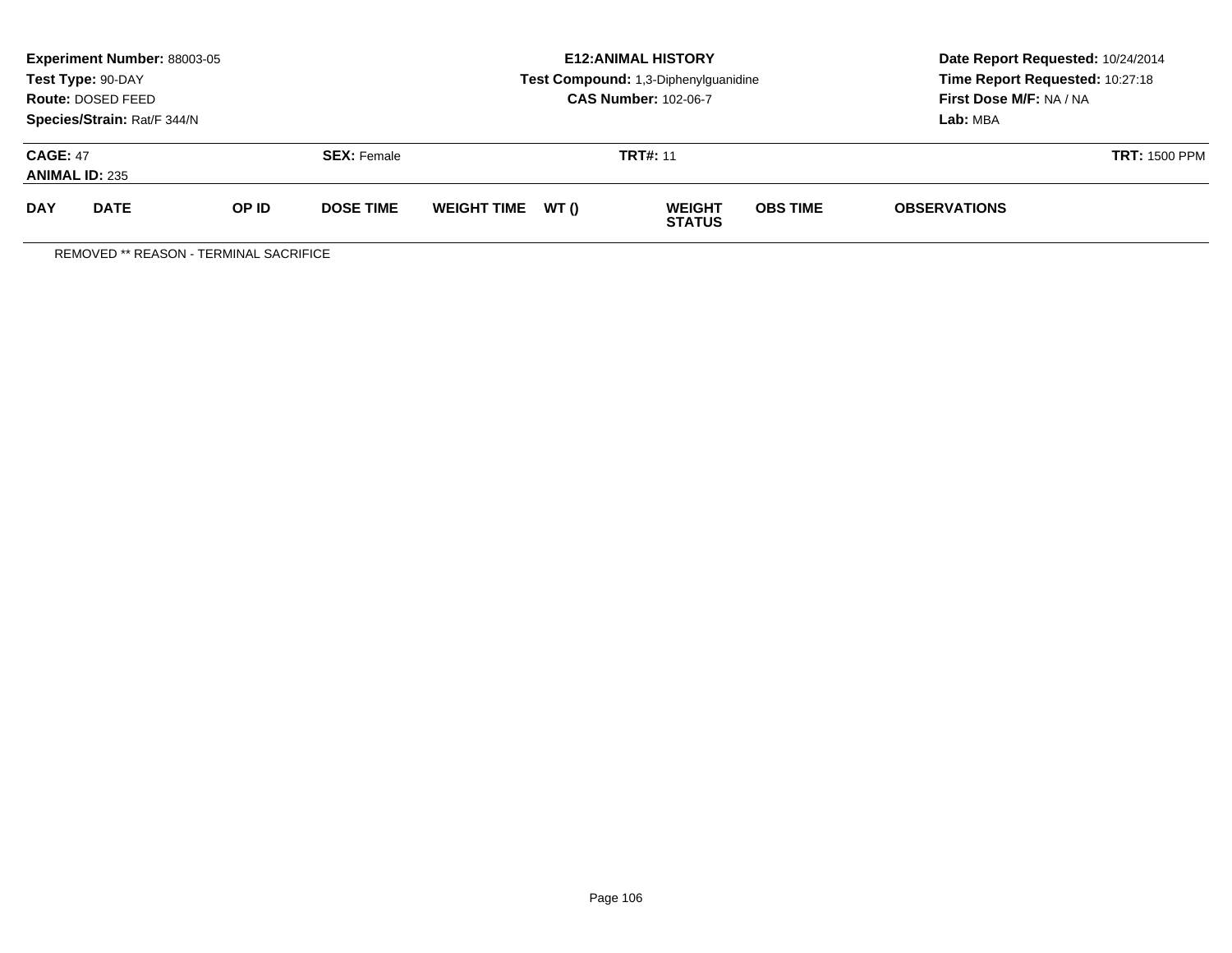|                                          | Experiment Number: 88003-05<br>Test Type: 90-DAY<br>Route: DOSED FEED<br>Species/Strain: Rat/F 344/N |              |                    | <b>E12: ANIMAL HISTORY</b><br>Test Compound: 1,3-Diphenylguanidine<br><b>CAS Number: 102-06-7</b> |       |                                |                 | Date Report Requested: 10/24/2014<br>Time Report Requested: 10:27:18<br>First Dose M/F: NA / NA<br>Lab: MBA |                      |
|------------------------------------------|------------------------------------------------------------------------------------------------------|--------------|--------------------|---------------------------------------------------------------------------------------------------|-------|--------------------------------|-----------------|-------------------------------------------------------------------------------------------------------------|----------------------|
| <b>CAGE: 48</b><br><b>ANIMAL ID: 236</b> |                                                                                                      |              | <b>SEX: Female</b> | <b>TRT#: 11</b>                                                                                   |       |                                |                 |                                                                                                             | <b>TRT: 1500 PPM</b> |
| <b>DAY</b>                               | <b>DATE</b>                                                                                          | <b>OP ID</b> | <b>DOSE TIME</b>   | <b>WEIGHT TIME</b>                                                                                | WT () | <b>WEIGHT</b><br><b>STATUS</b> | <b>OBS TIME</b> | <b>OBSERVATIONS</b>                                                                                         |                      |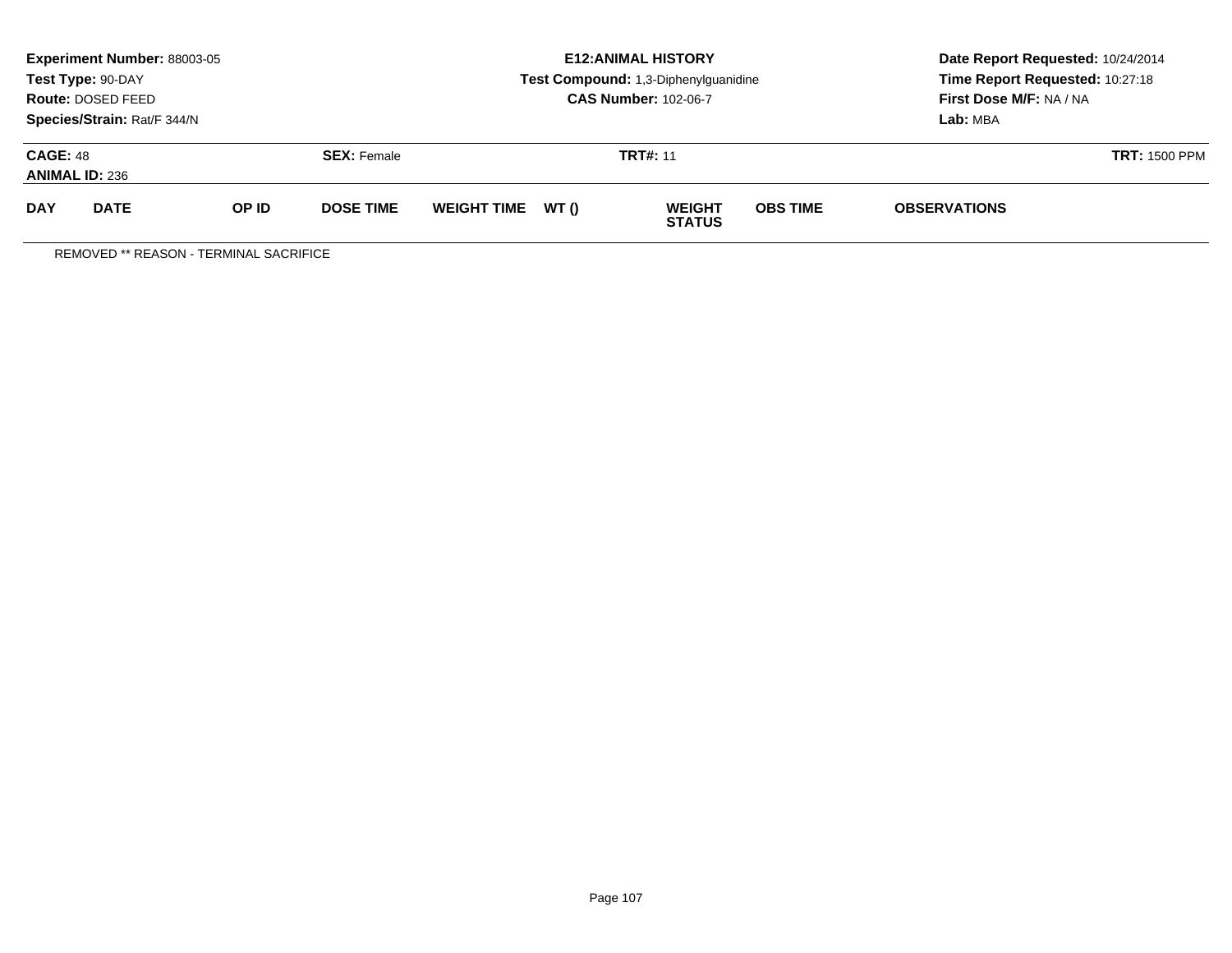|                                          | Experiment Number: 88003-05<br>Test Type: 90-DAY<br>Route: DOSED FEED<br>Species/Strain: Rat/F 344/N |              |                    |                    |       | <b>E12: ANIMAL HISTORY</b><br>Test Compound: 1,3-Diphenylguanidine<br><b>CAS Number: 102-06-7</b> | Date Report Requested: 10/24/2014<br>Time Report Requested: 10:27:18<br>First Dose M/F: NA / NA<br>Lab: MBA |                     |                      |
|------------------------------------------|------------------------------------------------------------------------------------------------------|--------------|--------------------|--------------------|-------|---------------------------------------------------------------------------------------------------|-------------------------------------------------------------------------------------------------------------|---------------------|----------------------|
| <b>CAGE: 48</b><br><b>ANIMAL ID: 237</b> |                                                                                                      |              | <b>SEX: Female</b> | <b>TRT#: 11</b>    |       |                                                                                                   |                                                                                                             |                     | <b>TRT: 1500 PPM</b> |
| <b>DAY</b>                               | <b>DATE</b>                                                                                          | <b>OP ID</b> | <b>DOSE TIME</b>   | <b>WEIGHT TIME</b> | WT () | <b>WEIGHT</b><br><b>STATUS</b>                                                                    | <b>OBS TIME</b>                                                                                             | <b>OBSERVATIONS</b> |                      |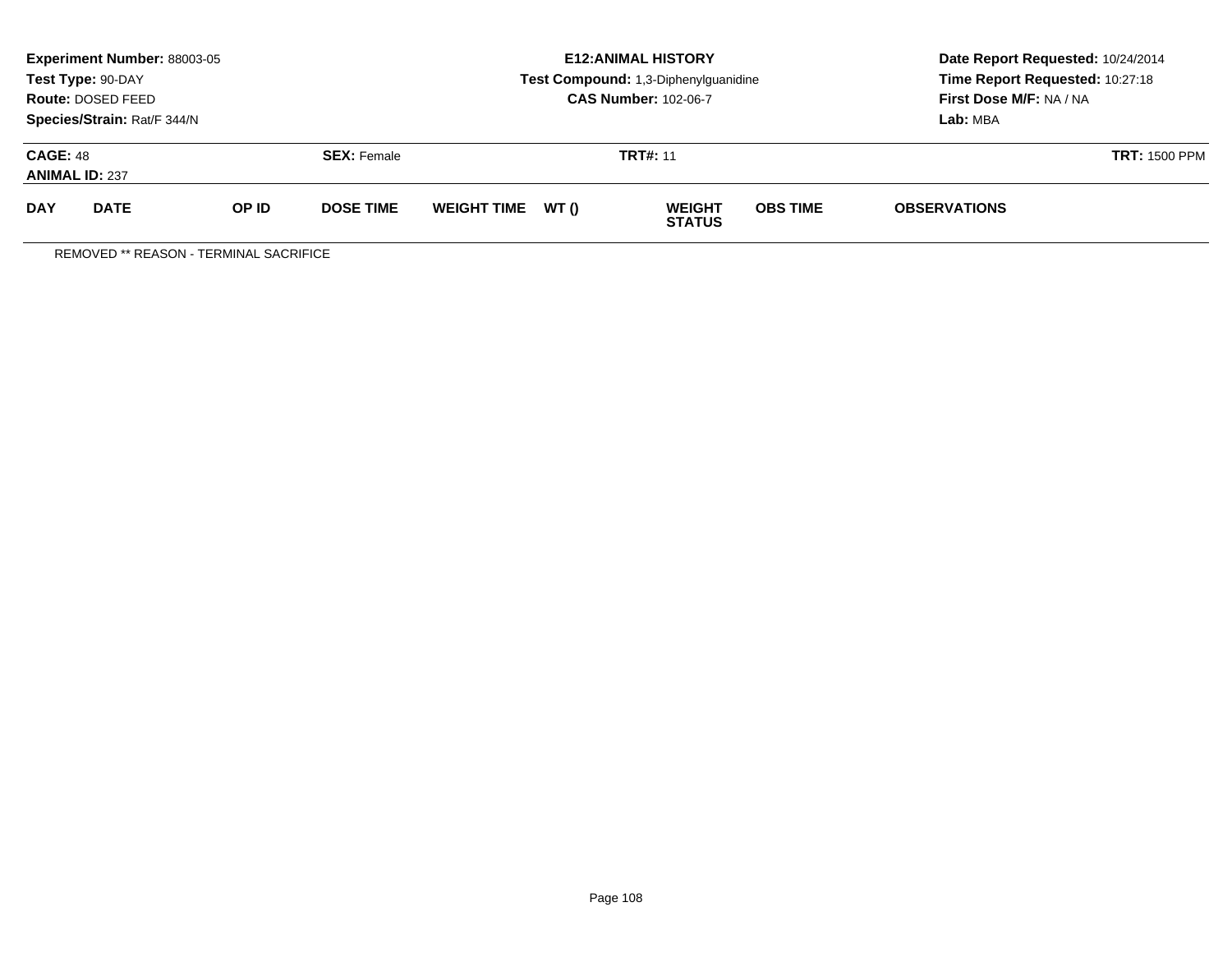|                                          | Experiment Number: 88003-05<br>Test Type: 90-DAY<br><b>Route: DOSED FEED</b><br>Species/Strain: Rat/F 344/N |              |                    |                    |       | <b>E12: ANIMAL HISTORY</b><br>Test Compound: 1,3-Diphenylguanidine<br><b>CAS Number: 102-06-7</b> | Date Report Requested: 10/24/2014<br>Time Report Requested: 10:27:18<br>First Dose M/F: NA / NA<br>Lab: MBA |                     |                      |
|------------------------------------------|-------------------------------------------------------------------------------------------------------------|--------------|--------------------|--------------------|-------|---------------------------------------------------------------------------------------------------|-------------------------------------------------------------------------------------------------------------|---------------------|----------------------|
| <b>CAGE: 48</b><br><b>ANIMAL ID: 238</b> |                                                                                                             |              | <b>SEX: Female</b> |                    |       | <b>TRT#: 11</b>                                                                                   |                                                                                                             |                     | <b>TRT: 1500 PPM</b> |
| <b>DAY</b>                               | <b>DATE</b>                                                                                                 | <b>OP ID</b> | <b>DOSE TIME</b>   | <b>WEIGHT TIME</b> | WT () | <b>WEIGHT</b><br><b>STATUS</b>                                                                    | <b>OBS TIME</b>                                                                                             | <b>OBSERVATIONS</b> |                      |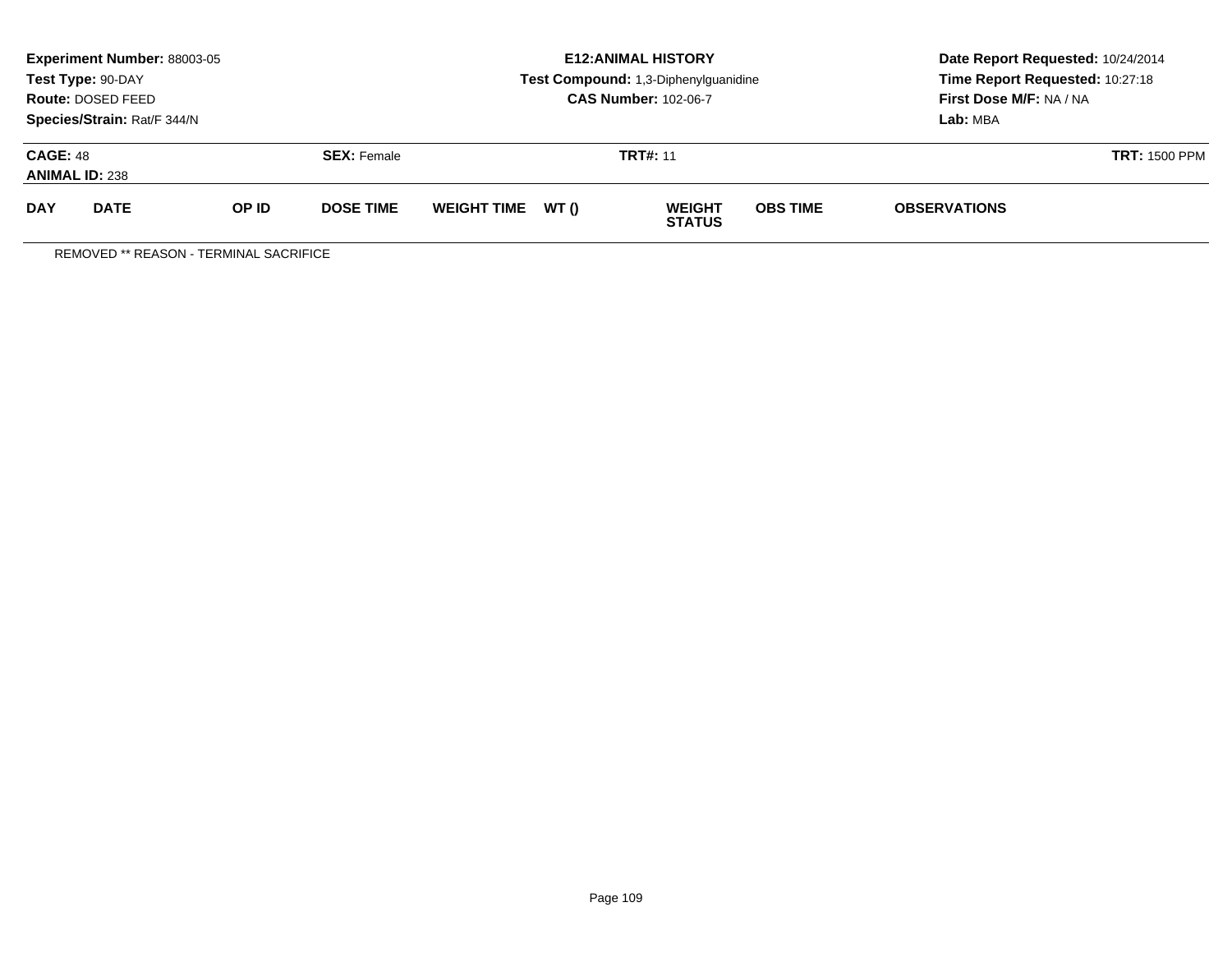|                                          | Experiment Number: 88003-05<br>Test Type: 90-DAY<br><b>Route: DOSED FEED</b><br>Species/Strain: Rat/F 344/N |              |                    |                    |       | <b>E12: ANIMAL HISTORY</b><br>Test Compound: 1,3-Diphenylguanidine<br><b>CAS Number: 102-06-7</b> | Date Report Requested: 10/24/2014<br>Time Report Requested: 10:27:18<br>First Dose M/F: NA / NA<br>Lab: MBA |                     |                      |
|------------------------------------------|-------------------------------------------------------------------------------------------------------------|--------------|--------------------|--------------------|-------|---------------------------------------------------------------------------------------------------|-------------------------------------------------------------------------------------------------------------|---------------------|----------------------|
| <b>CAGE: 48</b><br><b>ANIMAL ID: 239</b> |                                                                                                             |              | <b>SEX: Female</b> |                    |       | <b>TRT#: 11</b>                                                                                   |                                                                                                             |                     | <b>TRT: 1500 PPM</b> |
| <b>DAY</b>                               | <b>DATE</b>                                                                                                 | <b>OP ID</b> | <b>DOSE TIME</b>   | <b>WEIGHT TIME</b> | WT () | <b>WEIGHT</b><br><b>STATUS</b>                                                                    | <b>OBS TIME</b>                                                                                             | <b>OBSERVATIONS</b> |                      |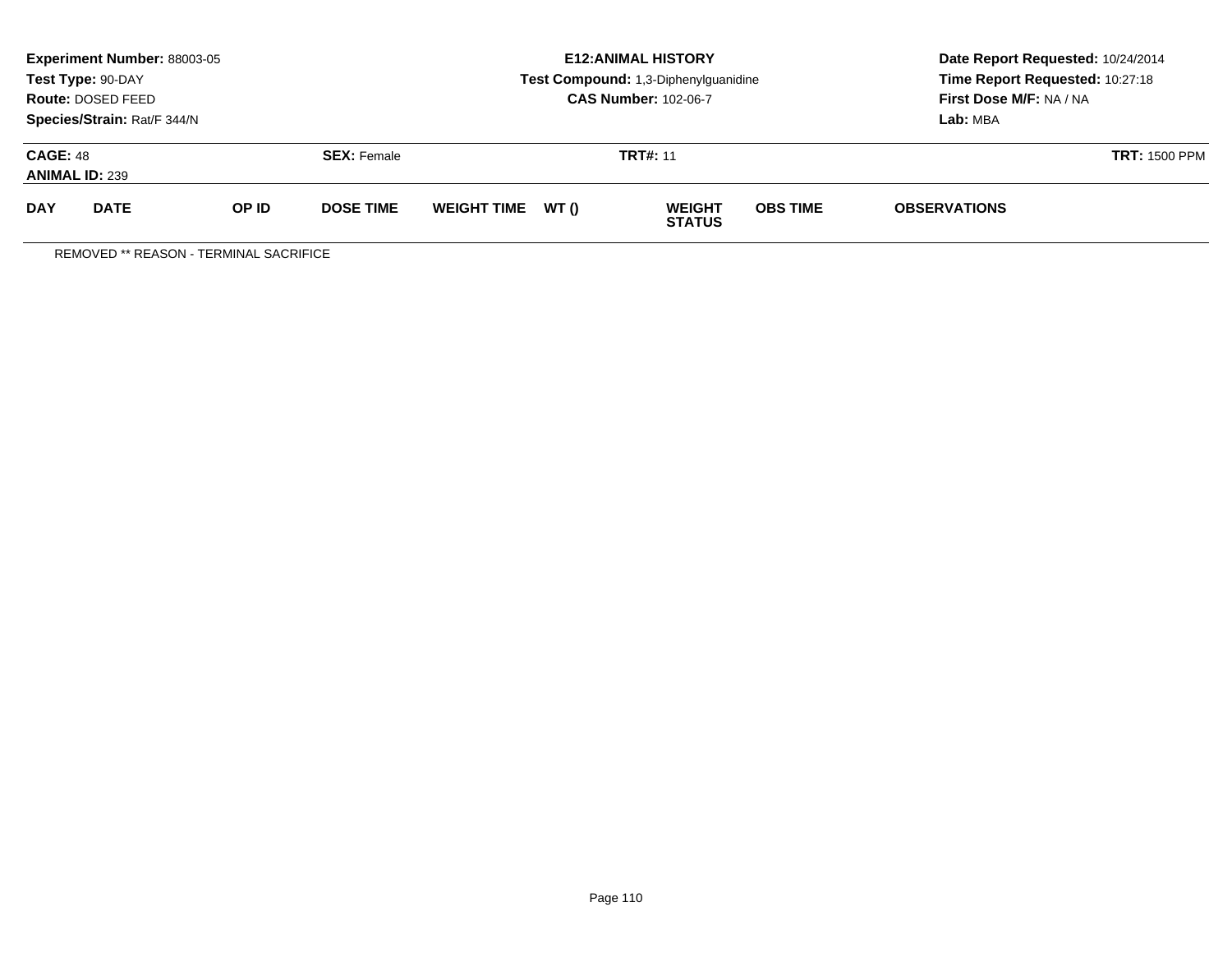|                                          | Experiment Number: 88003-05<br>Test Type: 90-DAY<br><b>Route: DOSED FEED</b><br>Species/Strain: Rat/F 344/N |       |                    |                    |       | <b>E12:ANIMAL HISTORY</b><br>Test Compound: 1,3-Diphenylguanidine<br><b>CAS Number: 102-06-7</b> | Date Report Requested: 10/24/2014<br>Time Report Requested: 10:27:18<br>First Dose M/F: NA / NA<br>Lab: MBA |                     |                      |
|------------------------------------------|-------------------------------------------------------------------------------------------------------------|-------|--------------------|--------------------|-------|--------------------------------------------------------------------------------------------------|-------------------------------------------------------------------------------------------------------------|---------------------|----------------------|
| <b>CAGE: 48</b><br><b>ANIMAL ID: 240</b> |                                                                                                             |       | <b>SEX: Female</b> |                    |       | <b>TRT#: 11</b>                                                                                  |                                                                                                             |                     | <b>TRT: 1500 PPM</b> |
| <b>DAY</b>                               | <b>DATE</b>                                                                                                 | OP ID | <b>DOSE TIME</b>   | <b>WEIGHT TIME</b> | WT () | <b>WEIGHT</b><br><b>STATUS</b>                                                                   | <b>OBS TIME</b>                                                                                             | <b>OBSERVATIONS</b> |                      |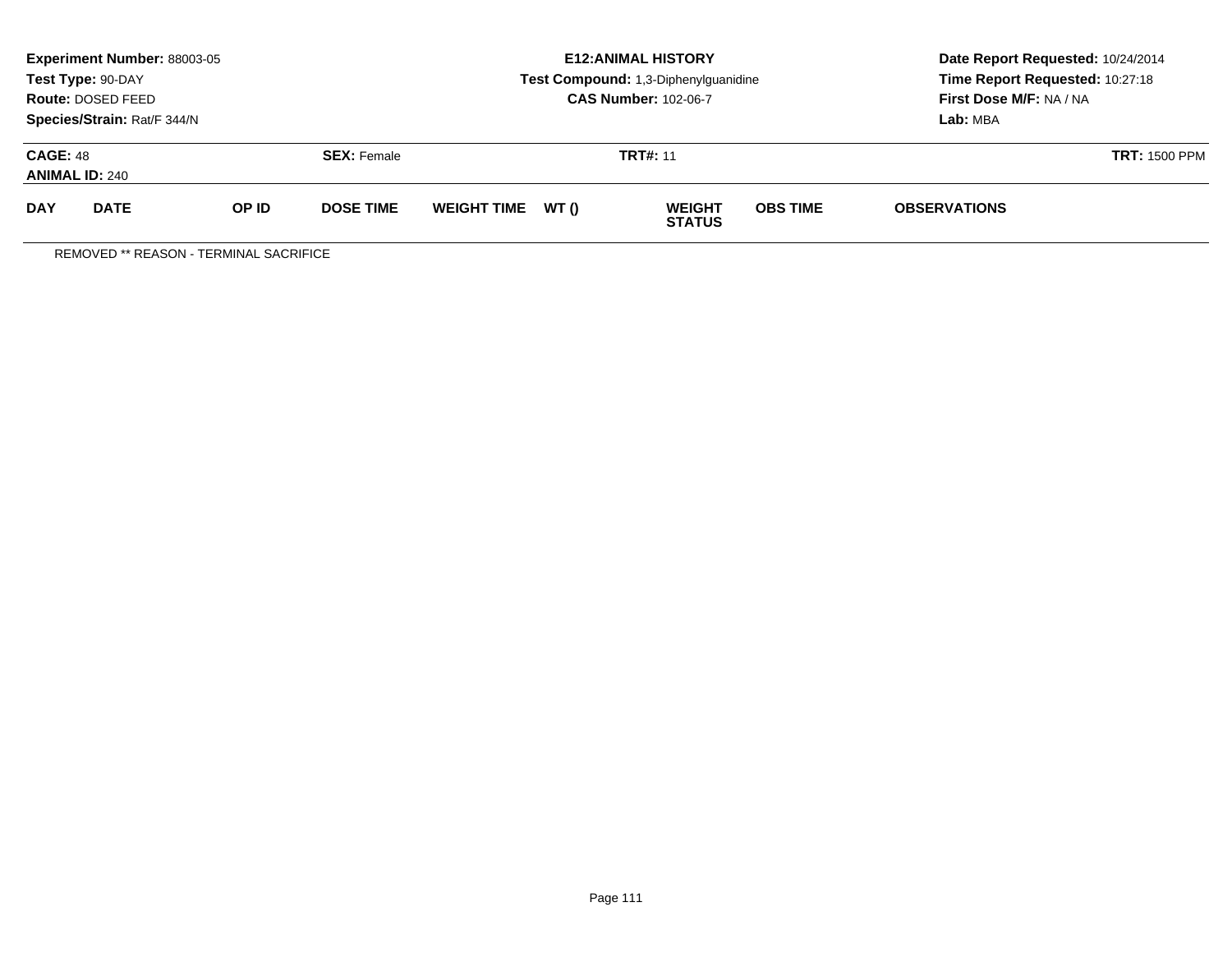|                                          | <b>Experiment Number: 88003-05</b><br>Test Type: 90-DAY<br>Route: DOSED FEED<br>Species/Strain: Rat/F 344/N |       |                    |                    |       | <b>E12: ANIMAL HISTORY</b><br>Test Compound: 1,3-Diphenylguanidine<br><b>CAS Number: 102-06-7</b> | Date Report Requested: 10/24/2014<br>Time Report Requested: 10:27:18<br>First Dose M/F: NA / NA<br>Lab: MBA |                     |                      |
|------------------------------------------|-------------------------------------------------------------------------------------------------------------|-------|--------------------|--------------------|-------|---------------------------------------------------------------------------------------------------|-------------------------------------------------------------------------------------------------------------|---------------------|----------------------|
| <b>CAGE: 49</b><br><b>ANIMAL ID: 241</b> |                                                                                                             |       | <b>SEX: Female</b> |                    |       | <b>TRT#:</b> 12                                                                                   |                                                                                                             |                     | <b>TRT: 3000 PPM</b> |
| <b>DAY</b>                               | <b>DATE</b>                                                                                                 | OP ID | <b>DOSE TIME</b>   | <b>WEIGHT TIME</b> | WT () | <b>WEIGHT</b><br><b>STATUS</b>                                                                    | <b>OBS TIME</b>                                                                                             | <b>OBSERVATIONS</b> |                      |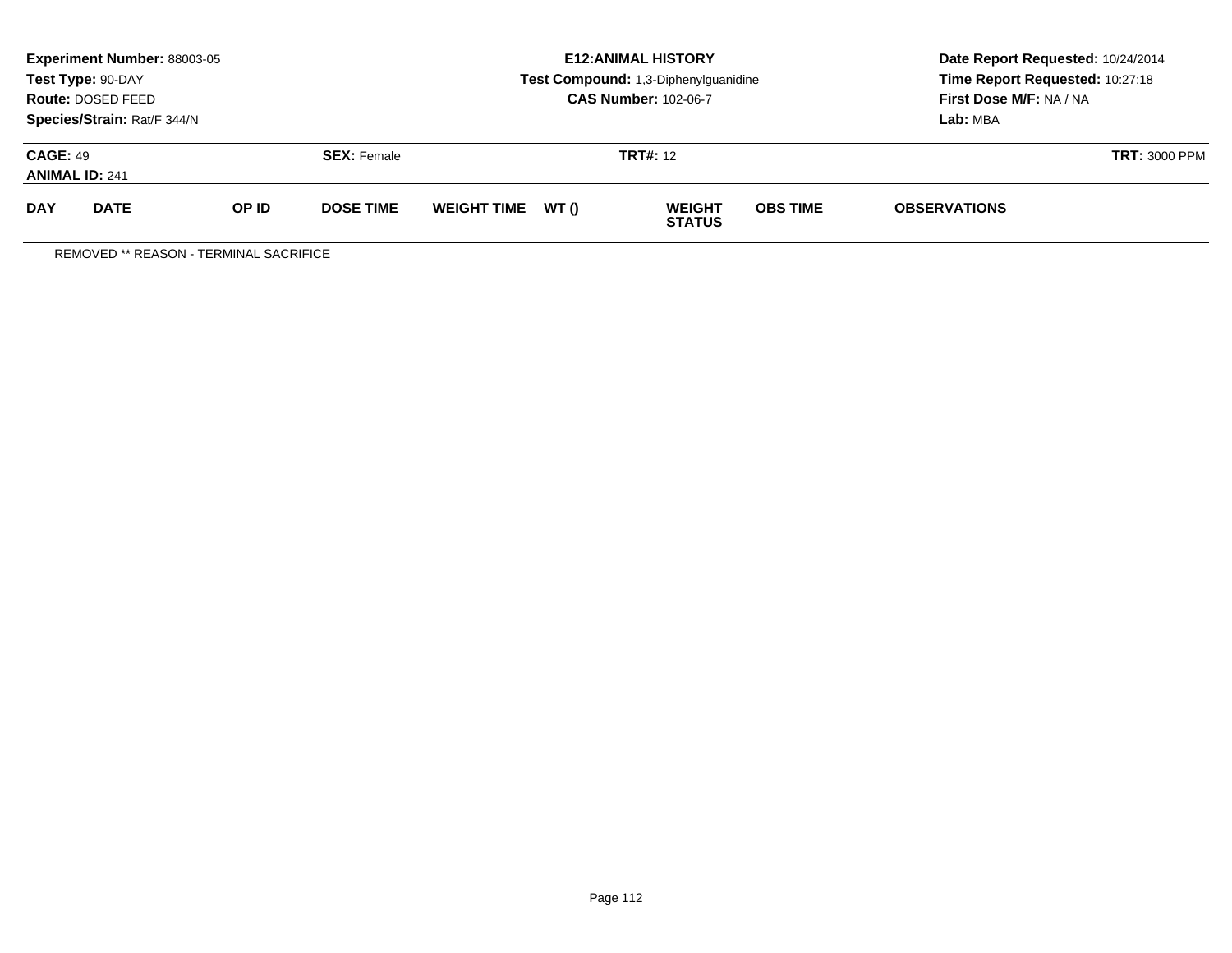|                                          | Experiment Number: 88003-05<br>Test Type: 90-DAY<br>Route: DOSED FEED<br>Species/Strain: Rat/F 344/N |       |                    |                    |       | <b>E12: ANIMAL HISTORY</b><br>Test Compound: 1,3-Diphenylguanidine<br><b>CAS Number: 102-06-7</b> | Date Report Requested: 10/24/2014<br>Time Report Requested: 10:27:18<br>First Dose M/F: NA / NA<br>Lab: MBA |                      |  |
|------------------------------------------|------------------------------------------------------------------------------------------------------|-------|--------------------|--------------------|-------|---------------------------------------------------------------------------------------------------|-------------------------------------------------------------------------------------------------------------|----------------------|--|
| <b>CAGE: 49</b><br><b>ANIMAL ID: 242</b> |                                                                                                      |       | <b>SEX:</b> Female | <b>TRT#:</b> 12    |       |                                                                                                   |                                                                                                             | <b>TRT: 3000 PPM</b> |  |
| <b>DAY</b>                               | <b>DATE</b>                                                                                          | OP ID | <b>DOSE TIME</b>   | <b>WEIGHT TIME</b> | WT () | <b>WEIGHT</b><br><b>STATUS</b>                                                                    | <b>OBS TIME</b>                                                                                             | <b>OBSERVATIONS</b>  |  |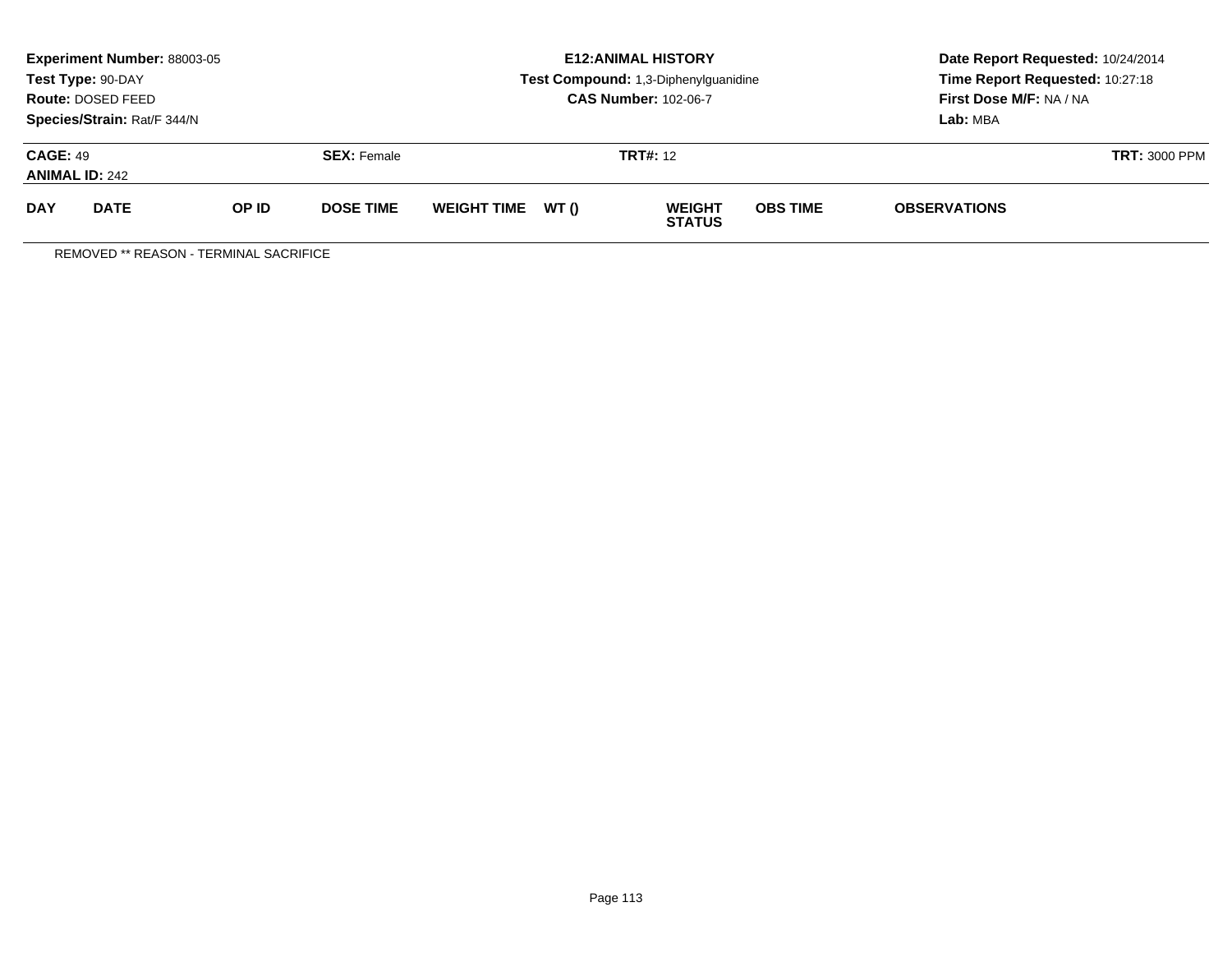|                                          | Experiment Number: 88003-05<br>Test Type: 90-DAY<br>Route: DOSED FEED<br>Species/Strain: Rat/F 344/N |       |                    |                    |       | <b>E12: ANIMAL HISTORY</b><br>Test Compound: 1,3-Diphenylguanidine<br><b>CAS Number: 102-06-7</b> | Date Report Requested: 10/24/2014<br>Time Report Requested: 10:27:18<br>First Dose M/F: NA / NA<br>Lab: MBA |                      |  |
|------------------------------------------|------------------------------------------------------------------------------------------------------|-------|--------------------|--------------------|-------|---------------------------------------------------------------------------------------------------|-------------------------------------------------------------------------------------------------------------|----------------------|--|
| <b>CAGE: 49</b><br><b>ANIMAL ID: 243</b> |                                                                                                      |       | <b>SEX:</b> Female | <b>TRT#:</b> 12    |       |                                                                                                   |                                                                                                             | <b>TRT: 3000 PPM</b> |  |
| <b>DAY</b>                               | <b>DATE</b>                                                                                          | OP ID | <b>DOSE TIME</b>   | <b>WEIGHT TIME</b> | WT () | <b>WEIGHT</b><br><b>STATUS</b>                                                                    | <b>OBS TIME</b>                                                                                             | <b>OBSERVATIONS</b>  |  |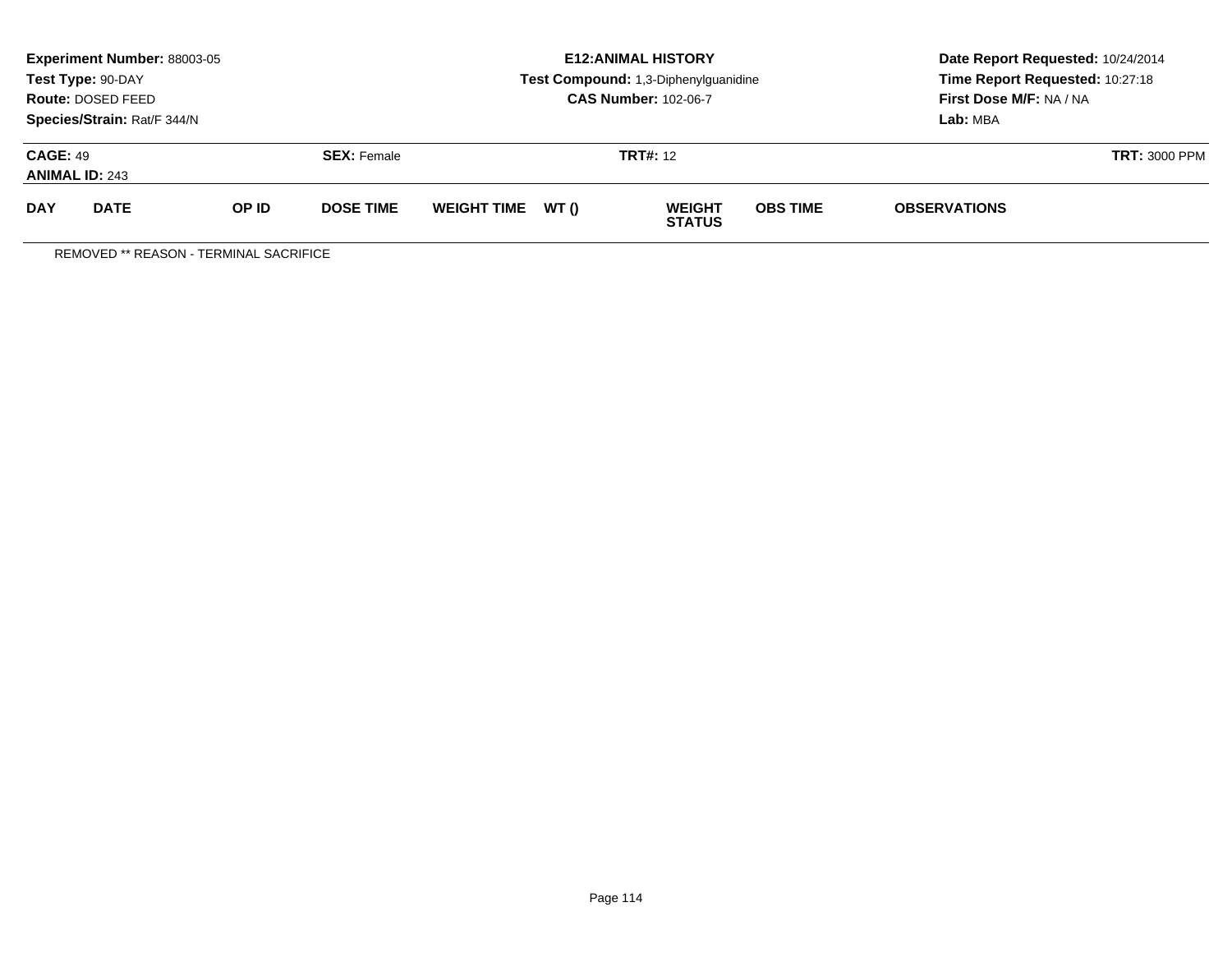|                                          | <b>Experiment Number: 88003-05</b><br>Test Type: 90-DAY<br>Route: DOSED FEED<br>Species/Strain: Rat/F 344/N |       |                    |                    |       | <b>E12: ANIMAL HISTORY</b><br>Test Compound: 1,3-Diphenylguanidine<br><b>CAS Number: 102-06-7</b> | Date Report Requested: 10/24/2014<br>Time Report Requested: 10:27:18<br>First Dose M/F: NA / NA<br>Lab: MBA |                     |                      |
|------------------------------------------|-------------------------------------------------------------------------------------------------------------|-------|--------------------|--------------------|-------|---------------------------------------------------------------------------------------------------|-------------------------------------------------------------------------------------------------------------|---------------------|----------------------|
| <b>CAGE: 49</b><br><b>ANIMAL ID: 244</b> |                                                                                                             |       | <b>SEX: Female</b> |                    |       | <b>TRT#:</b> 12                                                                                   |                                                                                                             |                     | <b>TRT: 3000 PPM</b> |
| <b>DAY</b>                               | <b>DATE</b>                                                                                                 | OP ID | <b>DOSE TIME</b>   | <b>WEIGHT TIME</b> | WT () | <b>WEIGHT</b><br><b>STATUS</b>                                                                    | <b>OBS TIME</b>                                                                                             | <b>OBSERVATIONS</b> |                      |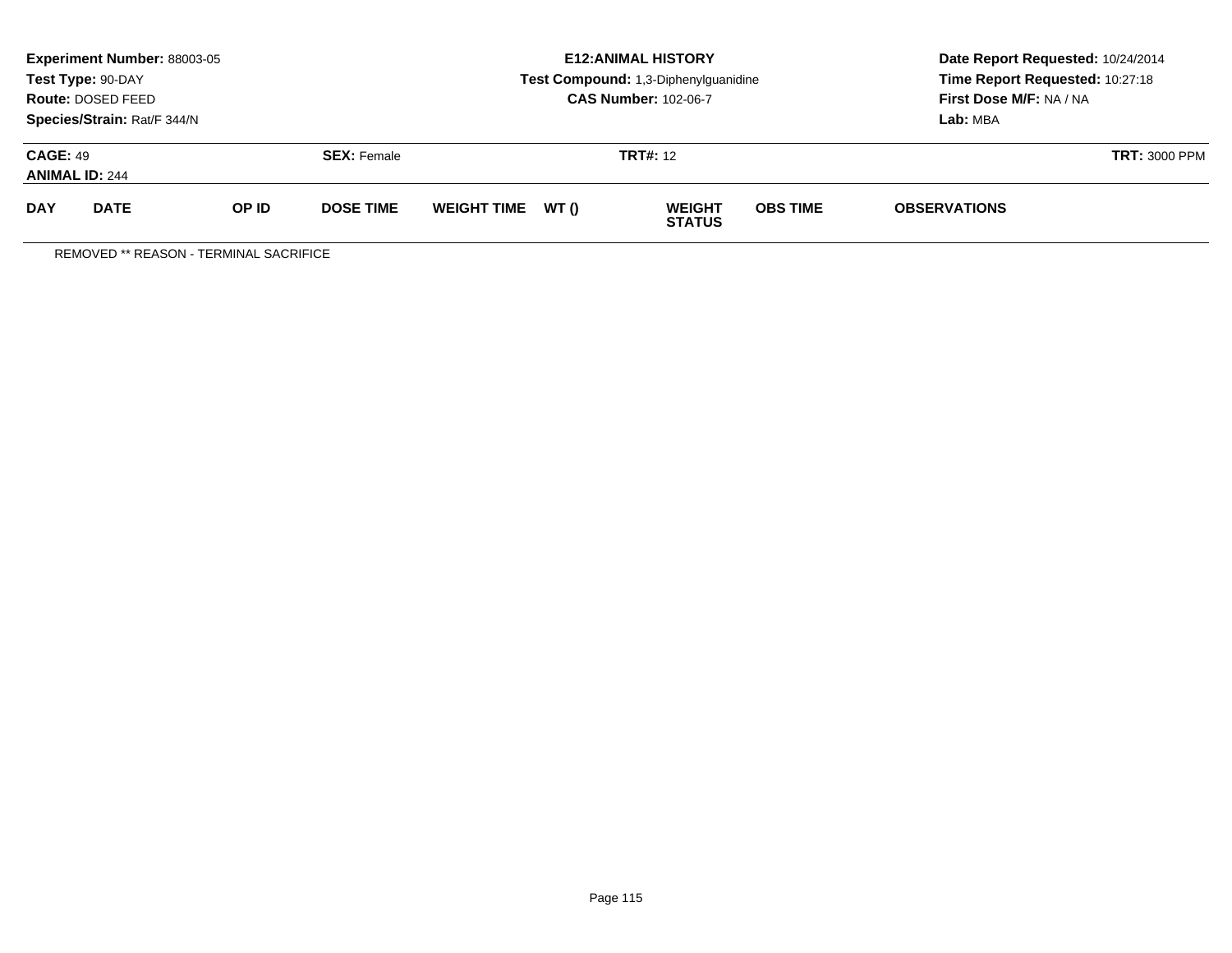|                                          | <b>Experiment Number: 88003-05</b><br>Test Type: 90-DAY<br>Route: DOSED FEED<br>Species/Strain: Rat/F 344/N |       |                    | <b>E12: ANIMAL HISTORY</b><br>Test Compound: 1,3-Diphenylguanidine<br><b>CAS Number: 102-06-7</b> |       |                                |                 | Date Report Requested: 10/24/2014<br>Time Report Requested: 10:27:18<br>First Dose M/F: NA / NA<br>Lab: MBA |                      |
|------------------------------------------|-------------------------------------------------------------------------------------------------------------|-------|--------------------|---------------------------------------------------------------------------------------------------|-------|--------------------------------|-----------------|-------------------------------------------------------------------------------------------------------------|----------------------|
| <b>CAGE: 49</b><br><b>ANIMAL ID: 245</b> |                                                                                                             |       | <b>SEX:</b> Female |                                                                                                   |       | <b>TRT#:</b> 12                |                 |                                                                                                             | <b>TRT: 3000 PPM</b> |
| <b>DAY</b>                               | <b>DATE</b>                                                                                                 | OP ID | <b>DOSE TIME</b>   | <b>WEIGHT TIME</b>                                                                                | WT () | <b>WEIGHT</b><br><b>STATUS</b> | <b>OBS TIME</b> | <b>OBSERVATIONS</b>                                                                                         |                      |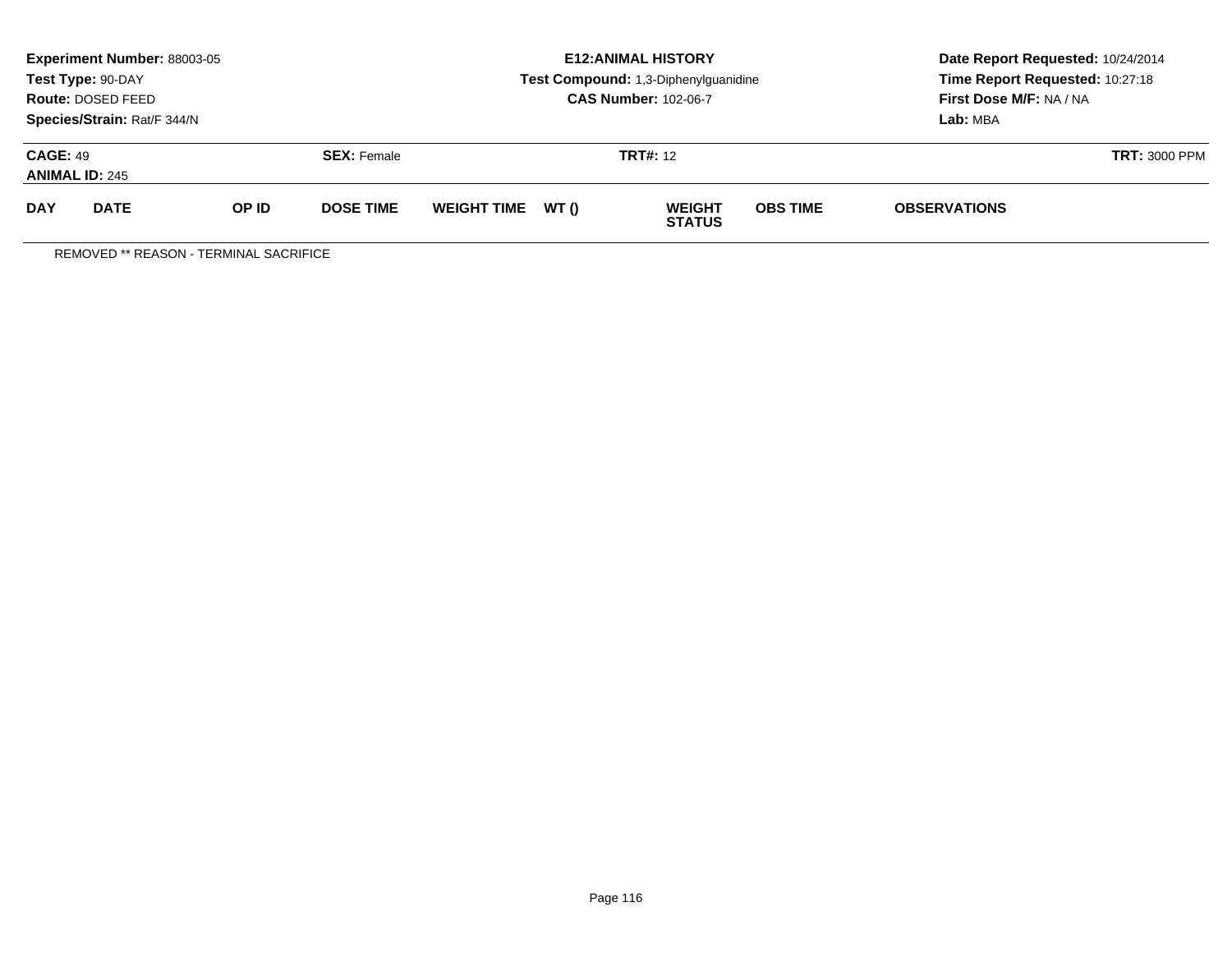|                                          | <b>Experiment Number: 88003-05</b><br>Test Type: 90-DAY<br>Route: DOSED FEED<br>Species/Strain: Rat/F 344/N |       |                    |                    |       | <b>E12: ANIMAL HISTORY</b><br>Test Compound: 1,3-Diphenylguanidine<br><b>CAS Number: 102-06-7</b> | Date Report Requested: 10/24/2014<br>Time Report Requested: 10:27:18<br>First Dose M/F: NA / NA<br>Lab: MBA |                     |                      |
|------------------------------------------|-------------------------------------------------------------------------------------------------------------|-------|--------------------|--------------------|-------|---------------------------------------------------------------------------------------------------|-------------------------------------------------------------------------------------------------------------|---------------------|----------------------|
| <b>CAGE: 50</b><br><b>ANIMAL ID: 246</b> |                                                                                                             |       | <b>SEX: Female</b> |                    |       | <b>TRT#:</b> 12                                                                                   |                                                                                                             |                     | <b>TRT: 3000 PPM</b> |
| <b>DAY</b>                               | <b>DATE</b>                                                                                                 | OP ID | <b>DOSE TIME</b>   | <b>WEIGHT TIME</b> | WT () | <b>WEIGHT</b><br><b>STATUS</b>                                                                    | <b>OBS TIME</b>                                                                                             | <b>OBSERVATIONS</b> |                      |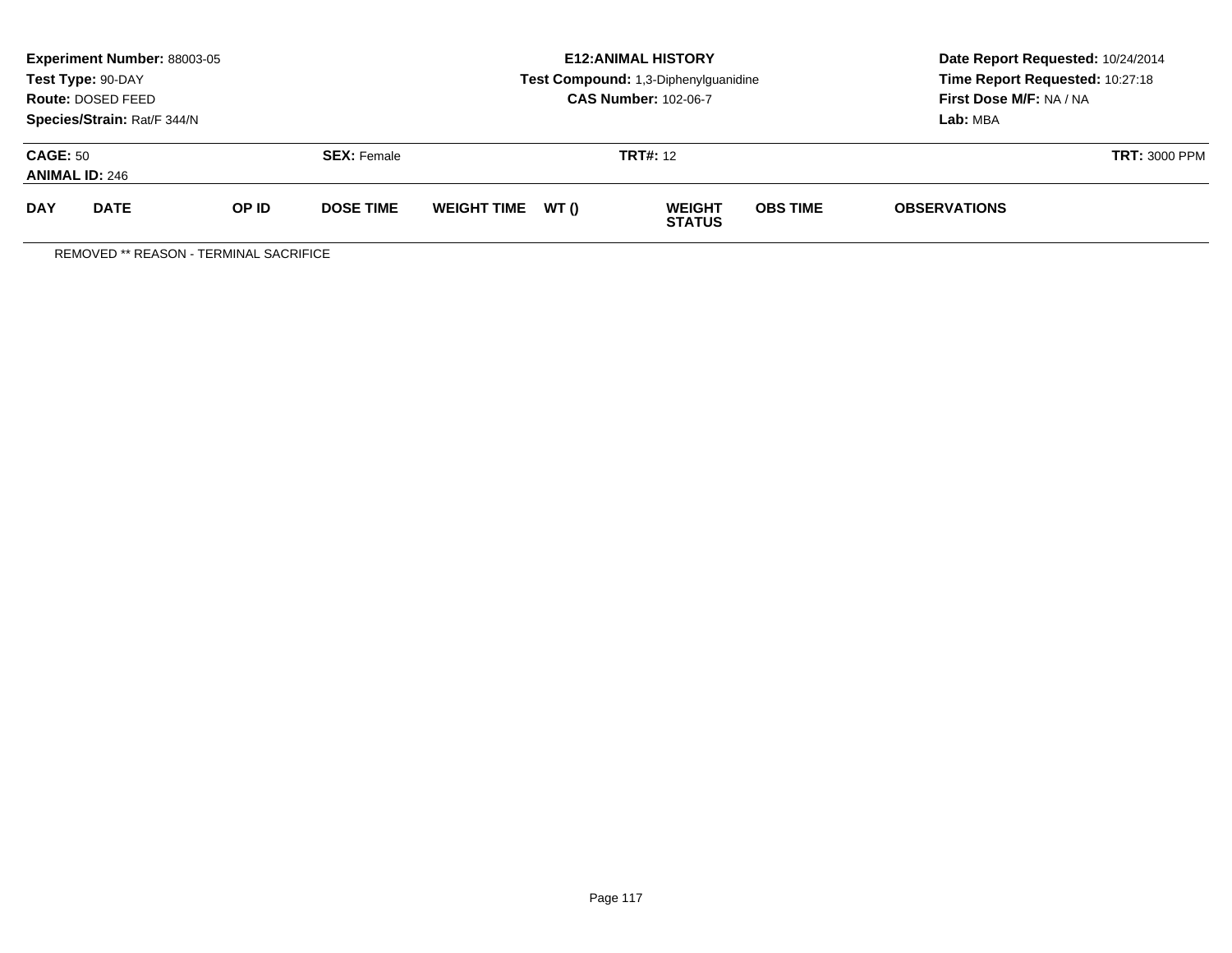|                                          | Experiment Number: 88003-05<br>Test Type: 90-DAY<br>Route: DOSED FEED<br>Species/Strain: Rat/F 344/N |       |                    | <b>E12: ANIMAL HISTORY</b><br>Test Compound: 1,3-Diphenylguanidine<br><b>CAS Number: 102-06-7</b> |       |                                |                 | Date Report Requested: 10/24/2014<br>Time Report Requested: 10:27:18<br>First Dose M/F: NA / NA<br>Lab: MBA |                      |
|------------------------------------------|------------------------------------------------------------------------------------------------------|-------|--------------------|---------------------------------------------------------------------------------------------------|-------|--------------------------------|-----------------|-------------------------------------------------------------------------------------------------------------|----------------------|
| <b>CAGE: 50</b><br><b>ANIMAL ID: 247</b> |                                                                                                      |       | <b>SEX:</b> Female |                                                                                                   |       | <b>TRT#:</b> 12                |                 |                                                                                                             | <b>TRT: 3000 PPM</b> |
| <b>DAY</b>                               | <b>DATE</b>                                                                                          | OP ID | <b>DOSE TIME</b>   | <b>WEIGHT TIME</b>                                                                                | WT () | <b>WEIGHT</b><br><b>STATUS</b> | <b>OBS TIME</b> | <b>OBSERVATIONS</b>                                                                                         |                      |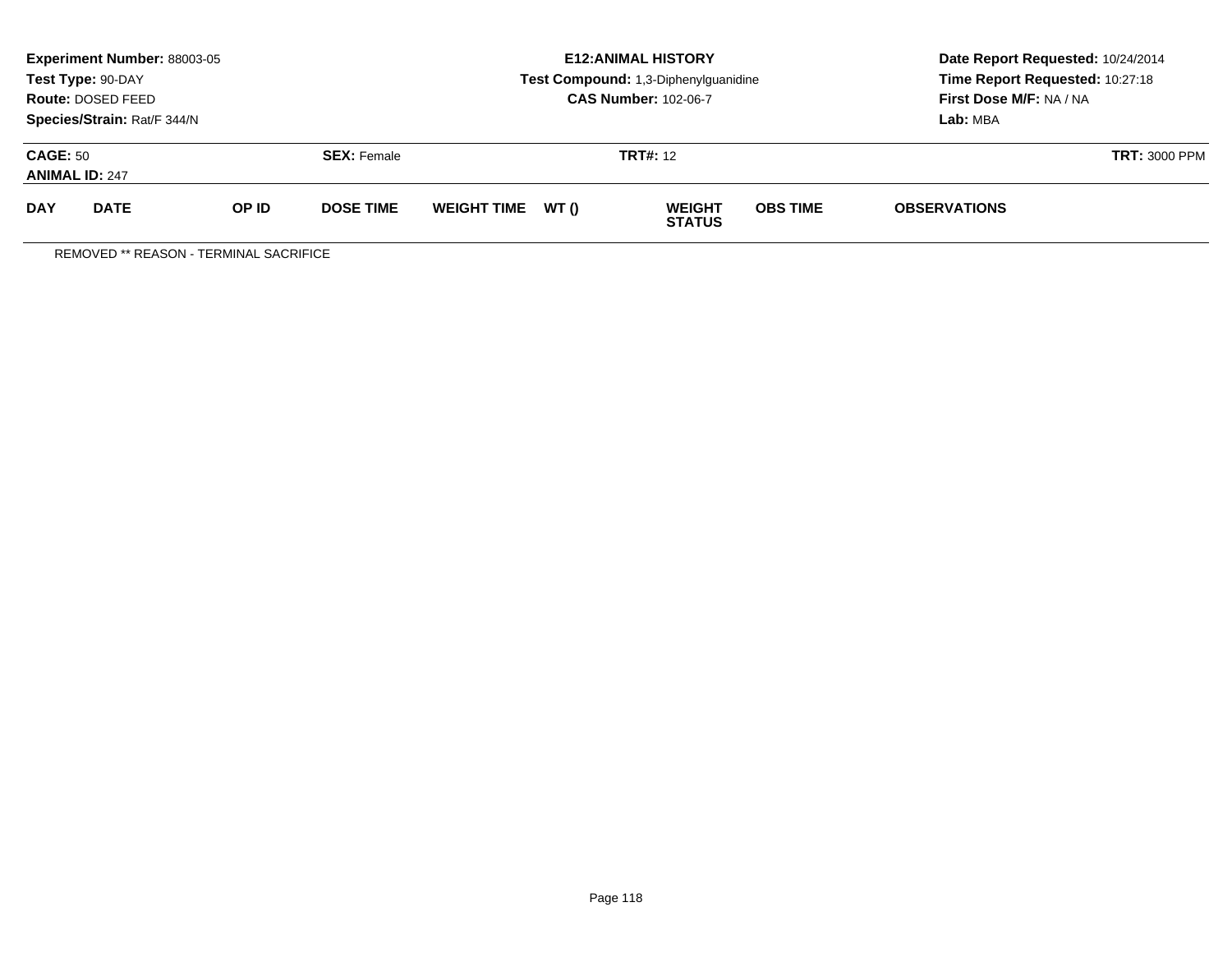|                                          | <b>Experiment Number: 88003-05</b><br>Test Type: 90-DAY<br>Route: DOSED FEED<br>Species/Strain: Rat/F 344/N |       |                    |                    |       | <b>E12: ANIMAL HISTORY</b><br>Test Compound: 1,3-Diphenylguanidine<br><b>CAS Number: 102-06-7</b> | Date Report Requested: 10/24/2014<br>Time Report Requested: 10:27:18<br>First Dose M/F: NA / NA<br>Lab: MBA |                     |                      |
|------------------------------------------|-------------------------------------------------------------------------------------------------------------|-------|--------------------|--------------------|-------|---------------------------------------------------------------------------------------------------|-------------------------------------------------------------------------------------------------------------|---------------------|----------------------|
| <b>CAGE: 50</b><br><b>ANIMAL ID: 248</b> |                                                                                                             |       | <b>SEX: Female</b> |                    |       | <b>TRT#:</b> 12                                                                                   |                                                                                                             |                     | <b>TRT: 3000 PPM</b> |
| <b>DAY</b>                               | <b>DATE</b>                                                                                                 | OP ID | <b>DOSE TIME</b>   | <b>WEIGHT TIME</b> | WT () | <b>WEIGHT</b><br><b>STATUS</b>                                                                    | <b>OBS TIME</b>                                                                                             | <b>OBSERVATIONS</b> |                      |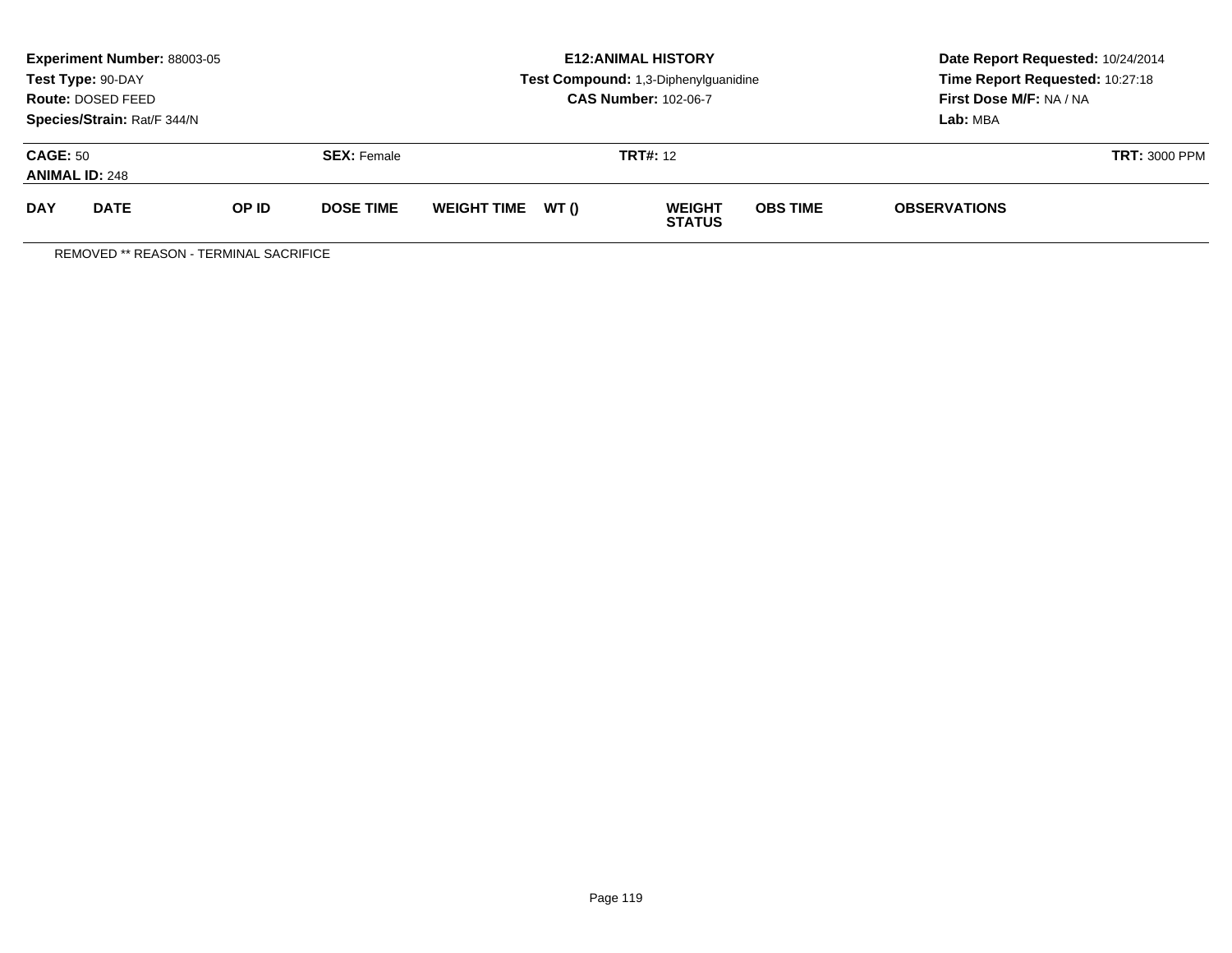|                                          | <b>Experiment Number: 88003-05</b><br>Test Type: 90-DAY<br>Route: DOSED FEED<br>Species/Strain: Rat/F 344/N |       |                    | <b>E12: ANIMAL HISTORY</b><br>Test Compound: 1,3-Diphenylguanidine<br><b>CAS Number: 102-06-7</b> |       |                                |                 | Date Report Requested: 10/24/2014<br>Time Report Requested: 10:27:18<br>First Dose M/F: NA / NA<br>Lab: MBA |                      |
|------------------------------------------|-------------------------------------------------------------------------------------------------------------|-------|--------------------|---------------------------------------------------------------------------------------------------|-------|--------------------------------|-----------------|-------------------------------------------------------------------------------------------------------------|----------------------|
| <b>CAGE: 50</b><br><b>ANIMAL ID: 249</b> |                                                                                                             |       | <b>SEX:</b> Female |                                                                                                   |       | <b>TRT#:</b> 12                |                 |                                                                                                             | <b>TRT: 3000 PPM</b> |
| <b>DAY</b>                               | <b>DATE</b>                                                                                                 | OP ID | <b>DOSE TIME</b>   | <b>WEIGHT TIME</b>                                                                                | WT () | <b>WEIGHT</b><br><b>STATUS</b> | <b>OBS TIME</b> | <b>OBSERVATIONS</b>                                                                                         |                      |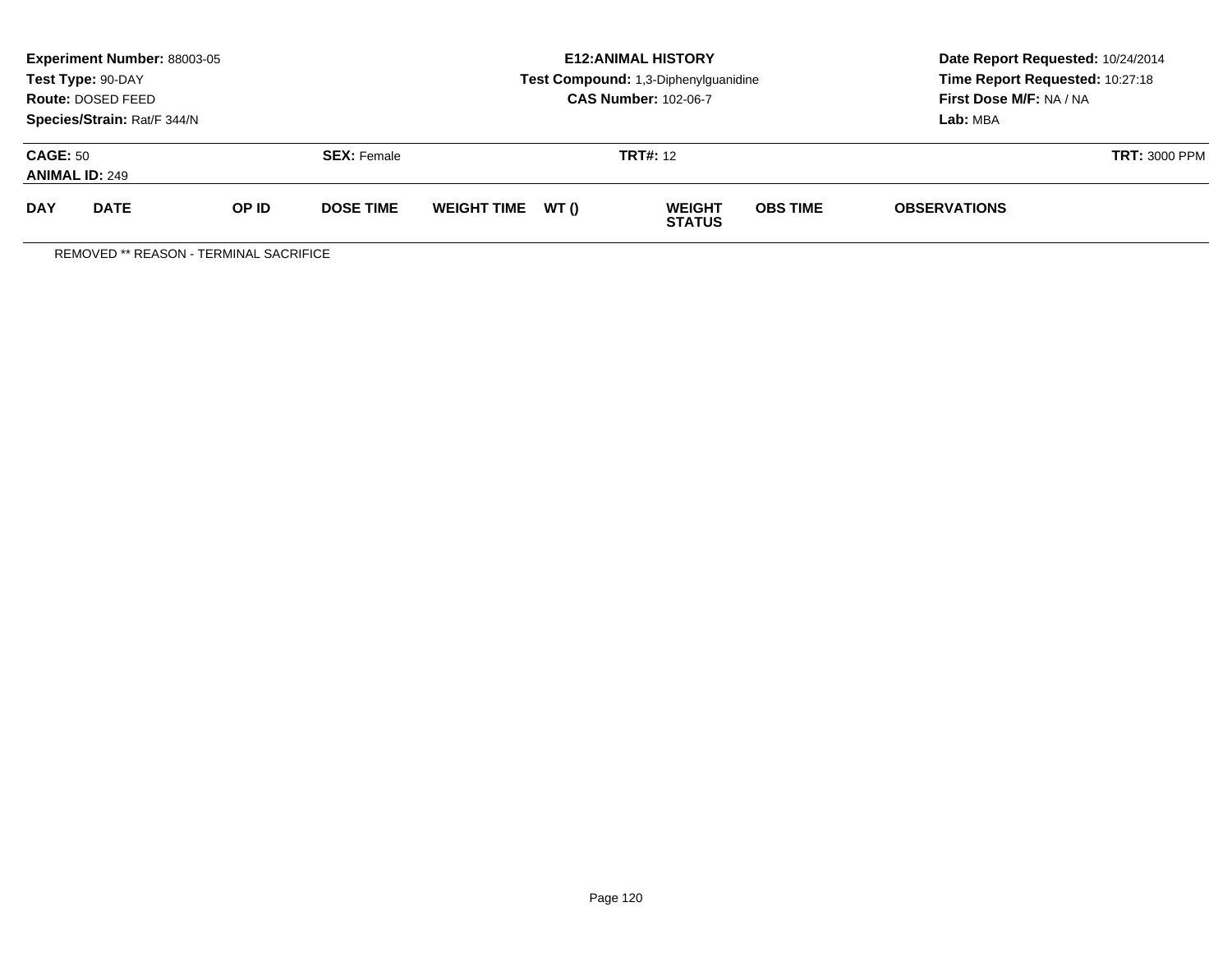| <b>Experiment Number: 88003-05</b><br>Test Type: 90-DAY<br>Route: DOSED FEED<br>Species/Strain: Rat/F 344/N |             |       |                    | <b>E12: ANIMAL HISTORY</b><br>Test Compound: 1,3-Diphenylguanidine<br><b>CAS Number: 102-06-7</b> |       |                                | Date Report Requested: 10/24/2014<br>Time Report Requested: 10:27:18<br>First Dose M/F: NA / NA<br>Lab: MBA |                      |  |
|-------------------------------------------------------------------------------------------------------------|-------------|-------|--------------------|---------------------------------------------------------------------------------------------------|-------|--------------------------------|-------------------------------------------------------------------------------------------------------------|----------------------|--|
| <b>CAGE: 50</b><br><b>ANIMAL ID: 250</b>                                                                    |             |       | <b>SEX:</b> Female | <b>TRT#: 12</b>                                                                                   |       |                                |                                                                                                             | <b>TRT: 3000 PPM</b> |  |
| <b>DAY</b>                                                                                                  | <b>DATE</b> | OP ID | <b>DOSE TIME</b>   | <b>WEIGHT TIME</b>                                                                                | WT () | <b>WEIGHT</b><br><b>STATUS</b> | <b>OBS TIME</b>                                                                                             | <b>OBSERVATIONS</b>  |  |